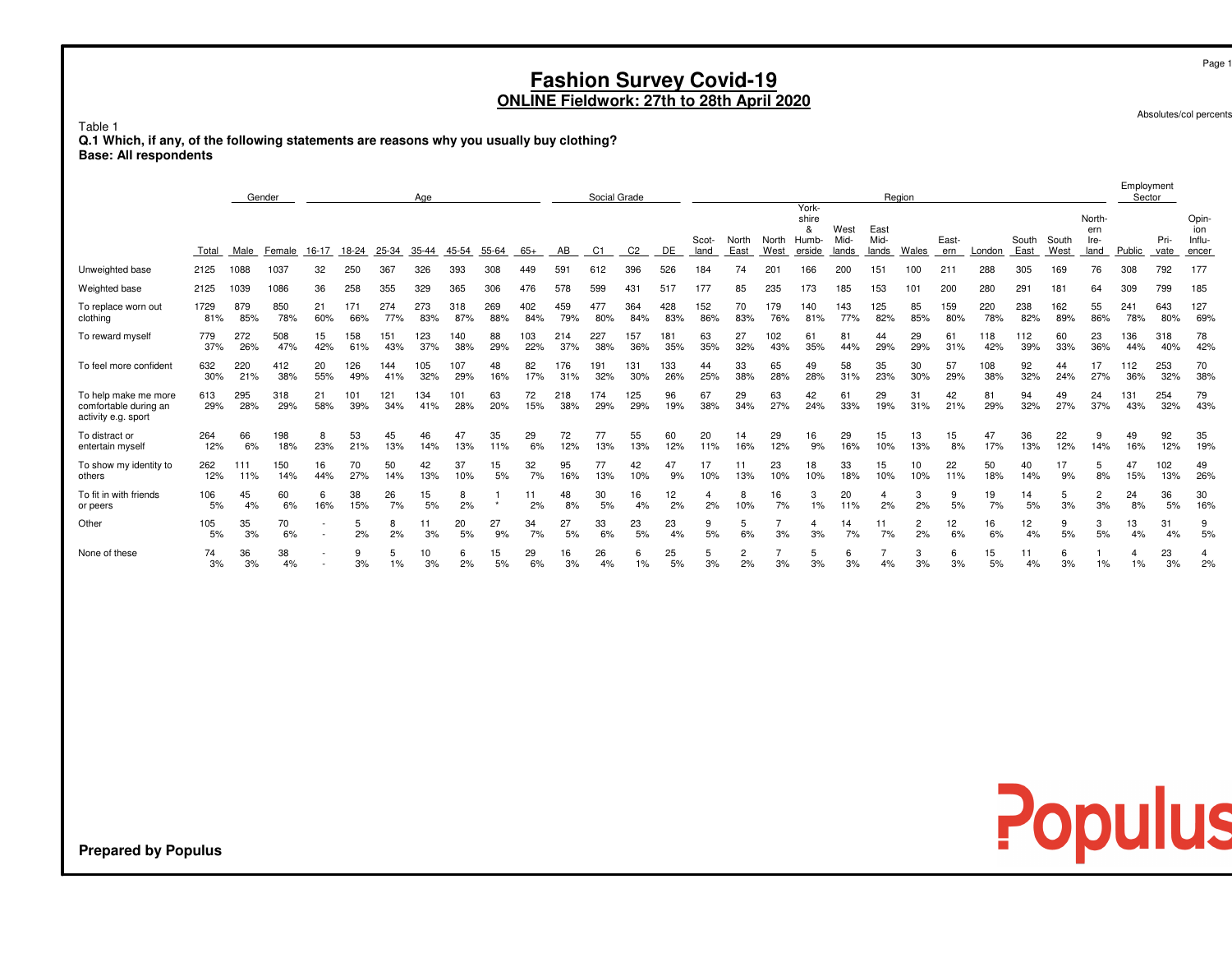# **Fashion Survey Covid-19 ONLINE Fieldwork: 27th to 28th April 2020**

Absolutes/col percents

### Table 2

 **Q.2 For the next questions, please answer in relation to clothing you have bought. Comparing the time in lockdown to an average period, which bestdescribes your clothing purchases?**

**Base: All respondents**

|                                                                                                          |             |            | Gender     |           |            |            | Age        |            |            |            |            | Social Grade |                |            |               |               |               | York-                         |                       |                       | Region    |              |            |               |               |                               | Employment<br>Sector |              |                                 |
|----------------------------------------------------------------------------------------------------------|-------------|------------|------------|-----------|------------|------------|------------|------------|------------|------------|------------|--------------|----------------|------------|---------------|---------------|---------------|-------------------------------|-----------------------|-----------------------|-----------|--------------|------------|---------------|---------------|-------------------------------|----------------------|--------------|---------------------------------|
|                                                                                                          | Total       | Male       | Female     | 16-17     | 18-24      | 25-34      | 35-44      | 45-54      | 55-64      | $65+$      | AB         | C1           | C <sub>2</sub> | DE         | Scot-<br>land | North<br>East | North<br>West | shire<br>&<br>Humb-<br>erside | West<br>Mid-<br>lands | East<br>Mid-<br>lands | Wales     | East-<br>ern | London     | South<br>East | South<br>West | North-<br>ern<br>Ire-<br>land | Public               | Pri-<br>vate | Opin-<br>ion<br>Influ-<br>encer |
| Unweighted base                                                                                          | 2125        | 1088       | 1037       | 32        | 250        | 367        | 326        | 393        | 308        | 449        | 591        | 612          | 396            | 526        | 184           | 74            | $20 -$        | 166                           | 200                   | 151                   | 100       | 211          | 288        | 305           | 169           | 76                            | 308                  | 792          | 177                             |
| Weighted base                                                                                            | 2125        | 1039       | 1086       | 36        | 258        | 355        | 329        | 365        | 306        | 476        | 578        | 599          | 431            | 517        | 177           | 85            | 235           | 173                           | 185                   | 153                   | 101       | 200          | 280        | 291           | 181           | 64                            | 309                  | 799          | 185                             |
| I have bought fewer<br>items of clothing than<br>usual                                                   | 1230<br>58% | 526<br>51% | 704<br>65% | 21<br>59% | 137<br>53% | 188<br>53% | 187<br>57% | 218<br>60% | 184<br>60% | 294<br>62% | 367<br>64% | 336<br>56%   | 258<br>60%     | 269<br>52% | 109<br>61%    | 43<br>51%     | 132<br>56%    | 104<br>60%                    | 112<br>60%            | 86<br>56%             | 63<br>62% | 104<br>52%   | 170<br>61% | 160<br>55%    | 101<br>55%    | 46<br>72%                     | 174<br>56%           | 457<br>57%   | 111<br>60%                      |
| I have bought about the<br>same                                                                          | 576<br>27%  | 369<br>35% | 207<br>19% | 3<br>8%   | 59<br>23%  | 112<br>31% | 95<br>29%  | 95<br>26%  | 89<br>29%  | 123<br>26% | 138<br>24% | 160<br>27%   | 116<br>27%     | 162<br>31% | 47<br>27%     | 30<br>35%     | 64<br>27%     | 44<br>26%                     | 47<br>25%             | 47<br>31%             | 26<br>26% | 62<br>31%    | 68<br>24%  | 85<br>29%     | 45<br>25%     | 12<br>18%                     | 76<br>25%            | 244<br>31%   | 50<br>27%                       |
| I have bought more<br>items than usual                                                                   | 81<br>4%    | 29<br>3%   | 52<br>5%   | 2<br>7%   | 19<br>8%   | 23<br>7%   | 14<br>4%   | 11<br>3%   | $1\%$      | 1%         | 26<br>4%   | 23<br>4%     | 21<br>5%       | 11<br>2%   | 5<br>3%       | 4%            | 18<br>8%      | 3%                            | 9<br>5%               | 1%                    | 2<br>2%   | 4%           | 13<br>5%   | 6<br>2%       | 10<br>6%      | 1%                            | 23<br>7%             | 34<br>4%     | 14<br>8%                        |
| My purchasing habits<br>have not changed but I<br>have browsed for<br>clothing online more<br>than usual | 182<br>9%   | 82<br>8%   | 99<br>9%   | 9<br>26%  | 38<br>15%  | 25<br>7%   | 26<br>8%   | 32<br>9%   | 17<br>6%   | 35<br>7%   | 35<br>6%   | 69<br>12%    | 28<br>6%       | 50<br>10%  | 12<br>7%      | 6<br>8%       | 15<br>6%      | 18<br>11%                     | 15<br>8%              | 17<br>11%             | 8<br>8%   | 18<br>9%     | 19<br>7%   | 32<br>11%     | 19<br>10%     | 3<br>4%                       | 28<br>9%             | 51<br>6%     | 4%                              |
| I don't know                                                                                             | 57<br>3%    | 33<br>3%   | 23<br>2%   | $\sim$    | 5<br>2%    | 2%         | 6<br>2%    | 9<br>2%    | 11<br>4%   | 18<br>4%   | 12<br>2%   | 11<br>2%     | 9<br>2%        | 25<br>5%   | 4<br>2%       | 2<br>2%       | 3%            | $1\%$                         | $\overline{2}$<br>1%  | 2<br>1%               | 2<br>2%   | 8<br>4%      | 10<br>4%   | 8<br>3%       | 4%            | 3<br>4%                       | 2%                   | 13<br>2%     | 3<br>2%                         |

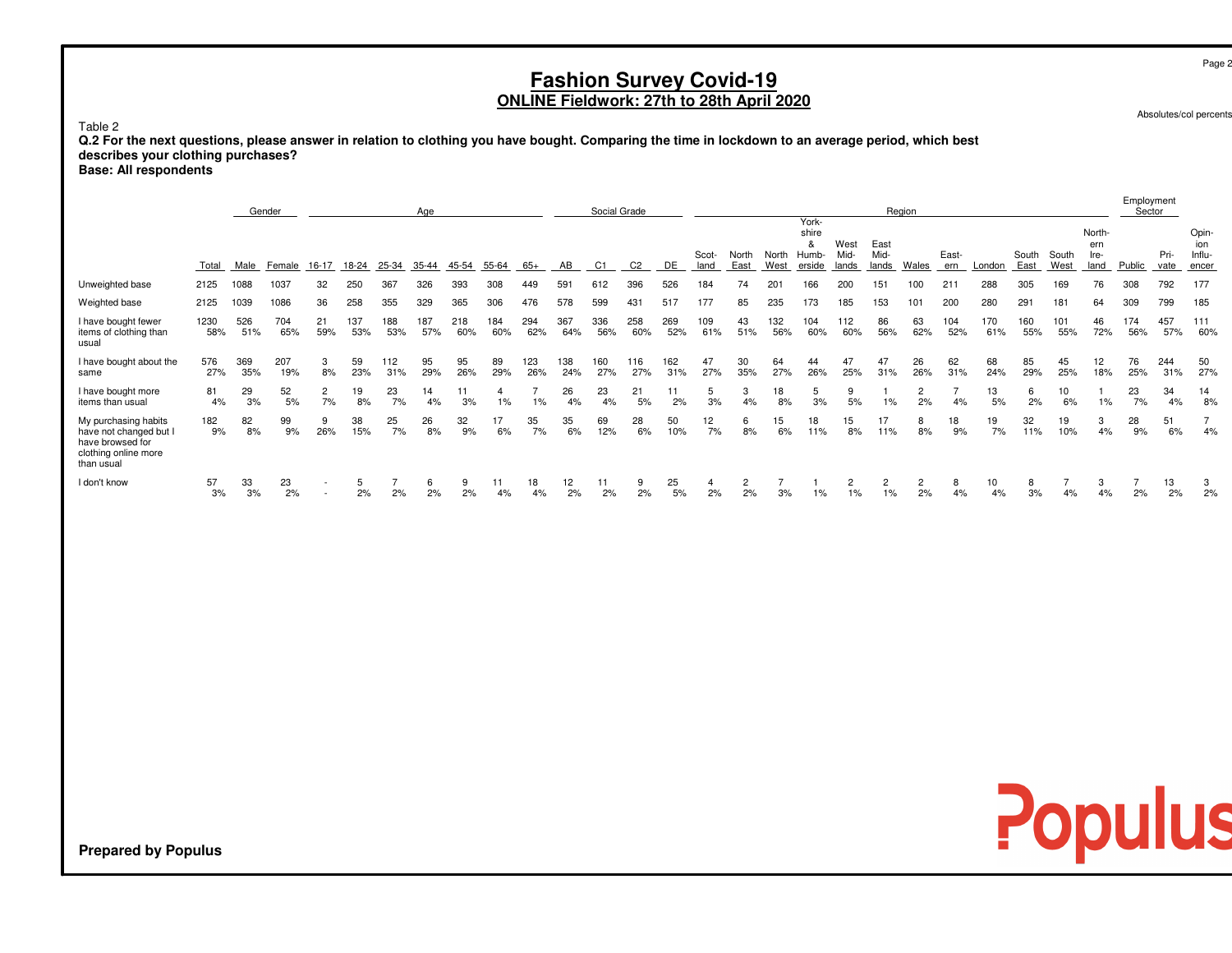|                                                                                             | <b>Fashion Survey Covid-19</b><br>ONLINE Fieldwork: 27th to 28th April 2020                                                                                                                                                                                                                                                                                                                                                                                                                                                                |            |                      |           |           |                      |                      |                      |           |                      |            |            |            |                      |                      |                |                      | Page 3<br>Absolutes/col percents |                                 |           |           |           |           |           |           |           |           |            |                      |
|---------------------------------------------------------------------------------------------|--------------------------------------------------------------------------------------------------------------------------------------------------------------------------------------------------------------------------------------------------------------------------------------------------------------------------------------------------------------------------------------------------------------------------------------------------------------------------------------------------------------------------------------------|------------|----------------------|-----------|-----------|----------------------|----------------------|----------------------|-----------|----------------------|------------|------------|------------|----------------------|----------------------|----------------|----------------------|----------------------------------|---------------------------------|-----------|-----------|-----------|-----------|-----------|-----------|-----------|-----------|------------|----------------------|
| Table 3                                                                                     | Q.3 You previously said that you have bought fewer items, why is this?<br>Base: All respondents who have bought fewer items                                                                                                                                                                                                                                                                                                                                                                                                                |            |                      |           |           |                      |                      |                      |           |                      |            |            |            |                      |                      |                |                      |                                  |                                 |           |           |           |           |           |           |           |           |            |                      |
|                                                                                             | Social Grade<br>Gender<br>Age<br>Region<br>York-<br>shire                                                                                                                                                                                                                                                                                                                                                                                                                                                                                  |            |                      |           |           |                      |                      |                      |           |                      |            |            |            |                      |                      |                | Employment<br>Sector |                                  |                                 |           |           |           |           |           |           |           |           |            |                      |
|                                                                                             | &<br>East<br>West<br>ern<br>Mid-<br>North Humb-<br>Mid-<br>East-<br>South<br>South<br>Scot-<br>North<br>Ire-<br>55-64<br>East<br>West<br>Male<br>Female<br>$16 - 17$<br>18-24<br>25-34<br>35-44<br>45-54<br>$65+$<br>AB<br>C1<br>C <sub>2</sub><br>DE.<br>East<br>West<br>erside<br>lands<br>lands<br>Wales<br>London<br>Total<br>land<br>ern<br>55<br>1253<br>573<br>680<br>19<br>135<br>201<br>239<br>192<br>276<br>376<br>351<br>241<br>285<br>113<br>108<br>124<br>89<br>176<br>172<br>98<br>19 <sup>1</sup><br>40<br>103<br>64<br>111 |            |                      |           |           |                      |                      |                      |           |                      |            |            |            |                      |                      | North-<br>land | Public               | Pri-<br>vate                     | Opin-<br>ion<br>Influ-<br>encer |           |           |           |           |           |           |           |           |            |                      |
| Unweighted base                                                                             |                                                                                                                                                                                                                                                                                                                                                                                                                                                                                                                                            |            |                      |           |           |                      |                      |                      |           |                      |            |            |            |                      |                      |                | 182                  | 467                              | 108                             |           |           |           |           |           |           |           |           |            |                      |
| Weighted base                                                                               | 1230                                                                                                                                                                                                                                                                                                                                                                                                                                                                                                                                       | 526        | 704                  | 21        | 137       | 188                  | 187                  | 218                  | 184       | 294                  | 367        | 336        | 258        | 269                  | 109                  | 43             | 132                  | 104                              | 112                             | 86        | 63        | 104       | 170       | 160       | 101       | 46        | 174       | 457        | 111                  |
| I have not needed new<br>clothing because of the<br>changes in lifestyle<br>due to lockdown | 527<br>43%                                                                                                                                                                                                                                                                                                                                                                                                                                                                                                                                 | 212<br>40% | 315<br>45%           | 15<br>73% | 67<br>49% | 63<br>33%            | 74<br>39%            | 90<br>41%            | 80<br>44% | 138<br>47%           | 160<br>44% | 165<br>49% | 102<br>39% | 101<br>38%           | 49<br>45%            | 21<br>48%      | 63<br>48%            | 47<br>46%                        | 48<br>43%                       | 35<br>40% | 24<br>38% | 43<br>42% | 74<br>44% | 61<br>38% | 46<br>46% | 17<br>37% | 76<br>44% | 174<br>38% | 41<br>37%            |
| I have been more<br>careful with money than<br>usual                                        | 491<br>40%                                                                                                                                                                                                                                                                                                                                                                                                                                                                                                                                 | 187<br>36% | 304<br>43%           | 6<br>31%  | 74<br>54% | 96<br>51%            | 89<br>48%            | 105<br>48%           | 66<br>36% | 56<br>19%            | 154<br>42% | 123<br>37% | 101<br>39% | 113<br>42%           | 43<br>40%            | 15<br>35%      | 49<br>37%            | 37<br>35%                        | 44<br>39%                       | 41<br>48% | 18<br>29% | 42<br>40% | 72<br>42% | 71<br>44% | 42<br>42% | 18<br>39% | 69<br>40% | 225<br>49% | 49<br>44%            |
| I have not been able to<br>buy from my usual shops                                          | 387<br>31%                                                                                                                                                                                                                                                                                                                                                                                                                                                                                                                                 | 159<br>30% | 227<br>32%           | 5<br>23%  | 31<br>23% | 54<br>29%            | 61<br>33%            | 74<br>34%            | 63<br>34% | 98<br>33%            | 110<br>30% | 99<br>29%  | 88<br>34%  | 90<br>33%            | 32<br>29%            | 13<br>30%      | 43<br>32%            | 34<br>33%                        | 43<br>39%                       | 25<br>29% | 20<br>32% | 36<br>34% | 52<br>31% | 50<br>31% | 23<br>23% | 15<br>33% | 57<br>33% | 142<br>31% | 40<br>36%            |
| I have not needed any<br>clothing, but this is<br>unrelated to lockdown                     | 374<br>30%                                                                                                                                                                                                                                                                                                                                                                                                                                                                                                                                 | 181<br>34% | 193<br>27%           | 3<br>13%  | 33<br>24% | 42<br>22%            | 47<br>25%            | 62<br>28%            | 67<br>36% | 121<br>41%           | 118<br>32% | 99<br>30%  | 83<br>32%  | 74<br>27%            | 27<br>25%            | 4<br>10%       | 34<br>26%            | 34<br>33%                        | 27<br>24%                       | 23<br>27% | 19<br>31% | 37<br>35% | 57<br>34% | 55<br>35% | 42<br>41% | 14<br>30% | 42<br>24% | 119<br>26% | 32<br>29%            |
| I have not felt the<br>need to shop as<br>entertainment or<br>distraction                   | 261<br>21%                                                                                                                                                                                                                                                                                                                                                                                                                                                                                                                                 | 108<br>21% | 153<br>22%           | 4<br>20%  | 23<br>17% | 37<br>20%            | 33<br>18%            | 37<br>17%            | 48<br>26% | 79<br>27%            | 93<br>25%  | 78<br>23%  | 47<br>18%  | 42<br>16%            | 20<br>18%            | 12<br>28%      | 23<br>18%            | 21<br>20%                        | 26<br>23%                       | 17<br>20% | 12<br>19% | 17<br>16% | 41<br>24% | 33<br>20% | 26<br>26% | 13<br>28% | 42<br>24% | 82<br>18%  | 35<br>32%            |
| I do not like to shop<br>online                                                             | 141<br>11%                                                                                                                                                                                                                                                                                                                                                                                                                                                                                                                                 | 64<br>12%  | 77<br>11%            | 6%        | 21<br>15% | 18<br>9%             | 28<br>15%            | 17<br>8%             | 20<br>11% | 36<br>12%            | 37<br>10%  | 36<br>11%  | 45<br>17%  | 23<br>9%             | 12<br>11%            | 4<br>8%        | 12<br>9%             | 12<br>12%                        | 20<br>18%                       | 9<br>11%  | -5<br>8%  | 12<br>11% | 17<br>10% | 18<br>12% | 11<br>11% | 8<br>17%  | 17<br>10% | 56<br>12%  | 16<br>15%            |
| Other                                                                                       | 40<br>3%                                                                                                                                                                                                                                                                                                                                                                                                                                                                                                                                   | 12<br>2%   | 29<br>4%             | -1<br>3%  | 6<br>5%   | $\overline{2}$<br>1% | 3<br>1%              | 5<br>3%              | 6<br>3%   | 17<br>6%             | 13<br>4%   | 6<br>2%    | 13<br>5%   | 8<br>3%              | 4<br>3%              | 3%             | 4<br>3%              | 1%                               | 5<br>4%                         | 2%        | 2%        | 5<br>4%   | 8<br>5%   | 7<br>4%   | 3<br>3%   | 3%        | 8<br>5%   | 10<br>2%   | 5<br>4%              |
| None of the above                                                                           | 9<br>1%                                                                                                                                                                                                                                                                                                                                                                                                                                                                                                                                    | 5<br>1%    | $\overline{4}$<br>1% |           | 2<br>1%   | 1%                   | 1%                   | $\overline{2}$<br>1% |           | $\overline{2}$<br>1% | 4<br>1%    |            | 2<br>1%    | $\overline{2}$<br>1% |                      | 2%             |                      | 1%                               | $\overline{2}$<br>1%            | 1%        | 1%        | 1%        | 1%        | 1%        |           | 1%        | 1%        | 3<br>1%    | $\overline{2}$<br>2% |
| Don't know                                                                                  | 6<br>$\star$                                                                                                                                                                                                                                                                                                                                                                                                                                                                                                                               |            | 5<br>1%              |           | $1\%$     | 3<br>2%              | $\overline{c}$<br>1% |                      |           |                      |            |            |            | 6<br>2%              | $\overline{c}$<br>2% |                | $1\%$                |                                  | $\overline{2}$<br>2%            |           | 2%        |           |           |           |           |           |           | 4<br>1%    |                      |

**Prepared by Populus**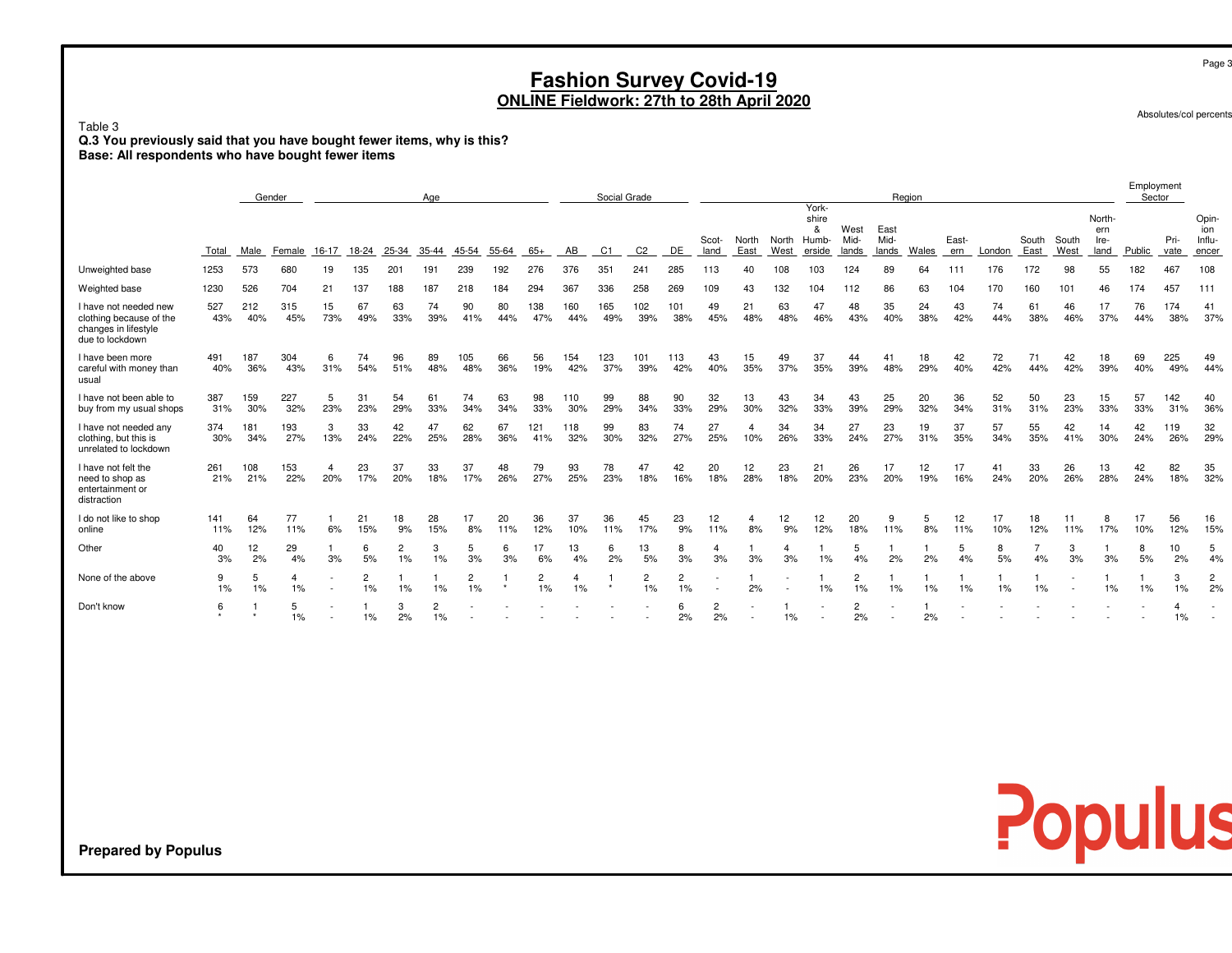| Table 4<br>Q.4 You previously said that you have bought more items, why is this?<br>Base: All respondents who have bought more items |                    |                      |                      |                     |                       |           |           |                       |                       |                       |                       | <b>Fashion Survey Covid-19</b><br><b>ONLINE Fieldwork: 27th to 28th April 2020</b> |                       |                       |                       |                       |                       |                               |                       |                       |                     |                       |          |                       |               |                               |                       |                       | Page 4<br>Absolutes/col percents |
|--------------------------------------------------------------------------------------------------------------------------------------|--------------------|----------------------|----------------------|---------------------|-----------------------|-----------|-----------|-----------------------|-----------------------|-----------------------|-----------------------|------------------------------------------------------------------------------------|-----------------------|-----------------------|-----------------------|-----------------------|-----------------------|-------------------------------|-----------------------|-----------------------|---------------------|-----------------------|----------|-----------------------|---------------|-------------------------------|-----------------------|-----------------------|----------------------------------|
|                                                                                                                                      |                    | Gender               |                      |                     |                       |           | Age       |                       |                       |                       |                       | Social Grade                                                                       |                       |                       |                       |                       |                       |                               |                       |                       | Region              |                       |          |                       |               |                               | Employment<br>Sector  |                       |                                  |
|                                                                                                                                      | Total              | Male                 | Female               | 16-17               | 18-24                 | 25-34     | $35 - 44$ | 45-54                 | 55-64                 | $65+$                 | AB                    | C <sub>1</sub>                                                                     | C <sub>2</sub>        | DE                    | Scot-<br>land         | North<br>East         | North Humb-<br>West   | York-<br>shire<br>&<br>erside | West<br>Mid-<br>lands | East<br>Mid-<br>lands | Wales               | East-<br>ern          | London   | South<br>East         | South<br>West | North-<br>ern<br>Ire-<br>land | Public                | Pri-<br>vate          | Opin-<br>ion<br>Influ-<br>encer  |
| Unweighted base                                                                                                                      | 74                 | 27                   | $\overline{4}$       | 2                   | 17                    | 23        | 11        | 11                    |                       | 6                     | 25                    | 19                                                                                 | 20                    | 10                    | 5                     |                       | 15                    |                               | 8                     |                       | $\overline{c}$      | 8                     | 11       |                       | 10            |                               | 19                    | 34                    | 13                               |
| Weighted base                                                                                                                        | 81                 | 29                   | 52                   | $\overline{c}$      | 19                    | 23        | 14        | 11                    |                       |                       | 26                    | 23                                                                                 | 21                    | 11                    | 5                     | 3                     | 18                    | 5                             | 9                     |                       | $\mathcal{P}$       |                       | 13       | 6                     | 10            |                               | 23                    | 34                    | 14                               |
| I have shopped as<br>entertainment or<br>distraction                                                                                 | 42<br>52%          | 10<br>33%            | 32<br>63%            | $\mathbf{1}$<br>43% | 11<br>59%             | 11<br>48% | 8<br>56%  | 6<br>56%              | $\overline{2}$<br>38% | 3<br>42%              | 15<br>59%             | 12<br>52%                                                                          | 10<br>50%             | $\overline{4}$<br>38% | $\overline{4}$<br>72% | $\overline{c}$<br>58% | $\overline{7}$<br>39% | 3<br>52%                      | $\overline{2}$<br>26% | -1<br>100%            | -1<br>66%           | 3<br>41%              | 8<br>61% | 5<br>86%              | 6<br>56%      |                               | 13<br>55%             | 19<br>56%             | 6<br>42%                         |
| I have shopped to take<br>advantage of sales                                                                                         | 26<br>32%          | 10<br>35%            | 16<br>31%            | -1<br>43%           | 8<br>39%              | 9<br>37%  | 6<br>39%  | 6%                    | 25%                   | $\overline{c}$<br>26% | 8<br>32%              | 6<br>24%                                                                           | 10<br>49%             | $\overline{c}$<br>19% | 4<br>75%              |                       | 4%                    | 3<br>60%                      | 5<br>57%              | -1<br>100%            | 66%                 | 13%                   | 4<br>31% | $\overline{4}$<br>58% | 3<br>27%      |                               | $\overline{7}$<br>29% | 11<br>34%             | 5<br>35%                         |
| I have needed new<br>clothing, but this is<br>unrelated to lockdown                                                                  | 22<br>27%          | 14<br>47%            | 8<br>16%             | 43%                 | 3<br>15%              | 5<br>23%  | 9<br>61%  | $\overline{2}$<br>22% | $\overline{2}$<br>43% |                       | $\overline{7}$<br>28% | 5<br>21%                                                                           | 6<br>29%              | 4<br>37%              | $\overline{4}$<br>72% |                       | 4<br>23%              |                               | 3<br>29%              |                       | -1<br>66%           | $\overline{2}$<br>32% | 5<br>34% | 12%                   | 3<br>32%      | $\sim$                        | 8<br>34%              | 12<br>35%             | 6<br>40%                         |
| I have needed new<br>clothing because of<br>changes in lifestyle<br>due to lockdown                                                  | 20<br>25%          | 8<br>27%             | 12<br>23%            | 57%                 | $\overline{c}$<br>8%  | 12<br>51% | 3<br>18%  | 14%                   |                       | 15%                   | 5<br>20%              | $\overline{7}$<br>30%                                                              | 6<br>30%              | $\overline{c}$<br>14% | $\overline{2}$<br>31% | 42%                   | 3<br>19%              |                               | 4<br>45%              |                       |                     | 3<br>41%              | 3<br>24% | $\overline{2}$<br>31% | 6%            | 100%                          | $\overline{7}$<br>29% | $\overline{7}$<br>20% | 6<br>40%                         |
| I have bought clothing<br>with the money saved in<br>other areas e.g.<br>commuting                                                   | 19<br>24%          | 6<br>22%             | 13<br>25%            |                     | 8<br>42%              | 5<br>24%  | 5<br>34%  | 6%                    |                       |                       | 9<br>34%              | 5<br>22%                                                                           | 4<br>19%              | -1<br>13%             | 17%                   |                       | $\overline{2}$<br>12% | 30%                           |                       |                       | $\mathbf{1}$<br>34% | 4%                    | 9<br>70% | 3<br>49%              | 12%           |                               | 3<br>14%              | 14<br>41%             | 6<br>43%                         |
| I have shopped to<br>support brands and<br>retailers I like and<br>who might be struggling<br>at this time                           | 2<br>3%            | 3%                   | 2<br>3%              |                     |                       | 2<br>10%  |           |                       |                       |                       |                       |                                                                                    | $\overline{c}$<br>11% | $\sim$                | 17%                   |                       |                       |                               |                       |                       |                     |                       |          | $\overline{c}$<br>24% |               |                               |                       | 2<br>7%               |                                  |
| Other                                                                                                                                | 5<br>7%            | $\overline{c}$<br>6% | 4<br>7%              |                     | $\overline{c}$<br>12% | 3%        |           | 6%                    | 18%                   | 17%                   | 2%                    | $\overline{c}$<br>7%                                                               | 3<br>13%              | 6%                    |                       |                       | $\overline{2}$<br>10% |                               |                       |                       |                     |                       |          |                       | 3<br>30%      |                               |                       | $\overline{2}$<br>4%  |                                  |
| None of the above                                                                                                                    | $\mathbf{2}$<br>2% |                      | $\overline{2}$<br>4% |                     |                       |           |           |                       | $\overline{2}$<br>44% |                       |                       | $\overline{2}$<br>8%                                                               |                       |                       |                       |                       | $\overline{2}$<br>11% |                               |                       |                       |                     |                       |          |                       |               |                               |                       | $\overline{2}$<br>6%  |                                  |
| Don't know                                                                                                                           | $1\%$              | 3%                   |                      |                     |                       |           |           | 8%                    |                       |                       |                       |                                                                                    |                       | 8%                    |                       |                       |                       | 18%                           |                       |                       |                     |                       |          |                       |               |                               |                       | 3%                    |                                  |

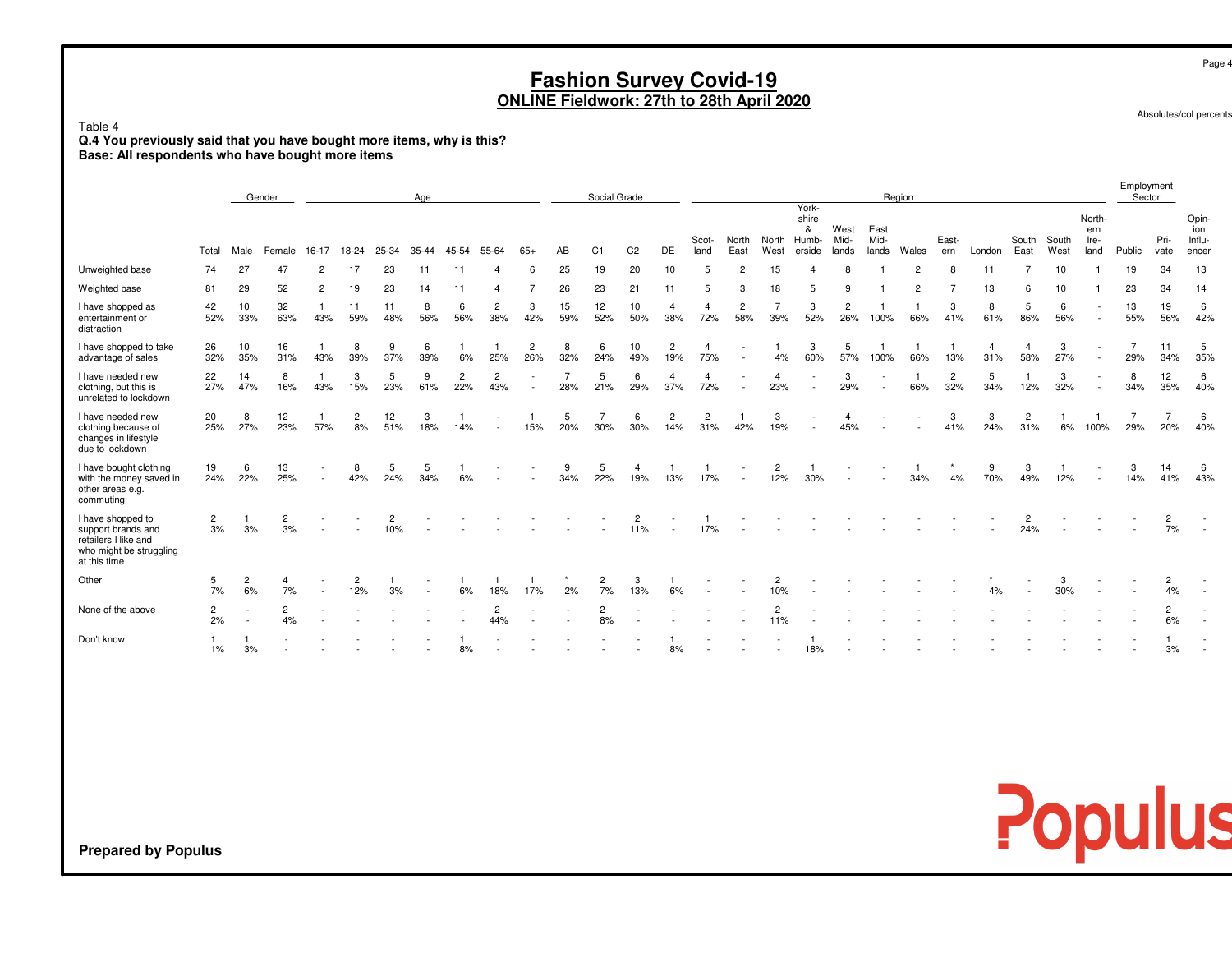Absolutes/col percents

Populus

Table 5

 **Q.5 To what extent do you agree or disagree with each of the following statements with regards to how lockdown has affected you.Summary Table**

**Base: All respondents**

|                                      |        |                                                                                                                        |                                                                                              |                                                                                          |                                                            |                                                                                                  | <b>Statements</b>                         |                                                             |                                              |                                                                                                       |                                                                                   |
|--------------------------------------|--------|------------------------------------------------------------------------------------------------------------------------|----------------------------------------------------------------------------------------------|------------------------------------------------------------------------------------------|------------------------------------------------------------|--------------------------------------------------------------------------------------------------|-------------------------------------------|-------------------------------------------------------------|----------------------------------------------|-------------------------------------------------------------------------------------------------------|-----------------------------------------------------------------------------------|
|                                      |        | I have noticed<br>clothing<br>marketing<br>strategies<br>specifically<br>focused on what<br>to wear during<br>lockdown | I feel less<br>influenced by<br>physical<br>advertising to<br>buy clothing<br>e.g billboards | I feel less<br>influenced by<br>online<br>advertising to<br>buy clothing<br>e.g. web ads | I feel less<br>influenced by<br>friends to buy<br>clothing | I feel less<br>influenced by<br>social media<br>influencers or<br>celebrities to<br>buy clothing | I have dressed<br>differently to<br>usual | I have repaired<br>or mended<br>clothing more<br>than usual | I have washed<br>clothing less<br>than usual | I have reused<br>or recycled<br>clothing in the<br>house more than<br>usual e.g. used<br>for cleaning | I am looking<br>forward to<br>buying new<br>clothes once<br>lockdown has<br>ended |
| Unweighted base                      |        | 2125                                                                                                                   | 2125                                                                                         | 2125                                                                                     | 2125                                                       | 2125                                                                                             | 2125                                      | 2125                                                        | 2125                                         | 2125                                                                                                  | 2125                                                                              |
| Weighted base                        |        | 2125                                                                                                                   | 2125                                                                                         | 2125                                                                                     | 2125                                                       | 2125                                                                                             | 2125                                      | 2125                                                        | 2125                                         | 2125                                                                                                  | 2125                                                                              |
| NET: Agree                           |        | 545<br>26%                                                                                                             | 847<br>40%                                                                                   | 790<br>37%                                                                               | 760<br>36%                                                 | 797<br>38%                                                                                       | 856<br>40%                                | 304<br>14%                                                  | 636<br>30%                                   | 594<br>28%                                                                                            | 851<br>40%                                                                        |
| <b>Strongly Agree</b>                | $(+2)$ | 172<br>8%                                                                                                              | 401<br>19%                                                                                   | 334<br>16%                                                                               | 302<br>14%                                                 | 459<br>22%                                                                                       | 269<br>13%                                | 56<br>3%                                                    | 181<br>8%                                    | 153<br>7%                                                                                             | 254<br>12%                                                                        |
| <b>Slightly Agree</b>                | $(+1)$ | 372<br>18%                                                                                                             | 446<br>21%                                                                                   | 456<br>21%                                                                               | 458<br>22%                                                 | 338<br>16%                                                                                       | 587<br>28%                                | 249<br>12%                                                  | 455<br>21%                                   | 442<br>21%                                                                                            | 597<br>28%                                                                        |
| Neither agree nor<br>disagree        | (0)    | 690<br>32%                                                                                                             | 989<br>47%                                                                                   | 968<br>46%                                                                               | 1042<br>49%                                                | 989<br>47%                                                                                       | 417<br>20%                                | 673<br>32%                                                  | 408<br>19%                                   | 735<br>35%                                                                                            | 717<br>34%                                                                        |
| Slightly disagree                    | $(-1)$ | 359<br>17%                                                                                                             | 115<br>5%                                                                                    | 203<br>10%                                                                               | 114<br>5%                                                  | 129<br>6%                                                                                        | 347<br>16%                                | 395<br>19%                                                  | 497<br>23%                                   | 334<br>16%                                                                                            | 321<br>15%                                                                        |
| Strongly disagree                    | $(-2)$ | 532<br>25%                                                                                                             | 174<br>8%                                                                                    | 164<br>8%                                                                                | 209<br>10%                                                 | 210<br>10%                                                                                       | 505<br>24%                                | 753<br>35%                                                  | 584<br>27%                                   | 462<br>22%                                                                                            | 236<br>11%                                                                        |
| NET: Disagree                        |        | 891<br>42%                                                                                                             | 289<br>14%                                                                                   | 367<br>17%                                                                               | 322<br>15%                                                 | 339<br>16%                                                                                       | 853<br>40%                                | 1148<br>54%                                                 | 1081<br>51%                                  | 796<br>37%                                                                                            | 557<br>26%                                                                        |
| Mean                                 |        | $-0.33$                                                                                                                | 0.37                                                                                         | 0.28                                                                                     | 0.25                                                       | 0.33                                                                                             | $-0.11$                                   | $-0.73$                                                     | $-0.40$                                      | $-0.24$                                                                                               | 0.15                                                                              |
| Standard deviation<br>Standard error |        | 1.25<br>0.03                                                                                                           | 1.10<br>0.02                                                                                 | 1.08<br>0.02                                                                             | 1.08<br>0.02                                               | 1.17<br>0.03                                                                                     | 1.37<br>0.03                              | 1.14<br>0.02                                                | 1.31<br>0.03                                 | 1.21<br>0.03                                                                                          | 1.15<br>0.03                                                                      |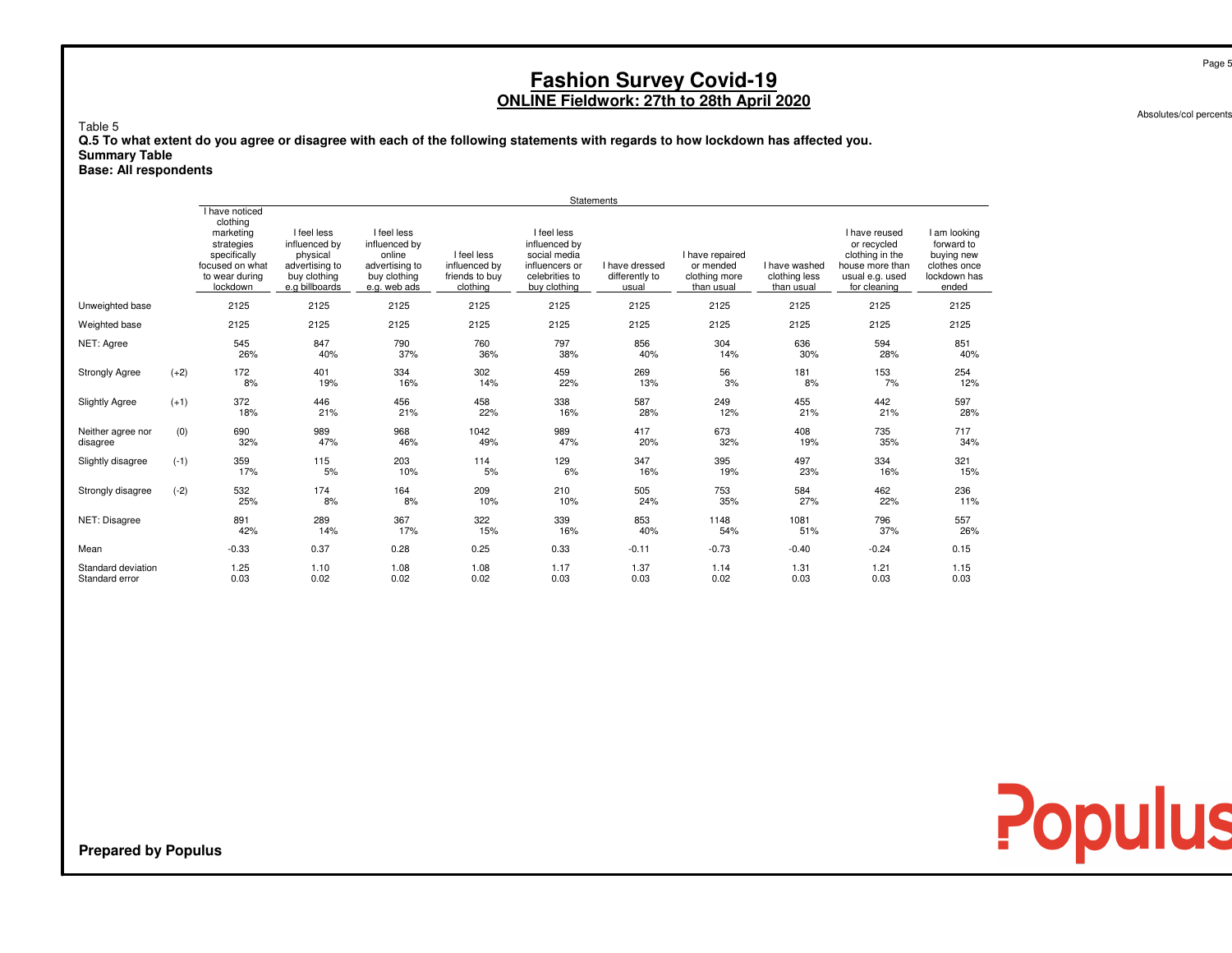Absolutes/col percents

Employment

Populus

### Table 6

 **Q.5 To what extent do you agree or disagree with each of the following statements with regards to how lockdown has affected you.I have noticed clothing marketing strategies specifically focused on what to wear during lockdownBase: All respondents**

|                                      |        |              |              | Gender       |              |             |              | Age          |              |              |             |              |                | Social Grade |              |              |              |                 |                              |             |              | Region       |              |              |              |                |                       | Ellibioanient | Sector       |                        |
|--------------------------------------|--------|--------------|--------------|--------------|--------------|-------------|--------------|--------------|--------------|--------------|-------------|--------------|----------------|--------------|--------------|--------------|--------------|-----------------|------------------------------|-------------|--------------|--------------|--------------|--------------|--------------|----------------|-----------------------|---------------|--------------|------------------------|
|                                      |        |              |              |              |              |             |              |              |              |              |             |              |                |              |              | Scot-        | North        | North           | York-<br>shire<br>&<br>Humb- | West<br>Mid | East<br>Mid- |              | East-        |              | South        | South          | North-<br>ern<br>Ire- |               | Pri-         | Opin-<br>ion<br>Influ- |
|                                      |        | Total        | Male         | Female       | 16-17        | 18-24       | 25-34        | 35-44        | 45-54        | 55-64        | $65+$       | AВ           | C <sub>1</sub> |              | DE           | land         | East         | West            | erside                       | lands       | lands        | Wales        | ern          | London       | East         | West           | land                  | Public        | vate         | encer                  |
| Unweighted base                      |        | 2125         | 1088         | 1037         | 32           | 250         | 367          | 326          | 393          | 308          | 449         | 591          | 612            | 396          | 526          | 184          | 74           | 20 <sub>1</sub> | 166                          | 200         | 151          | 00           | 211          | 288          | 305          | 169            | 76                    | 308           | 792          | 177                    |
| Weighted base                        |        | 2125         | 1039         | 1086         | 36           | 258         | 355          | 329          | 365          | 306          | 476         | 578          | 599            | 431          | 517          | 177          | 85           | 235             | 173                          | 185         | 153          | 01           | 200          | 280          | 291          | 181            | 64                    | 309           | 799          | 185                    |
| NET: Agree                           |        | 545<br>26%   | 165<br>16%   | 380<br>35%   | 20<br>56%    | 115<br>45%  | 123<br>35%   | 86<br>26%    | 80<br>22%    | 45<br>15%    | 76<br>16%   | 181<br>31%   | 177<br>29%     | 104<br>24%   | 84<br>16%    | 43<br>24%    | 23<br>27%    | 69<br>29%       | 43<br>25%                    | 42<br>23%   | 28<br>18%    | 27<br>27%    | 35<br>18%    | 90<br>32%    | 82<br>28%    | 43<br>24%      | 18<br>28%             | 90<br>29%     | 227<br>28%   | 87<br>47%              |
| <b>Strongly Agree</b>                | $(+2)$ | 172<br>8%    | 41<br>4%     | 32<br>12%    | 6<br>16%     | 51<br>20%   | 38<br>11%    | 28<br>9%     | 23<br>6%     | 15<br>5%     | 11<br>2%    | 57<br>10%    | 57<br>10%      | 31<br>7%     | 27<br>5%     | 4%           | 7%           | 18<br>8%        | 13<br>8%                     | 17<br>9%    | 10<br>6%     | 9<br>9%      | 8<br>4%      | 36<br>13%    | 26<br>9%     | 15<br>8%       | 6<br>10%              | 34<br>11%     | 75<br>9%     | 31<br>17%              |
| <b>Slightly Agree</b>                | $(+1)$ | 372<br>18%   | 124<br>12%   | 248<br>23%   | 14<br>40%    | 63<br>25%   | 85<br>24%    | 57<br>17%    | 57<br>16%    | 30<br>10%    | 65<br>14%   | 124<br>21%   | 120<br>20%     | 72<br>17%    | 57<br>11%    | 36<br>20%    | 20%          | 51<br>22%       | 30<br>17%                    | 25<br>14%   | 18<br>12%    | 18<br>18%    | 28<br>14%    | 54<br>19%    | 56<br>19%    | 28<br>16%      | 12<br>18%             | 56<br>18%     | 152<br>19%   | 56<br>30%              |
| Neither agree nor<br>disagree        | (0)    | 690<br>32%   | 394<br>38%   | 295<br>27%   | 10%          | 73<br>28%   | 120<br>34%   | 111<br>34%   | 113<br>31%   | 103<br>34%   | 165<br>35%  | 163<br>28%   | 168<br>28%     | 152<br>35%   | 208<br>40%   | 62<br>35%    | 18<br>22%    | 71<br>30%       | 48<br>27%                    | 68<br>36%   | 56<br>36%    | 32<br>32%    | 71<br>36%    | 85<br>30%    | 100<br>34%   | 54<br>30%      | 25<br>40%             | 113<br>37%    | 250<br>31%   | 55<br>29%              |
| Slightly disagree                    | $(-1)$ | 359<br>17%   | 182<br>18%   | 76<br>16%    | 12%          | 37<br>14%   | 50<br>14%    | 57<br>17%    | 62<br>17%    | 64<br>21%    | 85<br>18%   | 101<br>17%   | 102<br>17%     | 69<br>16%    | 87<br>17%    | 30<br>17%    | 18<br>21%    | 42<br>18%       | 29<br>17%                    | 29<br>15%   | 22<br>14%    | 13<br>13%    | 39<br>19%    | 39<br>14%    | 55<br>19%    | 35<br>19%      | 8<br>13%              | 45<br>15%     | 143<br>18%   | 27<br>14%              |
| Strongly disagree                    | $(-2)$ | 532<br>25%   | 298<br>29%   | 234<br>22%   | 8<br>22%     | 33<br>13%   | 62<br>18%    | 75<br>23%    | 110<br>30%   | 94<br>31%    | 150<br>31%  | 134<br>23%   | 153<br>25%     | 107<br>25%   | 139<br>27%   | 43<br>24%    | 25<br>30%    | 53<br>22%       | 53<br>31%                    | 47<br>25%   | 47<br>31%    | 28<br>28%    | 55<br>27%    | 66<br>23%    | 54<br>19%    | 49<br>27%      | 12<br>19%             | 61<br>20%     | 179<br>22%   | 17<br>9%               |
| NET: Disagree                        |        | 891<br>42%   | 480<br>46%   | 411<br>38%   | 12<br>34%    | 70<br>27%   | 112<br>31%   | 132<br>40%   | 172<br>47%   | 158<br>52%   | 235<br>49%  | 234<br>41%   | 255<br>43%     | 176<br>41%   | 225<br>44%   | 72<br>41%    | 43<br>51%    | 95<br>41%       | 82<br>47%                    | 76<br>41%   | 69<br>45%    | 41<br>41%    | 93<br>47%    | 105<br>37%   | 109<br>38%   | 84<br>46%      | 20<br>32%             | 106<br>34%    | 322<br>40%   | 43<br>23%              |
| Mean                                 |        | $-0.33$      | $-0.55$      | 12<br>-0.    | 0.15         | 0.25        | $-0.04$      | $-0.28$      | $-0.49$      | $-0.63$      | $-0.62$     | $-0.23$      | 0.29           | $-0.34$      | $-0.49$      | $-0.36$      | $-0.47$      | $-0.26$         | $-0.45$                      | $-0.34$     | $-0.52$      | $-0.33$      | $-0.52$      | $-0.16$      | $-0.19$      | $-0.4^{\circ}$ | $-0.13$               | $-0.14$       |              | 0.32                   |
| Standard deviation<br>Standard error |        | 1.25<br>0.03 | 1.14<br>0.03 | 1.31<br>0.04 | 1.44<br>0.26 | .28<br>0.08 | 1.23<br>0.06 | 1.24<br>0.07 | 1.25<br>0.06 | 1.15<br>0.07 | .13<br>0.05 | l.29<br>0.05 | .30<br>0.05    | 1.22<br>0.06 | 1.15<br>0.05 | 1.17<br>0.09 | 1.30<br>0.15 | 1.24<br>0.09    | 1.30<br>0.10                 | .25<br>0.09 | .22<br>0.10  | 1.31<br>0.13 | 1.14<br>0.08 | 1.33<br>0.08 | 1.21<br>0.07 | 1.26<br>0.10   | 1.22<br>0.14          | 1.24<br>0.07  | 1.26<br>0.04 | 1.18<br>0.09           |

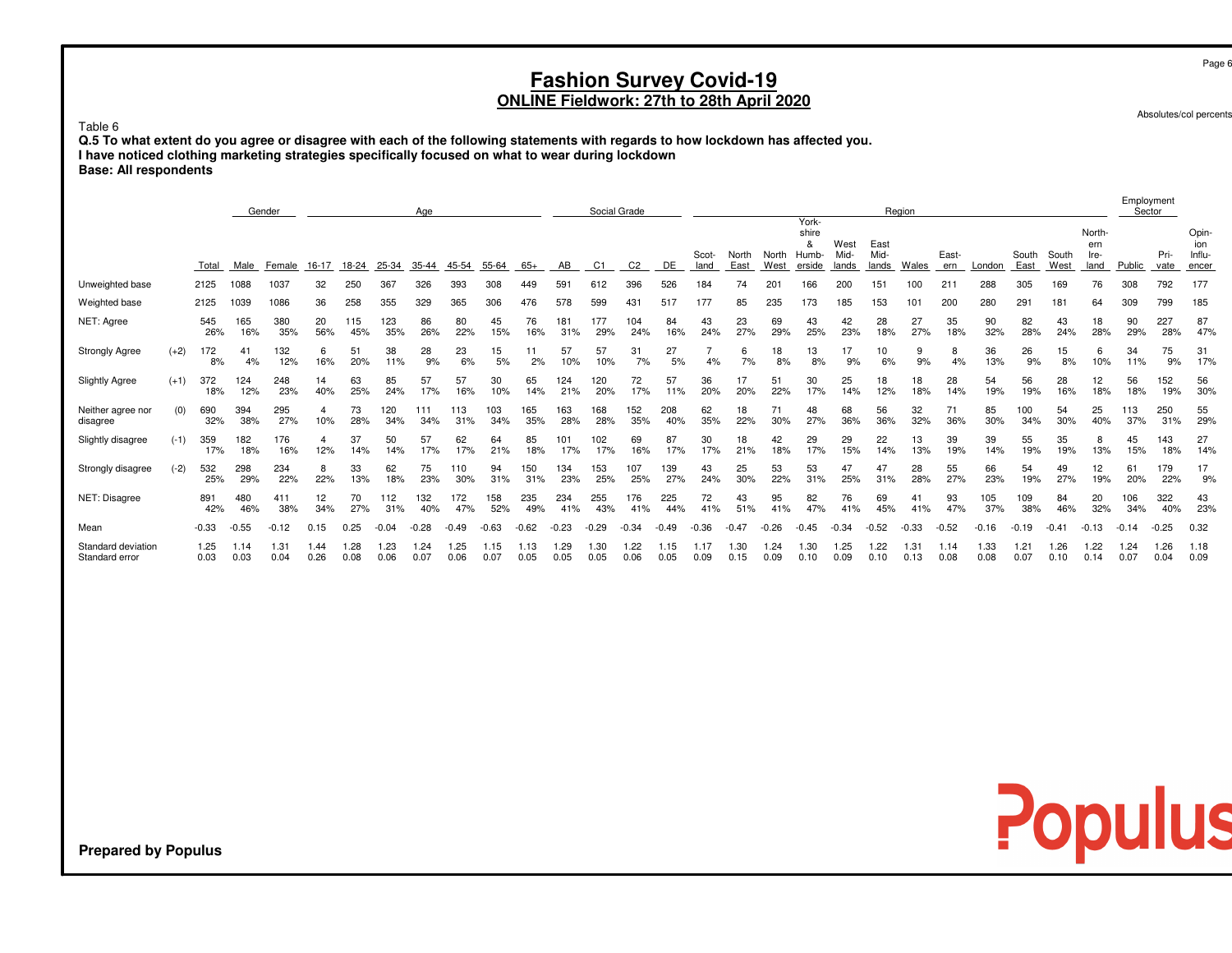Absolutes/col percents

Populus

### Table 7

 **Q.5 To what extent do you agree or disagree with each of the following statements with regards to how lockdown has affected you.I feel less influenced by physical advertising to buy clothing e.g billboardsBase: All respondents**

|                                      |        |              |              | Gender       |              |              |              | Aae          |              |              |              |              |              | Social Grade   |              |               |               |               |                     |               |               | Region       |              |              |               |               |               | Employment<br>Sector |              |                 |
|--------------------------------------|--------|--------------|--------------|--------------|--------------|--------------|--------------|--------------|--------------|--------------|--------------|--------------|--------------|----------------|--------------|---------------|---------------|---------------|---------------------|---------------|---------------|--------------|--------------|--------------|---------------|---------------|---------------|----------------------|--------------|-----------------|
|                                      |        |              |              |              |              |              |              |              |              |              |              |              |              |                |              |               |               |               | York-<br>shire<br>8 | West          | East          |              |              |              |               |               | North-<br>ern |                      |              | Opin-<br>ion    |
|                                      |        | Total        | Male         | Female       | $16 - 17$    | 18-24        | 25-34        | 35-44        | 45-54        | 55-64        | 65+          | AВ           | C1           | C <sub>2</sub> | DE           | Scot-<br>land | North<br>East | North<br>West | Humb-<br>erside     | Mid-<br>lands | Mid-<br>lands | Wales        | East-<br>ern | London       | South<br>East | South<br>West | Ire-<br>land  | Public               | Pri-<br>vate | Influ-<br>encer |
| Unweighted base                      |        | 2125         | 1088         | 1037         | 32           | 250          | 367          | 326          | 393          | 308          | 449          | $59 -$       | 612          | 396            | 526          | 184           | 74            | 201           |                     | 200           | 151           | 100          | $21^{\circ}$ | 288          | 305           | 169           | 76            | 308                  | 792          | 177             |
| Weighted base                        |        | 2125         | 1039         | 1086         | 36           | 258          | 355          | 329          | 365          | 306          | 476          | 578          | 599          | 431            | 517          | 177           | 85            | 235           | 173                 | 185           | 153           | 101          | 200          | 280          | 291           | 181           | 64            | 309                  | 799          | 185             |
| NET: Agree                           |        | 847<br>40%   | 392<br>38%   | 455<br>42%   | 24<br>67%    | 114<br>44%   | 155<br>44%   | 131<br>40%   | 123<br>34%   | 103<br>34%   | 198<br>41%   | 233<br>40%   | 255<br>43%   | 170<br>39%     | 189<br>37%   | 58<br>33%     | 42<br>50%     | 92<br>39%     | 65<br>38%           | 74<br>40%     | 57<br>37%     | 50<br>49%    | 73<br>37%    | 127<br>45%   | 110<br>38%    | 70<br>38%     | 30<br>47%     | 124<br>40%           | 324<br>41%   | 102<br>55%      |
| <b>Strongly Agree</b>                | $(+2)$ | 401<br>19%   | 184<br>18%   | 216<br>20%   | 21%          | 38<br>15%    | 59<br>17%    | 68<br>21%    | 62<br>17%    | 54<br>18%    | 112<br>24%   | 103<br>18%   | 111<br>19%   | 84<br>20%      | 102<br>20%   | 20<br>11%     | 20<br>24%     | 36<br>15%     | 32<br>19%           | 41<br>22%     | 23<br>15%     | 24<br>24%    | 34<br>17%    | 66<br>24%    | 54<br>18%     | 34<br>19%     | 16<br>25%     | 57<br>18%            | 145<br>18%   | 47<br>25%       |
| <b>Slightly Agree</b>                | $(+1)$ | 446<br>21%   | 207<br>20%   | 239<br>22%   | 16<br>46%    | 77<br>30%    | 96<br>27%    | 63<br>19%    | 60<br>17%    | 48<br>16%    | 86<br>18%    | 130<br>22%   | 144<br>24%   | 86<br>20%      | 87<br>17%    | 38<br>21%     | 22<br>26%     | 56<br>24%     | 33<br>19%           | 33<br>18%     | 34<br>22%     | 25<br>25%    | 39<br>20%    | 60<br>22%    | 57<br>19%     | 35<br>19%     | 14<br>21%     | 68<br>22%            | 179<br>22%   | 56<br>30%       |
| Neither agree nor<br>disagree        | (0)    | 989<br>47%   | 513<br>49%   | 476<br>44%   | 22%          | 113<br>44%   | 151<br>43%   | 142<br>43%   | 192<br>53%   | 62<br>53%    | 221<br>46%   | 263<br>46%   | 260<br>43%   | 203<br>47%     | 263<br>51%   | 84<br>47%     | 32<br>38%     | 113<br>48%    | 80<br>46%           | 84<br>45%     | 76<br>50%     | 40<br>40%    | 100<br>50%   | 117<br>42%   | 144<br>49%    | 91<br>50%     | 28<br>44%     | 147<br>48%           | 359<br>45%   | 64<br>35%       |
| Slightly disagree                    | $(-1)$ | 115<br>5%    | 51<br>5%     | 65<br>6%     | 2<br>5%      | 22<br>9%     | 23<br>6%     | 23<br>7%     | 14<br>4%     | 18<br>6%     | 14<br>3%     | 36<br>6%     | 32<br>5%     | 24<br>6%       | 23<br>4%     | 8<br>4%       | 2%            | 16<br>7%      | 4%                  | 9<br>5%       | 8<br>5%       | 4%           | 12<br>6%     | 17<br>6%     | 6%            | 14<br>7%      | 2<br>4%       | 11<br>4%             | 50<br>6%     | 12<br>7%        |
| Strongly disagree                    | $(-2)$ | 174<br>8%    | 83<br>8%     | 91<br>8%     | 7%           | 8<br>3%      | 26<br>7%     | 34<br>10%    | 36<br>10%    | 24<br>8%     | 43<br>9%     | 45<br>8%     | 52<br>9%     | 35<br>8%       | 41<br>8%     | 28<br>16%     | 10%           | 14<br>6%      | 21<br>12%           | 19<br>10%     | 12<br>8%      | 6%           | 14<br>7%     | 19<br>7%     | 20<br>7%      | 4%            | 4<br>6%       | 25<br>8%             | 66<br>8%     | 6<br>3%         |
| NET: Disagree                        |        | 289<br>14%   | 134<br>13%   | 155<br>14%   | 12%          | 30<br>12%    | 49<br>14%    | 57<br>17%    | 50<br>14%    | 42<br>14%    | 58<br>12%    | 82<br>14%    | 84<br>14%    | 59<br>14%      | 65<br>12%    | 36<br>20%     | 10<br>12%     | 30<br>13%     | 29<br>16%           | 28<br>15%     | 19<br>13%     | 11<br>11%    | 27<br>13%    | 36<br>13%    | 37<br>13%     | 21<br>11%     | 6<br>10%      | 37<br>12%            | 116<br>15%   | 19<br>10%       |
| Mean                                 |        | 0.37         | 0.35         | 0.39         | 0.69         | 0.44         | 0.39         | 0.33         | 0.27         | 0.30         | 0.44         | 0.36         | 0.38         | 0.37           | 0.36         | 0.08          | 0.52          | 0.36          | 0.27                | 0.36          | 0.32          | 0.56         | 0.33         | 0.49         | 0.37          | 0.42          | 0.56          | 0.38                 | 0.36         | 0.67            |
| Standard deviation<br>Standard error |        | 1.10<br>0.02 | 1.08<br>0.03 | 1.12<br>0.03 | 1.09<br>0.19 | 0.95<br>0.06 | 1.07<br>0.06 | 1.18<br>0.07 | 1.10<br>0.06 | 1.07<br>0.06 | 1.15<br>0.05 | 1.09<br>0.04 | 1.11<br>0.04 | 1.11<br>0.06   | 1.09<br>0.05 | 1.16<br>0.09  | 1.17<br>0.14  | 1.02<br>0.07  | l.18<br>0.09        | 1.18<br>0.08  | 1.04<br>0.08  | 1.10<br>0.11 | 1.06<br>0.07 | 1.12<br>0.07 | 1.07<br>0.06  | 1.01<br>0.08  | 1.10<br>0.13  | 1.08<br>0.06         | 1.10<br>0.04 | 1.04<br>0.08    |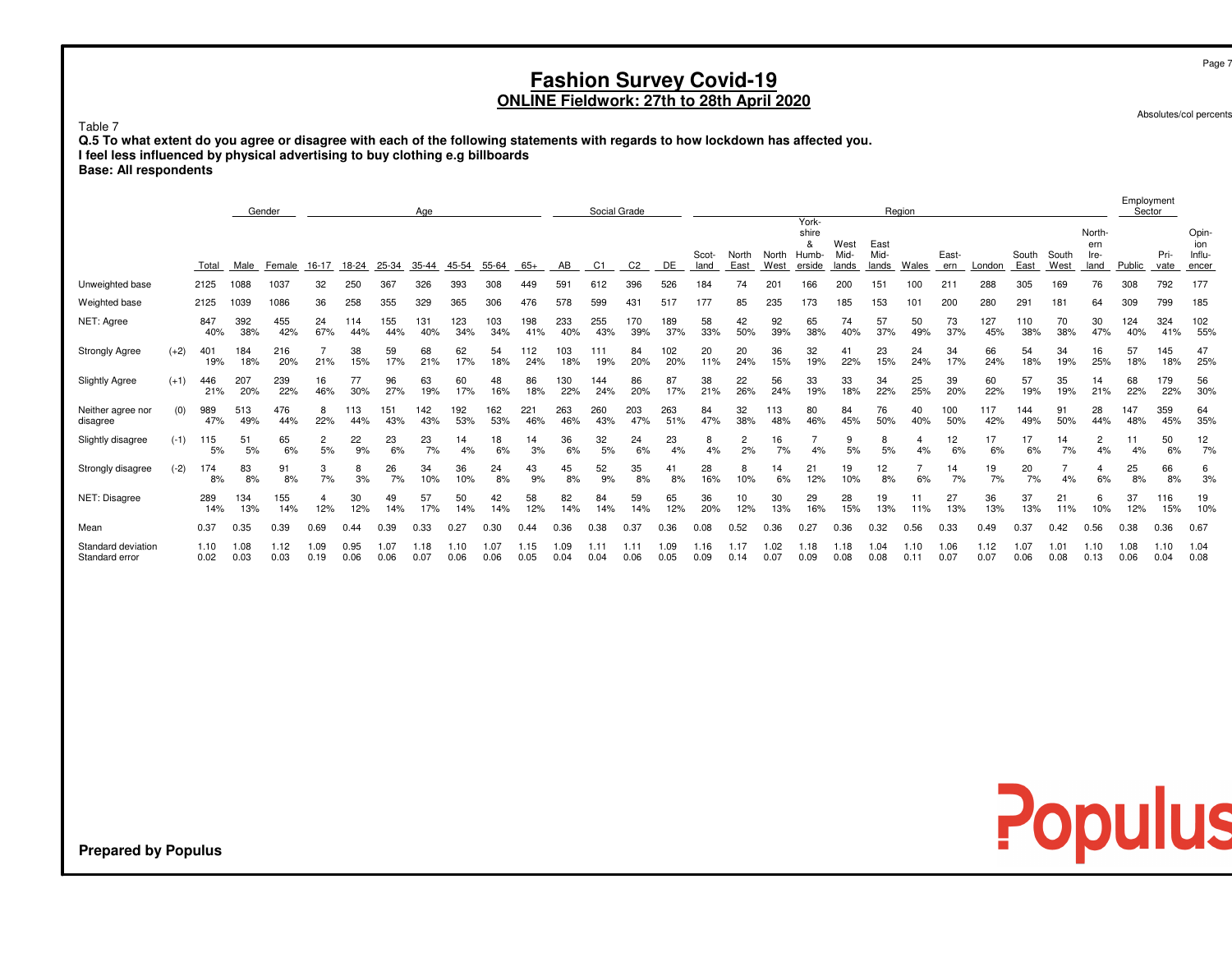Absolutes/col percents

### Table 8

 **Q.5 To what extent do you agree or disagree with each of the following statements with regards to how lockdown has affected you.I feel less influenced by online advertising to buy clothing e.g. web ads Base: All respondents**

| <b>Base: All respondents</b> |
|------------------------------|
|------------------------------|

|                                      |        | Gender<br>Age |              |              |              |              |              |              |              |              |              |              | Social Grade   |                |              |               |               |               | York-                         |                       |                       | Region      |              |              |               |               |                               | Employment<br>Sector |              |                                 |
|--------------------------------------|--------|---------------|--------------|--------------|--------------|--------------|--------------|--------------|--------------|--------------|--------------|--------------|----------------|----------------|--------------|---------------|---------------|---------------|-------------------------------|-----------------------|-----------------------|-------------|--------------|--------------|---------------|---------------|-------------------------------|----------------------|--------------|---------------------------------|
|                                      |        | Total         | Male         | Female       | 16-17        | 18-24        | 25-34        | 35-44        | 45-54        | 55-64        | $65+$        | AB           | C <sub>1</sub> | C <sub>2</sub> | DE           | Scot-<br>land | North<br>East | North<br>West | shire<br>&<br>Humb-<br>erside | West<br>Mid-<br>lands | East<br>Mid-<br>lands | Wales       | East-<br>ern | London       | South<br>East | South<br>West | North-<br>ern<br>Ire-<br>land | Public               | Pri-<br>vate | Opin-<br>ion<br>Influ-<br>encer |
| Unweighted base                      |        | 2125          | 1088         | 1037         | 32           | 250          | 367          | 326          | 393          | 308          | 449          | 591          | 612            | 396            | 526          | 184           | 74            | 201           | 166                           | 200                   | 151                   | 100         | 211          | 288          | 305           | 169           | 76                            | 308                  | 792          | 177                             |
| Weighted base                        |        | 2125          | 1039         | 1086         | 36           | 258          | 355          | 329          | 365          | 306          | 476          | 578          | 599            | 431            | 517          | 177           | 85            | 235           | 173                           | 185                   | 153                   | 101         | 200          | 280          | 291           | 181           | 64                            | 309                  | 799          | 185                             |
| NET: Agree                           |        | 790<br>37%    | 381<br>37%   | 410<br>38%   | 12<br>33%    | 106<br>41%   | 138<br>39%   | 117<br>36%   | 116<br>32%   | 108<br>35%   | 193<br>41%   | 207<br>36%   | 235<br>39%     | 169<br>39%     | 179<br>35%   | 48<br>27%     | 30<br>36%     | 87<br>37%     | 61<br>35%                     | 70<br>38%             | 52<br>34%             | 41<br>40%   | 73<br>36%    | 125<br>45%   | 119<br>41%    | 59<br>33%     | 26<br>41%                     | 118<br>38%           | 303<br>38%   | 95<br>51%                       |
| <b>Strongly Agree</b>                | $(+2)$ | 334<br>16%    | 179<br>17%   | 155<br>14%   |              | 22<br>9%     | 48<br>13%    | 51<br>15%    | 56<br>15%    | 52<br>17%    | 106<br>22%   | 78<br>14%    | 95<br>16%      | 80<br>18%      | 80<br>16%    | 18<br>10%     | 16<br>19%     | 34<br>14%     | 19<br>11%                     | 36<br>20%             | 22<br>15%             | 15<br>15%   | 26<br>13%    | 55<br>20%    | 50<br>17%     | 29<br>16%     | 13<br>20%                     | 53<br>17%            | 119<br>15%   | 39<br>21%                       |
| <b>Slightly Agree</b>                | $(+1)$ | 456<br>21%    | 201<br>19%   | 255<br>23%   | 12<br>33%    | 84<br>33%    | 91<br>26%    | 67<br>20%    | 59<br>16%    | 56<br>18%    | 88<br>18%    | 129<br>22%   | 140<br>23%     | 89<br>21%      | 99<br>19%    | 30<br>17%     | 14<br>17%     | 53<br>22%     | 42<br>24%                     | 34<br>18%             | 30<br>19%             | 25<br>25%   | 46<br>23%    | 70<br>25%    | 68<br>23%     | 30<br>17%     | 13<br>20%                     | 65<br>21%            | 184<br>23%   | 56<br>30%                       |
| Neither agree nor<br>disagree        | (0)    | 968<br>46%    | 496<br>48%   | 472<br>43%   | 13<br>36%    | 99<br>38%    | 148<br>42%   | 150<br>46%   | 189<br>52%   | 151<br>49%   | 219<br>46%   | 260<br>45%   | 265<br>44%     | 177<br>41%     | 266<br>51%   | 89<br>50%     | 34<br>40%     | 20<br>51%     | 8 <sup>1</sup><br>47%         | 82<br>44%             | 79<br>52%             | 46<br>45%   | 95<br>47%    | 103<br>37%   | 126<br>43%    | 86<br>47%     | 28<br>44%                     | 132<br>43%           | 354<br>44%   | 55<br>30%                       |
| Slightly disagree                    | $(-1)$ | 203           | 79<br>8%     | 124<br>11%   | 21%          | 44<br>17%    | 42<br>12%    | 32<br>10%    | 30<br>8%     | 21<br>7%     | 27<br>6%     | 66<br>11%    | 46<br>8%       | 63<br>15%      | 27<br>5%     | 16<br>9%      | 13%           | 20<br>9%      | 18<br>11%                     | 15<br>8%              | 7%                    | 8<br>8%     | 16<br>8%     | 33<br>12%    | 26<br>9%      | 24<br>13%     | 6%                            | 34<br>11%            | 87<br>11%    | 26<br>14%                       |
| Strongly disagree                    | $(-2)$ | 164<br>8%     | 84<br>8%     | 8<br>7%      | 11%          | 8<br>3%      | 27<br>8%     | 30<br>9%     | 31<br>8%     | 27<br>9%     | 37<br>8%     | 44<br>8%     | 53<br>9%       | 22<br>5%       | 45<br>9%     | 24<br>14%     | 10<br>12%     | 8<br>3%       | 13<br>8%                      | 18<br>10%             | 7%                    | 7%          | 16<br>8%     | 19<br>7%     | 20<br>7%      | 12<br>7%      | 6<br>9%                       | 25<br>8%             | 55<br>7%     | 9<br>5%                         |
| NET: Disagree                        |        | 367<br>17%    | 162<br>16%   | 205<br>19%   | 11<br>31%    | 53<br>20%    | 69<br>19%    | 62<br>19%    | 61<br>17%    | 47<br>15%    | 64<br>13%    | 111<br>19%   | 99<br>17%      | 86<br>20%      | 72<br>14%    | 41<br>23%     | 20<br>24%     | 28<br>12%     | 32<br>18%                     | 33<br>18%             | 22<br>15%             | 14<br>14%   | 32<br>16%    | 52<br>18%    | 46<br>16%     | 36<br>20%     | 10<br>15%                     | 59<br>19%            | 142<br>18%   | 35<br>19%                       |
| Mean                                 |        | 0.28          | 0.30         | 0.26         | $-0.09$      | 0.26         | 0.25         | 0.23         | 0.22         | 0.28         | 0.42         | 0.23         | 0.30           | 0.32           | 0.28         | 0.01          | 0.19          | 0.36          | 0.20                          | 0.30                  | 0.26                  | 0.34        | 0.25         | 0.39         | 0.35          | 0.22          | 0.37                          | 0.28                 | 0.28         | 0.49                            |
| Standard deviation<br>Standard error |        | 1.08<br>0.02  | 1.09<br>0.03 | 1.07<br>0.03 | 0.99<br>0.17 | 0.95<br>0.06 | 1.08<br>0.06 | 1.11<br>0.06 | 1.08<br>0.05 | 1.09<br>0.06 | 1.13<br>0.05 | 1.07<br>0.04 | 1.10<br>0.04   | 1.09<br>0.05   | 1.07<br>0.05 | 0.08          | 1.23<br>0.14  | 0.95<br>0.07  | 1.03<br>0.08                  | 1.16<br>0.08          | 1.04<br>0.08          | .04<br>0.10 | 1.05<br>0.07 | 1.13<br>0.07 | 1.08<br>0.06  | .08<br>0.08   | 1.15<br>0.13                  | 1.12<br>0.06         | 1.07<br>0.04 | 1.11<br>0.08                    |



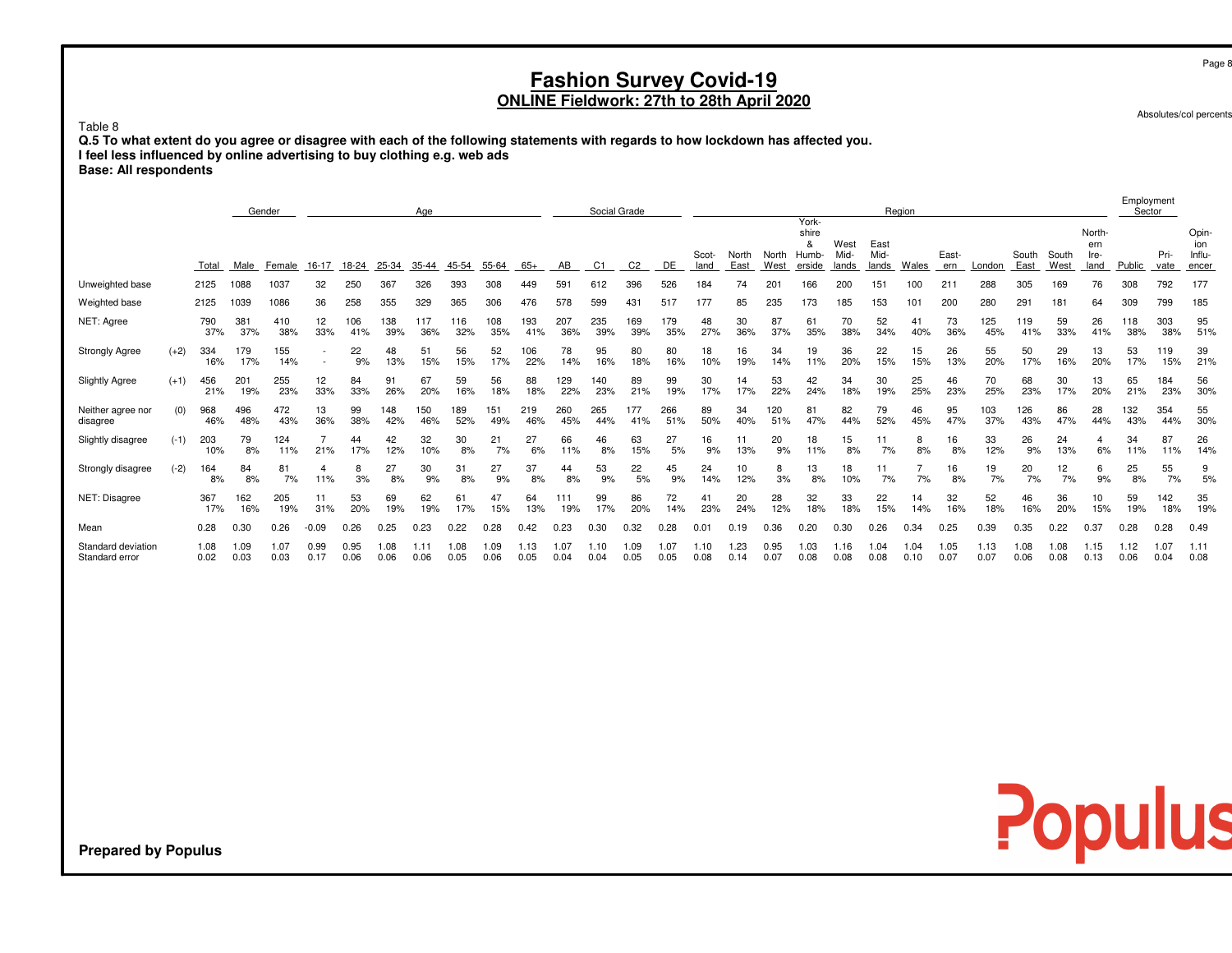Absolutes/col percents

Populus

### Table 9

 **Q.5 To what extent do you agree or disagree with each of the following statements with regards to how lockdown has affected you.I feel less influenced by friends to buy clothingBase: All respondents**

|                                      |        |              |              | Gender       |                      |              |              | Social Grade |              |              |              |              |              | York-          |              |               | Region        |                 |                               |                       |                       |              | Employment<br>Sector |              |               |               |                               |              |              |                                 |
|--------------------------------------|--------|--------------|--------------|--------------|----------------------|--------------|--------------|--------------|--------------|--------------|--------------|--------------|--------------|----------------|--------------|---------------|---------------|-----------------|-------------------------------|-----------------------|-----------------------|--------------|----------------------|--------------|---------------|---------------|-------------------------------|--------------|--------------|---------------------------------|
|                                      |        | Total        | Male         | Female       | 16-17                | 18-24        | 25-34        | 35-44        | 45-54        | 55-64        | 65+          | AB           | C1           | C <sub>2</sub> | DE           | Scot-<br>land | North<br>East | North<br>West   | shire<br>&<br>Humb-<br>erside | West<br>Mid-<br>lands | East<br>Mid-<br>lands | Wales        | East-<br>ern         | London       | South<br>East | South<br>West | North-<br>ern<br>Ire-<br>land | Public       | Pri-<br>vate | Opin-<br>ion<br>Influ-<br>encer |
| Unweighted base                      |        | 2125         | 1088         | 1037         | 32                   | 250          | 367          | 326          | 393          | 308          | 449          | $59 -$       | 612          | 396            | 526          | 184           | 74            | 20 <sub>1</sub> | 166                           | 200                   | 151                   | 100          | $21 -$               | 288          | 305           | 169           | 76                            | 308          | 792          | 177                             |
| Weighted base                        |        | 2125         | 1039         | 1086         | 36                   | 258          | 355          | 329          | 365          | 306          | 476          | 578          | 599          | 431            | 517          | 177           | 85            | 235             | 173                           | 185                   | 153                   | 101          | 200                  | 280          | 291           | 181           | 64                            | 309          | 799          | 185                             |
| NET: Agree                           |        | 760<br>36%   | 360<br>35%   | 401<br>37%   | 22<br>63%            | 113<br>44%   | 148<br>42%   | 120<br>36%   | 102<br>28%   | 92<br>30%    | 163<br>34%   | 210<br>36%   | 237<br>40%   | 151<br>35%     | 163<br>32%   | 52<br>29%     | 32<br>38%     | 79<br>33%       | 61<br>35%                     | 73<br>39%             | 54<br>35%             | 35<br>34%    | 62<br>31%            | 123<br>44%   | 101<br>35%    | 65<br>36%     | 25<br>39%                     | 126<br>41%   | 281<br>35%   | 102<br>55%                      |
| <b>Strongly Agree</b>                | $(+2)$ | 302<br>14%   | 156<br>15%   | 146<br>13%   | 5<br>15%             | 26<br>10%    | 51<br>14%    | 53<br>16%    | 38<br>10%    | 52<br>17%    | 16%          | 77<br>13%    | 85<br>14%    | 66<br>15%      | 75<br>14%    | 24<br>14%     | 15<br>18%     | 30<br>13%       | 28<br>16%                     | 29<br>16%             | 13<br>9%              | 7%           | 23<br>12%            | 50<br>18%    | 45<br>15%     | 24<br>13%     | 13<br>20%                     | 45<br>15%    | 114<br>14%   | 42<br>23%                       |
| <b>Slightly Agree</b>                | $(+1)$ | 458<br>22%   | 204<br>20%   | 254<br>23%   | 17<br>48%            | 88<br>34%    | 96<br>27%    | 68<br>21%    | 64<br>18%    | 40<br>13%    | 86<br>18%    | 133<br>23%   | 152<br>25%   | 85<br>20%      | 89<br>17%    | 28<br>16%     | 17<br>20%     | 49<br>21%       | 33<br>19%                     | 44<br>24%             | 40<br>27%             | 27<br>27%    | 39<br>19%            | 73<br>26%    | 56<br>19%     | 41<br>23%     | 12<br>18%                     | 81<br>26%    | 167<br>21%   | 60<br>32%                       |
| Neither agree nor<br>disagree        | (0)    | 1042<br>49%  | 529<br>51%   | 513<br>47%   | 9<br>25%             | 117<br>45%   | 154<br>43%   | 155<br>47%   | 199<br>54%   | 169<br>55%   | 241<br>51%   | 277<br>48%   | 274<br>46%   | 217<br>50%     | 275<br>53%   | 94<br>53%     | 41<br>48%     | 125<br>53%      | 78<br>45%                     | 84<br>45%             | 76<br>50%             | 51<br>50%    | 106<br>53%           | 119<br>43%   | 148<br>51%    | 92<br>51%     | 28<br>44%                     | 139<br>45%   | 386<br>48%   | 66<br>36%                       |
| Slightly disagree                    | $(-1)$ | 114<br>5%    | 52<br>5%     | 62<br>6%     | $\overline{c}$<br>4% | 14<br>5%     | 27<br>8%     | 22<br>7%     | 20<br>5%     | 13<br>4%     | 16<br>3%     | 31<br>5%     | 27<br>4%     | 25<br>6%       | 31<br>6%     | 8<br>4%       | 10%           | 12<br>5%        | 4%                            | 5%                    | 4%                    | 3<br>3%      | 14<br>7%             | 18<br>6%     | 12<br>4%      | 16<br>9%      | 3<br>5%                       | 17<br>6%     | 55<br>7%     | 11<br>6%                        |
| Strongly disagree                    | $(-2)$ | 209<br>10%   | 99<br>9%     | 110<br>10%   | 3<br>8%              | 13<br>5%     | 27<br>8%     | 32<br>10%    | 44<br>12%    | 32<br>11%    | 57<br>12%    | 61<br>10%    | 61<br>10%    | 40<br>9%       | 47<br>9%     | 23<br>13%     | 5%            | 19<br>8%        | 28<br>16%                     | 20<br>11%             | 11%                   | 13<br>13%    | 18<br>9%             | 20<br>7%     | 29<br>10%     | 9<br>5%       | 8<br>12%                      | 26<br>8%     | 77<br>10%    | 6<br>3%                         |
| NET: Disagree                        |        | 322<br>15%   | 150<br>14%   | 172<br>16%   | 12%                  | 28<br>11%    | 54<br>15%    | 54<br>16%    | 64<br>18%    | 46<br>15%    | 72<br>15%    | 92<br>16%    | 88<br>15%    | 64<br>15%      | 78<br>15%    | 31<br>17%     | 12<br>14%     | 31<br>13%       | 35<br>20%                     | 28<br>15%             | 22<br>15%             | 16<br>16%    | 32<br>16%            | 38<br>14%    | 41<br>14%     | 25<br>14%     | 17%                           | 43<br>14%    | 132<br>16%   | 17<br>9%                        |
| Mean                                 |        | 0.25         | 0.26         | 0.24         | 0.57                 | 0.38         | 0.33         | 0.26         | 0.09         | 0.21         | 0.23         | 0.23         | 0.29         | 0.26           | .22          | 0.13          | 0.37          | 0.25            | 0.15                          | 0.29                  |                       | 0.13         | 0.17                 | 0.41         | 0.26          | 0.30          | 0.30                          | 0.33         | 0.23         | 0.66                            |
| Standard deviation<br>Standard error |        | 1.08<br>0.02 | 1.08<br>0.03 | 1.08<br>0.03 | 1.06<br>0.19         | 0.93<br>0.06 | 1.06<br>0.06 | 1.11<br>0.06 | 1.06<br>0.05 | 1.11<br>0.06 | 1.13<br>0.05 | 1.09<br>0.04 | 1.09<br>0.04 | 1.08<br>0.05   | 1.06<br>0.05 | 1.12<br>0.08  | .03<br>0.12   | 1.02<br>0.07    | 1.23<br>0.10                  | 1.12<br>0.08          | 1.03<br>0.08          | 1.05<br>0.10 | 1.03<br>0.07         | 1.08<br>0.06 | 1.09<br>0.06  | 0.97<br>0.07  | 1.21<br>0.14                  | 1.06<br>0.06 | 1.09<br>0.04 | 1.00<br>0.07                    |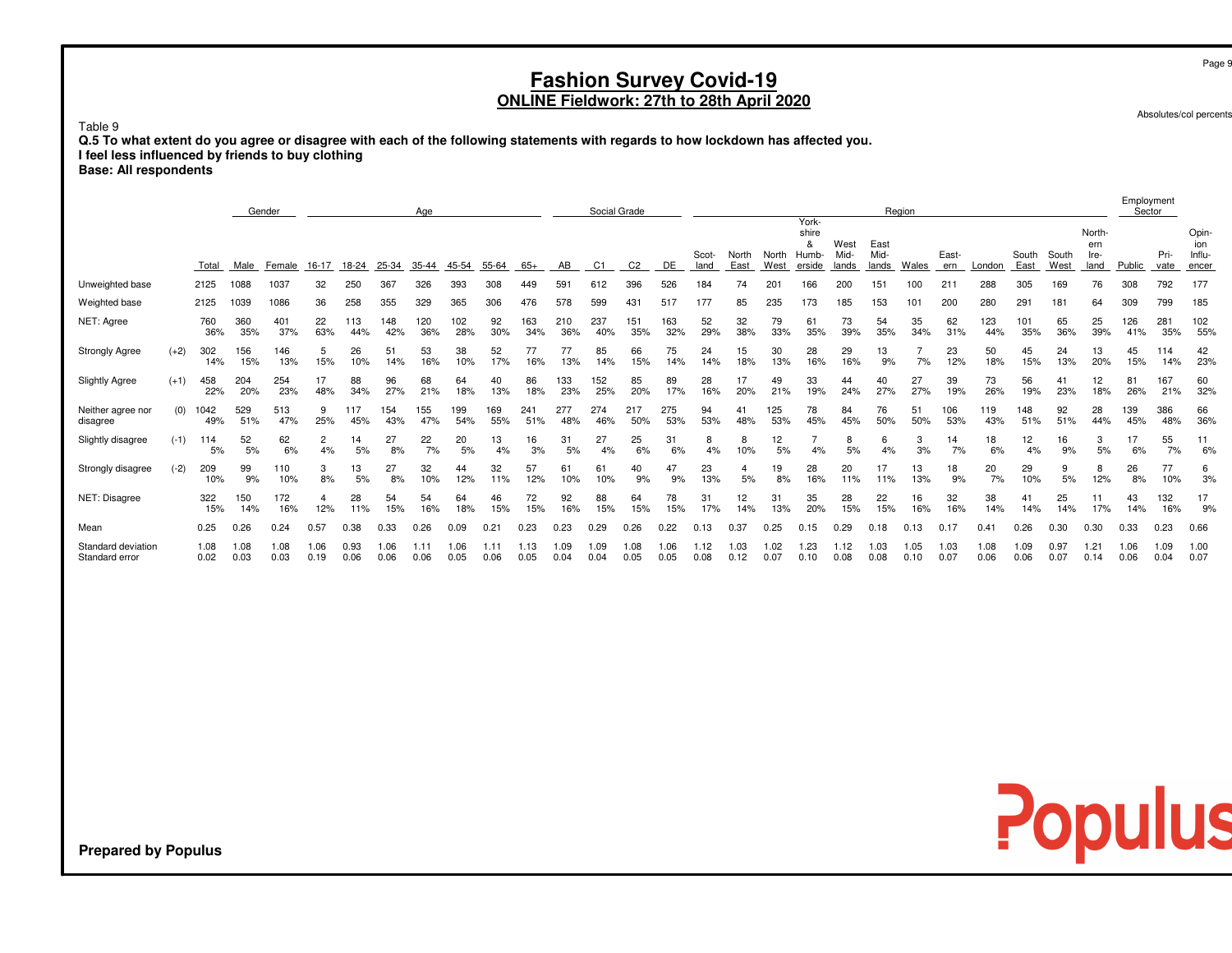Absolutes/col percents

Populus

### Table 10

 **Q.5 To what extent do you agree or disagree with each of the following statements with regards to how lockdown has affected you.I feel less influenced by social media influencers or celebrities to buy clothingBase: All respondents**

|                                      |        |              |              | Gender       |              |              |              | Age          |                     |             |             |              | Social Grade   |                |              |               |               |               | York-                         |                       |                       | Region       |              |              |               |               |                               | Employment<br>Sector |              |                                 |
|--------------------------------------|--------|--------------|--------------|--------------|--------------|--------------|--------------|--------------|---------------------|-------------|-------------|--------------|----------------|----------------|--------------|---------------|---------------|---------------|-------------------------------|-----------------------|-----------------------|--------------|--------------|--------------|---------------|---------------|-------------------------------|----------------------|--------------|---------------------------------|
|                                      |        | Total        | Male         | Female       | 16-17        | 18-24        | 25-34        | 35-44        | 45-54               | 55-64       | $65+$       | AB           | C <sub>1</sub> | C <sub>2</sub> | DE           | Scot-<br>land | North<br>East | North<br>West | shire<br>8<br>Humb-<br>erside | West<br>Mid-<br>lands | East<br>Mid-<br>lands | Wales        | East-<br>ern | London       | South<br>East | South<br>West | North-<br>ern<br>Ire-<br>land | Public               | Pri-<br>vate | Opin-<br>ion<br>Influ-<br>encer |
| Unweighted base                      |        | 2125         | 1088         | 1037         | 32           | 250          | 367          | 326          | 393                 | 308         | 449         | 591          | 612            | 396            | 526          | 184           | 74            | 201           | 166                           | 200                   | 151                   | 100          | 211          | 288          | 305           | 169           | 76                            | 308                  | 792          | 177                             |
| Weighted base                        |        | 2125         | 1039         | 1086         | 36           | 258          | 355          | 329          | 365                 | 306         | 476         | 578          | 599            | 431            | 517          | 177           | 85            | 235           | 173                           | 185                   | 153                   | 101          | 200          | 280          | 291           | 181           | 64                            | 309                  | 799          | 185                             |
| NET: Agree                           |        | 797<br>38%   | 397<br>38%   | 400<br>37%   | 13<br>36%    | 93<br>36%    | 160<br>45%   | 117<br>35%   | 108<br>30%          | 103<br>34%  | 203<br>43%  | 208<br>36%   | 232<br>39%     | 168<br>39%     | 190<br>37%   | 49<br>28%     | 47<br>55%     | 93<br>39%     | 61<br>35%                     | 65<br>35%             | 47<br>31%             | 40<br>40%    | 63<br>31%    | 114<br>41%   | 113<br>39%    | 76<br>42%     | 30<br>46%                     | 132<br>43%           | 293<br>37%   | 101<br>54%                      |
| <b>Strongly Agree</b>                | $(+2)$ | 459<br>22%   | 246<br>24%   | 213<br>20%   | 10%          | 40<br>16%    | 20%          | 61<br>18%    | 61<br>17%           | 72<br>24%   | 149<br>31%  | 120<br>21%   | 131<br>22%     | 93<br>22%      | 114<br>22%   | 28<br>16%     | 28<br>33%     | 53<br>23%     | 38<br>22%                     | 36<br>19%             | 26<br>17%             | 21<br>21%    | 37<br>18%    | 64<br>23%    | 64<br>22%     | 43<br>24%     | 21<br>33%                     | 69<br>22%            | 162<br>20%   | 57<br>31%                       |
| <b>Slightly Agree</b>                | $(+1)$ | 338<br>16%   | 151<br>15%   | 187<br>17%   | 9<br>26%     | 53<br>21%    | 89<br>25%    | 56<br>17%    | 47<br>13%           | 31<br>10%   | 54<br>11%   | 88<br>15%    | 100<br>17%     | 74<br>17%      | 76<br>15%    | 21<br>12%     | 19<br>23%     | 40<br>17%     | 23<br>13%                     | 29<br>16%             | 21<br>14%             | 18<br>18%    | 26<br>13%    | 50<br>18%    | 49<br>17%     | 34<br>19%     | 9<br>14%                      | 63<br>20%            | 130<br>16%   | 44<br>24%                       |
| Neither agree nor<br>disagree        | (0)    | 989<br>47%   | 498<br>48%   | 492<br>45%   | 11<br>31%    | 117<br>45%   | 147<br>42%   | 159<br>48%   | 198<br>54%          | 154<br>50%  | 202<br>42%  | 261<br>45%   | 270<br>45%     | 196<br>45%     | 262<br>51%   | 98<br>55%     | 27<br>32%     | 108<br>46%    | 84<br>48%                     | 84<br>46%             | 82<br>54%             | 41<br>40%    | 110<br>55%   | 122<br>43%   | 130<br>45%    | 78<br>43%     | 24<br>38%                     | 142<br>46%           | 367<br>46%   | 66<br>35%                       |
| Slightly disagree                    | $(-1)$ | 129<br>6%    | 48<br>5%     | 80<br>7%     | 19%          | 37<br>15%    | 18<br>5%     | 21<br>6%     | 18<br>5%            | 12<br>4%    | 16<br>3%    | 46<br>8%     | 38<br>6%       | 24<br>6%       | 20<br>4%     | 9<br>5%       | 6%            | 10<br>4%      | 13<br>8%                      | 8<br>4%               | 8<br>5%               | 7%           | 15<br>8%     | 20<br>7%     | 18<br>6%      | 13<br>7%      | $\overline{c}$<br>4%          | 11<br>3%             | 65<br>8%     | 13<br>7%                        |
| Strongly disagree                    | $(-2)$ | 210<br>10%   | 97<br>9%     | 114<br>10%   | 5<br>14%     | 10<br>4%     | 29<br>8%     | 33<br>10%    | $\mathbf{4}$<br>11% | 37<br>12%   | 55<br>12%   | 63<br>11%    | 60<br>10%      | 44<br>10%      | 44<br>8%     | 21<br>12%     | 6%            | 24<br>10%     | 16<br>9%                      | 28<br>15%             | 16<br>10%             | 13<br>13%    | 12<br>6%     | 25<br>9%     | 29<br>10%     | 14<br>8%      | 8<br>12%                      | 25<br>8%             | 75<br>9%     | 5<br>3%                         |
| NET: Disagree                        |        | 339<br>16%   | 145<br>14%   | 194<br>18%   | 12<br>33%    | 47<br>18%    | 48<br>13%    | 54<br>16%    | 59<br>16%           | 49<br>16%   | 71<br>15%   | 109<br>19%   | 98<br>16%      | 68<br>16%      | 64<br>12%    | 30<br>17%     | 10<br>12%     | 34<br>14%     | 29<br>17%                     | 36<br>19%             | 24<br>16%             | 20<br>20%    | 27<br>14%    | 45<br>16%    | 47<br>16%     | 27<br>15%     | 10<br>16%                     | 35<br>11%            | 140<br>17%   | 19<br>10%                       |
| Mean                                 |        | 0.33         | 0.39         | 0.28         | $-0.01$      | 0.30         | 0.44         | 0.28         | 0.19                | 0.29        | 0.47        | 0.27         | 0.34           | 0.35           | 0.38         | 0.14          | 0.70          | 0.38          | 0.31                          | 0.20                  | 0.22                  | 0.28         | 0.30         | 0.38         | 0.35          | 0.43          | 0.52                          | 0.46                 | 0.30         | 0.72                            |
| Standard deviation<br>Standard error |        | 1.17<br>0.03 | 1.17<br>0.04 | 1.17<br>0.04 | 1.20<br>0.21 | 1.02<br>0.06 | 1.12<br>0.06 | 1.14<br>0.06 | 1.12<br>0.06        | .22<br>0.07 | .28<br>0.06 | 1.19<br>0.05 | 1.18<br>0.05   | 1.18<br>0.06   | 1.13<br>0.05 | 1.13<br>0.08  | 1.17<br>0.14  | 1.17<br>0.08  | 1.17<br>0.09                  | 1.24<br>0.09          | 1.12<br>0.09          | 1.25<br>0.12 | 1.04<br>0.07 | 1.17<br>0.07 | .18<br>0.07   | 1.15<br>0.09  | 1.31<br>0.15                  | 1.12<br>0.06         | 1.16<br>0.04 | 1.07<br>0.08                    |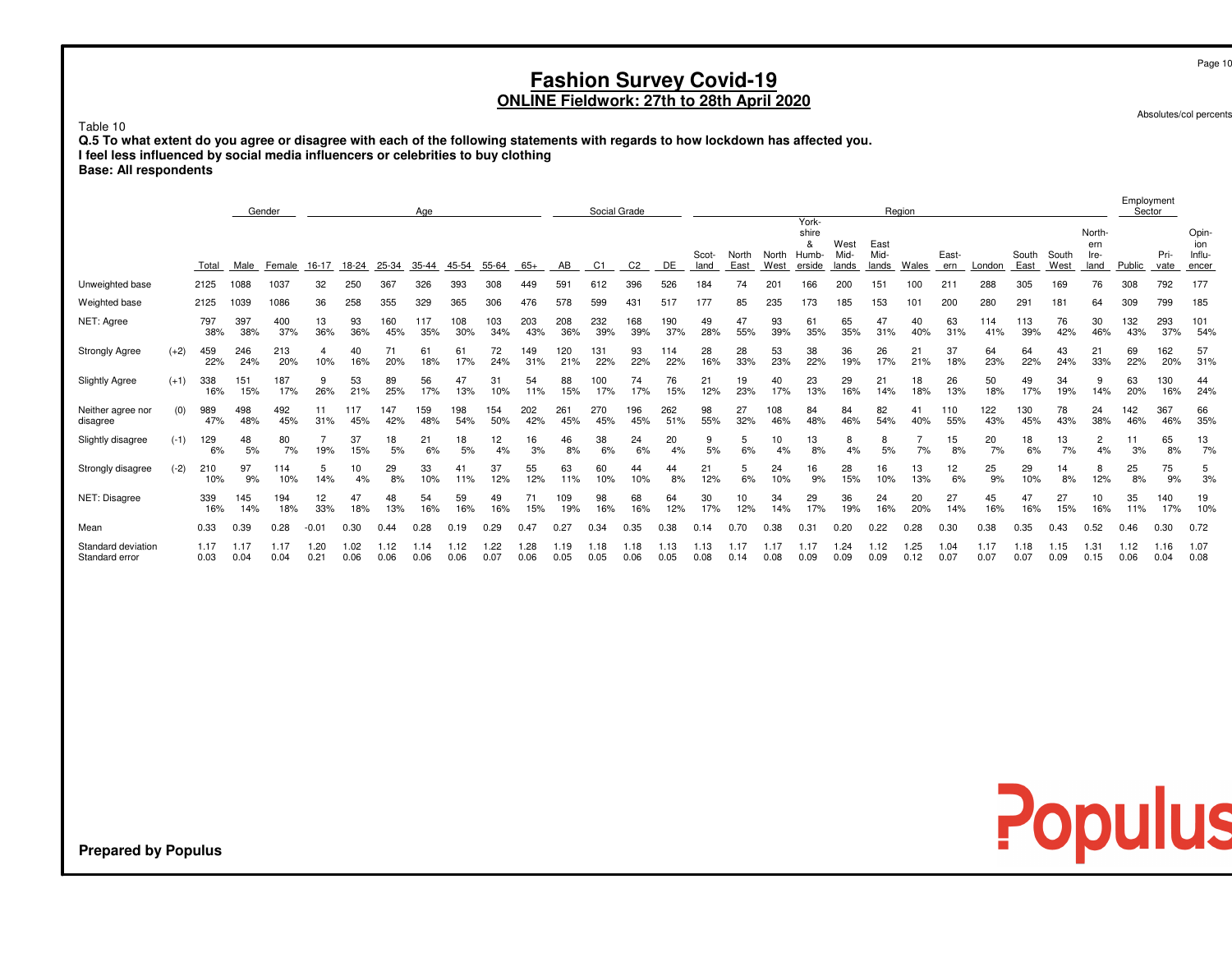Absolutes/col percents

Populus

### Table 11

 **Q.5 To what extent do you agree or disagree with each of the following statements with regards to how lockdown has affected you.I have dressed differently to usual**

**Base: All respondents**

|                                      |        |              |              | Gender       |                      |              |              | Age          |              |              |              |               | Social Grade |                |              |               |               |               | York-                         |                       |                       | Region       |                       |              |               |               |                               | Employment<br>Sector |              |                                 |
|--------------------------------------|--------|--------------|--------------|--------------|----------------------|--------------|--------------|--------------|--------------|--------------|--------------|---------------|--------------|----------------|--------------|---------------|---------------|---------------|-------------------------------|-----------------------|-----------------------|--------------|-----------------------|--------------|---------------|---------------|-------------------------------|----------------------|--------------|---------------------------------|
|                                      |        | Total        | Male         | Female       | 16-17                | 18-24        | 25-34        | 35-44        | 45-54        | 55-64        | 65+          | AB            | C1           | C <sub>2</sub> | DE           | Scot-<br>land | North<br>East | North<br>West | shire<br>&<br>Humb-<br>erside | West<br>Mid-<br>lands | East<br>Mid-<br>lands | Wales        | East-<br>ern          | London       | South<br>East | South<br>West | North-<br>ern<br>Ire-<br>land | Public               | Pri-<br>vate | Opin-<br>ion<br>Influ-<br>encer |
| Unweighted base                      |        | 2125         | 1088         | 1037         | 32                   | 250          | 367          | 326          | 393          | 308          | 449          | 591           | 612          | 396            | 526          | 184           | 74            | 201           | 166                           | 200                   | 151                   | 100          | 211                   | 288          | 305           | 169           | 76                            | 308                  | 792          | 177                             |
| Weighted base                        |        | 2125         | 1039         | 1086         | 36                   | 258          | 355          | 329          | 365          | 306          | 476          | 578           | 599          | 431            | 517          | 177           | 85            | 235           | 173                           | 185                   | 153                   | 101          | 200                   | 280          | 291           | 181           | 64                            | 309                  | 799          | 185                             |
| NET: Agree                           |        | 856<br>40%   | 314<br>30%   | 541<br>50%   | 22<br>62%            | 157<br>61%   | 173<br>49%   | 129<br>39%   | 146<br>40%   | 100<br>33%   | 129<br>27%   | 275<br>48%    | 264<br>44%   | 173<br>40%     | 144<br>28%   | 68<br>38%     | 43<br>51%     | 88<br>37%     | 65<br>38%                     | 70<br>38%             | 55<br>36%             | 45<br>45%    | 69<br>34%             | 124<br>44%   | 122<br>42%    | 79<br>43%     | 27<br>43%                     | 146<br>47%           | 361<br>45%   | 104<br>56%                      |
| Strongly Agree                       | $(+2)$ | 269<br>13%   | 88<br>8%     | 181<br>17%   | 6<br>17%             | 62<br>24%    | 64<br>18%    | 45<br>14%    | 40<br>11%    | 20<br>7%     | 32<br>7%     | 75<br>13%     | 99<br>17%    | 5<br>12%       | 44<br>9%     | 16<br>9%      | 12<br>14%     | 39<br>16%     | 21<br>12%                     | 25<br>14%             | 23<br>15%             | 16<br>16%    | 13<br>7%              | 38<br>14%    | 36<br>12%     | 21<br>12%     | 8<br>12%                      | 58<br>19%            | 114<br>14%   | 41<br>22%                       |
| <b>Slightly Agree</b>                | $(+1)$ | 587<br>28%   | 227<br>22%   | 360<br>33%   | 16<br>45%            | 95<br>37%    | 108<br>31%   | 84<br>25%    | 106<br>29%   | 80<br>26%    | 97<br>20%    | 200<br>35%    | 165<br>28%   | 122<br>28%     | 100<br>19%   | 51<br>29%     | 31<br>37%     | 49<br>21%     | 45<br>26%                     | 45<br>24%             | 32<br>21%             | 29<br>29%    | 55<br>28%             | 85<br>30%    | 86<br>30%     | 57<br>32%     | 20<br>31%                     | 88<br>28%            | 247<br>31%   | 63<br>34%                       |
| Neither agree nor<br>disagree        | (0)    | 417<br>20%   | 254<br>24%   | 162<br>15%   | 6<br>17%             | 45<br>18%    | 72<br>20%    | 70<br>21%    | 69<br>19%    | 65<br>21%    | 90<br>19%    | 109<br>19%    | 99<br>17%    | 94<br>22%      | 115<br>22%   | 34<br>19%     | 15<br>17%     | 42<br>18%     | 34<br>20%                     | 44<br>24%             | 35<br>23%             | 14<br>14%    | 4 <sup>1</sup><br>21% | 63<br>22%    | 51<br>17%     | 36<br>20%     | 9<br>14%                      | 74<br>24%            | 146<br>18%   | 47<br>25%                       |
| Slightly disagree                    | $(-1)$ | 347<br>16%   | 183<br>18%   | 165<br>15%   | 5<br>15%             | 28<br>11%    | 47<br>13%    | 59<br>18%    | 49<br>14%    | 49<br>16%    | 110<br>23%   | 86<br>15%     | 83<br>14%    | 66<br>15%      | 112<br>22%   | 26<br>15%     | 11%           | 44<br>19%     | 34<br>20%                     | 32<br>17%             | 21<br>14%             | 13<br>13%    | 36<br>18%             | 40<br>14%    | 51<br>18%     | 27<br>15%     | 12<br>19%                     | 45<br>15%            | 126<br>16%   | 19<br>10%                       |
| Strongly disagree                    | $(-2)$ | 505<br>24%   | 288<br>28%   | 218<br>20%   | $\overline{2}$<br>6% | 27<br>11%    | 63<br>18%    | 71<br>22%    | 101<br>28%   | 93<br>30%    | 148<br>31%   | 109<br>19%    | 153<br>25%   | 99<br>23%      | 145<br>28%   | 50<br>28%     | 17<br>21%     | 61<br>26%     | 40<br>23%                     | 40<br>22%             | 41<br>27%             | 28<br>28%    | 53<br>27%             | 53<br>19%    | 66<br>23%     | 39<br>22%     | 15<br>24%                     | 44<br>14%            | 166<br>21%   | 16<br>9%                        |
| NET: Disagree                        |        | 853<br>40%   | 470<br>45%   | 382<br>35%   | 8<br>21%             | 55<br>21%    | 31%          | 131<br>40%   | 150<br>41%   | 141<br>46%   | 258<br>54%   | 195<br>34%    | 235<br>39%   | 165<br>38%     | 258<br>50%   | 76<br>43%     | 27<br>31%     | 04<br>44%     | 74<br>43%                     | 72<br>39%             | 63<br>41%             | 42<br>41%    | 90<br>45%             | 94<br>33%    | 118<br>41%    | 67<br>37%     | 28<br>43%                     | 89<br>29%            | 292<br>36%   | 35<br>19%                       |
| Mean                                 |        | $-0.11$      | $-0.34$      | 0.11         | 0.52                 | 0.53         | 0.18         | $-0.09$      | $-0.18$      | $-0.37$      | $-0.52$      | 0.08          | $-0.04$      | $-0.09$        | $-0.42$      | $-0.23$       | 0.13          | $-0.16$       |                               | $-0.09$               | $-0.17$               | $-0.09$      | $-0.31$               | 0.05         | $-0.09$       | $-0.03$       | $-0.13$                       | 0.23                 | 0.02         | 0.51                            |
| Standard deviation<br>Standard error |        | 1.37<br>0.03 | 1.31<br>0.04 | 1.39<br>0.04 | 1.13<br>0.20         | 1.26<br>0.08 | 1.36<br>0.07 | 1.36<br>0.08 | 1.39<br>0.07 | l.33<br>0.08 | 1.30<br>0.06 | l .33<br>0.05 | 1.45<br>0.06 | .35<br>0.07    | 1.31<br>0.06 | 1.37<br>0.10  | 1.37<br>0.16  | 1.44<br>0.10  | 1.35<br>0.11                  | .35<br>0.10           | 1.42<br>0.12          | 1.48<br>0.15 | 1.31<br>0.09          | 1.33<br>0.08 | 1.37<br>0.08  | 1.35<br>0.10  | 1.40<br>0.16                  | 1.31<br>0.07         | 1.37<br>0.05 | 1.19<br>0.09                    |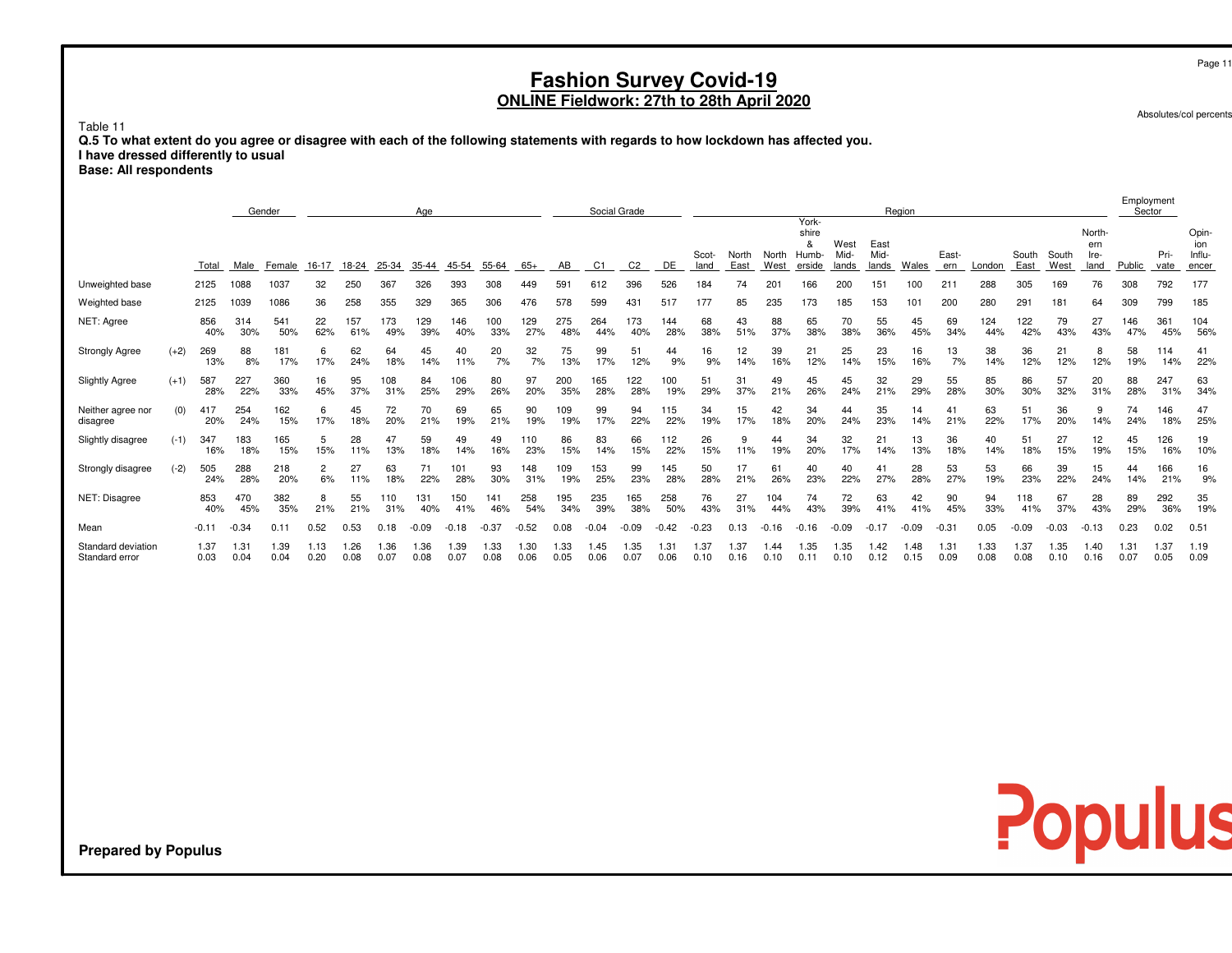Absolutes/col percents

Populus

### Table 12

 **Q.5 To what extent do you agree or disagree with each of the following statements with regards to how lockdown has affected you.I have repaired or mended clothing more than usual Base: All respondents**

| <b>Base: All respondents</b> |
|------------------------------|
|                              |

|                                      |        |              |              | Gender       |              |              |              | Age          |              |              |              |              | Social Grade   |                |              |               |               |               | York-                         |                       |                       | Region       |              |              |               |               |                               | Employment<br>Sector |              |                                 |
|--------------------------------------|--------|--------------|--------------|--------------|--------------|--------------|--------------|--------------|--------------|--------------|--------------|--------------|----------------|----------------|--------------|---------------|---------------|---------------|-------------------------------|-----------------------|-----------------------|--------------|--------------|--------------|---------------|---------------|-------------------------------|----------------------|--------------|---------------------------------|
|                                      |        | Total        | Male         | Female       | 16-17        | 18-24        | 25-34        | 35-44        | 45-54        | 55-64        | 65+          | AB           | C <sub>1</sub> | C <sub>2</sub> | DE           | Scot-<br>land | North<br>East | North<br>West | shire<br>&<br>Humb-<br>erside | West<br>Mid-<br>lands | East<br>Mid-<br>lands | Wales        | East-<br>ern | London       | South<br>East | South<br>West | North-<br>ern<br>Ire-<br>land | Public               | Pri-<br>vate | Opin-<br>ion<br>Influ-<br>encer |
| Unweighted base                      |        | 2125         | 1088         | 1037         | 32           | 250          | 367          | 326          | 393          | 308          | 449          | 591          | 612            | 396            | 526          | 184           | 74            | 201           | 166                           | 200                   | 151                   | 100          | $21 -$       | 288          | 305           | 169           | 76                            | 308                  | 792          | 177                             |
| Weighted base                        |        | 2125         | 1039         | 1086         | 36           | 258          | 355          | 329          | 365          | 306          | 476          | 578          | 599            | 431            | 517          | 177           | 85            | 235           | 173                           | 185                   | 153                   | 101          | 200          | 280          | 291           | 181           | 64                            | 309                  | 799          | 185                             |
| NET: Agree                           |        | 304<br>14%   | 124<br>12%   | 181<br>17%   | 2%           | 54<br>21%    | 71<br>20%    | 49<br>15%    | 48<br>13%    | 37<br>12%    | 45<br>9%     | 95<br>16%    | 82<br>14%      | 61<br>14%      | 67<br>13%    | 20<br>12%     | 12<br>14%     | 34<br>14%     | 26<br>15%                     | 17<br>9%              | 28<br>19%             | 9<br>9%      | 34<br>17%    | 39<br>14%    | 44<br>15%     | 30<br>17%     | 10<br>16%                     | 50<br>16%            | 130<br>16%   | 62<br>33%                       |
| <b>Strongly Agree</b>                | $(+2)$ | 56<br>3%     | 15<br>$1\%$  | 41<br>4%     |              | 6<br>2%      | 15<br>4%     | 2%           | 2%           | 8<br>3%      | 12<br>2%     | 19<br>3%     | 14<br>2%       | 9<br>2%        | 14<br>3%     | 6<br>3%       | 5%            | 3%            | 3<br>2%                       | 4<br>2%               | 4%                    | 1%           |              | 8<br>3%      | 10<br>3%      | 6<br>3%       | 1%                            | 14<br>5%             | 14<br>2%     | 16<br>9%                        |
| <b>Slightly Agree</b>                | $(+1)$ | 249<br>12%   | 109<br>10%   | 140<br>13%   | 2%           | 47<br>18%    | 56<br>16%    | 42<br>13%    | 40<br>11%    | 29<br>10%    | 33<br>7%     | 76<br>13%    | 68<br>11%      | 52<br>12%      | 53<br>10%    | 14<br>8%      | 8<br>10%      | 27<br>11%     | 23<br>13%                     | 13<br>7%              | 23<br>15%             | 8<br>8%      | 33<br>16%    | 31<br>11%    | 35<br>12%     | 25<br>14%     | 10<br>15%                     | 36<br>12%            | 116<br>14%   | 45<br>24%                       |
| Neither agree nor<br>disagree        | (0)    | 673<br>32%   | 366<br>35%   | 307<br>28%   | 10<br>29%    | 108<br>42%   | 98<br>28%    | 117<br>36%   | 102<br>28%   | 98<br>32%    | 140<br>29%   | 191<br>33%   | 169<br>28%     | 148<br>34%     | 165<br>32%   | 55<br>31%     | 24<br>29%     | 63<br>27%     | 53<br>30%                     | 65<br>35%             | 50<br>33%             | 26<br>26%    | 55<br>28%    | 80<br>29%    | 107<br>37%    | 76<br>42%     | 18<br>28%                     | 101<br>33%           | 263<br>33%   | 69<br>37%                       |
| Slightly disagree                    | $(-1)$ | 395<br>19%   | 175<br>17%   | 220<br>20%   | 5<br>14%     | 38<br>15%    | 80<br>23%    | 50<br>15%    | 76<br>21%    | 50<br>16%    | 95<br>20%    | 108<br>19%   | 115<br>19%     | 81<br>19%      | 91<br>18%    | 33<br>18%     | 14<br>16%     | 46<br>20%     | 38<br>22%                     | 31<br>17%             | 25<br>16%             | 20<br>20%    | 35<br>18%    | 60<br>21%    | 56<br>19%     | 26<br>14%     | 11<br>18%                     | 51<br>17%            | 158<br>20%   | 30<br>16%                       |
| Strongly disagree                    | $(-2)$ | 753<br>35%   | 375<br>36%   | 378<br>35%   | 19<br>54%    | 58<br>23%    | 06<br>30%    | 113<br>34%   | 139<br>38%   | 121<br>39%   | 197<br>41%   | 184<br>32%   | 234<br>39%     | 42<br>33%      | 193<br>37%   | 69<br>39%     | 34<br>41%     | 92<br>39%     | 57<br>33%                     | 72<br>39%             | 49<br>32%             | 47<br>46%    | 76<br>38%    | 101<br>36%   | 84<br>29%     | 49<br>27%     | 25<br>38%                     | 106<br>34%           | 249<br>31%   | 25<br>14%                       |
| NET: Disagree                        |        | 1148<br>54%  | 550<br>53%   | 598<br>55%   | 25<br>69%    | 96<br>37%    | 186<br>52%   | 163<br>49%   | 216<br>59%   | 171<br>56%   | 291<br>61%   | 292<br>51%   | 349<br>58%     | 223<br>52%     | 284<br>55%   | 102<br>57%    | 48<br>57%     | 138<br>59%    | 94<br>55%                     | 103<br>55%            | 74<br>48%             | 66<br>66%    | 111<br>56%   | 161<br>57%   | 139<br>48%    | 75<br>41%     | 36<br>56%                     | 157<br>51%           | 407<br>51%   | 55<br>30%                       |
| Mean                                 |        | $-0.73$      | $-0.76$      | $-0.69$      | .21          | $-0.37$      | $-0.58$      | $-0.67$      | $-0.82$      | $-0.81$      | $-0.91$      | $-0.63$      | $-0.81$        | $-0.68$        | .77          | $-0.8$        | $-0.79$       | $-0.80$       | $-0.70$                       | $-0.83$               | .58                   | .03          | $-0.76$      | 76           | $-0.58$       | $-0.49$       | $-0.78$                       | 0.64                 | $-0.64$      | $-0.01$                         |
| Standard deviation<br>Standard error |        | 1.14<br>0.02 | 1.10<br>0.03 | 1.18<br>0.04 | 0.95<br>0.17 | 1.10<br>0.07 | 1.19<br>0.06 | 1.14<br>0.06 | 1.12<br>0.06 | 1.14<br>0.06 | 1.10<br>0.05 | 1.15<br>0.05 | 1.14<br>0.05   | 1.11<br>0.06   | 1.14<br>0.05 | 1.14<br>0.08  | 1.21<br>0.14  | 1.16<br>0.08  | 1.12<br>0.09                  | 1.10<br>0.08          | 1.19<br>0.10          | 1.05<br>0.11 | 1.14<br>0.08 | 1.14<br>0.07 | 1.12<br>0.06  | 1.12<br>0.09  | 1.15<br>0.13                  | 1.19<br>0.07         | 1.12<br>0.04 | 1.15<br>0.09                    |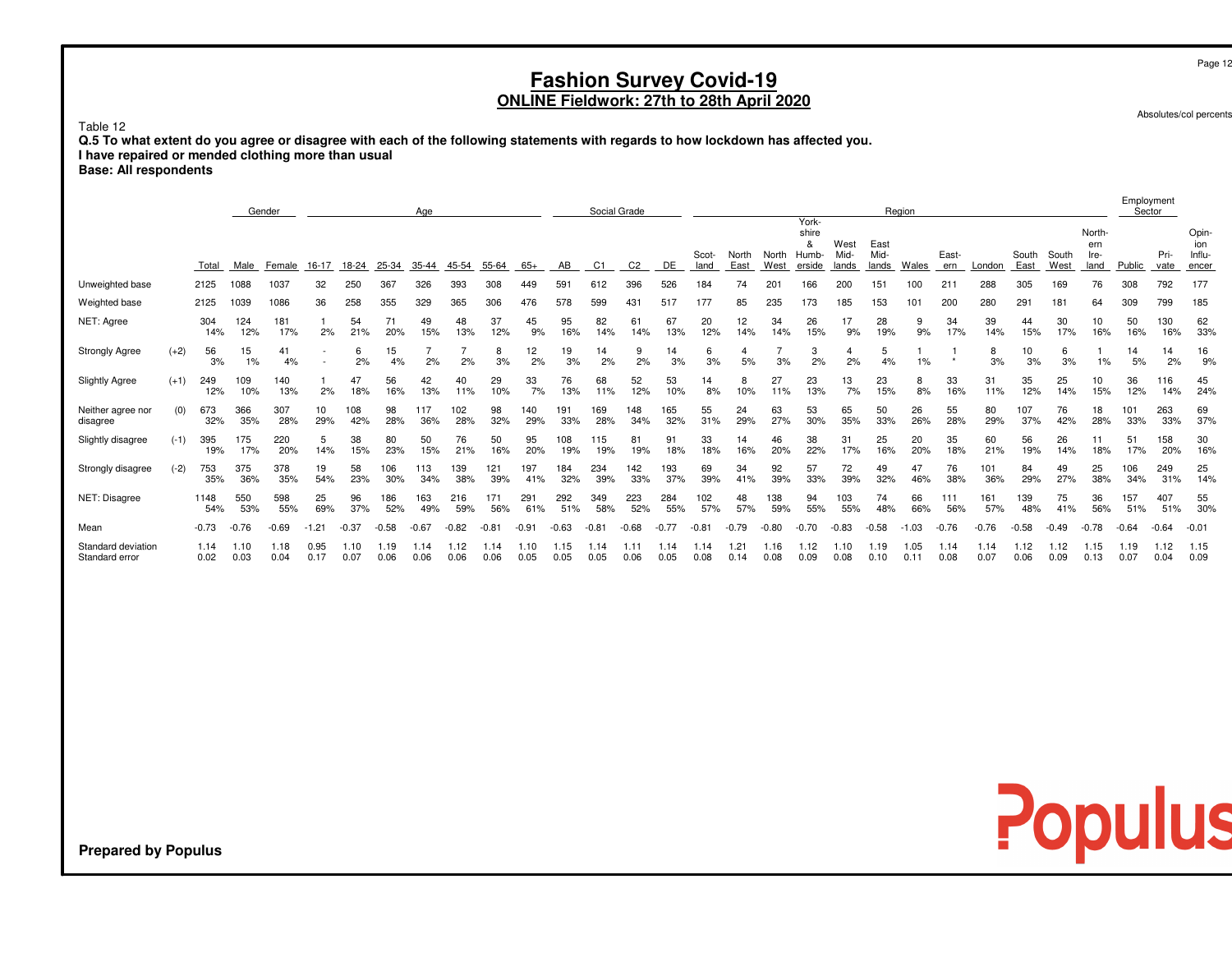Absolutes/col percents

Populus

### Table 13

 **Q.5 To what extent do you agree or disagree with each of the following statements with regards to how lockdown has affected you.I have washed clothing less than usual**

**Base: All respondents**

|                                      |        |              |              | Gender       |              |              |              | Age          |             |             |              |               | Social Grade |                |             |               |               |               | York-                         |                       |                       | Region       |              |              |               |               |                               | Employment<br>Sector |              |                                 |
|--------------------------------------|--------|--------------|--------------|--------------|--------------|--------------|--------------|--------------|-------------|-------------|--------------|---------------|--------------|----------------|-------------|---------------|---------------|---------------|-------------------------------|-----------------------|-----------------------|--------------|--------------|--------------|---------------|---------------|-------------------------------|----------------------|--------------|---------------------------------|
|                                      |        | Total        | Male         | Female       | 16-17        | 18-24        | 25-34        | 35-44        | 45-54       | 55-64       | 65+          | AB            | C1           | C <sub>2</sub> | DE          | Scot-<br>land | North<br>East | North<br>West | shire<br>&<br>Humb-<br>erside | West<br>Mid-<br>lands | East<br>Mid-<br>lands | Wales        | East-<br>ern | London       | South<br>East | South<br>West | North-<br>ern<br>Ire-<br>land | Public               | Pri-<br>vate | Opin-<br>ion<br>Influ-<br>encer |
| Unweighted base                      |        | 2125         | 1088         | 1037         | 32           | 250          | 367          | 326          | 393         | 308         | 449          | 591           | 612          | 396            | 526         | 184           | 74            | 201           | 166                           | 200                   | 151                   | 100          | 211          | 288          | 305           | 169           | 76                            | 308                  | 792          | 177                             |
| Weighted base                        |        | 2125         | 1039         | 1086         | 36           | 258          | 355          | 329          | 365         | 306         | 476          | 578           | 599          | 431            | 517         | 177           | 85            | 235           | 173                           | 185                   | 153                   | 101          | 200          | 280          | 291           | 181           | 64                            | 309                  | 799          | 185                             |
| NET: Agree                           |        | 636<br>30%   | 259<br>25%   | 377<br>35%   | 21<br>58%    | 109<br>42%   | 130<br>37%   | 118<br>36%   | 106<br>29%  | 75<br>25%   | 77<br>16%    | 186<br>32%    | 190<br>32%   | 128<br>30%     | 132<br>25%  | 48<br>27%     | 25<br>29%     | 60<br>26%     | 60<br>34%                     | 55<br>30%             | 45<br>29%             | 42<br>41%    | 52<br>26%    | 98<br>35%    | 98<br>34%     | 41<br>23%     | 13<br>21%                     | 104<br>34%           | 275<br>34%   | 80<br>43%                       |
| Strongly Agree                       | $(+2)$ | 181<br>8%    | 68<br>7%     | 113<br>10%   | 8<br>22%     | 29<br>11%    | 48<br>14%    | 33<br>10%    | 31<br>9%    | 17<br>5%    | 14<br>3%     | 61<br>11%     | 48<br>8%     | 33<br>8%       | 38<br>7%    | 12<br>7%      | 11%           | 15<br>6%      | 18<br>10%                     | 19<br>10%             | 4%                    | 10<br>10%    | 17<br>9%     | 29<br>10%    | 33<br>11%     | 6<br>3%       | 6<br>10%                      | 35<br>11%            | 75<br>9%     | 25<br>14%                       |
| <b>Slightly Agree</b>                | $(+1)$ | 455<br>21%   | 191<br>18%   | 265<br>24%   | 13<br>35%    | 80<br>31%    | 82<br>23%    | 85<br>26%    | 75<br>20%   | 59<br>19%   | 64<br>13%    | 124<br>22%    | 143<br>24%   | 95<br>22%      | 93<br>18%   | 36<br>20%     | 16<br>18%     | 46<br>19%     | 42<br>24%                     | 37<br>20%             | 38<br>25%             | 31<br>31%    | 34<br>17%    | 69<br>25%    | 65<br>22%     | 35<br>20%     | 11%                           | 69<br>22%            | 201<br>25%   | 55<br>30%                       |
| Neither agree nor<br>disagree        | (0)    | 408<br>19%   | 254<br>24%   | 154<br>14%   | 11%          | 50<br>20%    | 67<br>19%    | 74<br>23%    | 67<br>18%   | 70<br>23%   | 76<br>16%    | 108<br>19%    | 113<br>19%   | 73<br>17%      | 114<br>22%  | 34<br>19%     | 17<br>20%     | 45<br>19%     | 26<br>15%                     | 52<br>28%             | 26<br>17%             | 9<br>9%      | 40<br>20%    | 59<br>21%    | 51<br>17%     | 41<br>23%     | 9<br>15%                      | 69<br>23%            | 157<br>20%   | 40<br>22%                       |
| Slightly disagree                    | $(-1)$ | 497<br>23%   | 242<br>23%   | 255<br>23%   | 6<br>18%     | 67<br>26%    | 81<br>23%    | 56<br>17%    | 75<br>20%   | 74<br>24%   | 137<br>29%   | 142<br>25%    | 127<br>21%   | 25%            | 120<br>23%  | 36<br>20%     | 22<br>26%     | 64<br>27%     | 38<br>22%                     | 36<br>19%             | 34<br>22%             | 21<br>21%    | 45<br>22%    | 61<br>22%    | 72<br>25%     | 52<br>29%     | 15<br>24%                     | 64<br>21%            | 181<br>23%   | 35<br>19%                       |
| Strongly disagree                    | $(-2)$ | 584<br>27%   | 285<br>27%   | 299<br>28%   | 5<br>14%     | 31<br>12%    | 77<br>22%    | 80<br>24%    | 118<br>32%  | 86<br>28%   | 186<br>39%   | 142<br>25%    | 169<br>28%   | 122<br>28%     | 151<br>29%  | 58<br>33%     | 20<br>24%     | 66<br>28%     | 50<br>29%                     | 42<br>23%             | 48<br>31%             | 29<br>29%    | 64<br>32%    | 62<br>22%    | 70<br>24%     | 47<br>26%     | 26<br>40%                     | 71<br>23%            | 186<br>23%   | 30<br>16%                       |
| NET: Disagree                        |        | 1081<br>51%  | 526<br>51%   | 554<br>51%   | 11<br>32%    | 98<br>38%    | 158<br>45%   | 137<br>42%   | 193<br>53%  | 161<br>52%  | 323<br>68%   | 284<br>49%    | 296<br>49%   | 230<br>53%     | 271<br>52%  | 94<br>53%     | 43<br>51%     | 30<br>55%     | 88<br>51%                     | 78<br>42%             | 82<br>54%             | 50<br>50%    | 109<br>54%   | 123<br>44%   | 142<br>49%    | 100<br>55%    | 41<br>65%                     | 135<br>44%           | 367<br>46%   | 65<br>35%                       |
| Mean                                 |        | $-0.40$      | $-0.47$      | $-0.33$      | 0.34         | 0.03         | $-0.16$      | $-0.20$      | $-0.47$     | $-0.51$     | $-0.88$      | $-0.31$       | $-0.38$      | $-0.44$        | $-0.49$     | $-0.52$       | $-0.35$       | $-0.51$       | $-0.35$                       | $-0.25$               | $-0.52$               | 0.27         | $-0.52$      | $-0.21$      | $-0.28$       | $-0.55$       | $-0.75$                       | $-0.21$              | $-0.25$      | 0.06                            |
| Standard deviation<br>Standard error |        | 1.31<br>0.03 | 1.25<br>0.04 | 1.37<br>0.04 | 1.39<br>0.25 | 1.23<br>0.08 | 1.36<br>0.07 | 1.33<br>0.07 | .35<br>0.07 | .24<br>0.07 | 1.15<br>0.05 | l .33<br>0.05 | 1.32<br>0.05 | 1.31<br>0.07   | .28<br>0.06 | .32<br>0.10   | 1.32<br>0.15  | 1.26<br>0.09  | . .38<br>0.11                 | .28<br>0.09           | 1.28<br>0.10          | 1.42<br>0.14 | 1.33<br>0.09 | 1.32<br>0.08 | .35<br>0.08   | 1.16<br>0.09  | 1.35<br>0.15                  | 1.33<br>0.08         | 1.31<br>0.05 | 1.30<br>0.10                    |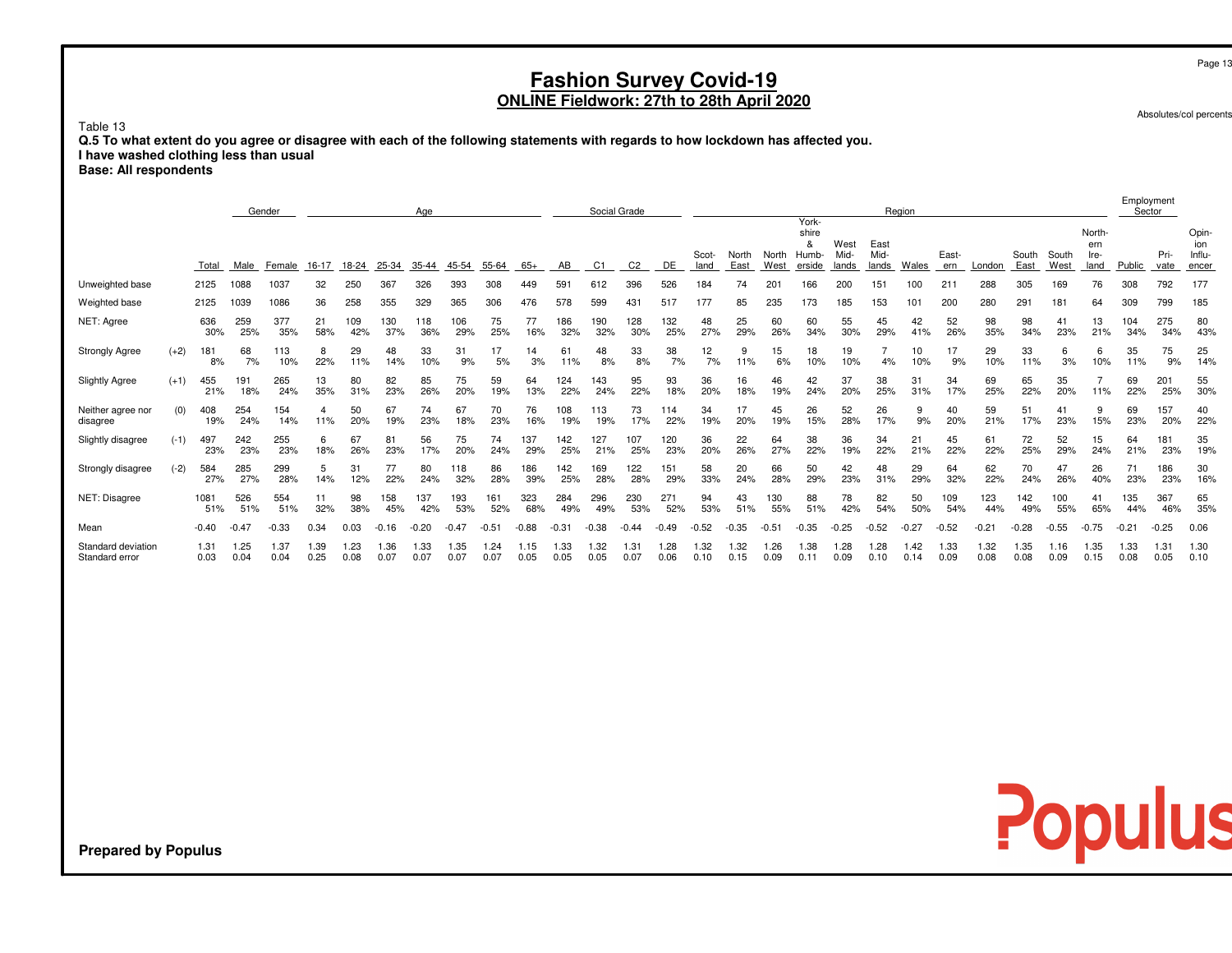Absolutes/col percents

Populus

### Table 14

 **Q.5 To what extent do you agree or disagree with each of the following statements with regards to how lockdown has affected you.I have reused or recycled clothing in the house more than usual e.g. used for cleaningBase: All respondents**

|                                      |        |              |              | Gender       |              |              |             | Age          |              |             |              |              |                | Social Grade   |              |               |               |               | York-                         |                       |                       | Region       |              |              |               |               |                               | Employment<br>Sector |              |                                 |
|--------------------------------------|--------|--------------|--------------|--------------|--------------|--------------|-------------|--------------|--------------|-------------|--------------|--------------|----------------|----------------|--------------|---------------|---------------|---------------|-------------------------------|-----------------------|-----------------------|--------------|--------------|--------------|---------------|---------------|-------------------------------|----------------------|--------------|---------------------------------|
|                                      |        | Total        | Male         | Female       | 16-17        | 18-24        | 25-34       | 35-44        | 45-54        | 55-64       | $65+$        | AB           | C <sub>1</sub> | C <sub>2</sub> | DE           | Scot-<br>land | North<br>East | North<br>West | shire<br>8<br>Humb-<br>erside | West<br>Mid-<br>lands | East<br>Mid-<br>lands | Wales        | East-<br>ern | London       | South<br>East | South<br>West | North-<br>ern<br>Ire-<br>land | Public               | Pri-<br>vate | Opin-<br>ion<br>Influ-<br>encer |
| Unweighted base                      |        | 2125         | 1088         | 1037         | 32           | 250          | 367         | 326          | 393          | 308         | 449          | 591          | 612            | 396            | 526          | 184           | 74            | 201           | 166                           | 200                   | 151                   | 100          | 211          | 288          | 305           | 169           | 76                            | 308                  | 792          | 177                             |
| Weighted base                        |        | 2125         | 1039         | 1086         | 36           | 258          | 355         | 329          | 365          | 306         | 476          | 578          | 599            | 431            | 517          | 177           | 85            | 235           | 173                           | 185                   | 153                   | 101          | 200          | 280          | 291           | 181           | 64                            | 309                  | 799          | 185                             |
| NET: Agree                           |        | 594<br>28%   | 253<br>24%   | 341<br>31%   | 11<br>32%    | 89<br>35%    | 122<br>34%  | 87<br>26%    | 102<br>28%   | 77<br>25%   | 106<br>22%   | 193<br>33%   | 156<br>26%     | 115<br>27%     | 130<br>25%   | 51<br>29%     | 23<br>27%     | 55<br>23%     | 48<br>28%                     | 51<br>28%             | 40<br>26%             | 24<br>24%    | 57<br>28%    | 85<br>30%    | 86<br>30%     | 56<br>31%     | 19<br>29%                     | 86<br>28%            | 246<br>31%   | 86<br>46%                       |
| <b>Strongly Agree</b>                | $(+2)$ | 153<br>7%    | 53<br>5%     | 100<br>9%    |              | 26<br>10%    | 33<br>9%    | 22<br>7%     | 30<br>8%     | 19<br>6%    | 23<br>5%     | 56<br>10%    | 35<br>6%       | 26<br>6%       | 37<br>7%     | 17<br>10%     | 4%            | 15<br>7%      | 8<br>5%                       | 15<br>8%              | 13<br>8%              | 3<br>3%      | 12<br>6%     | 25<br>9%     | 28<br>10%     | 8<br>4%       | 5<br>8%                       | 22<br>7%             | 64<br>8%     | 25<br>14%                       |
| <b>Slightly Agree</b>                | $(+1)$ | 442<br>21%   | 201<br>19%   | 241<br>22%   | 11<br>32%    | 64<br>25%    | 89<br>25%   | 65<br>20%    | 72<br>20%    | 58<br>19%   | 83<br>17%    | 137<br>24%   | 121<br>20%     | 90<br>21%      | 94<br>18%    | 33<br>19%     | 20<br>24%     | 39<br>17%     | 40<br>23%                     | 36<br>19%             | 27<br>18%             | 21<br>21%    | 45<br>23%    | 60<br>21%    | 58<br>20%     | 48<br>26%     | 14<br>22%                     | 64<br>21%            | 181<br>23%   | 60<br>32%                       |
| Neither agree nor<br>disagree        | (0)    | 735<br>35%   | 420<br>40%   | 315<br>29%   | 9<br>26%     | 93<br>36%    | 91<br>26%   | 116<br>35%   | 131<br>36%   | 118<br>38%  | 176<br>37%   | 195<br>34%   | 193<br>32%     | 154<br>36%     | 194<br>37%   | 71<br>40%     | 24<br>28%     | 89<br>38%     | 60<br>35%                     | 58<br>31%             | 53<br>35%             | 44<br>44%    | 70<br>35%    | 83<br>30%    | 96<br>33%     | 70<br>39%     | 17<br>26%                     | 114<br>37%           | 254<br>32%   | 67<br>36%                       |
| Slightly disagree                    | $(-1)$ | 334<br>16%   | 136<br>13%   | 198<br>18%   | 8<br>23%     | 41<br>16%    | 75<br>21%   | 51<br>16%    | 48<br>13%    | 33<br>11%   | 78<br>16%    | 79<br>14%    | 98<br>16%      | 71<br>16%      | 86<br>17%    | 19<br>10%     | 17<br>20%     | 44<br>19%     | 28<br>16%                     | 31<br>17%             | 28<br>18%             | 13<br>13%    | 30<br>15%    | 52<br>18%    | 46<br>16%     | 16<br>9%      | 10<br>15%                     | 48<br>15%            | 127<br>16%   | 22<br>12%                       |
| Strongly disagree                    | $(-2)$ | 462<br>22%   | 229<br>22%   | 232<br>21%   | 20%          | 34<br>13%    | 67<br>19%   | 75<br>23%    | 84<br>23%    | 78<br>26%   | 116<br>24%   | 111<br>19%   | 153<br>25%     | 91<br>21%      | 106<br>21%   | 37<br>21%     | 21<br>25%     | 48<br>20%     | 37<br>21%                     | 46<br>25%             | 32<br>21%             | 19<br>19%    | 42<br>21%    | 61<br>22%    | 62<br>21%     | 39<br>21%     | 19<br>29%                     | 61<br>20%            | 172<br>22%   | 10<br>5%                        |
| NET: Disagree                        |        | 796<br>37%   | 366<br>35%   | 430<br>40%   | 15<br>42%    | 75<br>29%    | 142<br>40%  | 126<br>38%   | 132<br>36%   | 36%         | 194<br>41%   | 190<br>33%   | 250<br>42%     | 162<br>38%     | 192<br>37%   | 56<br>31%     | 38<br>45%     | 92<br>39%     | 65<br>38%                     | 77<br>41%             | 59<br>39%             | 32<br>32%    | 73<br>36%    | 112<br>40%   | 108<br>37%    | 55<br>31%     | 28<br>44%                     | 109<br>35%           | 299<br>37%   | 32<br>18%                       |
| Mean                                 |        | $-0.24$      | $-0.28$      | $-0.20$      | $-0.31$      | 0.02         | $-0.15$     | $-0.28$      | $-0.23$      | $-0.31$     | $-0.38$      | $-0.09$      | $-0.35$        | $-0.26$        | $-0.26$      | $-0.14$       | .39           | $-0.29$       | $-0.26$                       | $-0.30$               | $-0.25$               | $-0.23$      | $-0.23$      | $-0.23$      | $-0.20$       | $-0.17$       | $-0.37$                       | $-0.20$              | $-0.20$      | 0.37                            |
| Standard deviation<br>Standard error |        | 1.21<br>0.03 | 1.15<br>0.04 | 1.26<br>0.04 | 1.13<br>0.20 | 1.16<br>0.07 | .25<br>0.07 | 1.21<br>0.07 | 1.24<br>0.06 | .22<br>0.07 | 1.17<br>0.06 | 1.23<br>0.05 | .22<br>0.05    | 1.18<br>0.06   | 1.18<br>0.05 | 1.23<br>0.09  | 1.21<br>0.14  | 1.16<br>0.08  | 0.09                          | .26<br>0.09           | 1.21<br>0.10          | 1.09<br>0.11 | 1.19<br>0.08 | 1.25<br>0.07 | .25<br>0.07   | 1.17<br>0.09  | 1.32<br>0.15                  | 1.18<br>0.07         | .24<br>0.04  | 1.04<br>0.08                    |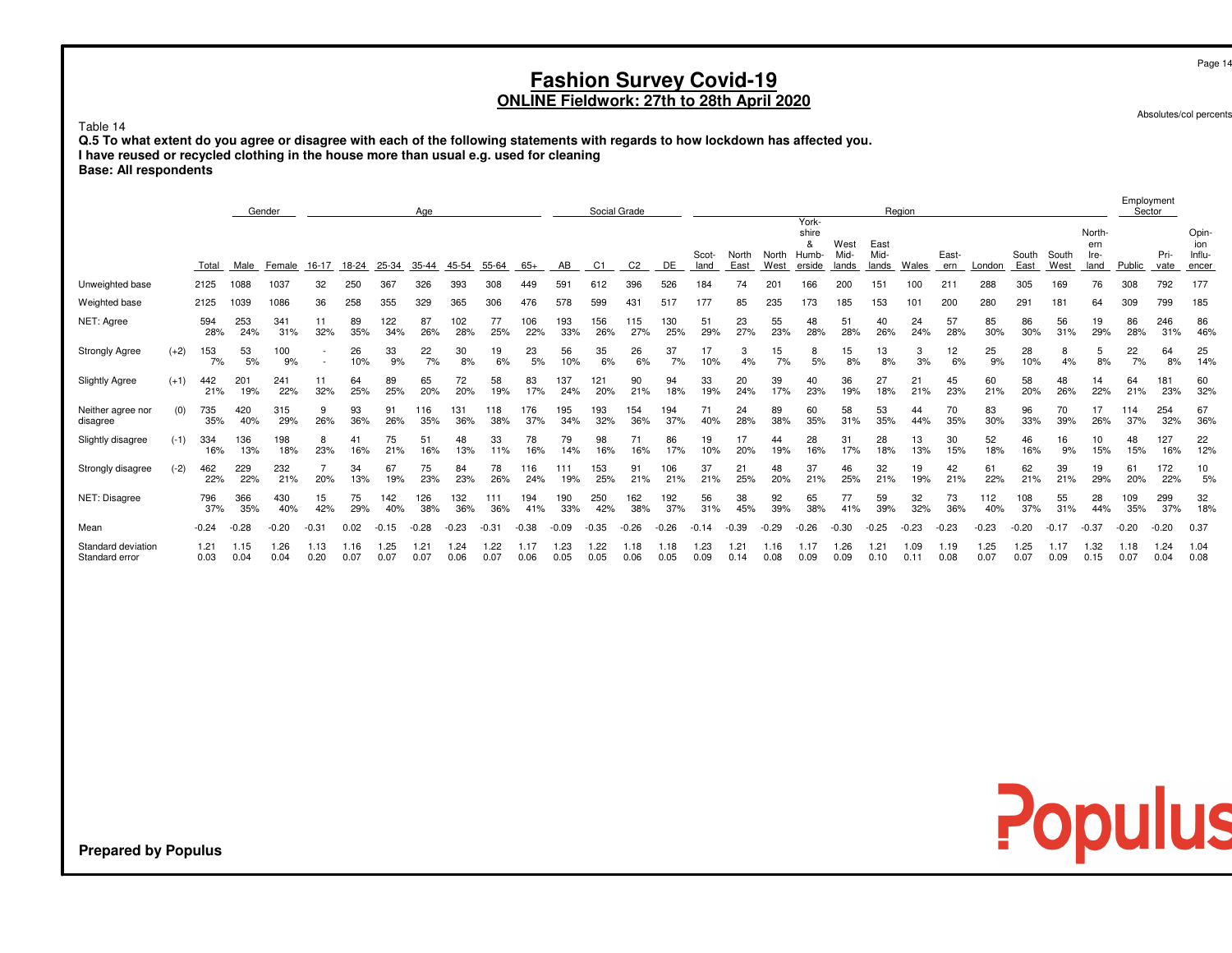Absolutes/col percents

Populus

### Table 15

 **Q.5 To what extent do you agree or disagree with each of the following statements with regards to how lockdown has affected you.I am looking forward to buying new clothes once lockdown has endedBase: All respondents**

|                                      |        |              |                | Gender       |              |              |              | Age              |              |              |              |              | Social Grade |              |              |               |               |               |                     |               |               | Region       |              |              |               |               |               | Employment<br>Sector |              |                 |
|--------------------------------------|--------|--------------|----------------|--------------|--------------|--------------|--------------|------------------|--------------|--------------|--------------|--------------|--------------|--------------|--------------|---------------|---------------|---------------|---------------------|---------------|---------------|--------------|--------------|--------------|---------------|---------------|---------------|----------------------|--------------|-----------------|
|                                      |        |              |                |              |              |              |              |                  |              |              |              |              |              |              |              |               |               |               | York-<br>shire<br>8 | West          | East          |              |              |              |               |               | North-<br>ern |                      |              | Opin-<br>ion    |
|                                      |        | Total        | Male           | Female       | 16-17        | 18-24        | 25-34        | 35-44            | 45-54        | 55-64        | 65+          | AВ           | C1           | C2           | DE           | Scot-<br>land | North<br>East | North<br>West | Humb-<br>erside     | Mid-<br>lands | Mid-<br>lands | Wales        | East-<br>ern | London       | South<br>East | South<br>West | Ire-<br>land  | Public               | Pri-<br>vate | Influ-<br>encer |
| Unweighted base                      |        | 2125         | 1088           | 1037         | 32           | 250          | 367          | 326              | 393          | 308          | 449          | 591          | 612          | 396          | 526          | 184           | 74            | 201           | 166                 | 200           | 151           | 100          | 21           | 288          | 305           | 169           | 76            | 308                  | 792          | 177             |
| Weighted base                        |        | 2125         | 1039           | 1086         | 36           | 258          | 355          | 329              | 365          | 306          | 476          | 578          | 599          | 431          | 517          | 177           | 85            | 235           | 173                 | 185           | 153           | 101          | 200          | 280          | 291           | 181           | 64            | 309                  | 799          | 185             |
| NET: Agree                           |        | 851<br>40%   | 302<br>29%     | 548<br>50%   | 23<br>64%    | 146<br>57%   | 163<br>46%   | 135<br>41%       | 141<br>39%   | 110<br>36%   | 133<br>28%   | 249<br>43%   | 232<br>39%   | 175<br>41%   | 194<br>38%   | 62<br>35%     | 38<br>45%     | 92<br>39%     | 71<br>41%           | 90<br>49%     | 44<br>29%     | 41<br>40%    | 78<br>39%    | 123<br>44%   | 116<br>40%    | 64<br>35%     | 31<br>49%     | 144<br>47%           | 334<br>42%   | 97<br>52%       |
| <b>Strongly Agree</b>                | $(+2)$ | 254<br>12%   | 72<br>7%       | 182<br>17%   | 23%          | 18%          | 54<br>15%    | 50<br>15%        | 39<br>11%    | 26<br>9%     | 30<br>6%     | 69<br>12%    | 76<br>13%    | 58<br>13%    | 51<br>10%    | 15<br>8%      | 14<br>16%     | 37<br>16%     | 24<br>14%           | 28<br>15%     | 8<br>5%       | 12<br>12%    | 22<br>11%    | 45<br>16%    | 26<br>9%      | 17<br>9%      | 8<br>13%      | 45<br>15%            | 103<br>13%   | 39<br>21%       |
| <b>Slightly Agree</b>                | $(+1)$ | 597<br>28%   | 231<br>22%     | 366<br>34%   | 15<br>42%    | 99<br>39%    | 109<br>31%   | 85<br>26%        | 102<br>28%   | 84<br>27%    | 102<br>21%   | 181<br>31%   | 156<br>26%   | 117<br>27%   | 143<br>28%   | 47<br>27%     | 25<br>30%     | 56<br>24%     | 47<br>27%           | 62<br>34%     | 36<br>23%     | 29<br>29%    | 56<br>28%    | 79<br>28%    | 90<br>31%     | 46<br>26%     | 23<br>37%     | 99<br>32%            | 231<br>29%   | 58<br>31%       |
| Neither agree nor<br>disagree        | (0)    | 717<br>34%   | 405<br>39%     | 312<br>29%   | 11<br>30%    | 67<br>26%    | 119<br>34%   | 113<br>34%       | 135<br>37%   | 102<br>33%   | 170<br>36%   | 171<br>30%   | 205<br>34%   | 148<br>34%   | 193<br>37%   | 72<br>41%     | 26<br>31%     | 84<br>36%     | 51<br>30%           | 52<br>28%     | 53<br>35%     | 36<br>35%    | 58<br>29%    | 87<br>31%    | 105<br>36%    | 71<br>39%     | 22<br>34%     | 107<br>35%           | 268<br>34%   | 58<br>31%       |
| Slightly disagree                    | $(-1)$ | 321<br>15%   | 170<br>16%     | 151<br>14%   | 2<br>5%      | 34<br>13%    | 43<br>12%    | 47<br><b>14%</b> | 52<br>14%    | 44<br>14%    | 100<br>21%   | 88<br>15%    | 102<br>17%   | 59<br>14%    | 73<br>14%    | 21<br>12%     | 13<br>15%     | 29<br>12%     | 28<br>16%           | 27<br>15%     | 28<br>18%     | 16<br>16%    | 39<br>19%    | 45<br>16%    | 39<br>13%     | 30<br>17%     | 6<br>10%      | 37<br>12%            | 119<br>15%   | 24<br>13%       |
| Strongly disagree                    | $(-2)$ | 236<br>11%   | 161<br>16%     | 74<br>7%     |              | 10<br>4%     | 29<br>8%     | 35<br>11%        | 37<br>10%    | 51<br>17%    | 74<br>15%    | 69<br>12%    | 61<br>10%    | 49<br>11%    | 57<br>11%    | 22<br>13%     | 9%            | 29<br>12%     | 22<br>13%           | 17<br>9%      | 28<br>18%     | 8<br>8%      | 25<br>13%    | 24<br>9%     | 31<br>11%     | 17<br>10%     | 4<br>7%       | 21<br>7%             | 79<br>10%    | 8<br>4%         |
| NET: Disagree                        |        | 557<br>26%   | 332<br>32%     | 225<br>21%   | 2<br>5%      | 44<br>17%    | 72<br>20%    | 81<br>25%        | 89<br>24%    | 95<br>31%    | 173<br>36%   | 157<br>27%   | 162<br>27%   | 108<br>25%   | 130<br>25%   | 43<br>24%     | 20<br>24%     | 58<br>25%     | 51<br>29%           | 44<br>24%     | 56<br>37%     | 25<br>24%    | 64<br>32%    | 69<br>25%    | 70<br>24%     | 47<br>26%     | 11<br>17%     | 57<br>19%            | 198<br>25%   | 31<br>17%       |
| Mean                                 |        | 0.15         | $-0.1^{\circ}$ | 0.40         | 0.82         | 0.54         | 0.33         | 0.21             | 0.15         | $-0.03$      | .18          | 0.16         |              | 18           | 0.12         | 0.06          | 0.29          | 0.18          | 0.13                | 0.31          | $-0.20$       | 0.20         | 0.05         | 0.27         | 0.14          | 0.09          | 0.38          | 0.36                 | 0.20         | 0.52            |
| Standard deviation<br>Standard error |        | 1.15<br>0.03 | 1.13<br>0.03   | 1.12<br>0.03 | 0.85<br>0.15 | 1.05<br>0.07 | 1.12<br>0.06 | 1.18<br>0.07     | 1.11<br>0.06 | 1.19<br>0.07 | 1.13<br>0.05 | 1.18<br>0.05 | 1.15<br>0.05 | 1.17<br>0.06 | 1.12<br>0.05 | 1.11<br>0.08  | 1.17<br>0.14  | 1.21<br>0.09  | .22<br>0.09         | 1.16<br>0.08  | 1.15<br>0.09  | 1.10<br>0.11 | 1.19<br>0.08 | 1.17<br>0.07 | 1.10<br>0.06  | 1.09<br>0.08  | 1.06<br>0.12  | 1.08<br>0.06         | 1.14<br>0.04 | 1.08<br>0.08    |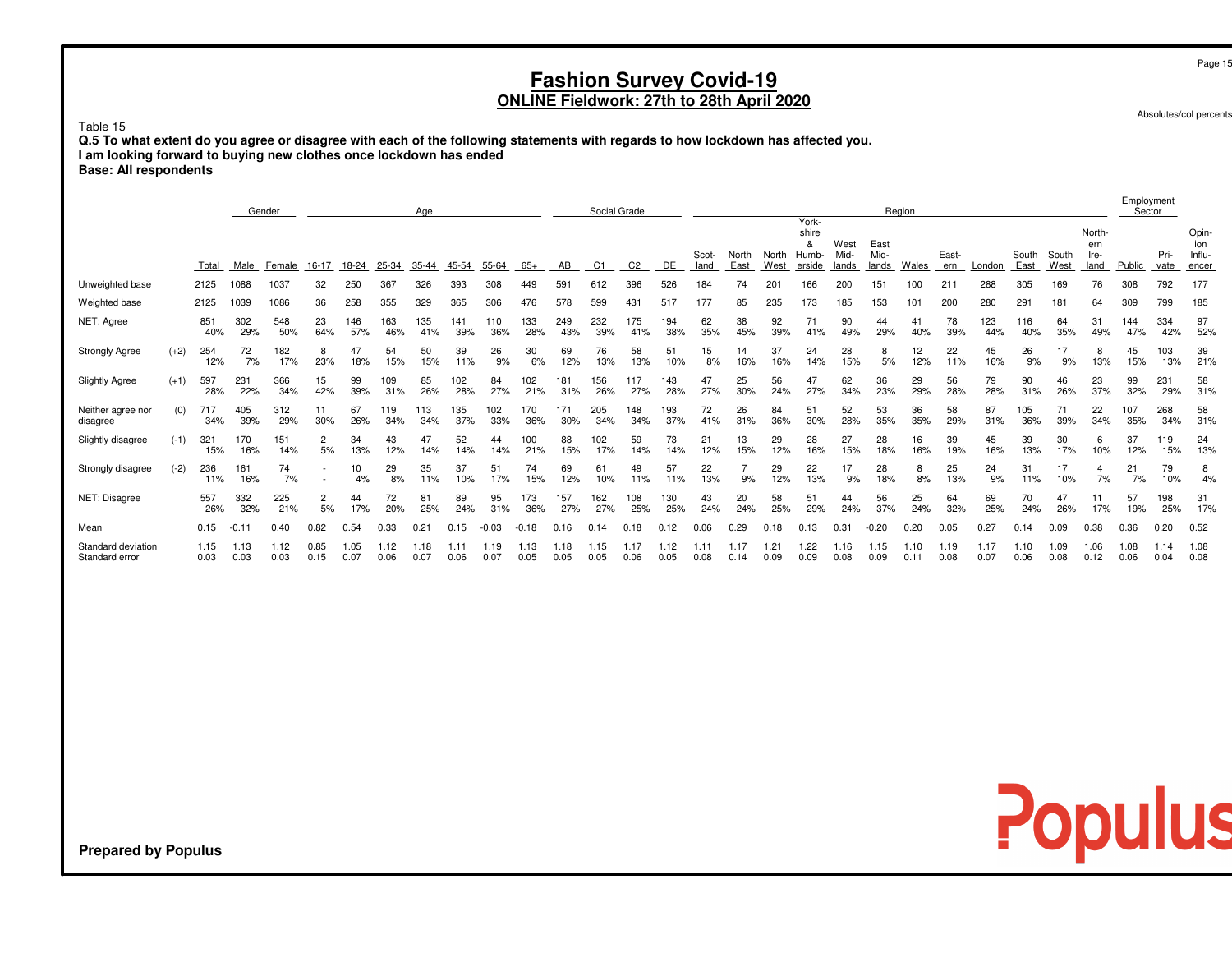# **Fashion Survey Covid-19 ONLINE Fieldwork: 27th to 28th April 2020**

Absolutes/col percents

Populus

### Table 16

 **Q.7 Thinking about why you usually buy clothes, have any of the following activities fulfilled the same needs as buying clothing during lockdown?Base: All respondents**

|                                                                   |             | Gender     |            |           |           |                      | Age        |            |            |            |            | Social Grade   |                |            |               |               |               | York-                         |                       |                       | Region    |              |            |               |                      |                               | Employment | Sector       |                                 |
|-------------------------------------------------------------------|-------------|------------|------------|-----------|-----------|----------------------|------------|------------|------------|------------|------------|----------------|----------------|------------|---------------|---------------|---------------|-------------------------------|-----------------------|-----------------------|-----------|--------------|------------|---------------|----------------------|-------------------------------|------------|--------------|---------------------------------|
|                                                                   | Total       | Male       | Female     | $16 - 17$ | 18-24     | 25-34                | 35-44      | 45-54      | 55-64      | $65+$      | AB         | C <sub>1</sub> | C <sub>2</sub> | DE         | Scot-<br>land | North<br>East | North<br>West | shire<br>&<br>Humb-<br>erside | West<br>Mid-<br>lands | East<br>Mid-<br>lands | Wales     | East-<br>ern | London     | South<br>East | South<br>West        | North-<br>ern<br>Ire-<br>land | Public     | Pri-<br>vate | Opin-<br>ion<br>Influ-<br>encer |
| Unweighted base                                                   | 2125        | 1088       | 1037       | 32        | 250       | 367                  | 326        | 393        | 308        | 449        | $59 -$     | 612            | 396            | 526        | 184           | 74            | 201           | 166                           | 200                   | 151                   | 100       | 211          | 288        | 305           | 169                  | 76                            | 308        | 792          | 177                             |
| Weighted base                                                     | 2125        | 1039       | 1086       | 36        | 258       | 355                  | 329        | 365        | 306        | 476        | 578        | 599            | 431            | 517        | 177           | 85            | 235           | 173                           | 185                   | 153                   | 101       | 200          | 280        | 291           | 181                  | 64                            | 309        | 799          | 185                             |
| Having time to yourself                                           | 507<br>24%  | 220<br>21% | 287<br>26% | 13<br>36% | 82<br>32% | 112<br>32%           | 78<br>24%  | 68<br>18%  | 64<br>21%  | 91<br>19%  | 132<br>23% | 143<br>24%     | 114<br>26%     | 118<br>23% | 41<br>23%     | 23<br>27%     | 47<br>20%     | 27<br>16%                     | 41<br>22%             | 38<br>25%             | 25<br>24% | 52<br>26%    | 99<br>35%  | 66<br>23%     | 36<br>20%            | 12<br>19%                     | 76<br>25%  | 233<br>29%   | 72<br>39%                       |
| Cooking or preparing<br>food                                      | 432<br>20%  | 162<br>16% | 270<br>25% | 10<br>28% | 84<br>33% | 92<br>26%            | 60<br>18%  | 70<br>19%  | 39<br>13%  | 77<br>16%  | 129<br>22% | 131<br>22%     | 84<br>19%      | 89<br>17%  | 31<br>17%     | 17<br>21%     | 49<br>21%     | 30<br>17%                     | 31<br>17%             | 31<br>20%             | 19<br>18% | 33<br>16%    | 82<br>29%  | 64<br>22%     | 33<br>18%            | 13<br>21%                     | 75<br>24%  | 165<br>21%   | 60<br>32%                       |
| Exercising                                                        | 432<br>20%  | 207<br>20% | 225<br>21% | 17<br>49% | 87<br>34% | 99<br>28%            | 74<br>22%  | 50<br>14%  | 35<br>11%  | 69<br>15%  | 155<br>27% | 114<br>19%     | 89<br>21%      | 73<br>14%  | 35<br>20%     | 16<br>19%     | 50<br>21%     | 31<br>18%                     | 33<br>18%             | 21<br>14%             | 20<br>20% | 39<br>19%    | 77<br>28%  | 68<br>24%     | 29<br>16%            | 12<br>19%                     | 85<br>27%  | 180<br>23%   | 74<br>40%                       |
| Spending time outside<br>or in nature                             | 430<br>20%  | 168<br>16% | 261<br>24% | 11<br>31% | 75<br>29% | 91<br>26%            | 53<br>16%  | 63<br>17%  | 57<br>19%  | 80<br>17%  | 137<br>24% | 110<br>18%     | 96<br>22%      | 87<br>17%  | 39<br>22%     | 16<br>19%     | 44<br>19%     | 34<br>20%                     | 28<br>15%             | 24<br>16%             | 21<br>21% | 41<br>21%    | 43<br>15%  | 79<br>27%     | 42<br>23%            | 18<br>29%                     | 73<br>24%  | 170<br>21%   | 65<br>35%                       |
| Undertaking hobbies<br>e.g. reading or playing<br>music           | 416<br>20%  | 153<br>15% | 263<br>24% | 21<br>59% | 67<br>26% | 78<br>22%            | 54<br>17%  | 64<br>17%  | 44<br>14%  | 88<br>19%  | 131<br>23% | 110<br>18%     | 80<br>19%      | 96<br>19%  | 39<br>22%     | 16<br>19%     | 47<br>20%     | 26<br>15%                     | 35<br>19%             | 24<br>16%             | 25<br>24% | 35<br>17%    | 69<br>24%  | 60<br>21%     | 29<br>16%            | 12<br>19%                     | 55<br>18%  | 152<br>19%   | 57<br>31%                       |
| Spending time with<br>family or friends<br>online or on the phone | 384<br>18%  | 141<br>14% | 243<br>22% | 14<br>39% | 74<br>29% | 76<br>22%            | 52<br>16%  | 51<br>14%  | 36<br>12%  | 82<br>17%  | 113<br>19% | 110<br>18%     | 80<br>19%      | 80<br>16%  | 37<br>21%     | 13<br>16%     | 35<br>15%     | 26<br>15%                     | 32<br>17%             | 25<br>17%             | 19<br>19% | 35<br>17%    | 66<br>23%  | 58<br>20%     | 27<br>15%            | 11<br>17%                     | 61<br>20%  | 145<br>18%   | 48<br>26%                       |
| Spending time with<br>family or friends in<br>person              | 205<br>10%  | 97<br>9%   | 108<br>10% | 11<br>30% | 52<br>20% | 46<br>13%            | 35<br>11%  | 26<br>7%   | 15<br>5%   | 19<br>4%   | 75<br>13%  | 60<br>10%      | 33<br>8%       | 37<br>7%   | 14<br>8%      | 9<br>10%      | 23<br>10%     | 6<br>4%                       | 20<br>11%             | 16<br>11%             | 11<br>11% | 21<br>11%    | 35<br>13%  | 34<br>12%     | 12<br>7%             | 3<br>5%                       | 38<br>12%  | 86<br>11%    | 32<br>17%                       |
| Volunteering e.g. with<br>NHS or mutual aid<br>groups             | 35<br>2%    | 18<br>2%   | 17<br>2%   | 4%        | 8<br>3%   | 12<br>4%             | 5<br>1%    | 6<br>2%    | $\bullet$  | 2<br>٠     | 10<br>2%   | 13<br>2%       | 4<br>1%        | 8<br>2%    |               | 5<br>5%       | 4<br>2%       | $\overline{2}$<br>1%          | 5<br>3%               | 3<br>2%               | 1%        | 6<br>3%      | 3<br>1%    | 4<br>$1\%$    | $\overline{2}$<br>1% |                               | 11<br>3%   | 14<br>2%     | 11<br>6%                        |
| Other                                                             | 35<br>2%    | 13<br>1%   | 23<br>2%   |           |           | $\overline{c}$<br>1% | 3<br>1%    | 8<br>2%    | 2%         | 15<br>3%   | 9<br>2%    | 13<br>2%       | 8<br>2%        | 6<br>1%    |               |               |               |                               | 6<br>3%               | $\star$               | 3<br>3%   | 6<br>3%      | 3%         | 2%            | 4<br>2%              |                               | 6<br>2%    | 10<br>1%     | 4<br>2%                         |
| None of these                                                     | 1066<br>50% | 588<br>57% | 478<br>44% | 20%       | 83<br>32% | 135<br>38%           | 168<br>51% | 208<br>57% | 185<br>60% | 279<br>59% | 276<br>48% | 308<br>51%     | 206<br>48%     | 275<br>53% | 95<br>54%     | 43<br>51%     | 125<br>53%    | 96<br>56%                     | 96<br>52%             | 82<br>54%             | 47<br>47% | 95<br>48%    | 119<br>43% | 143<br>49%    | 91<br>50%            | 32<br>50%                     | 137<br>45% | 371<br>46%   | 48<br>26%                       |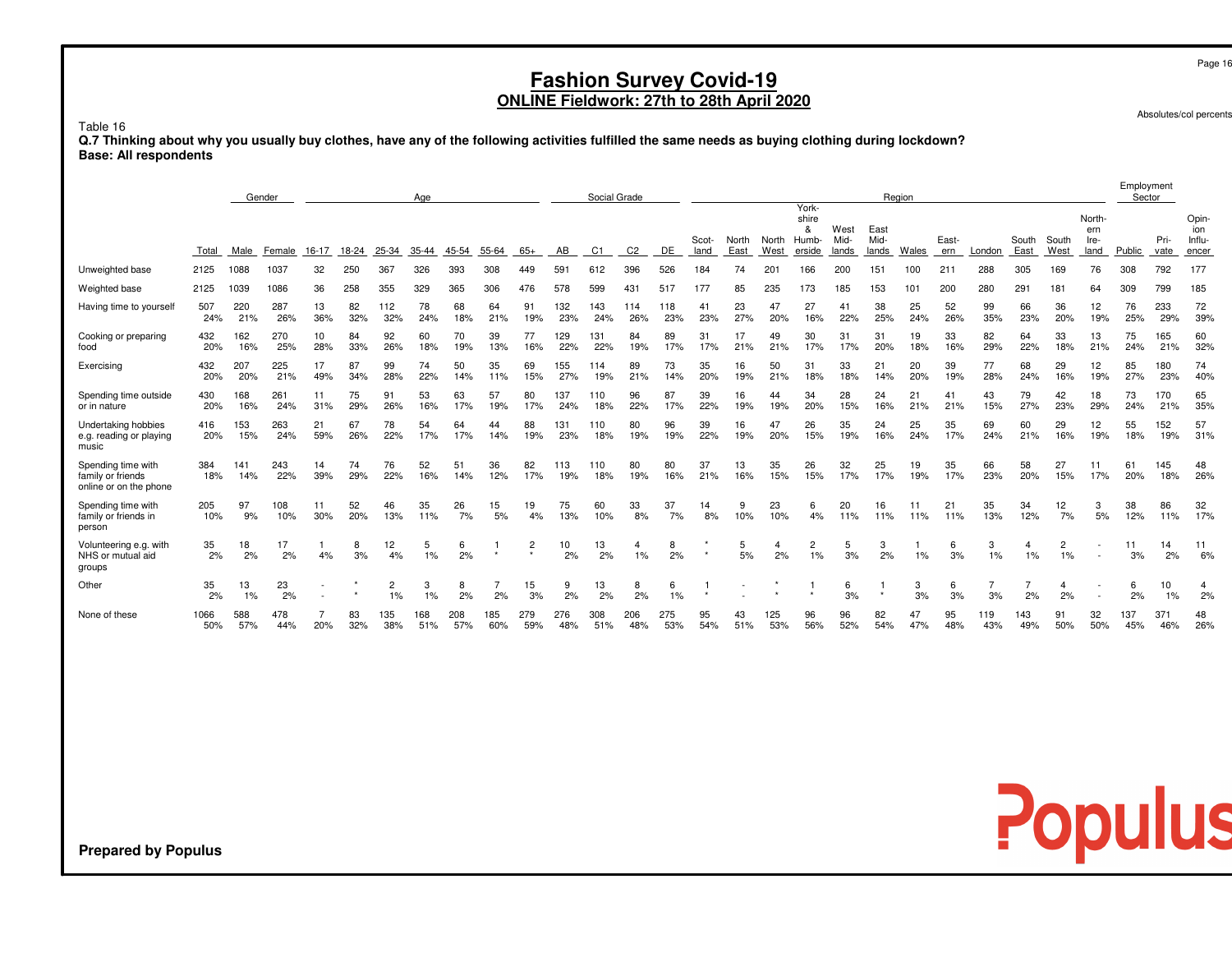Absolutes/col percents

### Table 17

 **Q.8 Given your experience during lockdown and thinking about the future, to what extent do you agree or disagree with the following statements?Summary Table Base: All respondents**

|                                      |        |                                                                            |                                                                             |                                                                                                |                                                 | Statements                                              |                                                                       |                                                                                    |                                                                         |                                                                                                                              |                                                                                                                                 |
|--------------------------------------|--------|----------------------------------------------------------------------------|-----------------------------------------------------------------------------|------------------------------------------------------------------------------------------------|-------------------------------------------------|---------------------------------------------------------|-----------------------------------------------------------------------|------------------------------------------------------------------------------------|-------------------------------------------------------------------------|------------------------------------------------------------------------------------------------------------------------------|---------------------------------------------------------------------------------------------------------------------------------|
|                                      |        | There should be<br>less pressure<br>from<br>advertising to<br>buy clothing | There should be<br>less pressure<br>from social<br>media to buy<br>clothing | There should be<br>more<br>opportunities<br>to repair and<br>reuse clothing<br>than at present | People should<br>buy fewer items<br>of clothing | We should be<br>prepared to pay<br>more for<br>clothing | Clothing should<br>be designed to<br>last longer and<br>be repairable | Garment workers<br>should receive<br>better pay,<br>conditions and<br>job security | Fewer plastics<br>should be used<br>in the<br>production of<br>clothing | Government<br>regulation is<br>needed to<br>improve social<br>and<br>environmental<br>impacts from<br>the clothing<br>sector | It is up to<br>consumers to<br>encourage the<br>clothing sector<br>to be more<br>environmentally<br>and socially<br>sustainable |
| Unweighted base                      |        | 2125                                                                       | 2125                                                                        | 2125                                                                                           | 2125                                            | 2125                                                    | 2125                                                                  | 2125                                                                               | 2125                                                                    | 2125                                                                                                                         | 2125                                                                                                                            |
| Weighted base                        |        | 2125                                                                       | 2125                                                                        | 2125                                                                                           | 2125                                            | 2125                                                    | 2125                                                                  | 2125                                                                               | 2125                                                                    | 2125                                                                                                                         | 2125                                                                                                                            |
| NET: Agree                           |        | 1310<br>62%                                                                | 1386<br>65%                                                                 | 1440<br>68%                                                                                    | 1312<br>62%                                     | 724<br>34%                                              | 1758<br>83%                                                           | 1469<br>69%                                                                        | 1762<br>83%                                                             | 1237<br>58%                                                                                                                  | 1321<br>62%                                                                                                                     |
| Strongly Agree                       | $(+2)$ | 648<br>30%                                                                 | 769<br>36%                                                                  | 643<br>30%                                                                                     | 630<br>30%                                      | 176<br>8%                                               | 1008<br>47%                                                           | 795<br>37%                                                                         | 1136<br>53%                                                             | 555<br>26%                                                                                                                   | 450<br>21%                                                                                                                      |
| <b>Slightly Agree</b>                | $(+1)$ | 662<br>31%                                                                 | 617<br>29%                                                                  | 798<br>38%                                                                                     | 682<br>32%                                      | 548<br>26%                                              | 750<br>35%                                                            | 674<br>32%                                                                         | 626<br>29%                                                              | 682<br>32%                                                                                                                   | 871<br>41%                                                                                                                      |
| Neither agree nor<br>disagree        | (0)    | 703<br>33%                                                                 | 647<br>30%                                                                  | 588<br>28%                                                                                     | 633<br>30%                                      | 677<br>32%                                              | 317<br>15%                                                            | 607<br>29%                                                                         | 330<br>16%                                                              | 734<br>35%                                                                                                                   | 619<br>29%                                                                                                                      |
| Slightly disagree                    | $(-1)$ | 84<br>4%                                                                   | 68<br>3%                                                                    | 76<br>4%                                                                                       | 126<br>6%                                       | 443<br>21%                                              | 41<br>2%                                                              | 38<br>2%                                                                           | 25<br>1%                                                                | 96<br>5%                                                                                                                     | 128<br>6%                                                                                                                       |
| Strongly disagree                    | $(-2)$ | 28<br>1%                                                                   | 24<br>1%                                                                    | 21<br>$1\%$                                                                                    | 53<br>3%                                        | 281<br>13%                                              | 10<br>$\star$                                                         | 11<br>1%                                                                           | $\overline{7}$<br>$\star$                                               | 58<br>3%                                                                                                                     | 57<br>3%                                                                                                                        |
| NET: Disagree                        |        | 113<br>5%                                                                  | 92<br>4%                                                                    | 97<br>5%                                                                                       | 180<br>8%                                       | 724<br>34%                                              | 51<br>2%                                                              | 49<br>2%                                                                           | 33<br>2%                                                                | 154<br>7%                                                                                                                    | 185<br>9%                                                                                                                       |
| Mean                                 |        | 0.85                                                                       | 0.96                                                                        | 0.92                                                                                           | 0.80                                            | $-0.05$                                                 | 1.27                                                                  | 1.04                                                                               | 1.34                                                                    | 0.74                                                                                                                         | 0.72                                                                                                                            |
| Standard deviation<br>Standard error |        | 0.95<br>0.02                                                               | 0.95<br>0.02                                                                | 0.90<br>0.02                                                                                   | 1.01<br>0.02                                    | 1.15<br>0.02                                            | 0.82<br>0.02                                                          | 0.88<br>0.02                                                                       | 0.81<br>0.02                                                            | 0.98<br>0.02                                                                                                                 | 0.95<br>0.02                                                                                                                    |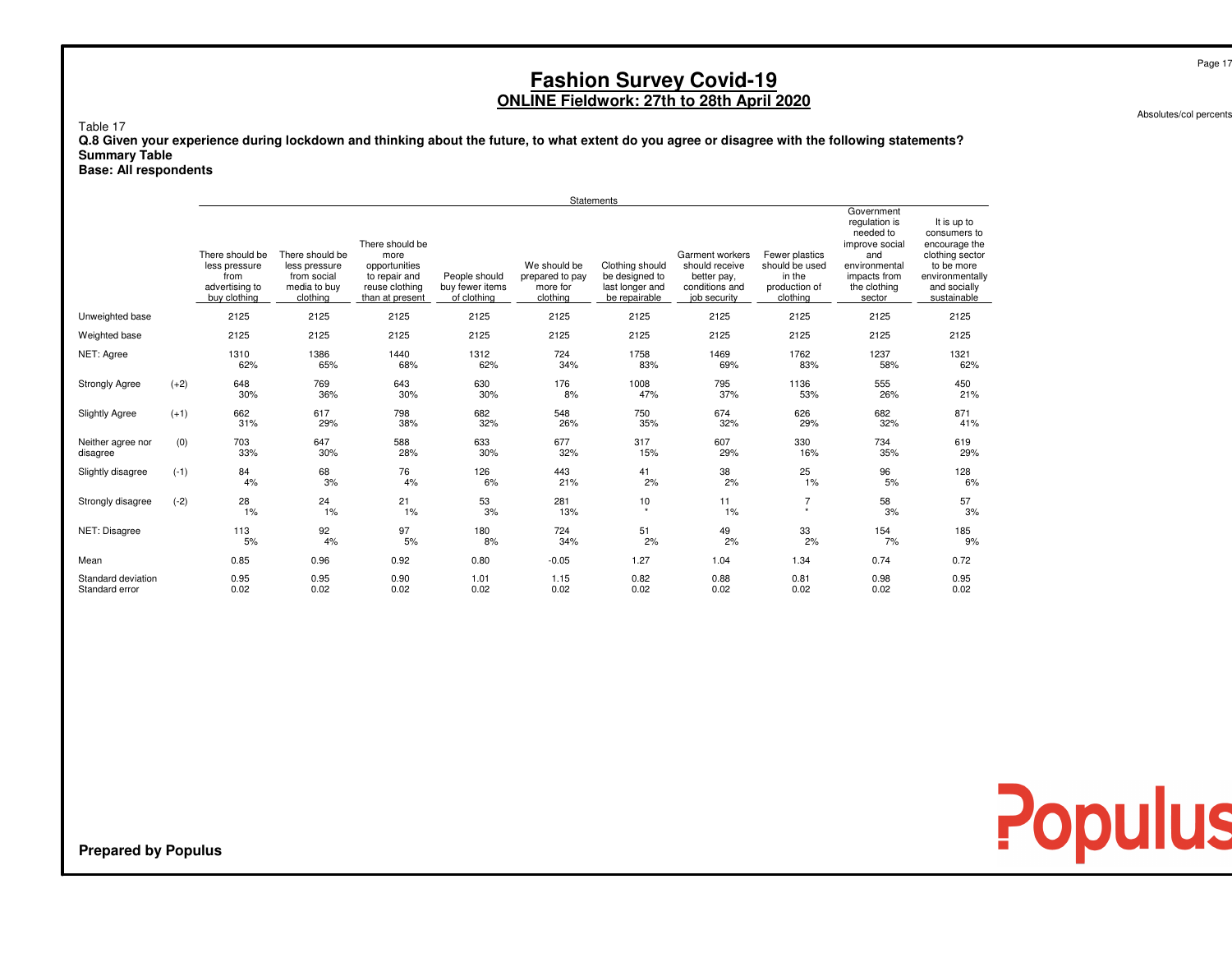Absolutes/col percents

### Table 18

 **Q.8 Given your experience during lockdown and thinking about the future, to what extent do you agree or disagree with the following statements?There should be less pressure from advertising to buy clothing**

**Base: All respondents**

|                                      |        |              |              | Gender       |              |              |                         | Age          |              |              |              |              | Social Grade   |                |              |               |               |                      | York-                         |                       |                       | Region       |              |                      |               |               |                               | Employment<br>Sector |              |                                 |
|--------------------------------------|--------|--------------|--------------|--------------|--------------|--------------|-------------------------|--------------|--------------|--------------|--------------|--------------|----------------|----------------|--------------|---------------|---------------|----------------------|-------------------------------|-----------------------|-----------------------|--------------|--------------|----------------------|---------------|---------------|-------------------------------|----------------------|--------------|---------------------------------|
|                                      |        | Total        | Male         | Female       | 16-17        | 18-24        | 25-34                   | 35-44        | 45-54        | 55-64        | $65+$        | AB           | C <sub>1</sub> | C <sub>2</sub> | DE           | Scot-<br>land | North<br>East | North<br>West        | shire<br>&<br>Humb-<br>erside | West<br>Mid-<br>lands | East<br>Mid-<br>lands | Wales        | East-<br>ern | London               | South<br>East | South<br>West | North-<br>ern<br>Ire-<br>land | Public               | Pri-<br>vate | Opin-<br>ion<br>Influ-<br>encer |
| Unweighted base                      |        | 2125         | 1088         | 1037         | 32           | 250          | 367                     | 326          | 393          | 308          | 449          | 591          | 612            | 396            | 526          | 184           | 74            | 201                  | 166                           | 200                   | 151                   | 100          | $21 -$       | 288                  | 305           | 169           | 76                            | 308                  | 792          | 177                             |
| Weighted base                        |        | 2125         | 1039         | 1086         | 36           | 258          | 355                     | 329          | 365          | 306          | 476          | 578          | 599            | 431            | 517          | 177           | 85            | 235                  | 173                           | 185                   | 153                   | 101          | 200          | 280                  | 291           | 181           | 64                            | 309                  | 799          | 185                             |
| NET: Agree                           |        | 1310<br>62%  | 589<br>57%   | 721<br>66%   | 19<br>54%    | 152<br>59%   | 217<br>61%              | 203<br>62%   | 217<br>59%   | 199<br>65%   | 303<br>64%   | 369<br>64%   | 369<br>62%     | 252<br>59%     | 320<br>62%   | 108<br>61%    | 45<br>53%     | 134<br>57%           | 114<br>66%                    | 91<br>49%             | 103<br>68%            | 71<br>70%    | 127<br>64%   | 177<br>63%           | 190<br>65%    | 109<br>60%    | 39<br>62%                     | 186<br>60%           | 476<br>60%   | 129<br>69%                      |
| <b>Strongly Agree</b>                | $(+2)$ | 648<br>30%   | 292<br>28%   | 356<br>33%   | 8<br>23%     | 65<br>25%    | 29%                     | 94<br>28%    | 114<br>31%   | 101<br>33%   | 164<br>34%   | 75<br>30%    | 177<br>30%     | 19<br>28%      | 177<br>34%   | 47<br>26%     | 19<br>22%     | 67<br>28%            | 54<br>31%                     | 51<br>27%             | 49<br>32%             | 26<br>26%    | 60<br>30%    | 93<br>33%            | 106<br>36%    | 54<br>30%     | 22<br>34%                     | 80<br>26%            | 231<br>29%   | 64<br>35%                       |
| <b>Slightly Agree</b>                | $(+1)$ | 662<br>31%   | 297<br>29%   | 365<br>34%   | 11<br>31%    | 87<br>34%    | 116<br>33%              | 109<br>33%   | 103<br>28%   | 98<br>32%    | 139<br>29%   | 194<br>34%   | 192<br>32%     | 134<br>31%     | 143<br>28%   | 62<br>35%     | 26<br>31%     | 67<br>28%            | 60<br>35%                     | 40<br>22%             | 54<br>36%             | 45<br>44%    | 67<br>34%    | 84<br>30%            | 84<br>29%     | 55<br>30%     | 17<br>27%                     | 106<br>34%           | 245<br>31%   | 64<br>35%                       |
| Neither agree no<br>disagree         | (0)    | 703<br>33%   | 396<br>38%   | 307<br>28%   | 11<br>30%    | 84<br>33%    | 33%                     | 109<br>33%   | 26<br>35%    | 98<br>32%    | 158<br>33%   | 177<br>31%   | 195<br>33%     | 156<br>36%     | 175<br>34%   | 62<br>35%     | 31<br>37%     | 87<br>37%            | 55<br>32%                     | 77<br>42%             | 46<br>30%             | 23<br>23%    | 67<br>33%    | 88<br>31%            | 87<br>30%     | 59<br>32%     | 22<br>34%                     | 05<br>34%            | 284<br>35%   | 49<br>27%                       |
| Slightly disagree                    | $(-1)$ | 84<br>4%     | 44<br>4%     | 41<br>4%     | 4<br>13%     | 19<br>7%     | 19<br>5%                | 10<br>3%     | 16<br>4%     | 3%           | 8<br>2%      | 25<br>4%     | 28<br>5%       | 19<br>4%       | 13<br>3%     | 2%            | 2<br>2%       | 12<br>5%             | $\overline{2}$<br>1%          | 12<br>6%              | 3<br>2%               | 7%           | 6<br>3%      | 13<br>5%             | 10<br>3%      | 12<br>7%      | 2<br>3%                       | 13<br>4%             | 29<br>4%     | 4%                              |
| Strongly disagree                    | $(-2)$ | 28<br>1%     | 10<br>1%     | 18<br>2%     | 4%           | 3<br>1%      | $\overline{c}$<br>$1\%$ | 8<br>2%      | 6<br>2%      | $\star$      | 2%           | 8<br>1%      | 1%             | $1\%$          | 9<br>2%      | 3<br>2%       | 6<br>8%       | $\overline{c}$<br>1% | $\overline{2}$<br>1%          | 6<br>3%               |                       | 1%           |              | $\overline{2}$<br>1% | 1%            | 1%            | $1\%$                         | 5<br>2%              | 1%           |                                 |
| NET: Disagree                        |        | 113<br>5%    | 54<br>5%     | 58<br>5%     | 6<br>16%     | 22<br>8%     | 21<br>6%                | 18<br>5%     | 22<br>6%     | 9<br>3%      | 16<br>3%     | 32<br>6%     | 35<br>6%       | 23<br>5%       | 22<br>4%     | 4%            | 8<br>10%      | 14<br>6%             | 2%                            | 18<br>10%             | 3<br>2%               | 7%           | 6<br>3%      | 15<br>5%             | 14<br>5%      | 13<br>7%      | 3<br>4%                       | 18<br>6%             | 40<br>5%     | 4%                              |
| Mean                                 |        | 0.85         | 0.79         | 0.92         | 0.56         | 0.75         | 0.83                    | 0.82         | 0.83         | 0.95         | 0.93         | 0.87         | 0.84           | 0.80           | 0.90         | 0.82          | 0.58          | 0.79                 | 0.94                          | 0.63                  | 0.98                  | 0.89         | 0.90         | 0.90                 | 0.95          | 0.82          | 0.90                          | 0.79                 | 0.82         | 1.00                            |
| Standard deviation<br>Standard error |        | 0.95<br>0.02 | 0.94<br>0.03 | 0.95<br>0.03 | 1.10<br>0.19 | 0.95<br>0.06 | 0.92<br>0.05            | 0.96<br>0.05 | 0.98<br>0.05 | 0.88<br>0.05 | 0.94<br>0.04 | 0.94<br>0.04 | 0.94<br>0.04   | 0.93<br>0.05   | 0.97<br>0.04 | 0.92<br>0.07  | 1.10<br>0.13  | 0.95<br>0.07         | 0.88<br>0.07                  | 1.05<br>0.07          | 0.84<br>0.07          | 0.89<br>0.09 | 0.87<br>0.06 | 0.95<br>0.06         | 0.96<br>0.06  | 0.96<br>0.07  | 0.97<br>0.11                  | 0.93<br>0.05         | 0.94<br>0.03 | 0.88<br>0.07                    |

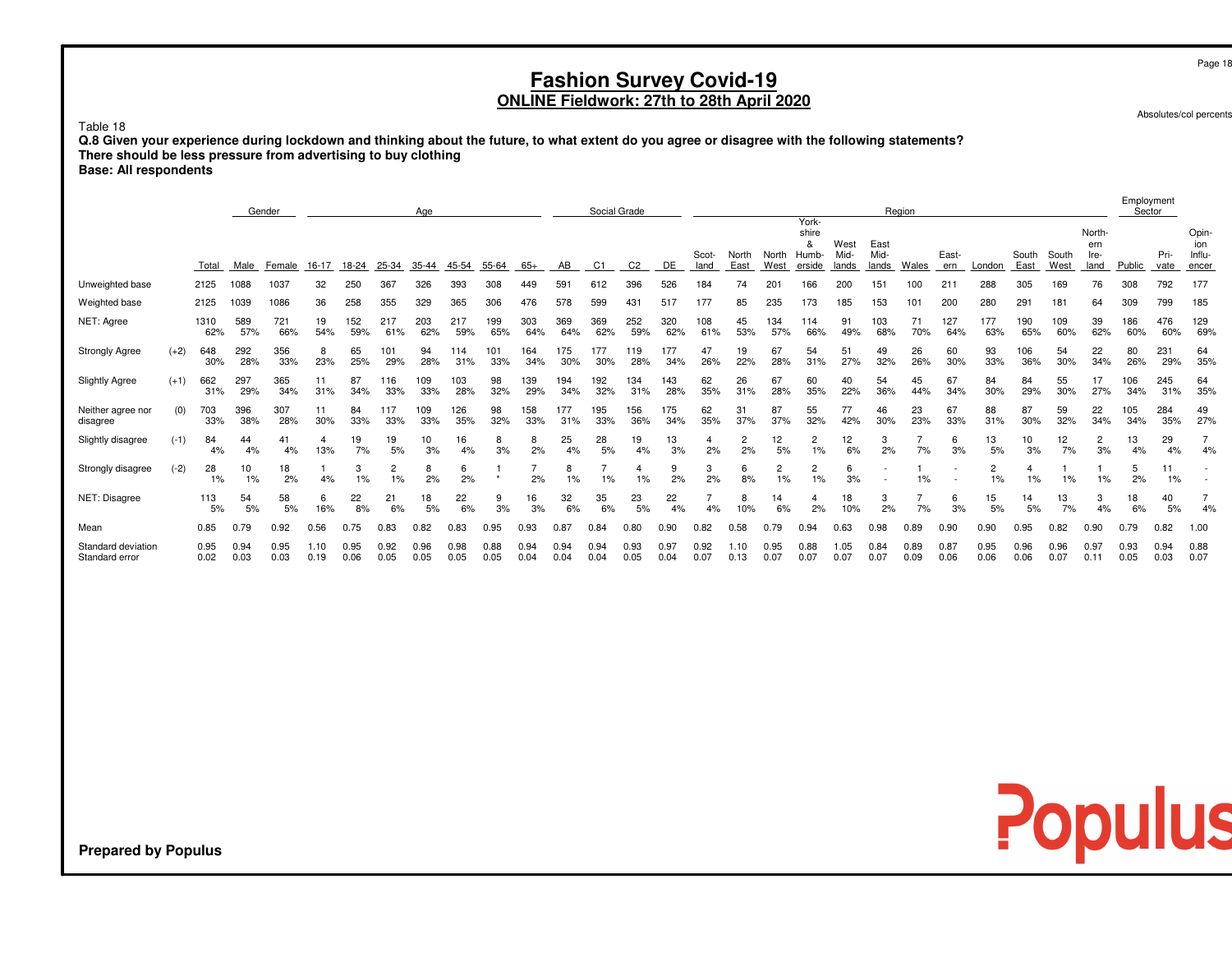Absolutes/col percents

Populus

### Table 19

 **Q.8 Given your experience during lockdown and thinking about the future, to what extent do you agree or disagree with the following statements?There should be less pressure from social media to buy clothing**

**Base: All respondents**

|                                      |        |              |              | Gender       |              |              |              | Age          |              |              |              |              | Social Grade   |                |              |                      |               |                 | York-                         |                       |                       | Region       |              |                      |               |               |                               | Employment<br>Sector |              |                                 |
|--------------------------------------|--------|--------------|--------------|--------------|--------------|--------------|--------------|--------------|--------------|--------------|--------------|--------------|----------------|----------------|--------------|----------------------|---------------|-----------------|-------------------------------|-----------------------|-----------------------|--------------|--------------|----------------------|---------------|---------------|-------------------------------|----------------------|--------------|---------------------------------|
|                                      |        | Total        | Male         | Female       | $16 - 17$    | 18-24        | 25-34        | 35-44        | 45-54        | 55-64        | $65+$        | AB           | C <sub>1</sub> | C <sub>2</sub> | DE           | Scot-<br>land        | North<br>East | North<br>West   | shire<br>&<br>Humb-<br>erside | West<br>Mid-<br>lands | East<br>Mid-<br>lands | Wales        | East-<br>ern | London               | South<br>East | South<br>West | North-<br>ern<br>Ire-<br>land | Public               | Pri-<br>vate | Opin-<br>ion<br>Influ-<br>encer |
| Unweighted base                      |        | 2125         | 1088         | 1037         | 32           | 250          | 367          | 326          | 393          | 308          | 449          | 591          | 612            | 396            | 526          | 184                  | 74            | 20 <sub>1</sub> | 166                           | 200                   | 151                   | 100          | 21           | 288                  | 305           | 169           | 76                            | 308                  | 792          | 177                             |
| Weighted base                        |        | 2125         | 1039         | 1086         | 36           | 258          | 355          | 329          | 365          | 306          | 476          | 578          | 599            | 431            | 517          | 177                  | 85            | 235             | 173                           | 185                   | 153                   | 101          | 200          | 280                  | 291           | 181           | 64                            | 309                  | 799          | 185                             |
| NET: Agree                           |        | 1386<br>65%  | 641<br>62%   | 745<br>69%   | 21<br>60%    | 179<br>70%   | 242<br>68%   | 199<br>60%   | 243<br>66%   | 194<br>63%   | 309<br>65%   | 392<br>68%   | 398<br>66%     | 272<br>63%     | 324<br>63%   | 111<br>62%           | 64<br>76%     | 142<br>61%      | 119<br>69%                    | 109<br>58%            | 103<br>68%            | 69<br>68%    | 125<br>63%   | 184<br>66%           | 196<br>67%    | 117<br>64%    | 47<br>74%                     | 196<br>64%           | 514<br>64%   | 123<br>66%                      |
| <b>Strongly Agree</b>                | $(+2)$ | 769<br>36%   | 356<br>34%   | 413<br>38%   | 9<br>25%     | 74<br>29%    | 111<br>31%   | 117<br>36%   | 138<br>38%   | 129<br>42%   | 191<br>40%   | 209<br>36%   | 217<br>36%     | 149<br>35%     | 193<br>37%   | 55<br>31%            | 29<br>34%     | 83<br>35%       | 56<br>32%                     | 67<br>36%             | 55<br>36%             | 36<br>35%    | 72<br>36%    | 14<br>41%            | 107<br>37%    | 67<br>37%     | 30<br>47%                     | 104<br>34%           | 276<br>35%   | 55<br>30%                       |
| <b>Slightly Agree</b>                | $(+1)$ | 617<br>29%   | 286<br>27%   | 332<br>31%   | 12<br>34%    | 106<br>41%   | 131<br>37%   | 81<br>25%    | 104<br>29%   | 65<br>21%    | 118<br>25%   | 183<br>32%   | 181<br>30%     | 123<br>28%     | 131<br>25%   | 56<br>31%            | 35<br>42%     | 59<br>25%       | 64<br>37%                     | 42<br>22%             | 48<br>32%             | 33<br>33%    | 53<br>27%    | 71<br>25%            | 89<br>31%     | 50<br>28%     | 17<br>27%                     | 93<br>30%            | 238<br>30%   | 68<br>37%                       |
| Neither agree nor<br>disagree        | (0)    | 647<br>30%   | 348<br>34%   | 298<br>27%   | 9<br>26%     | 58<br>22%    | 99<br>28%    | 109<br>33%   | 112<br>31%   | 105<br>34%   | 154<br>32%   | 157<br>27%   | 173<br>29%     | 141<br>33%     | 175<br>34%   | 61<br>35%            | 16<br>19%     | 82<br>35%       | 49<br>28%                     | 64<br>34%             | 45<br>29%             | 30<br>30%    | 66<br>33%    | 78<br>28%            | 83<br>28%     | 58<br>32%     | 13<br>21%                     | 94<br>31%            | 250<br>31%   | 48<br>26%                       |
| Slightly disagree                    | $(-1)$ | 68<br>3%     | 37<br>4%     | 32<br>3%     | 11%          | 7%           | 11<br>3%     | 14<br>4%     | 2%           | $1\%$        | 2%           | 20<br>3%     | 22<br>4%       | 16<br>4%       | 10<br>2%     | 3<br>2%              | 3%            | 3%              | 2%                            | 8<br>4%               | 2%                    | 1%           | 4%           | 15<br>6%             | 8<br>3%       | ь<br>3%       | 3<br>4%                       | 13<br>4%             | 24<br>3%     | 14<br>7%                        |
| Strongly disagree                    | $(-2)$ | 24<br>1%     | 13<br>1%     | 11<br>1%     | 4%           | 1%           | 3<br>1%      | 2%           | 3<br>1%      | З<br>1%      | 3<br>1%      | 8<br>1%      | 1%             | 2<br>٠         | 1%           | $\overline{2}$<br>1% | $1\%$         | 3<br>1%         | 2<br>1%                       | 5<br>3%               | 1%                    | $1\%$        |              | $\overline{2}$<br>1% | 1%            | 1%            | 2%                            | 5<br>2%              | 12<br>1%     | 1%                              |
| NET: Disagree                        |        | 92<br>4%     | 49<br>5%     | 43<br>4%     | 5<br>15%     | 20<br>8%     | 14<br>4%     | 21<br>7%     | 3%           | 2%           | 13<br>3%     | 28<br>5%     | 29<br>5%       | 18<br>4%       | 17<br>3%     | 5<br>3%              | 5%            | 10<br>4%        | 3%                            | 13<br>7%              | 5<br>3%               | 2<br>2%      | 8<br>4%      | 17<br>6%             | 12<br>4%      | 6<br>3%       | 4<br>6%                       | 18<br>6%             | 35<br>4%     | 15<br>8%                        |
| Mean                                 |        | 0.96         | 0.90         | 1.02         | 0.67         | 0.89         | 0.95         | 0.87         | 0.00         | 1.02         | .02          | 0.98         | 0.97           | 0.93           | 0.95         | 0.89                 | 1.04          | 0.90            | 0.97                          | 0.85                  | .00                   | 1.02         | 0.94         | 1.00                 | 0.98          | 0.97          | 1.13                          | 0.89                 | 0.93         | 0.88                            |
| Standard deviation<br>Standard error |        | 0.95<br>0.02 | 0.96<br>0.03 | 0.93<br>0.03 | 1.10<br>0.19 | 0.94<br>0.06 | 0.89<br>0.05 | 1.02<br>0.06 | 0.92<br>0.05 | 0.95<br>0.05 | 0.93<br>0.04 | 0.95<br>0.04 | 0.95<br>0.04   | 0.93<br>0.05   | 0.96<br>0.04 | 0.92<br>0.07         | 0.89<br>0.10  | 0.97<br>0.07    | 0.89<br>0.07                  | 1.05<br>0.07          | 0.90<br>0.07          | 0.87<br>0.09 | 0.94<br>0.06 | 0.99<br>0.06         | 0.95<br>0.05  | 0.93<br>0.07  | 0.99<br>0.11                  | 0.98<br>0.06         | 0.95<br>0.03 | 0.94<br>0.07                    |

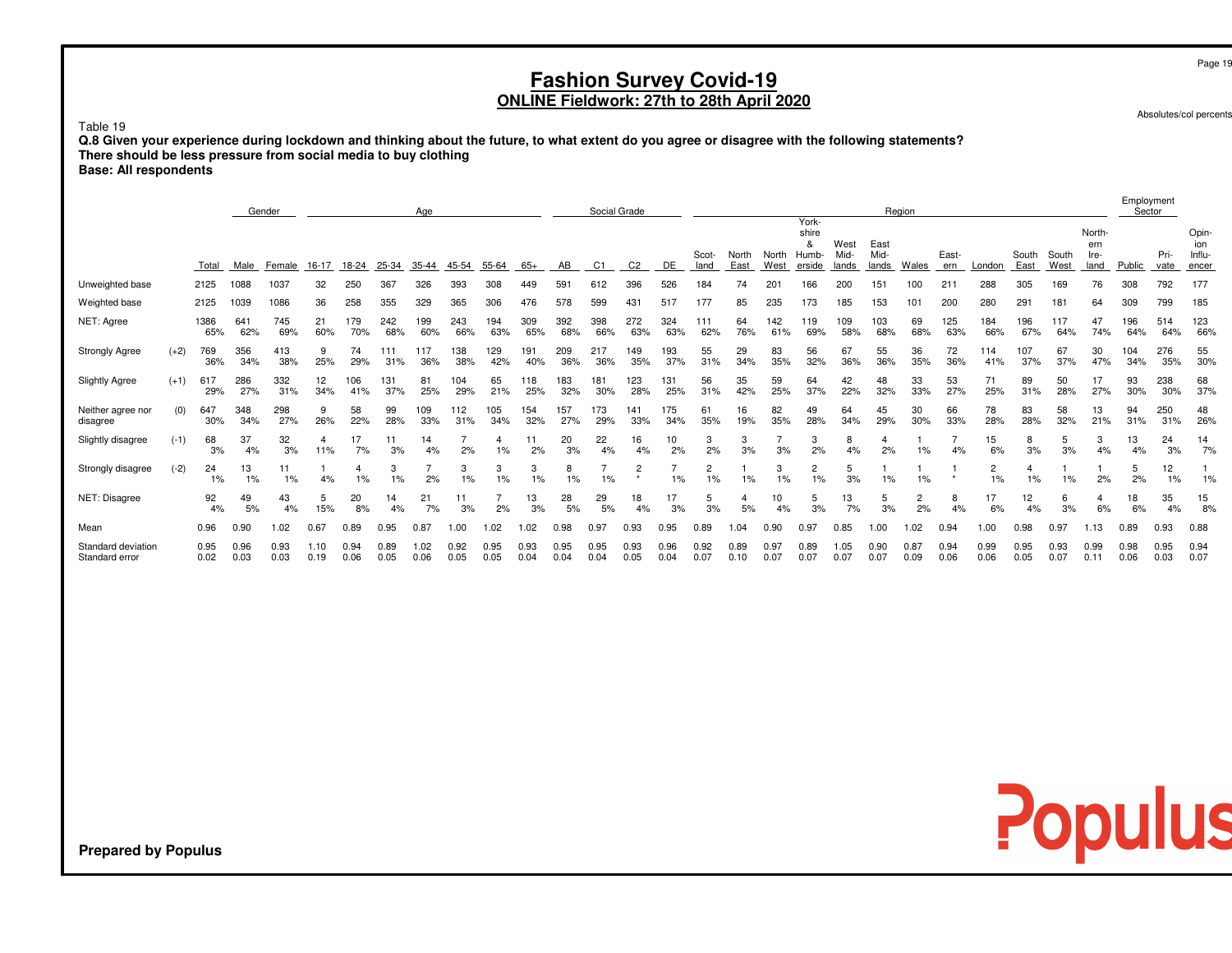Absolutes/col percents

Employment

Populus

### Table 20

 **Q.8 Given your experience during lockdown and thinking about the future, to what extent do you agree or disagree with the following statements?There should be more opportunities to repair and reuse clothing than at presentBase: All respondents**

|                                      |        |              |              | Gender       |              |              |              | Age          |              |              |              |              | Social Grade |              |              |               |               |               |                                        |                       |                       | Region           |              |              |               |               |                               | Linprovincin<br>Sector |              |                                 |
|--------------------------------------|--------|--------------|--------------|--------------|--------------|--------------|--------------|--------------|--------------|--------------|--------------|--------------|--------------|--------------|--------------|---------------|---------------|---------------|----------------------------------------|-----------------------|-----------------------|------------------|--------------|--------------|---------------|---------------|-------------------------------|------------------------|--------------|---------------------------------|
|                                      |        | Total        | Male         | Female       | $16 - 17$    | 18-24        | 25-34        | 35-44        | 45-54        | 55-64        | $65+$        | AВ           | C1           | C2           | DE           | Scot-<br>land | North<br>East | North<br>West | York-<br>shire<br>&<br>Humb-<br>erside | West<br>Mid-<br>lands | East<br>Mid-<br>lands | Wales            | East-<br>ern | London       | South<br>East | South<br>West | North-<br>ern<br>Ire-<br>land | Public                 | Pri-<br>vate | Opin-<br>ion<br>Influ-<br>encer |
| Unweighted base                      |        | 2125         | 1088         | 1037         | 32           | 250          | 367          | 326          | 393          | 308          | 449          | 591          | 612          | 396          | 526          | 184           |               | 201           | 166                                    | 200                   | 151                   | 100              | 21.          | 288          | 305           | 169           | 76                            | 308                    | 792          | 177                             |
| Weighted base                        |        | 2125         | 1039         | 1086         | 36           | 258          | 355          | 329          | 365          | 306          | 476          | 578          | 599          | 431          | 51           | 177           | 85            | 235           | 173                                    | 185                   | 153                   | 101              | 200          | 280          | 291           | 181           | 64                            | 309                    | 799          | 185                             |
| NET: Agree                           |        | 1440<br>68%  | 677<br>65%   | 763<br>70%   | 27<br>75%    | 187<br>73%   | 261<br>74%   | 222<br>68%   | 243<br>66%   | 210<br>69%   | 290<br>61%   | 404<br>70%   | 414<br>69%   | 294<br>68%   | 328<br>63%   | 109<br>61%    | 56<br>66%     | 154<br>66%    | 116<br>67%                             | 121<br>65%            | 93<br>61%             | 71<br><b>70%</b> | 130<br>65%   | 204<br>73%   | 209<br>72%    | 130<br>72%    | 47<br>74%                     | 211<br>69%             | 552<br>69%   | 144<br>78%                      |
| <b>Strongly Agree</b>                | $(+2)$ | 643<br>30%   | 274<br>26%   | 369<br>34%   | 11<br>30%    | 80<br>31%    | 99<br>28%    | 102<br>31%   | 129<br>35%   | 103<br>34%   | 118<br>25%   | 180<br>31%   | 190<br>32%   | 134<br>31%   | 139<br>27%   | 39<br>22%     | 21<br>25%     | 65<br>28%     | 47<br>27%                              | 54<br>29%             | 39<br>26%             | 36<br>36%        | 60<br>30%    | 90<br>32%    | 103<br>35%    | 63<br>35%     | 26<br>41%                     | 92<br>30%              | 252<br>32%   | 65<br>35%                       |
| <b>Slightly Agree</b>                | $(+1)$ | 798<br>38%   | 403<br>39%   | 394<br>36%   | 16<br>45%    | 107<br>42%   | 162<br>46%   | 120<br>36%   | 114<br>31%   | 107<br>35%   | 172<br>36%   | 224<br>39%   | 224<br>37%   | 161<br>37%   | 188<br>36%   | 69<br>39%     | 35<br>41%     | 89<br>38%     | 69<br>40%                              | 67<br>36%             | 54<br>35%             | 35<br>35%        | 70<br>35%    | 114<br>41%   | 106<br>37%    | 67<br>37%     | 21<br>34%                     | 119<br>39%             | 300<br>38%   | 79<br>43%                       |
| Neither agree nor<br>disagree        | (0)    | 588<br>28%   | 325<br>31%   | 263<br>24%   | 5<br>15%     | 53<br>20%    | 82<br>23%    | 91<br>28%    | 111<br>30%   | 84<br>27%    | 161<br>34%   | 144<br>25%   | 153<br>25%   | 119<br>28%   | 172<br>33%   | 57<br>32%     | 22<br>26%     | 76<br>32%     | 51<br>30%                              | 57<br>31%             | 47<br>31%             | 23<br>23%        | 64<br>32%    | 63<br>23%    | 69<br>24%     | 43<br>24%     | 15<br>24%                     | 79<br>25%              | 220<br>27%   | 36<br>19%                       |
| Slightly disagree                    | $(-1)$ | 76<br>4%     | 28<br>3%     | 48<br>4%     | 10%          | 12<br>5%     | 8<br>2%      | 13<br>4%     | 8<br>2%      | 10<br>3%     | 22<br>5%     | 23<br>4%     | 24<br>4%     | 17<br>4%     | 13<br>2%     | 8<br>4%       | 8%            | 3<br>1%       | 6<br>3%                                | 5<br>2%               | 7%                    | 4<br>4%          | 5<br>2%      | 9<br>3%      | 11<br>4%      | 4%            | 2%                            | 13<br>4%               | 23<br>3%     | 3<br>2%                         |
| Strongly disagree                    | $(-2)$ | 21<br>1%     | 9<br>1%      | 12<br>1%     |              | 6<br>2%      | 3<br>1%      | 3<br>$1\%$   | $1\%$        | 1%           | 3<br>1%      | 1%           | 8<br>1%      | $\bullet$    | 4<br>$1\%$   | 4<br>2%       |               |               |                                        | 3<br>2%               | 1%                    | 3<br>3%          |              | 2%           | 2<br>1%       | $1\%$         |                               | 6<br>2%                | 5<br>1%      | $\overline{c}$<br>1%            |
| NET: Disagree                        |        | 97<br>5%     | 37<br>4%     | 60<br>6%     | 3<br>10%     | 18<br>7%     | 11<br>3%     | 16<br>5%     | 12<br>3%     | 12<br>4%     | 25<br>5%     | 30<br>5%     | 32<br>5%     | 18<br>4%     | 17<br>3%     | 1.<br>6%      | 8%            | 2%            | 6<br>4%                                | 8<br>4%               | 13<br>8%              | 6<br>6%          | 6<br>3%      | 13<br>5%     | 13<br>4%      | 8<br>4%       | 2%                            | 19<br>6%               | 28<br>3%     | 3%                              |
| Mean                                 |        | 0.92         | 0.87         | 0.98         | 0.96         | 0.95         | 0.98         | 0.93         | 0.97         | 0.98         | 0.80         | 0.95         | 0.94         | 0.95         | 0.86         | 0.75          | 0.82          | 0.91          | 0.90                                   | 0.89                  | 0.78                  | 0.97             | 0.91         | 0.98         | 1.02          | 1.01          | 1.14                          | 0.91                   | 0.96         | 1.09                            |
| Standard deviation<br>Standard error |        | 0.90<br>0.02 | 0.86<br>0.03 | 0.93<br>0.03 | 0.93<br>0.16 | 0.95<br>0.06 | 0.83<br>0.04 | 0.90<br>0.05 | 0.91<br>0.05 | 0.90<br>0.05 | 0.89<br>0.04 | 0.91<br>0.04 | 0.92<br>0.04 | 0.87<br>0.04 | 0.87<br>0.04 | 0.92<br>0.07  | 0.90<br>0.10  | 0.83<br>0.06  | 0.85<br>0.07                           | 0.91<br>0.06          | 0.94<br>0.08          | 1.00<br>0.10     | 0.87<br>0.06 | 0.91<br>0.05 | 0.89<br>0.05  | 0.89<br>0.07  | 0.84<br>0.10                  | 0.94<br>0.05           | 0.87<br>0.03 | 0.85<br>0.06                    |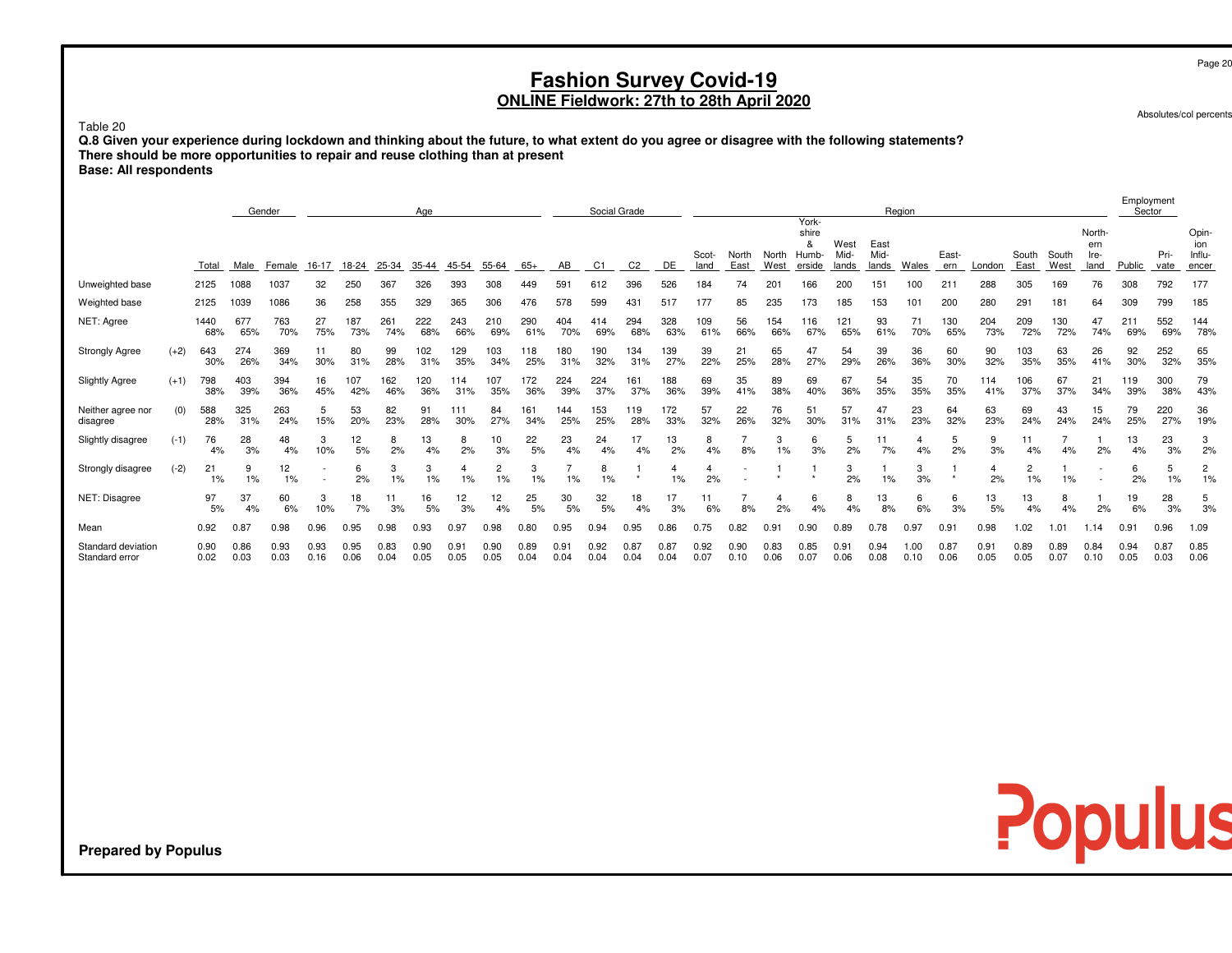# **Fashion Survey Covid-19 ONLINE Fieldwork: 27th to 28th April 2020**

Absolutes/col percents

Employment

Populus

### Table 21

 **Q.8 Given your experience during lockdown and thinking about the future, to what extent do you agree or disagree with the following statements?People should buy fewer items of clothingBase: All respondents**

|                                      |        |              |              | Gender       |                      |             |              | Age          |             |             |              |              | Social Grade |                |             |              |              |              |                              |              |              | Region       |              |              |                 |              |                       | Linpiographi<br>Sector |              |                        |
|--------------------------------------|--------|--------------|--------------|--------------|----------------------|-------------|--------------|--------------|-------------|-------------|--------------|--------------|--------------|----------------|-------------|--------------|--------------|--------------|------------------------------|--------------|--------------|--------------|--------------|--------------|-----------------|--------------|-----------------------|------------------------|--------------|------------------------|
|                                      |        |              |              |              |                      |             |              |              |             |             |              |              |              |                |             | Scot-        | North        | North        | York-<br>shire<br>&<br>Humb- | West<br>Mid- | East<br>Mid- |              | East-        |              | South           | South        | North-<br>ern<br>lre- |                        | Pri-         | Opin-<br>ion<br>Influ- |
|                                      |        | Total        | Male         | Female       | $16 - 17$            | 18-24       | 25-34        | 35-44        | 45-54       | 55-64       | $65+$        | AВ           | C1           | C <sub>2</sub> | DE          | land         | East         | West         | erside                       | lands        | lands        | Wales        | ern          | London       | East            | West         | land                  | Public                 | vate         | encer                  |
| Unweighted base                      |        | 2125         | 1088         | 1037         | 32                   | 250         | 367          | 326          | 393         | 308         | 449          | 591          | 612          | 396            | 526         | 184          | 74           | 201          | 166                          | 200          | 151          | 100          | $21^{\circ}$ | 288          | 305             | 169          | 76                    | 308                    | 792          | 177                    |
| Weighted base                        |        | 2125         | 1039         | 1086         | 36                   | 258         | 355          | 329          | 365         | 306         | 476          | 578          | 599          | 431            | 517         | 177          | 85           | 235          | 173                          | 185          | 153          | 101          | 200          | 280          | 29 <sup>1</sup> | 181          | 64                    | 309                    | 799          | 185                    |
| NET: Agree                           |        | 1312<br>62%  | 611<br>59%   | 702<br>65%   | 21<br>59%            | 158<br>61%  | 209<br>59%   | 197<br>60%   | 219<br>60%  | 206<br>67%  | 303<br>64%   | 387<br>67%   | 382<br>64%   | 253<br>59%     | 290<br>56%  | 101<br>57%   | 52<br>62%    | 138<br>59%   | 104<br>60%                   | 101<br>55%   | 100<br>66%   | 65<br>65%    | 128<br>64%   | 164<br>59%   | 183<br>63%      | 128<br>70%   | 48<br>75%             | 175<br>57%             | 479<br>60%   | 121<br>65%             |
| <b>Strongly Agree</b>                | $(+2)$ | 630<br>30%   | 281<br>27%   | 349<br>32%   | 3<br>9%              | 72<br>28%   | 90<br>25%    | 99<br>30%    | 119<br>33%  | 109<br>36%  | 38<br>29%    | 194<br>34%   | 183<br>31%   | 16<br>27%      | 137<br>27%  | 49<br>28%    | 19<br>23%    | 71<br>30%    | 41<br>23%                    | 49<br>27%    | 51<br>34%    | 27<br>27%    | 65<br>33%    | 83<br>30%    | 95<br>33%       | 56<br>31%    | 24<br>37%             | 69<br>22%              | 246<br>31%   | 60<br>32%              |
| <b>Slightly Agree</b>                | $(+1)$ | 682<br>32%   | 330<br>32%   | 352<br>32%   | 18<br>50%            | 86<br>33%   | 119<br>34%   | 98<br>30%    | 99<br>27%   | 97<br>32%   | 165<br>35%   | 193<br>33%   | 199<br>33%   | 136<br>32%     | 153<br>30%  | 52<br>29%    | 33<br>39%    | 67<br>29%    | 64<br>37%                    | 52<br>28%    | 49<br>32%    | 38<br>38%    | 63<br>31%    | 81<br>29%    | 88<br>30%       | 72<br>40%    | 24<br>37%             | 106<br>34%             | 233<br>29%   | 61<br>33%              |
| Neither agree nor<br>disagree        | (0)    | 633<br>30%   | 347<br>33%   | 286<br>26%   | 20%                  | 67<br>26%   | 109<br>31%   | 100<br>30%   | 120<br>33%  | 82<br>27%   | 148<br>31%   | 149<br>26%   | 170<br>28%   | 129<br>30%     | 186<br>36%  | 63<br>36%    | 22<br>26%    | 78<br>33%    | 52<br>30%                    | 66<br>36%    | 38<br>25%    | 26<br>26%    | 58<br>29%    | 90<br>32%    | 92<br>31%       | 33<br>18%    | 14<br>22%             | 102<br>33%             | 243<br>30%   | 46<br>25%              |
| Slightly disagree                    | $(-1)$ | 126<br>6%    | 58<br>6%     | 68<br>6%     | 6<br>17%             | 24<br>9%    | 26<br>7%     | 20<br>6%     | 22<br>6%    | 3%          | 21<br>4%     | 30<br>5%     | 29<br>5%     | 43<br>10%      | 24<br>5%    | 8<br>5%      | 5%           | 14<br>6%     | 16<br>9%                     | 10<br>5%     | 6%           | 5<br>5%      | 10<br>5%     | 22<br>8%     | 14<br>5%        | 13<br>7%     | 2%                    | 22<br>7%               | 54<br>7%     | 13<br>7%               |
| Strongly disagree                    | $(-2)$ | 53<br>3%     | 23<br>2%     | 30<br>3%     | $\overline{2}$<br>5% | 8<br>3%     | 12<br>3%     | 12<br>4%     | 1%          | 10<br>3%    | 1%           | 13<br>2%     | 18<br>3%     | 2%             | 16<br>3%    | 4<br>2%      | 6<br>7%      | 6<br>2%      | 1%                           | 4%           | 6<br>4%      | 4<br>4%      | 2%           | 4<br>1%      | 3<br>1%         | 8<br>4%      | 1%                    | 9<br>3%                | 23<br>3%     | 6<br>3%                |
| NET: Disagree                        |        | 180<br>8%    | 81<br>8%     | 98<br>9%     | 8<br>22%             | 33<br>13%   | 37<br>11%    | 32<br>10%    | 27<br>7%    | 18<br>6%    | 25<br>5%     | 42<br>7%     | 47<br>8%     | 50<br>12%      | 40<br>8%    | 13<br>7%     | 10<br>12%    | 19<br>8%     | 17<br>10%                    | 18<br>9%     | 15<br>10%    | 9<br>9%      | 14<br>7%     | 26<br>9%     | 17<br>6%        | 20<br>11%    | 2<br>3%               | 32<br>10%              | 78<br>10%    | 19<br>10%              |
| Mean                                 |        | 0.80         | 0.76         | 0.85         | 0.41                 | 0.73        | 0.70         | 0.77         | 0.84        | 0.93        | 0.87         | 0.91         | 0.84         |                | 0.72        | 0.75         | 0.66         | 0.78         | 0.73                         | 0.68         | 0.85         | 0.78         | 0.88         | 0.78         | 0.89            | 0.86         | 1.08                  | 0.66                   | 0.78         | 0.84                   |
| Standard deviation<br>Standard error |        | 1.01<br>0.02 | 0.99<br>0.03 | 1.03<br>0.03 | 1.04<br>0.18         | .07<br>0.07 | 1.03<br>0.05 | 1.06<br>0.06 | .00<br>0.05 | .02<br>0.06 | 0.91<br>0.04 | 1.00<br>0.04 | 1.01<br>0.04 | 1.02<br>0.05   | .01<br>0.04 | 0.99<br>0.07 | 1.10<br>0.13 | 1.02<br>0.07 | 0.94<br>0.07                 | 1.05<br>0.07 | 1.08<br>0.09 | 1.04<br>0.10 | 1.00<br>0.07 | 1.01<br>0.06 | 0.95<br>0.05    | 1.07<br>0.08 | 0.89<br>0.10          | 1.00<br>0.06           | 1.05<br>0.04 | 1.05<br>0.08           |

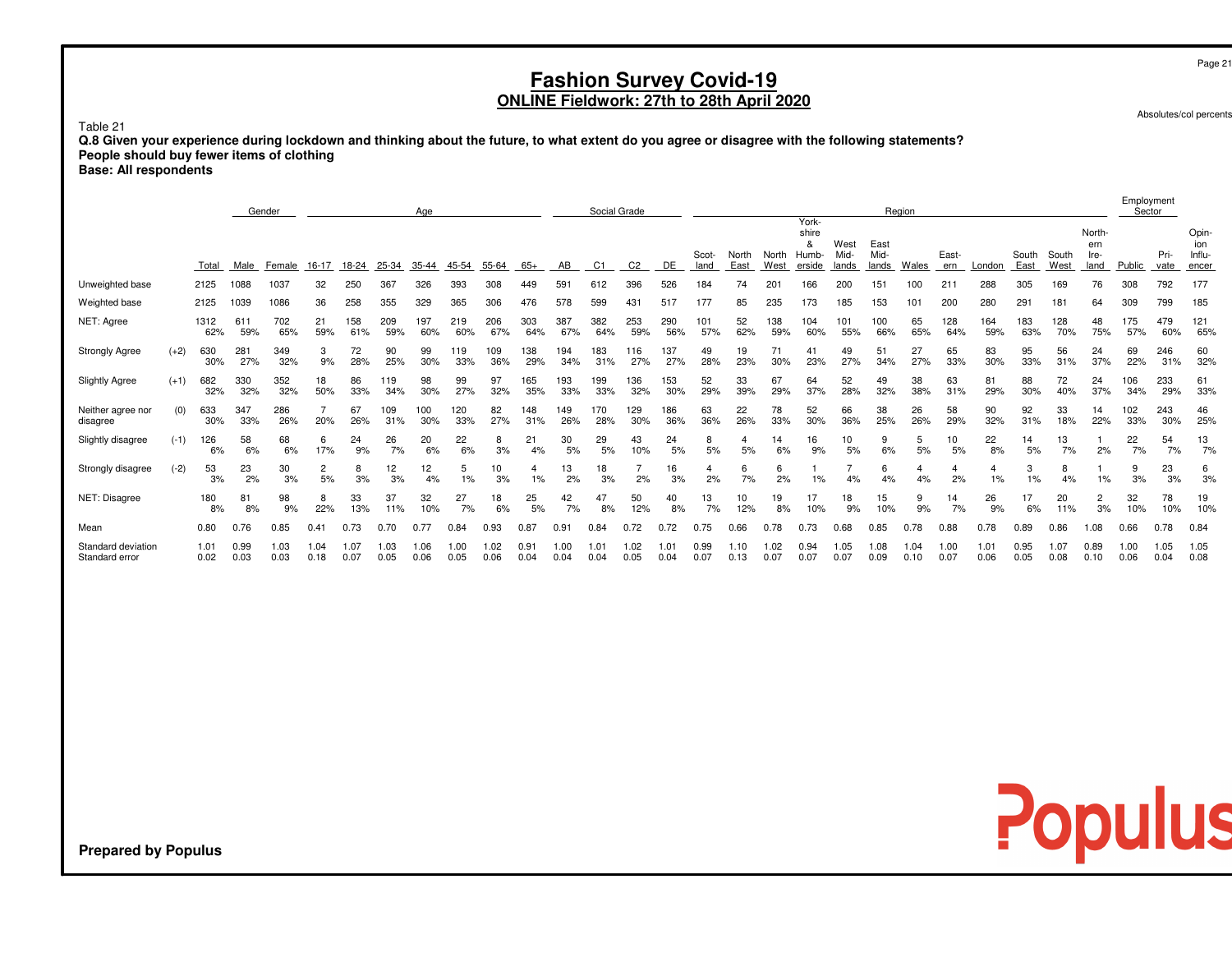Absolutes/col percents

Populus

### Table 22

 **Q.8 Given your experience during lockdown and thinking about the future, to what extent do you agree or disagree with the following statements?We should be prepared to pay more for clothing Base: All respondents**

| <b>Base: All respondents</b> |  |
|------------------------------|--|
|------------------------------|--|

|                                      |        |              | Gender       |              |              |              |              | Age          |             |              |              |              | Social Grade   |                |              |               |               |               | York-                         |                       |                       | Region       |              |              |               |               |                               | Employment<br>Sector |              |                                 |
|--------------------------------------|--------|--------------|--------------|--------------|--------------|--------------|--------------|--------------|-------------|--------------|--------------|--------------|----------------|----------------|--------------|---------------|---------------|---------------|-------------------------------|-----------------------|-----------------------|--------------|--------------|--------------|---------------|---------------|-------------------------------|----------------------|--------------|---------------------------------|
|                                      |        | Total        | Male         | Female       | 16-17        | 18-24        | 25-34        | 35-44        | 45-54       | 55-64        | $65+$        | AB           | C <sub>1</sub> | C <sub>2</sub> | DE           | Scot-<br>land | North<br>East | North<br>West | shire<br>&<br>Humb-<br>erside | West<br>Mid-<br>lands | East<br>Mid-<br>lands | Wales        | East-<br>ern | London       | South<br>East | South<br>West | North-<br>ern<br>Ire-<br>land | Public               | Pri-<br>vate | Opin-<br>ion<br>Influ-<br>encer |
| Unweighted base                      |        | 2125         | 1088         | 1037         | 32           | 250          | 367          | 326          | 393         | 308          | 449          | 591          | 612            | 396            | 526          | 184           | 74            | $20 -$        | 166                           | 200                   | 151                   | 100          | 21           | 288          | 305           | 169           | 76                            | 308                  | 792          | 177                             |
| Weighted base                        |        | 2125         | 1039         | 1086         | 36           | 258          | 355          | 329          | 365         | 306          | 476          | 578          | 599            | 431            | 517          | 177           | 85            | 235           | 173                           | 185                   | 153                   | 101          | 200          | 280          | 291           | 181           | 64                            | 309                  | 799          | 185                             |
| NET: Agree                           |        | 724<br>34%   | 358<br>34%   | 366<br>34%   | 8<br>23%     | 94<br>36%    | 112<br>31%   | 99<br>30%    | 119<br>33%  | 117<br>38%   | 176<br>37%   | 248<br>43%   | 216<br>36%     | 135<br>31%     | 125<br>24%   | 60<br>34%     | 25<br>30%     | 82<br>35%     | 59<br>34%                     | 59<br>32%             | 50<br>33%             | 38<br>37%    | 65<br>32%    | 95<br>34%    | 100<br>34%    | 67<br>37%     | 25<br>39%                     | 90<br>29%            | 285<br>36%   | 93<br>50%                       |
| Strongly Agree                       | $(+2)$ | 176<br>8%    | 80<br>8%     | 96<br>9%     | 3<br>8%      | 19<br>7%     | 31<br>9%     | 31<br>10%    | 34<br>9%    | 29<br>9%     | 29<br>6%     | 63<br>11%    | 51<br>9%       | 32<br>7%       | 30<br>6%     | 20<br>11%     | 6<br>7%       | 15<br>6%      | 9<br>5%                       | 22<br>12%             | 6<br>4%               | 4<br>4%      | 21<br>11%    | 29<br>10%    | 21<br>7%      | 17<br>9%      | 6<br>10%                      | 25<br>8%             | 74<br>9%     | 27<br>15%                       |
| <b>Slightly Agree</b>                | $(+1)$ | 548<br>26%   | 278<br>27%   | 270<br>25%   | 6<br>16%     | 75<br>29%    | 81<br>23%    | 68<br>21%    | 85<br>23%   | 88<br>29%    | 147<br>31%   | 185<br>32%   | 165<br>28%     | 103<br>24%     | 95<br>18%    | 40<br>23%     | 20<br>23%     | 66<br>28%     | 50<br>29%                     | 38<br>20%             | 44<br>29%             | 34<br>34%    | 43<br>22%    | 66<br>23%    | 78<br>27%     | 51<br>28%     | 18<br>29%                     | 65<br>21%            | 210<br>26%   | 66<br>36%                       |
| Neither agree nor<br>disagree        | (0)    | 677<br>32%   | 341<br>33%   | 336<br>31%   | 30%          | 76<br>30%    | 108<br>30%   | 10<br>34%    | 110<br>30%  | 101<br>33%   | 61<br>34%    | 162<br>28%   | 184<br>31%     | 136<br>32%     | 194<br>38%   | 53<br>30%     | 25<br>29%     | 75<br>32%     | 55<br>32%                     | 54<br>29%             | 49<br>32%             | 25<br>24%    | 68<br>34%    | 88<br>31%    | 104<br>36%    | 61<br>33%     | 19<br>30%                     | 108<br>35%           | 228<br>28%   | 43<br>23%                       |
| Slightly disagree                    | $(-1)$ | 443<br>21%   | 206<br>20%   | 238<br>22%   | 13<br>36%    | 59<br>23%    | 87<br>24%    | 69<br>21%    | 70<br>19%   | 58<br>19%    | 88<br>19%    | 113<br>20%   | 115<br>19%     | 101<br>23%     | 115<br>22%   | 34<br>19%     | 19<br>23%     | 45<br>19%     | 39<br>22%                     | 40<br>22%             | 32<br>21%             | 28<br>28%    | 49<br>25%    | 48<br>17%    | 62<br>21%     | 36<br>20%     | 12<br>19%                     | 67<br>22%            | 162<br>20%   | 29<br>16%                       |
| Strongly disagree                    | $(-2)$ | 281<br>13%   | 135<br>13%   | 146<br>13%   | 4<br>10%     | 29<br>11%    | 49<br>14%    | 51<br>15%    | 67<br>18%   | 30<br>10%    | 52<br>11%    | 55<br>10%    | 84<br>14%      | 59<br>14%      | 83<br>16%    | 30<br>17%     | 15<br>18%     | 34<br>14%     | 20<br>12%                     | 32<br>17%             | 21<br>14%             | 11%          | 18<br>9%     | 49<br>18%    | 25<br>8%      | 18<br>10%     | 8<br>12%                      | 43<br>14%            | 126<br>16%   | 20<br>11%                       |
| NET: Disagree                        |        | 724<br>34%   | 340<br>33%   | 384<br>35%   | 17<br>47%    | 87<br>34%    | 135<br>38%   | 120<br>36%   | 137<br>37%  | 88<br>29%    | 40<br>29%    | 168<br>29%   | 199<br>33%     | 159<br>37%     | 198<br>38%   | 64<br>36%     | 34<br>41%     | 78<br>33%     | 59<br>34%                     | 73<br>39%             | 53<br>35%             | 38<br>38%    | 67<br>34%    | 97<br>35%    | 87<br>30%     | 54<br>30%     | 20<br>31%                     | 111<br>36%           | 287<br>36%   | 49<br>26%                       |
| Mean                                 |        | $-0.05$      | $-0.03$      | $-0.06$      | $-0.26$      | $-0.01$      | 12           | 12           | 0.14        | 0.09         | 0.03         | .15          |                | 12             | $^{24}$      | $-0.08$       | $-0.22$       |               | $-0.06$                       | 13                    |                       | $-0.07$      | 0.01         | $-0.08$      | 0.03          | 0.07          | 0.06                          | .12                  | $-0.07$      | 0.28                            |
| Standard deviation<br>Standard error |        | 1.15<br>0.02 | 1.14<br>0.03 | 1.16<br>0.04 | 1.09<br>0.19 | 1.12<br>0.07 | 1.17<br>0.06 | 1.18<br>0.07 | .23<br>0.06 | 1.12<br>0.06 | 1.08<br>0.05 | 1.15<br>0.05 | 1.17<br>0.05   | 1.14<br>0.06   | 1.11<br>0.05 | 1.24<br>0.09  | 1.19<br>0.14  | 1.14<br>0.08  | 1.09<br>0.08                  | 1.25<br>0.09          | 1.10<br>0.09          | 1.09<br>0.11 | 1.12<br>0.08 | 1.24<br>0.07 | 1.06<br>0.06  | 1.11<br>0.09  | 1.17<br>0.13                  | 1.14<br>0.07         | 1.21<br>0.04 | 1.21<br>0.09                    |

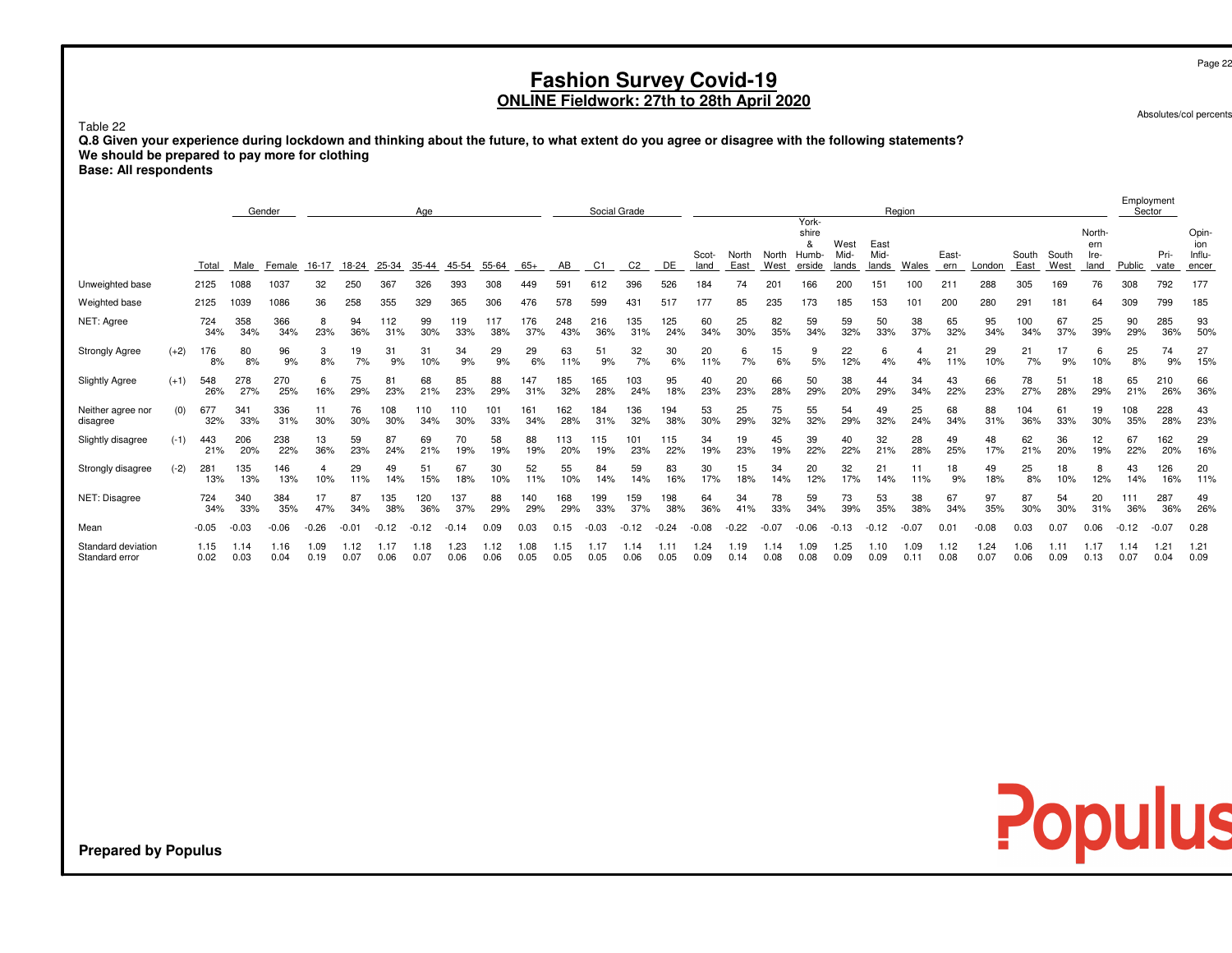Absolutes/col percents

Populus

### Table 23

 **Q.8 Given your experience during lockdown and thinking about the future, to what extent do you agree or disagree with the following statements?Clothing should be designed to last longer and be repairable**

**Base: All respondents**

|                                      |        |              |              | Gender                    |              |              |              | Age          |              |                       |              |              | Social Grade   |                |              |               |               |                 | York-                         |                       |                       | Region       |              |              |               |               |                               | Employment<br>Sector |              |                                 |
|--------------------------------------|--------|--------------|--------------|---------------------------|--------------|--------------|--------------|--------------|--------------|-----------------------|--------------|--------------|----------------|----------------|--------------|---------------|---------------|-----------------|-------------------------------|-----------------------|-----------------------|--------------|--------------|--------------|---------------|---------------|-------------------------------|----------------------|--------------|---------------------------------|
|                                      |        | Total        | Male         | Female                    | 16-17        | 18-24        | 25-34        | 35-44        | 45-54        | 55-64                 | $65+$        | AB           | C <sub>1</sub> | C <sub>2</sub> | DE           | Scot-<br>land | North<br>East | North<br>West   | shire<br>&<br>Humb-<br>erside | West<br>Mid-<br>lands | East<br>Mid-<br>lands | Wales        | East-<br>ern | London       | South<br>East | South<br>West | North-<br>ern<br>Ire-<br>land | Public               | Pri-<br>vate | Opin-<br>ion<br>Influ-<br>encer |
| Unweighted base                      |        | 2125         | 1088         | 1037                      | 32           | 250          | 367          | 326          | 393          | 308                   | 449          | 591          | 612            | 396            | 526          | 184           | 74            | 20 <sub>1</sub> | 166                           | 200                   | 151                   | 100          | 21           | 288          | 305           | 169           | 76                            | 308                  | 792          | 177                             |
| Weighted base                        |        | 2125         | 1039         | 1086                      | 36           | 258          | 355          | 329          | 365          | 306                   | 476          | 578          | 599            | 431            | 517          | 177           | 85            | 235             | 173                           | 185                   | 153                   | 101          | 200          | 280          | 291           | 181           | 64                            | 309                  | 799          | 185                             |
| NET: Agree                           |        | 1758<br>83%  | 844<br>81%   | 913<br>84%                | 31<br>88%    | 215<br>84%   | 294<br>83%   | 264<br>80%   | 303<br>83%   | 264<br>86%            | 386<br>81%   | 491<br>85%   | 496<br>83%     | 358<br>83%     | 412<br>80%   | 145<br>82%    | 65<br>77%     | 181<br>77%      | 146<br>84%                    | 151<br>82%            | 133<br>87%            | 86<br>85%    | 168<br>84%   | 226<br>81%   | 249<br>86%    | 154<br>85%    | 53<br>83%                     | 243<br>79%           | 662<br>83%   | 145<br>78%                      |
| <b>Strongly Agree</b>                | $(+2)$ | 1008<br>47%  | 481<br>46%   | 527<br>49%                | 20<br>55%    | 111<br>43%   | 165<br>47%   | 149<br>45%   | 190<br>52%   | 164<br>54%            | 210<br>44%   | 278<br>48%   | 301<br>50%     | 85<br>43%      | 243<br>47%   | 81<br>45%     | 33<br>39%     | 104<br>44%      | 84<br>48%                     | 85<br>46%             | 73<br>48%             | 44<br>44%    | 99<br>49%    | 135<br>48%   | 151<br>52%    | 82<br>45%     | 38<br>60%                     | 132<br>43%           | 385<br>48%   | 85<br>46%                       |
| <b>Slightly Agree</b>                | $(+1)$ | 750<br>35%   | 364<br>35%   | 386<br>36%                | 11<br>32%    | 105<br>41%   | 129<br>36%   | 115<br>35%   | 113<br>31%   | 100<br>33%            | 176<br>37%   | 213<br>37%   | 195<br>32%     | 173<br>40%     | 169<br>33%   | 64<br>36%     | 32<br>38%     | 77<br>33%       | 62<br>36%                     | 67<br>36%             | 60<br>40%             | 42<br>42%    | 69<br>35%    | 91<br>32%    | 99<br>34%     | 71<br>39%     | 15<br>23%                     | 112<br>36%           | 277<br>35%   | 60<br>32%                       |
| Neither agree nor<br>disagree        | (0)    | 317<br>15%   | 166<br>16%   | 151<br>14%                | 3<br>8%      | 36<br>14%    | 49<br>14%    | 55<br>17%    | 58<br>16%    | 4 <sup>1</sup><br>13% | 75<br>16%    | 63<br>11%    | 94<br>16%      | 68<br>16%      | 93<br>18%    | 32<br>18%     | 14<br>17%     | 49<br>21%       | 25<br>15%                     | 29<br>16%             | 14<br>9%              | 10<br>10%    | 28<br>14%    | 45<br>16%    | 37<br>13%     | 23<br>12%     | 9<br>15%                      | 54<br>17%            | 122<br>15%   | 31<br>17%                       |
| Slightly disagree                    | $(-1)$ | 41<br>2%     | 24<br>2%     | 17<br>2%                  | 4%           | 6<br>2%      | 2%           | 2%           | 3<br>1%      | 2<br>$1\%$            | 13<br>3%     | 20<br>3%     | 1%             | 5<br>1%        | 8<br>2%      |               | 2%            | 2%              | $\overline{c}$<br>1%          | 1%                    | 3%                    | 4<br>4%      | 2%           | 9<br>3%      | 1%            | 5<br>3%       | 2%                            | 8<br>3%              | 12<br>1%     | 4%                              |
| Strongly disagree                    | $(-2)$ | 10           | 5            | 5<br>$\ddot{\phantom{1}}$ |              |              | 3<br>1%      | 3<br>1%      | 2<br>$\star$ |                       | 2<br>$\star$ | 1%           | $\star$        | ٠              | 3<br>1%      |               | 4%            |                 | $\overline{\phantom{m}}$      | 4<br>2%               | $\star$               | 1%           |              |              |               |               |                               | 1%                   |              | 3<br>1%                         |
| NET: Disagree                        |        | 51<br>2%     | 29<br>3%     | 22<br>2%                  | 4%           | 6<br>2%      | 12<br>3%     | 11<br>3%     | 4<br>1%      | 2<br>1%               | 15<br>3%     | 24<br>4%     | 10<br>2%       | 6<br>1%        | 11<br>2%     |               | 5<br>6%       | -5<br>2%        | 2<br>1%                       | 5<br>3%               | 5<br>3%               | 4<br>4%      | 2%           | 9<br>3%      | 1%            | 5<br>3%       | 2%                            | 12<br>4%             | 16<br>2%     | 10<br>5%                        |
| Mean                                 |        | 1.27         | 1.24         | 1.30                      | 1.39         | .24          | .25          | 1.21         | .33          | 1.39                  | .22          | 1.28         | 1.31           | 1.25           | .24          | 1.27          | 1.05          | .19             | .32                           | .22                   | .31                   | 1.24         | 1.31         | 1.25         | .36           | 1.27          | 1.40                          | 1.16                 | 1.29         | 1.17                            |
| Standard deviation<br>Standard error |        | 0.82<br>0.02 | 0.84<br>0.03 | 0.80<br>0.02              | 0.81<br>0.14 | 0.78<br>0.05 | 0.85<br>0.04 | 0.87<br>0.05 | 0.80<br>0.04 | 0.73<br>0.04          | 0.83<br>0.04 | 0.85<br>0.03 | 0.80<br>0.03   | 0.76<br>0.04   | 0.84<br>0.04 | 0.75<br>0.06  | 1.01<br>0.12  | 0.84<br>0.06    | 0.76<br>0.06                  | 0.89<br>0.06          | 0.79<br>0.06          | 0.83<br>0.08 | 0.79<br>0.05 | 0.84<br>0.05 | 0.76<br>0.04  | 0.79<br>0.06  | 0.83<br>0.09                  | 0.89<br>0.05         | 0.81<br>0.03 | 0.94<br>0.07                    |

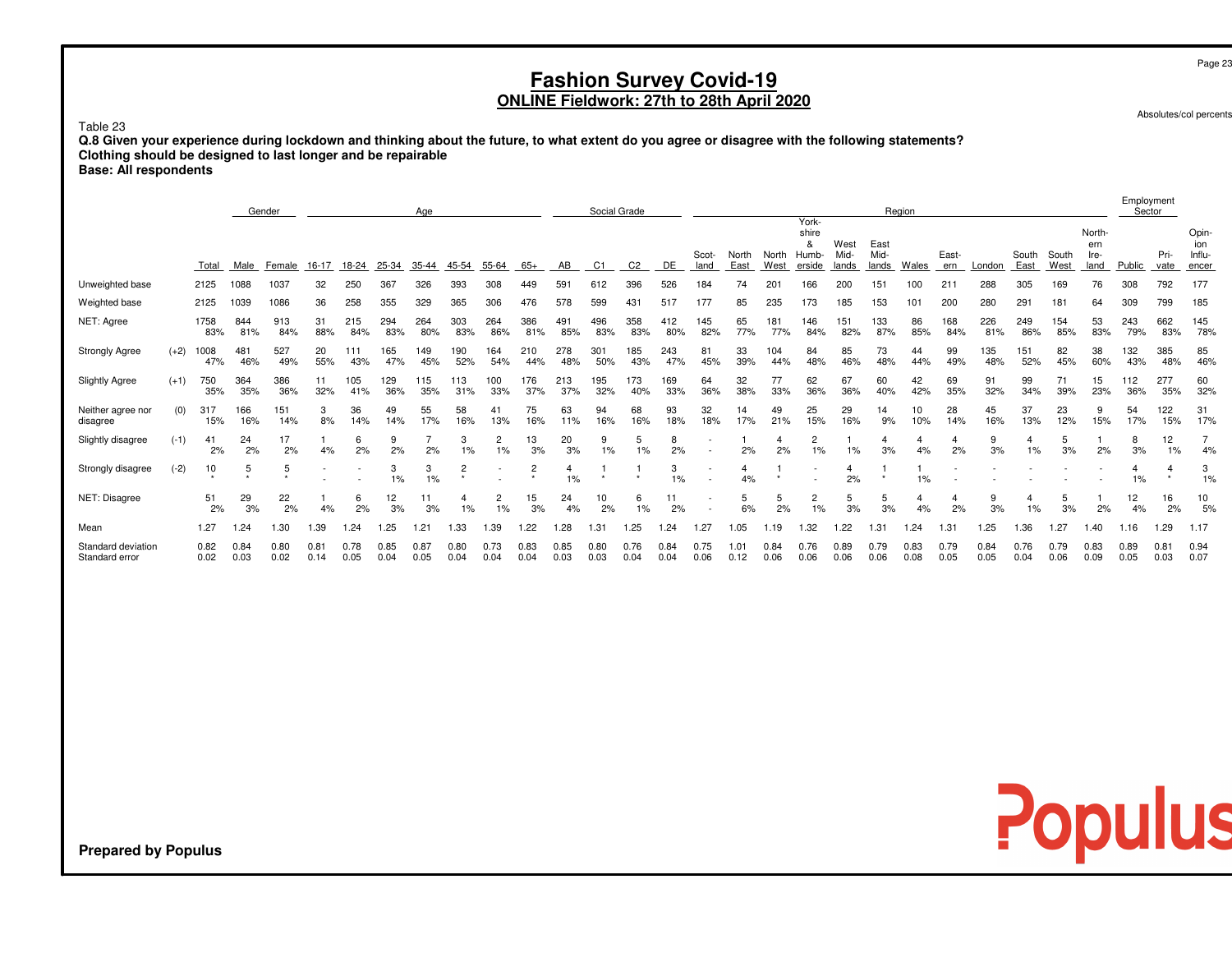Absolutes/col percents

Populus

### Table 24

 **Q.8 Given your experience during lockdown and thinking about the future, to what extent do you agree or disagree with the following statements?Garment workers should receive better pay, conditions and job securityBase: All respondents**

|                                      |        |              |              | Gender       |              |              |              | Age          |              |              |              |              |              | Social Grade |              |               |               |                      | York-                                |                       |                       | Region               |              |              |               |               |                               | Employment<br>Sector |              |                                 |
|--------------------------------------|--------|--------------|--------------|--------------|--------------|--------------|--------------|--------------|--------------|--------------|--------------|--------------|--------------|--------------|--------------|---------------|---------------|----------------------|--------------------------------------|-----------------------|-----------------------|----------------------|--------------|--------------|---------------|---------------|-------------------------------|----------------------|--------------|---------------------------------|
|                                      |        | Total        | Male         | Female       | 16-17        | 18-24        | 25-34        | 35-44        | 45-54        | 55-64        | $65+$        | AB           | C1           | C2           | DE           | Scot-<br>land | North<br>East | North<br>West        | shire<br>8<br><b>Humb-</b><br>erside | West<br>Mid-<br>lands | East<br>Mid-<br>lands | Wales                | East-<br>ern | London       | South<br>East | South<br>West | North-<br>ern<br>Ire-<br>land | Public               | Pri-<br>vate | Opin-<br>ion<br>Influ-<br>encer |
| Unweighted base                      |        | 2125         | 1088         | 1037         | 32           | 250          | 367          | 326          | 393          | 308          | 449          | 591          | 612          | 396          | 526          | 184           | 74            | 201                  | 166                                  | 200                   | 151                   | 100                  | 21           | 288          | 305           | 169           | 76                            | 308                  | 792          | 177                             |
| Weighted base                        |        | 2125         | 1039         | 1086         | 36           | 258          | 355          | 329          | 365          | 306          | 476          | 578          | 599          | 431          | 517          | 177           | 85            | 235                  | 173                                  | 185                   | 153                   | 101                  | 200          | 280          | 291           | 181           | 64                            | 309                  | 799          | 185                             |
| NET: Agree                           |        | 1469<br>69%  | 660<br>64%   | 809<br>74%   | 27<br>76%    | 185<br>72%   | 254<br>72%   | 217<br>66%   | 252<br>69%   | 215<br>70%   | 319<br>67%   | 410<br>71%   | 417<br>70%   | 304<br>70%   | 339<br>66%   | 123<br>69%    | 60<br>71%     | 160<br>68%           | 10<br>63%                            | 125<br>67%            | 99<br>65%             | 75<br>74%            | 137<br>69%   | 209<br>75%   | 199<br>69%    | 123<br>68%    | 50<br>78%                     | 213<br>69%           | 555<br>69%   | 134<br>72%                      |
| <b>Strongly Agree</b>                | $(+2)$ | 795<br>37%   | 316<br>30%   | 480<br>44%   | 18<br>50%    | 101<br>39%   | 131<br>37%   | 127<br>39%   | 135<br>37%   | 38%          | 167<br>35%   | 216<br>37%   | 236<br>39%   | 146<br>34%   | 197<br>38%   | 69<br>39%     | 30<br>36%     | 88<br>38%            | 60<br>34%                            | 62<br>33%             | 38<br>25%             | 43<br>43%            | 73<br>36%    | 123<br>44%   | 108<br>37%    | 66<br>36%     | 35<br>55%                     | 115<br>37%           | 299<br>37%   | 70<br>38%                       |
| <b>Slightly Agree</b>                | $(+1)$ | 674<br>32%   | 345<br>33%   | 329<br>30%   | 9<br>26%     | 84<br>32%    | 123<br>35%   | 90<br>27%    | 117<br>32%   | 98<br>32%    | 153<br>32%   | 194<br>33%   | 181<br>30%   | 158<br>37%   | 141<br>27%   | 54<br>30%     | 30<br>35%     | 72<br>30%            | 50<br>29%                            | 63<br>34%             | 61<br>40%             | 32<br>31%            | 64<br>32%    | 86<br>31%    | 91<br>31%     | 57<br>31%     | 15<br>23%                     | 99<br>32%            | 256<br>32%   | 64<br>35%                       |
| Neither agree nor<br>disagree        | (0)    | 607<br>29%   | 343<br>33%   | 264<br>24%   | 9<br>24%     | 62<br>24%    | 93<br>26%    | 98<br>30%    | 103<br>28%   | 91<br>30%    | 151<br>32%   | 152<br>26%   | 171<br>29%   | 116<br>27%   | 168<br>33%   | 52<br>30%     | 23<br>28%     | 73<br>31%            | 57<br>33%                            | 55<br>29%             | 48<br>31%             | 24<br>23%            | 59<br>29%    | 64<br>23%    | 86<br>30%     | 52<br>29%     | 13<br>21%                     | 89<br>29%            | 219<br>27%   | 45<br>24%                       |
| Slightly disagree                    | $(-1)$ | 38<br>2%     | 27<br>3%     | 11<br>$1\%$  |              | 10<br>4%     | 8<br>2%      | 8<br>2%      | 6<br>2%      |              | 5<br>1%      | 15<br>3%     | 8<br>1%      | 3%           | 4<br>$1\%$   | 1%            | 1%            | $\overline{c}$<br>1% | 6<br>4%                              | 2<br>1%               | 3%                    | $1\%$                | 3<br>2%      | 2%           | 1%            | 5<br>3%       | 1%                            | 5<br>2%              | 20<br>2%     | 4%                              |
| Strongly disagree                    | $(-2)$ | 11<br>1%     | 8<br>1%      | 3<br>٠       |              |              |              | 6<br>2%      | 1%           |              |              |              | 3<br>1%      | $\star$      | 5<br>1%      | $\star$       |               |                      |                                      | 2%                    | 1%                    | 1%                   |              |              |               | 1%            |                               |                      | 6<br>1%      |                                 |
| NET: Disagree                        |        | 49<br>2%     | 36<br>3%     | 14<br>1%     |              | 11<br>4%     | 8<br>2%      | 14<br>4%     | 10<br>3%     |              | 6<br>1%      | 16<br>3%     | 12<br>2%     | 12<br>3%     | 10<br>2%     | 2<br>1%       | 2%            | $\overline{c}$<br>1% | 6<br>4%                              | 6<br>3%               | 6<br>4%               | $\overline{c}$<br>2% | 2%           | 2%           | 5<br>2%       | 6<br>4%       | 1%                            | 6<br>2%              | 26<br>3%     | 4%                              |
| Mean                                 |        | 1.04         | 0.90         | 1.17         | .26          | 1.07         | .06          | 0.99         | .02          | 08. ا        | 1.01         | 1.05         | 1.06         | .01          | 1.01         | 1.07          | .04           | .04                  | 0.94                                 | 0.95                  | 0.85                  | 1.14                 | 1.02         | .16          | .03           | 1.00          | 1.32                          | 1.04                 | .03          | 1.06                            |
| Standard deviation<br>Standard error |        | 0.88<br>0.02 | 0.90<br>0.03 | 0.85<br>0.03 | 0.83<br>0.15 | 0.90<br>0.06 | 0.85<br>0.04 | 0.97<br>0.05 | 0.91<br>0.05 | 0.83<br>0.05 | 0.85<br>0.04 | 0.87<br>0.04 | 0.89<br>0.04 | 0.86<br>0.04 | 0.91<br>0.04 | 0.87<br>0.06  | 0.85<br>0.10  | 0.86<br>0.06         | 0.90<br>0.07                         | 0.93<br>0.07          | 0.86<br>0.07          | 0.90<br>0.09         | 0.88<br>0.06 | 0.86<br>0.05 | 0.87<br>0.05  | 0.91<br>0.07  | 0.84<br>0.10                  | 0.87<br>0.05         | 0.90<br>0.03 | 0.89<br>0.07                    |

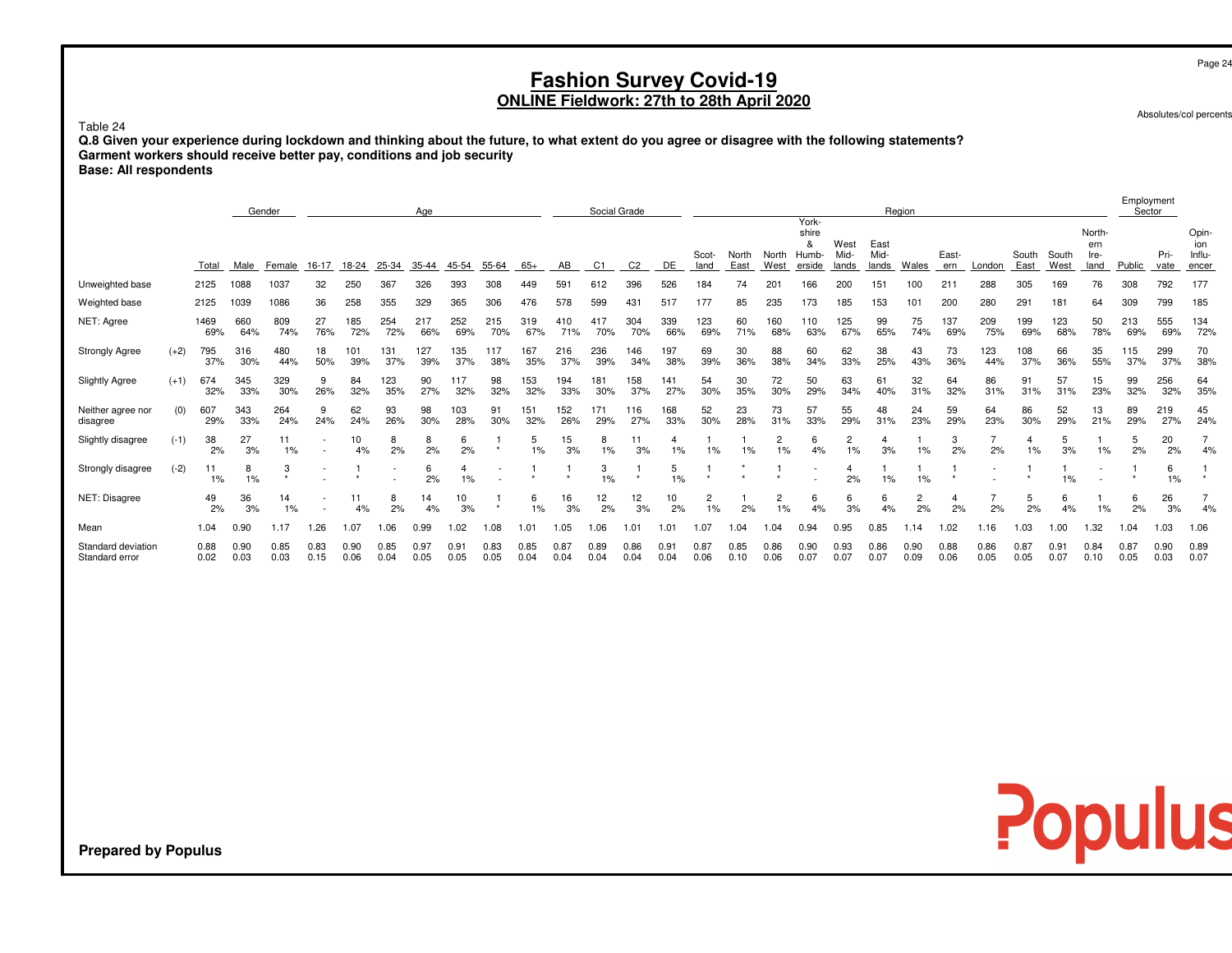Absolutes/col percents

Populus

### Table 25

 **Q.8 Given your experience during lockdown and thinking about the future, to what extent do you agree or disagree with the following statements?Fewer plastics should be used in the production of clothing**

**Base: All respondents**

|                                      |        |              |              | Gender       |              |                      |               | Age          |              |                      |              |                | Social Grade   |                |                           |               |               |                      | York-                         |                       |                       | Region       |              |              |               |               |                               | Employment           | Sector                    |                                 |
|--------------------------------------|--------|--------------|--------------|--------------|--------------|----------------------|---------------|--------------|--------------|----------------------|--------------|----------------|----------------|----------------|---------------------------|---------------|---------------|----------------------|-------------------------------|-----------------------|-----------------------|--------------|--------------|--------------|---------------|---------------|-------------------------------|----------------------|---------------------------|---------------------------------|
|                                      |        | Total        | Male         | Female       | $16 - 17$    | 18-24                | 25-34         | 35-44        | 45-54        | 55-64                | $65+$        | AB             | C <sub>1</sub> | C <sub>2</sub> | DE                        | Scot-<br>land | North<br>East | North<br>West        | shire<br>&<br>Humb-<br>erside | West<br>Mid-<br>lands | East<br>Mid-<br>lands | Wales        | East-<br>ern | London       | South<br>East | South<br>West | North-<br>ern<br>Ire-<br>land | Public               | Pri-<br>vate              | Opin-<br>ion<br>Influ-<br>encer |
| Unweighted base                      |        | 2125         | 1088         | 1037         | 32           | 250                  | 367           | 326          | 393          | 308                  | 449          | 591            | 612            | 396            | 526                       | 184           | 74            | 20 <sub>1</sub>      | 166                           | 200                   | 151                   | 100          | 21           | 288          | 305           | 169           | 76                            | 308                  | 792                       | 177                             |
| Weighted base                        |        | 2125         | 1039         | 1086         | 36           | 258                  | 355           | 329          | 365          | 306                  | 476          | 578            | 599            | 431            | 517                       | 177           | 85            | 235                  | 173                           | 185                   | 153                   | 101          | 200          | 280          | 291           | 181           | 64                            | 309                  | 799                       | 185                             |
| NET: Agree                           |        | 1762<br>83%  | 836<br>80%   | 926<br>85%   | 30<br>84%    | 205<br>80%           | 280<br>79%    | 252<br>77%   | 313<br>86%   | 254<br>83%           | 429<br>90%   | 501<br>87%     | 505<br>84%     | 358<br>83%     | 398<br>77%                | 139<br>78%    | 71<br>84%     | 198<br>84%           | 143<br>83%                    | 153<br>82%            | 128<br>84%            | 83<br>82%    | 163<br>81%   | 233<br>83%   | 242<br>83%    | 156<br>86%    | 55<br>86%                     | 247<br>80%           | 653<br>82%                | 153<br>82%                      |
| <b>Strongly Agree</b>                | $(+2)$ | 136<br>53%   | 503<br>48%   | 632<br>58%   | 24<br>68%    | 116<br>45%           | 160<br>45%    | 167<br>51%   | 199<br>54%   | 183<br>60%           | 287<br>60%   | 326<br>56%     | 322<br>54%     | 223<br>52%     | 265<br>51%                | 90<br>51%     | 42<br>50%     | 123<br>52%           | 93<br>54%                     | 96<br>52%             | 68<br>45%             | 57<br>57%    | 108<br>54%   | 152<br>54%   | 158<br>54%    | 108<br>59%    | 40<br>63%                     | 150<br>49%           | 406<br>51%                | 100<br>54%                      |
| <b>Slightly Agree</b>                | $(+1)$ | 626<br>29%   | 332<br>32%   | 294<br>27%   | 6<br>16%     | 90<br>35%            | 120<br>34%    | 85<br>26%    | 114<br>31%   | 71<br>23%            | 142<br>30%   | 175<br>30%     | 183<br>31%     | 135<br>31%     | 133<br>26%                | 49<br>28%     | 29<br>34%     | 74<br>32%            | 50<br>29%                     | 57<br>31%             | 60<br>39%             | 25<br>25%    | 55<br>27%    | 81<br>29%    | 84<br>29%     | 49<br>27%     | 14<br>22%                     | 97<br>31%            | 247<br>31%                | 53<br>28%                       |
| Neither agree nor<br>disagree        | (0)    | 330<br>16%   | 187<br>18%   | 144<br>13%   | 12%          | 43<br>17%            | 63<br>18%     | 72<br>22%    | 52<br>14%    | 50<br>16%            | 47<br>10%    | 68<br>12%      | 87<br>15%      | 64<br>15%      | 112<br>22%                | 37<br>21%     | 13%           | 35<br>15%            | 30<br>17%                     | 28<br>15%             | 23<br>15%             | 16<br>16%    | 33<br>17%    | 40<br>14%    | 47<br>16%     | 21<br>12%     | 9<br>14%                      | 58<br>19%            | 133<br>17%                | 27<br>15%                       |
| Slightly disagree                    | $(-1)$ | 25<br>1%     | 12<br>1%     | 13<br>1%     |              | 3%                   | 10<br>3%      | 5<br>1%      | ٠            | $\overline{2}$<br>1% |              | 1%             | 1%             | 6<br>1%        | 5<br>1%                   | $1\%$         | 1%            |                      |                               | 2%                    | 1%                    | 1%           | 2%           | 3%           |               | 2%            |                               | $\overline{c}$<br>1% | 1%                        | 5<br>3%                         |
| Strongly disagree                    | $(-2)$ |              | 5            | 3            | 4%           | $\overline{c}$<br>1% | $\rightarrow$ |              |              |                      | $\sim$       | $\overline{2}$ |                | 3<br>1%        | $\overline{c}$<br>$\star$ |               | 2%            | $\overline{2}$<br>1% |                               | $\overline{c}$<br>1%  |                       | 1%           |              |              |               |               |                               |                      | $\overline{2}$<br>$\star$ |                                 |
| NET: Disagree                        |        | 33<br>2%     | 17<br>2%     | 16<br>1%     | 4%           | 9<br>3%              | 12<br>3%      | 6<br>2%      | $\star$      | 3<br>1%              |              | 9<br>2%        | 1%             | 10<br>2%       | 1%                        | 1%            | 3%            | $\overline{c}$<br>1% |                               | 3%                    | 1%                    | 2<br>2%      | 4<br>2%      | 3%           | 2<br>1%       | 2%            |                               | 3<br>1%              | 13<br>2%                  | 5<br>3%                         |
| Mean                                 |        | 1.34         | 1.27         | 1.42         | 1.44         | 1.21                 | 1.20          | .25          | . 40         | 1.41                 | 1.50         | 1.41           | 1.37           | 1.32           | .26                       | 1.28          | 1.29          | .35                  | 1.36                          | 1.30                  | .28                   | 1.35         | 1.33         | 1.35         | 1.37          | .43           | 1.49                          | 1.27                 | 1.31                      | 1.34                            |
| Standard deviation<br>Standard error |        | 0.81<br>0.02 | 0.82<br>0.02 | 0.78<br>0.02 | 1.00<br>0.18 | 0.87<br>0.05         | 0.86<br>0.05  | 0.87<br>0.05 | 0.74<br>0.04 | 0.80<br>0.05         | 0.68<br>0.03 | 0.77<br>0.03   | 0.77<br>0.03   | 0.83<br>0.04   | 0.86<br>0.04              | 0.82<br>0.06  | 0.87<br>0.10  | 0.79<br>0.06         | 0.77<br>0.06                  | 0.85<br>0.06          | 0.75<br>0.06          | 0.87<br>0.09 | 0.83<br>0.06 | 0.82<br>0.05 | 0.79<br>0.04  | 0.79<br>0.06  | 0.74<br>0.08                  | 0.82<br>0.05         | 0.81<br>0.03              | 0.83<br>0.06                    |

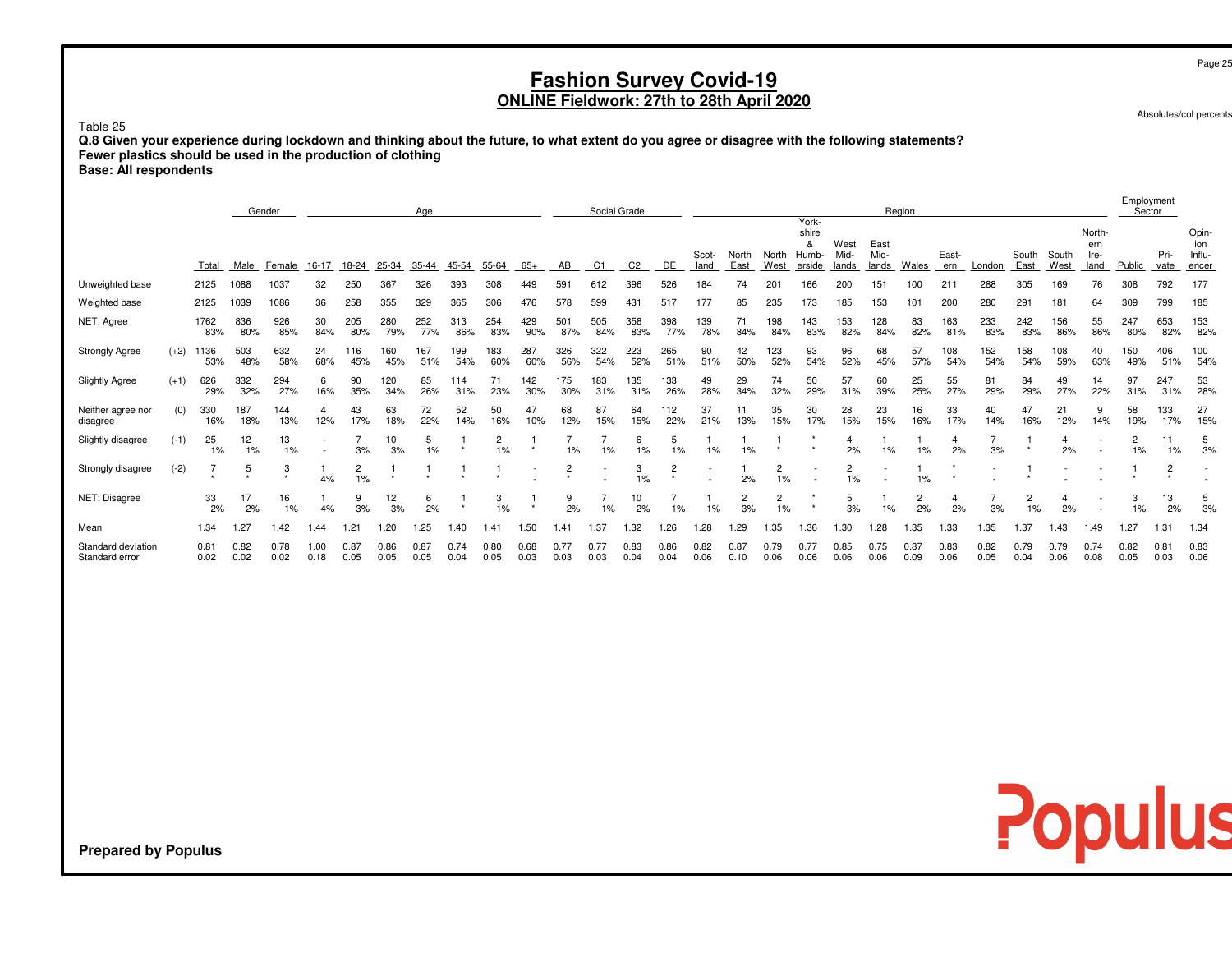# **Fashion Survey Covid-19 ONLINE Fieldwork: 27th to 28th April 2020**

Absolutes/col percents

Employment

Populus

### Table 26

 **Q.8 Given your experience during lockdown and thinking about the future, to what extent do you agree or disagree with the following statements?Government regulation is needed to improve social and environmental impacts from the clothing sectorBase: All respondents**

|                                      |        |              |              | Gender       |              |              |              | Age          |              |              |              |              | Social Grade   |                |              |             |              |              |                                    |              |              | Region       |              |              |              |              |                       | ∟⊔pioy⊞e⊓u<br>Sector |              |                        |
|--------------------------------------|--------|--------------|--------------|--------------|--------------|--------------|--------------|--------------|--------------|--------------|--------------|--------------|----------------|----------------|--------------|-------------|--------------|--------------|------------------------------------|--------------|--------------|--------------|--------------|--------------|--------------|--------------|-----------------------|----------------------|--------------|------------------------|
|                                      |        |              |              |              |              |              |              |              |              |              |              |              |                |                |              | Scot-       | North        | North        | York-<br>shire<br>&<br><b>Humb</b> | West<br>Mid- | East<br>Mid- |              | East-        |              | South        | South        | North-<br>ern<br>Ire- |                      | Pri-         | Opin-<br>ion<br>Influ- |
|                                      |        | Total        | Male         | Female       | $16 - 17$    | 18-24        | 25-34        | 35-44        | 45-54        | 55-64        | $65+$        | AВ           | C <sub>1</sub> | C <sub>2</sub> | DE           | land        | East         | West         | erside                             | lands        | lands        | Wales        | ern          | London       | East         | West         | land                  | Public               | vate         | encer                  |
| Unweighted base                      |        | 2125         | 1088         | 1037         | 32           | 250          | 367          | 326          | 393          | 308          | 449          | 591          | 612            | 396            | 526          | 184         | 74           | 201          | 166                                | 200          | 151          | 100          | 211          | 288          | 305          | 169          | 76                    | 308                  | 792          | 177                    |
| Weighted base                        |        | 2125         | 1039         | 1086         | 36           | 258          | 355          | 329          | 365          | 306          | 476          | 578          | 599            | 431            | 517          | 177         | 85           | 235          | 173                                | 185          | 153          | 101          | 200          | 280          | 291          | 181          | 64                    | 309                  | 799          | 185                    |
| NET: Agree                           |        | 1237<br>58%  | 546<br>53%   | 691<br>64%   | 28<br>80%    | 166<br>64%   | 224<br>63%   | 178<br>54%   | 217<br>59%   | 184<br>60%   | 239<br>50%   | 353<br>61%   | 370<br>62%     | 240<br>56%     | 274<br>53%   | 98<br>55%   | 50<br>59%    | 126<br>54%   | 102<br>59%                         | 97<br>53%    | 85<br>56%    | 66<br>66%    | 106<br>53%   | 178<br>63%   | 172<br>59%   | 115<br>63%   | 42<br>65%             | 190<br>62%           | 471<br>59%   | 130<br>70%             |
| <b>Strongly Agree</b>                | $(+2)$ | 555<br>26%   | 228<br>22%   | 326<br>30%   | 13<br>38%    | 81<br>32%    | 91<br>26%    | 78<br>24%    | 100<br>27%   | 101<br>33%   | 91<br>19%    | 160<br>28%   | 163<br>27%     | 104<br>24%     | 127<br>25%   | 47<br>27%   | 16<br>18%    | 59<br>25%    | 40<br>23%                          | 48<br>26%    | 30<br>19%    | 24<br>24%    | 46<br>23%    | 88<br>31%    | 82<br>28%    | 55<br>30%    | 22<br>34%             | 80<br>26%            | 219<br>27%   | 61<br>33%              |
| <b>Slightly Agree</b>                | $(+1)$ | 682<br>32%   | 318<br>31%   | 364<br>34%   | 15<br>42%    | 85<br>33%    | 133<br>38%   | 100<br>30%   | 117<br>32%   | 84<br>27%    | 148<br>31%   | 192<br>33%   | 207<br>35%     | 136<br>32%     | 147<br>28%   | 51<br>29%   | 34<br>41%    | 68<br>29%    | 62<br>36%                          | 49<br>26%    | 55<br>36%    | 42<br>42%    | 60<br>30%    | 90<br>32%    | 90<br>31%    | 60<br>33%    | 20<br>31%             | 110<br>36%           | 252<br>32%   | 69<br>37%              |
| Neither agree nor<br>disagree        | (0)    | 734<br>35%   | 390<br>38%   | 344<br>32%   | 5<br>14%     | 74<br>29%    | 115<br>32%   | 124<br>38%   | 131<br>36%   | 99<br>32%    | 186<br>39%   | 178<br>31%   | 187<br>31%     | 151<br>35%     | 218<br>42%   | 63<br>36%   | 30<br>35%    | 89<br>38%    | 55<br>32%                          | 71<br>38%    | 53<br>35%    | 28<br>28%    | 80<br>40%    | 82<br>29%    | 105<br>36%   | 57<br>32%    | 21<br>33%             | 102<br>33%           | 272<br>34%   | 44<br>24%              |
| Slightly disagree                    | $(-1)$ | 96<br>5%     | 62<br>6%     | 34<br>3%     | 2%           | 14<br>6%     | 12<br>3%     | 11<br>3%     | 8<br>2%      | 16<br>5%     | 34<br>7%     | 32<br>6%     | 25<br>4%       | 24<br>6%       | 15<br>3%     | 10<br>6%    | 1%           | 15<br>6%     | 10<br>6%                           | 6%           | 4%           | 4<br>4%      | 5%           | 14<br>5%     | 3%           | 6<br>3%      | $1\%$                 | 11<br>3%             | 34<br>4%     | 9<br>5%                |
| Strongly disagree                    | $(-2)$ | 58<br>3%     | 4.<br>4%     | 17<br>2%     | 4%           | 3<br>1%      | 4<br>$1\%$   | 15<br>5%     | 10<br>3%     | 6<br>2%      | 18<br>4%     | 15<br>3%     | 17<br>3%       | 16<br>4%       | 10<br>2%     | 5<br>3%     | 5%           | 5<br>2%      | 4%                                 | 6<br>3%      | 9<br>6%      | 3<br>3%      | 3<br>2%      | 6<br>2%      | 6<br>2%      | 4<br>2%      | 1%                    | 6<br>2%              | 23<br>3%     | $\overline{c}$<br>1%   |
| NET: Disagree                        |        | 154<br>7%    | 103<br>10%   | 51<br>5%     | 2<br>6%      | 18<br>7%     | 16<br>4%     | 26<br>8%     | 18<br>5%     | 23<br>7%     | 52<br>11%    | 47<br>8%     | 42<br>7%       | 40<br>9%       | 25<br>5%     | 16<br>9%    | 6%           | 19<br>8%     | 16<br>9%                           | 17<br>9%     | 15<br>10%    | 7%           | 14<br>7%     | 20<br>7%     | 14<br>5%     | 10<br>5%     | 2%                    | 17<br>5%             | 57<br>7%     | 11<br>6%               |
| Mean                                 |        | 0.74         | 0.61         | 0.87         | 1.07         | 0.88         | 0.83         | 0.65         | 0.79         | 0.84         | 0.55         | 0.78         | 0.79           | 0.67           | 0.71         | 0.70        | 0.67         | 0.68         | 0.68                               | 0.66         | 0.59         | 0.80         | 0.67         | 0.85         | 0.80         | 0.86         | 0.96                  | 0.80                 | 0.76         | 0.96                   |
| Standard deviation<br>Standard error |        | 0.98<br>0.02 | 1.02<br>0.03 | 0.93<br>0.03 | 1.00<br>0.18 | 0.96<br>0.06 | 0.88<br>0.05 | 1.03<br>0.06 | 0.96<br>0.05 | 1.02<br>0.06 | 1.00<br>0.05 | 1.00<br>0.04 | 0.98<br>0.04   | 1.02<br>0.05   | 0.94<br>0.04 | .02<br>0.08 | 0.95<br>0.11 | 0.98<br>0.07 | 1.01<br>0.08                       | 1.03<br>0.07 | 1.03<br>0.08 | 0.94<br>0.09 | 0.94<br>0.07 | 0.99<br>0.06 | 0.95<br>0.05 | 0.96<br>0.07 | 0.90<br>0.10          | 0.93<br>0.05         | 0.99<br>0.04 | 0.93<br>0.07           |

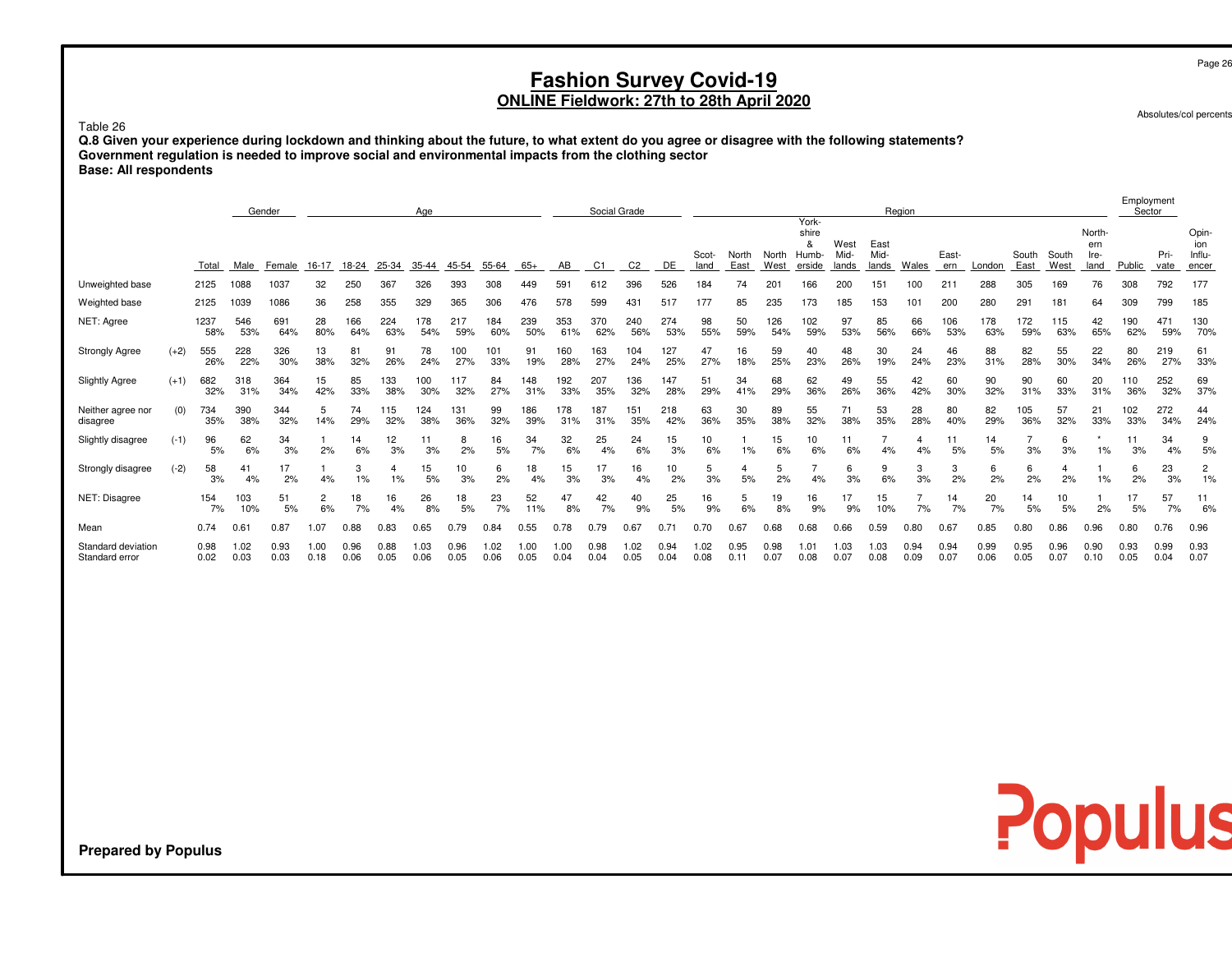Absolutes/col percents

Populus

### Table 27

 **Q.8 Given your experience during lockdown and thinking about the future, to what extent do you agree or disagree with the following statements?It is up to consumers to encourage the clothing sector to be more environmentally and socially sustainableBase: All respondents**

|                                      |        |              |              | Gender       |              |              |              | Age          |              |              |              |              | Social Grade |              |              |               |               |               | York-                         |                       |                       | Region       |              |              |               |               |                               | Employment<br>Sector |              |                                 |
|--------------------------------------|--------|--------------|--------------|--------------|--------------|--------------|--------------|--------------|--------------|--------------|--------------|--------------|--------------|--------------|--------------|---------------|---------------|---------------|-------------------------------|-----------------------|-----------------------|--------------|--------------|--------------|---------------|---------------|-------------------------------|----------------------|--------------|---------------------------------|
|                                      |        | Total        | Male         | Female       | 16-17        | 18-24        | 25-34        | 35-44        | 45-54        | 55-64        | $65+$        | AB           | C1           | C2           | DE           | Scot-<br>land | North<br>East | North<br>West | shire<br>&<br>Humb-<br>erside | West<br>Mid-<br>lands | East<br>Mid-<br>lands | Wales        | East-<br>ern | London       | South<br>East | South<br>West | North-<br>ern<br>Ire-<br>land | Public               | Pri-<br>vate | Opin-<br>ion<br>Influ-<br>encer |
| Unweighted base                      |        | 2125         | 1088         | 1037         | 32           | 250          | 367          | 326          | 393          | 308          | 449          | 591          | 612          | 396          | 526          | 184           | 74            | 201           | 166                           | 200                   | 151                   | 100          | 211          | 288          | 305           | 169           | 76                            | 308                  | 792          | 177                             |
| Weighted base                        |        | 2125         | 1039         | 1086         | 36           | 258          | 355          | 329          | 365          | 306          | 476          | 578          | 599          | 431          | 517          | 177           | 85            | 235           | 173                           | 185                   | 153                   | 101          | 200          | 280          | 291           | 181           | 64                            | 309                  | 799          | 185                             |
| NET: Agree                           |        | 1321<br>62%  | 614<br>59%   | 706<br>65%   | 22<br>61%    | 137<br>53%   | 200<br>56%   | 182<br>55%   | 233<br>64%   | 207<br>68%   | 339<br>71%   | 381<br>66%   | 373<br>62%   | 278<br>64%   | 289<br>56%   | 102<br>58%    | 49<br>58%     | 148<br>63%    | 116<br>67%                    | 106<br>57%            | 90<br>59%             | 63<br>63%    | 134<br>67%   | 161<br>57%   | 197<br>68%    | 112<br>62%    | 42<br>67%                     | 175<br>57%           | 477<br>60%   | 125<br>67%                      |
| <b>Strongly Agree</b>                | $(+2)$ | 450<br>21%   | 212<br>20%   | 238<br>22%   | 20%          | 36<br>14%    | 68<br>19%    | 52<br>16%    | 92<br>25%    | 70<br>23%    | 125<br>26%   | 122<br>21%   | 131<br>22%   | 98<br>23%    | 99<br>19%    | 27<br>15%     | 15<br>17%     | 60<br>26%     | 39<br>22%                     | 36<br>19%             | 31<br>20%             | 20<br>20%    | 42<br>21%    | 66<br>24%    | 56<br>19%     | 39<br>22%     | 20<br>31%                     | 60<br>20%            | 165<br>21%   | 49<br>26%                       |
| <b>Slightly Agree</b>                | $(+1)$ | 871<br>41%   | 402<br>39%   | 468<br>43%   | 15<br>42%    | 101<br>39%   | 132<br>37%   | 130<br>40%   | 141<br>39%   | 137<br>45%   | 214<br>45%   | 259<br>45%   | 242<br>40%   | 179<br>42%   | 190<br>37%   | 76<br>43%     | 35<br>41%     | 87<br>37%     | 78<br>45%                     | 69<br>37%             | 59<br>39%             | 44<br>43%    | 92<br>46%    | 94<br>34%    | 141<br>49%    | 73<br>40%     | 23<br>36%                     | 114<br>37%           | 312<br>39%   | 76<br>41%                       |
| Neither agree nor<br>disagree        | (0)    | 619<br>29%   | 327<br>31%   | 293<br>27%   | 8<br>23%     | 71<br>28%    | 113<br>32%   | 117<br>35%   | 109<br>30%   | 82<br>27%    | 120<br>25%   | 35<br>23%    | 173<br>29%   | 127<br>29%   | 85<br>36%    | 57<br>32%     | 21<br>25%     | 70<br>30%     | 43<br>25%                     | 68<br>37%             | 49<br>32%             | 32<br>31%    | 47<br>23%    | 88<br>32%    | 73<br>25%     | 54<br>30%     | 18<br>28%                     | 110<br>36%           | 238<br>30%   | 45<br>24%                       |
| Slightly disagree                    | $(-1)$ | 128<br>6%    | 64<br>6%     | 64<br>6%     | 13%          | 36<br>14%    | 26<br>7%     | 18<br>6%     | 19<br>5%     | 11<br>4%     | 13<br>3%     | 40<br>7%     | 41<br>7%     | 18<br>4%     | 29<br>6%     | 6%            | 8%            | 5%            | 6<br>3%                       | 4%                    | 8<br>5%               | 6<br>6%      | 14<br>7%     | 26<br>9%     | 17<br>6%      | 13<br>7%      | 2<br>3%                       | 16<br>5%             | 56<br>7%     | 6<br>3%                         |
| Strongly disagree                    | $(-2)$ | 57<br>3%     | 34<br>3%     | 23<br>2%     | 4%           | 14<br>5%     | 16<br>4%     | 12<br>4%     | 1%           | 2%           | 4<br>1%      | 22<br>4%     | 12<br>2%     | 9<br>2%      | 14<br>3%     | 4%            | 9%            | 6<br>3%       | 8<br>5%                       | 2%                    | 6<br>4%               |              | 5<br>2%      | 5<br>2%      | 1%            | 2<br>1%       | 2<br>3%                       | 8<br>2%              | 28<br>3%     | 10<br>5%                        |
| NET: Disagree                        |        | 185<br>9%    | 98<br>9%     | 87<br>8%     | 6<br>16%     | 49<br>19%    | 42<br>12%    | 30<br>9%     | 23<br>6%     | 6%           | 17<br>4%     | 62<br>11%    | 53<br>9%     | 27<br>6%     | 43<br>8%     | 18<br>10%     | 14<br>17%     | 17<br>7%      | 14<br>8%                      | 12<br>6%              | 14<br>9%              | 6<br>6%      | 19<br>10%    | 31<br>11%    | 21<br>7%      | 15<br>8%      | 4<br>6%                       | 24<br>8%             | 84<br>10%    | 15<br>8%                        |
| Mean                                 |        | 0.72         | 0.67         | 0.77         | 0.61         | 0.43         | 0.59         | 0.58         | 0.81         | 0.83         | 0.93         | 0.73         | 0.73         | 0.79         | 0.64         | 0.59          | 0.50          | 0.79          | 0.77                          | 0.68                  | 0.66                  | 0.77         | 0.76         | 0.68         | 0.78          | 0.74          | 0.89                          | 0.66                 | 0.66         | 0.81                            |
| Standard deviation<br>Standard error |        | 0.95<br>0.02 | 0.98<br>0.03 | 0.93<br>0.03 | 1.06<br>0.19 | 1.06<br>0.07 | 1.02<br>0.05 | 0.94<br>0.05 | 0.91<br>0.05 | 0.89<br>0.05 | 0.83<br>0.04 | 1.00<br>0.04 | 0.95<br>0.04 | 0.91<br>0.05 | 0.94<br>0.04 | 0.95<br>0.07  | 1.15<br>0.13  | 0.97<br>0.07  | 0.98<br>0.08                  | 0.91<br>0.06          | 0.98<br>0.08          | 0.83<br>0.08 | 0.95<br>0.07 | 1.00<br>0.06 | 0.87<br>0.05  | 0.92<br>0.07  | 0.98<br>0.11                  | 0.93<br>0.05         | 0.99<br>0.04 | 1.03<br>0.08                    |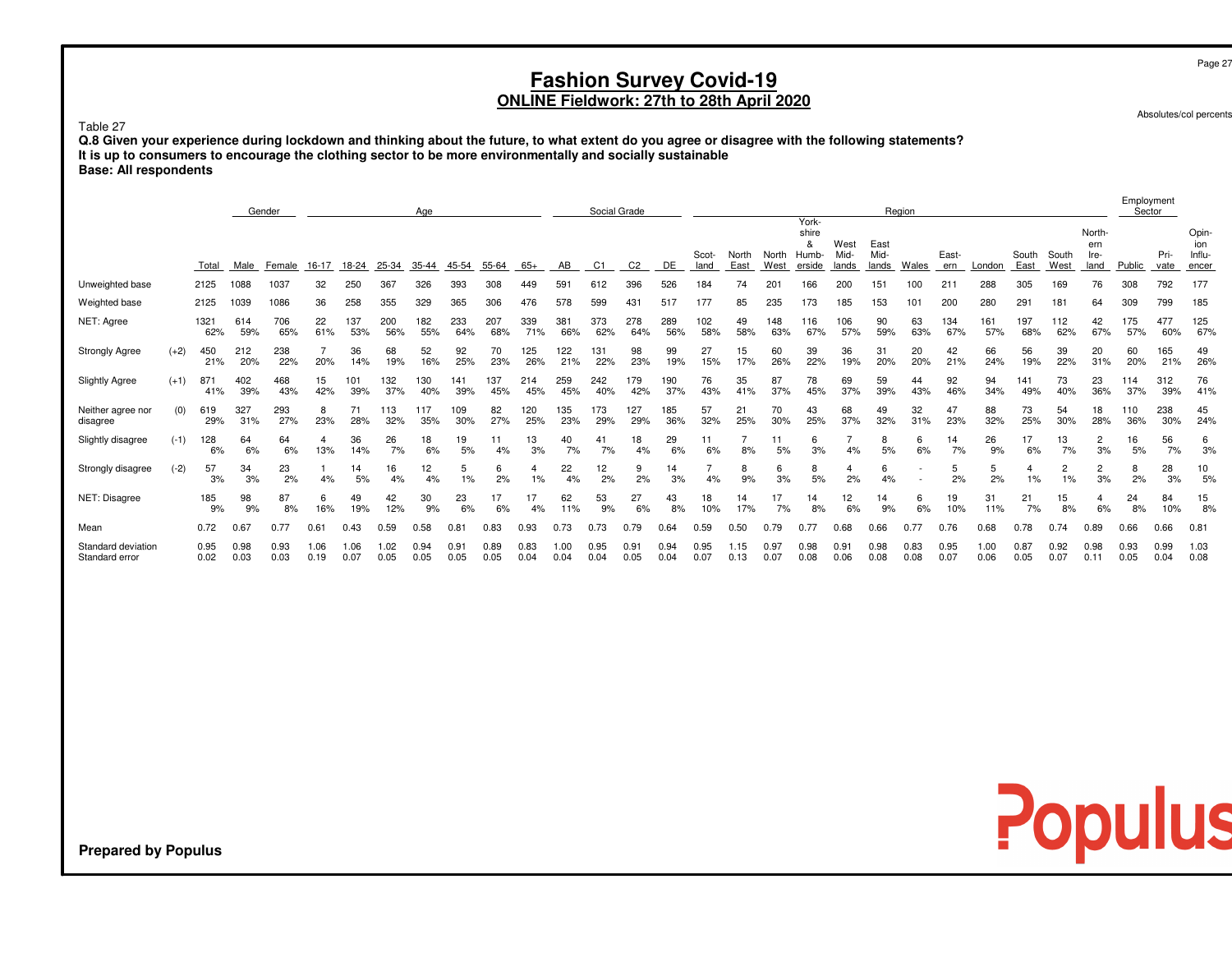# **Fashion Survey Covid-19 ONLINE Fieldwork: 27th to 28th April 2020**

Absolutes/col percents

Populus

### Table 28

 **Q.9 Given your experience during lockdown, how do you plan to change your own fashion and clothes purchasing habits in the future?Base: All respondents**

|                                                                                       | Gender<br>Age |            |            |           |            |            |            |            |            |            |            | Social Grade   |                |            |               |               |               |                                        |                       |                       | Region    |              |            |               |               |                               | Employment<br>Sector |              |                                 |
|---------------------------------------------------------------------------------------|---------------|------------|------------|-----------|------------|------------|------------|------------|------------|------------|------------|----------------|----------------|------------|---------------|---------------|---------------|----------------------------------------|-----------------------|-----------------------|-----------|--------------|------------|---------------|---------------|-------------------------------|----------------------|--------------|---------------------------------|
|                                                                                       | Total         | Male       | Female     | 16-17     | 18-24      | 25-34      | 35-44      | 45-54      | 55-64      | $65+$      | AB.        | C <sub>1</sub> | C <sub>2</sub> | DE.        | Scot-<br>land | North<br>East | North<br>West | York-<br>shire<br>&<br>Humb-<br>erside | West<br>Mid-<br>lands | East<br>Mid-<br>lands | Wales     | East-<br>ern | London     | South<br>East | South<br>West | North-<br>ern<br>Ire-<br>land | Public               | Pri-<br>vate | Opin-<br>ion<br>Influ-<br>encer |
| Unweighted base                                                                       | 2125          | 1088       | 1037       | 32        | 250        | 367        | 326        | 393        | 308        | 449        | 591        | 612            | 396            | 526        | 184           | 74            | 201           | 166                                    | 200                   | 151                   | 100       | 211          | 288        | 305           | 169           | 76                            | 308                  | 792          | 177                             |
| Weighted base                                                                         | 2125          | 1039       | 1086       | 36        | 258        | 355        | 329        | 365        | 306        | 476        | 578        | 599            | 431            | 517        | 177           | 85            | 235           | 173                                    | 185                   | 153                   | 101       | 200          | 280        | 291           | 181           | 64                            | 309                  | 799          | 185                             |
| NET: Any change in<br>habits                                                          | 1102<br>52%   | 455<br>44% | 646<br>60% | 24<br>68% | 175<br>68% | 225<br>63% | 170<br>52% | 171<br>47% | 135<br>44% | 201<br>42% | 342<br>59% | 305<br>51%     | 216<br>50%     | 238<br>46% | 91<br>51%     | 52<br>61%     | 118<br>50%    | 89<br>51%                              | 92<br>50%             | 73<br>48%             | 51<br>51% | 99<br>49%    | 157<br>56% | 153<br>53%    | 87<br>48%     | 39<br>61%                     | 180<br>58%           | 444<br>55%   | 137<br>74%                      |
| I intend to purchase<br>fewer items of<br>clothing                                    | 591<br>28%    | 213<br>21% | 378<br>35% | 9<br>26%  | 90<br>35%  | 106<br>30% | 85<br>26%  | 101<br>28% | 76<br>25%  | 124<br>26% | 184<br>32% | 171<br>28%     | 111<br>26%     | 125<br>24% | 50<br>28%     | 25<br>30%     | 66<br>28%     | 46<br>27%                              | 47<br>25%             | 44<br>29%             | 25<br>25% | 54<br>27%    | 85<br>30%  | 88<br>30%     | 40<br>22%     | 19<br>30%                     | 88<br>28%            | 225<br>28%   | 56<br>30%                       |
| I intend to spend<br>more on better-<br>quality items of<br>clothing                  | 381<br>18%    | 174<br>17% | 206<br>19% | 10<br>27% | 84<br>32%  | 72<br>20%  | 62<br>19%  | 54<br>15%  | 43<br>14%  | 57<br>12%  | 123<br>21% | 108<br>18%     | 85<br>20%      | 64<br>12%  | 27<br>15%     | 20<br>23%     | 48<br>20%     | 25<br>15%                              | 33<br>18%             | 23<br>15%             | 21<br>21% | 22<br>11%    | 67<br>24%  | 51<br>18%     | 28<br>15%     | 15<br>24%                     | 58<br>19%            | 166<br>21%   | 47<br>25%                       |
| I intend to mend or<br>repair clothing                                                | 339<br>16%    | 125<br>12% | 214<br>20% | 21%       | 50<br>19%  | 71<br>20%  | 57<br>17%  | 54<br>15%  | 49<br>16%  | 51<br>11%  | 102<br>18% | 94<br>16%      | 61<br>14%      | 82<br>16%  | 26<br>15%     | 15<br>18%     | 36<br>15%     | 28<br>16%                              | 28<br>15%             | 28<br>18%             | 11<br>11% | 31<br>15%    | 44<br>16%  | 55<br>19%     | 27<br>15%     | 11<br>17%                     | 51<br>16%            | 129<br>16%   | 44<br>24%                       |
| I intend to buy<br>second hand clothing<br>more                                       | 327<br>15%    | 108<br>10% | 219<br>20% | 13<br>36% | 63<br>24%  | 65<br>18%  | 51<br>16%  | 39<br>11%  | 45<br>15%  | 51<br>11%  | 106<br>18% | 79<br>13%      | 59<br>14%      | 83<br>16%  | 28<br>16%     | 17<br>21%     | 30<br>13%     | 26<br>15%                              | 21<br>11%             | 25<br>16%             | 9<br>9%   | 31<br>16%    | 43<br>16%  | 48<br>17%     | 40<br>22%     | 8<br>13%                      | 41<br>13%            | 123<br>15%   | 35<br>19%                       |
| I intend to support<br>brands with strong<br>ethical and<br>environmental<br>policies | 314<br>15%    | 115<br>11% | 199<br>18% | 13<br>35% | 70<br>27%  | 56<br>16%  | 46<br>14%  | 54<br>15%  | 32<br>10%  | 43<br>9%   | 110<br>19% | 77<br>13%      | 70<br>16%      | 57<br>11%  | 20<br>11%     | 19<br>22%     | 34<br>14%     | 30<br>17%                              | 29<br>16%             | 18<br>12%             | 9<br>9%   | 24<br>12%    | 43<br>15%  | 51<br>18%     | 24<br>13%     | 14<br>22%                     | 53<br>17%            | 116<br>15%   | 43<br>23%                       |
| I intend to support<br>local independent<br>retailers and<br>manufacturers            | 300<br>14%    | 115<br>11% | 185<br>17% | 5<br>13%  | 53<br>21%  | 55<br>16%  | 34<br>10%  | 54<br>15%  | 40<br>13%  | 60<br>13%  | 99<br>17%  | 69<br>11%      | 68<br>16%      | 65<br>13%  | 28<br>16%     | 8<br>10%      | 30<br>13%     | 26<br>15%                              | 30<br>16%             | 11%                   | 12<br>11% | 24<br>12%    | 34<br>12%  | 59<br>20%     | 24<br>13%     | 9<br>14%                      | 47<br>15%            | 114<br>14%   | 48<br>26%                       |
| I intend to reduce<br>time spent shopping<br>and spend it with<br>family and friends  | 253<br>12%    | 98<br>9%   | 155<br>14% | 3<br>9%   | 43<br>17%  | 64<br>18%  | 39<br>12%  | 35<br>10%  | 23<br>8%   | 45<br>9%   | 67<br>12%  | 83<br>14%      | 53<br>12%      | 50<br>10%  | 20<br>12%     | 14<br>16%     | 26<br>11%     | 26<br>15%                              | 26<br>14%             | 15<br>10%             | 13<br>12% | 23<br>11%    | 33<br>12%  | 33<br>12%     | 16<br>9%      | 8<br>12%                      | 48<br>15%            | 99<br>12%    | 40<br>22%                       |
| Other                                                                                 | 18<br>1%      | 6<br>1%    | 12<br>1%   |           |            | 2          |            | 4<br>1%    | 3<br>1%    | 8<br>2%    | 1%         | 1%             | 3<br>1%        | 3<br>1%    | 1%            |               | 2<br>1%       | 1%                                     | 3<br>2%               |                       |           |              | 3<br>1%    | 2<br>1%       | 3<br>2%       | 2%                            |                      | 6<br>1%      | 2<br>1%                         |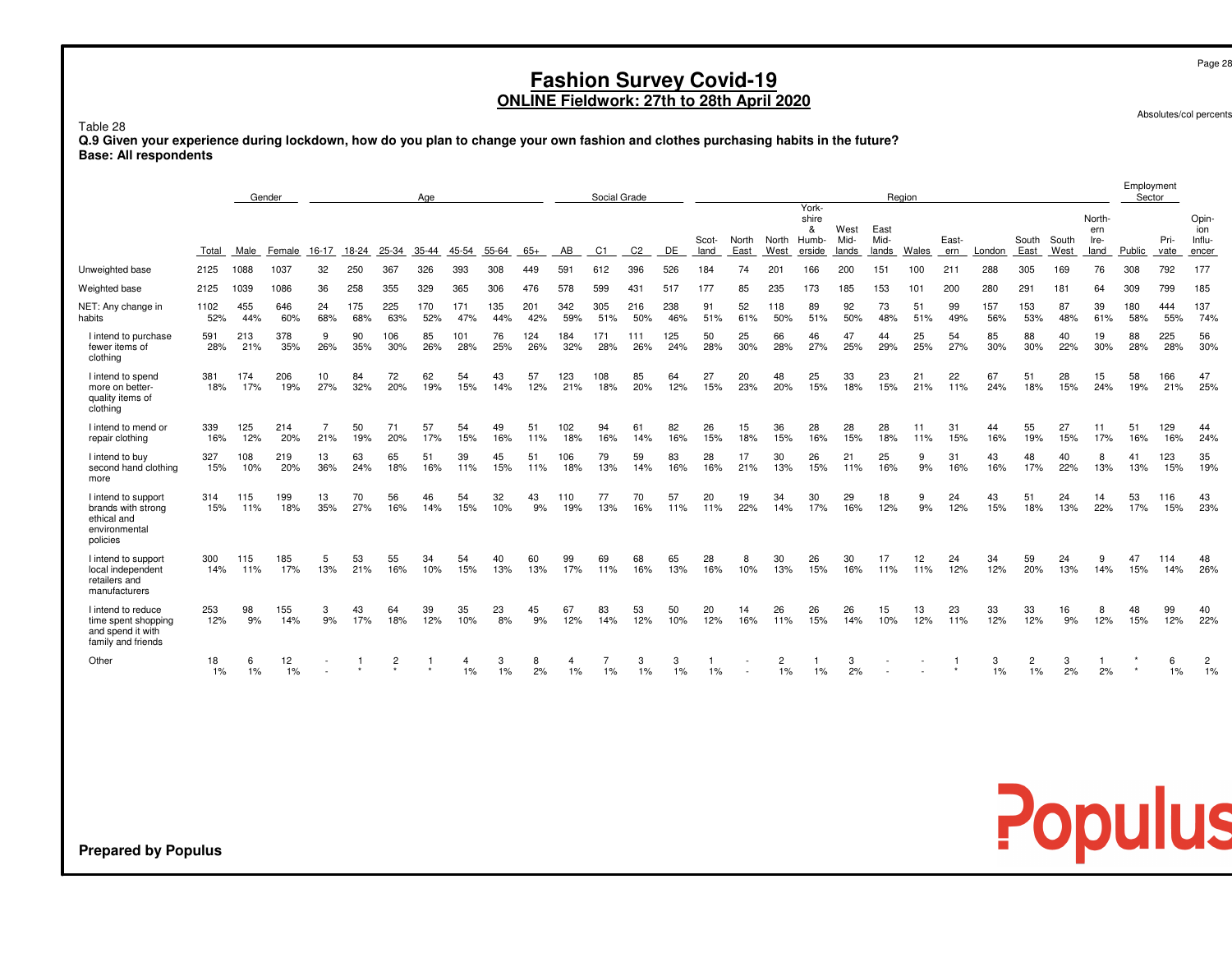# **Fashion Survey Covid-19 ONLINE Fieldwork: 27th to 28th April 2020**

Absolutes/col percents

### Table 28

 **Q.9 Given your experience during lockdown, how do you plan to change your own fashion and clothes purchasing habits in the future?Base: All respondents**

|                                                             | Gender<br>Age |            |                         |           |           |            |            |            |            |            |            | Social Grade |            |            |               |               |            |                                         |                       |                       | Region    |              |            |            |                     |                               | Employment<br>Sector |                    |                        |
|-------------------------------------------------------------|---------------|------------|-------------------------|-----------|-----------|------------|------------|------------|------------|------------|------------|--------------|------------|------------|---------------|---------------|------------|-----------------------------------------|-----------------------|-----------------------|-----------|--------------|------------|------------|---------------------|-------------------------------|----------------------|--------------------|------------------------|
|                                                             | Total         |            | Male Female 16-17 18-24 |           |           | 25-34      | 35-44      | 45-54      | 55-64      | 65+        | AB         | C1           | C2         | DE         | Scot-<br>land | North<br>East | West       | York-<br>shire<br>North Humb-<br>erside | West<br>Mid-<br>lands | East<br>Mid-<br>lands | Wales     | East-<br>ern | London     | East       | South South<br>West | North-<br>ern<br>lre-<br>land | Public               | Pri-<br>vate encer | Opin-<br>ion<br>Influ- |
| Weighted base                                               | 2125          | 1039       | 1086                    | 36        | 258       | 355        | 329        | 365        | 306        | 476        | 578        | 599          | 431        | 517        | 177           | 85            | 235        | 173                                     | 185                   | 153                   | 101       | 200          | 280        | 291        | 181                 | 64                            | 309                  | 799                | 185                    |
| I don't intend to<br>change my clothes<br>purchasing habits | 908<br>43%    | 523<br>50% | 385<br>35%              | 10<br>27% | 65<br>25% | 113<br>32% | 136<br>41% | 169<br>46% | 155<br>51% | 261<br>55% | 206<br>36% | 257<br>43%   | 193<br>45% | 252<br>49% | 74<br>42%     | 32<br>38%     | 102<br>43% | 70<br>40%                               | 86<br>47%             | 68<br>45%             | 48<br>47% | 94<br>47%    | 104<br>37% | 124<br>43% | 81<br>45%           | 24<br>38%                     | 108<br>35%           | 304<br>38%         | 40<br>22%              |
| I don't know                                                | 115<br>5%     | 60<br>6%   | 55<br>5%                | 5%        | 18<br>7%  | 16<br>5%   | 24<br>7%   | 25<br>7%   | 5%         | 14<br>3%   | 29<br>5%   | 37<br>6%     | 22<br>5%   | 27<br>5%   | 12<br>7%      | $1\%$         | 15<br>7%   | 15.<br>9%                               | 4%                    | 7%                    | 2%        | 3%           | 7%         | 13<br>4%   | 7%                  | 1%                            | 20<br>7%             | 52<br>7%           | 9<br>5%                |

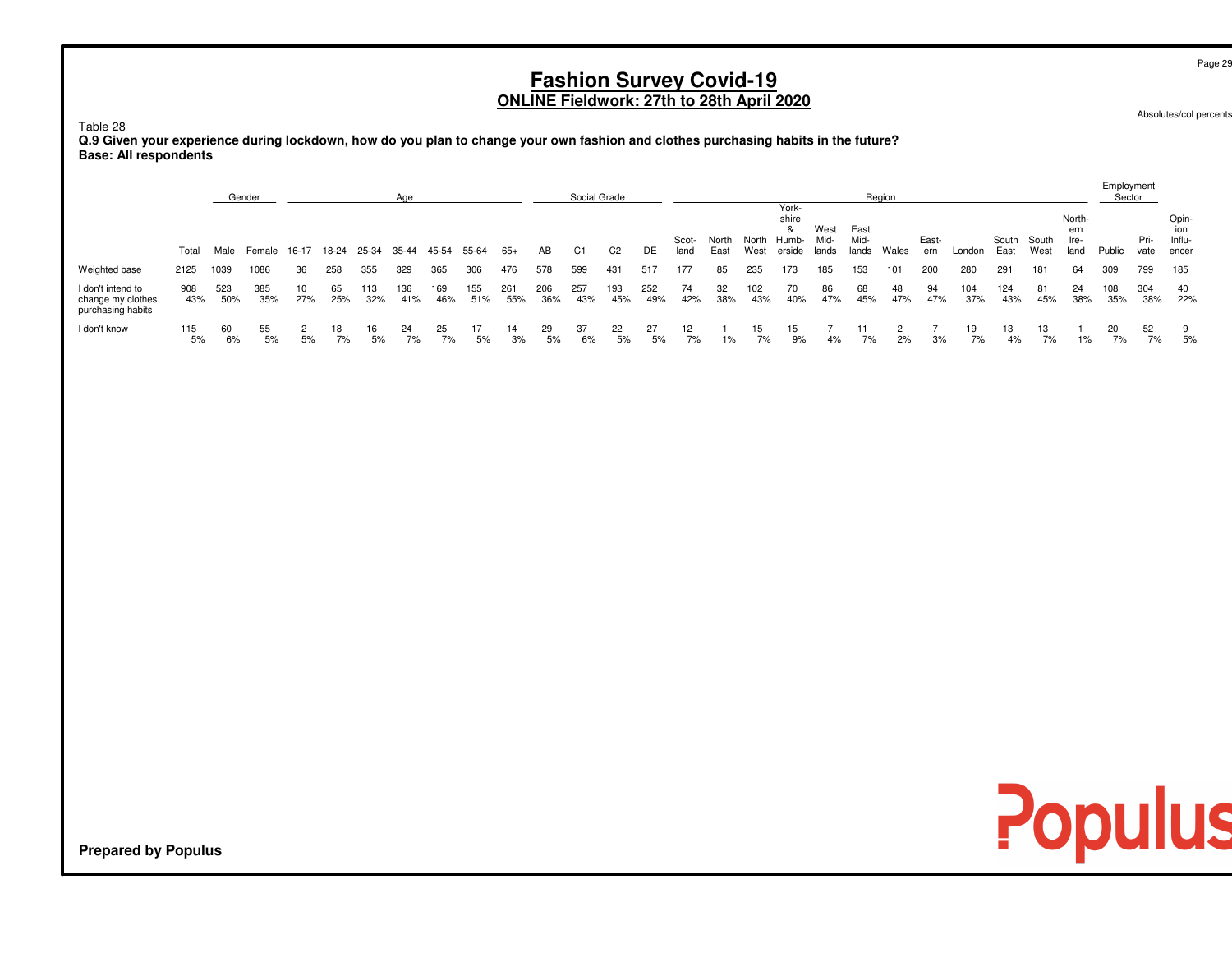# **Fashion Survey Covid-19 ONLINE Fieldwork: 27th to 28th April 2020**

Absolutes/col percents

### Table 29

 **Q.10 In your opinion, how should the fashion sector respond as it emerges from the pandemic? This includes textile production, garment production, retail, marketing.Base: All respondents**

|                                                                                              |             |            | Gender     |           |            |            | Age        |            |            |            |            | Social Grade   |                |            |               |                      |                     |                                        |                       |                       | Region    |              |            |               |               |                               | Employment | Sector       |                                 |
|----------------------------------------------------------------------------------------------|-------------|------------|------------|-----------|------------|------------|------------|------------|------------|------------|------------|----------------|----------------|------------|---------------|----------------------|---------------------|----------------------------------------|-----------------------|-----------------------|-----------|--------------|------------|---------------|---------------|-------------------------------|------------|--------------|---------------------------------|
|                                                                                              | Total       | Male       | Female     | 16-17     | 18-24      | 25-34      | 35-44      | 45-54      | 55-64      | $65+$      | AB         | C <sub>1</sub> | C <sub>2</sub> | DE         | Scot-<br>land | North<br>East        | North<br>West       | York-<br>shire<br>&<br>Humb-<br>erside | West<br>Mid-<br>lands | East<br>Mid-<br>lands | Wales     | East-<br>ern | London     | South<br>East | South<br>West | North-<br>ern<br>Ire-<br>land | Public     | Pri-<br>vate | Opin-<br>ion<br>Influ-<br>encer |
| Unweighted base                                                                              | 2125        | 1088       | 1037       | 32        | 250        | 367        | 326        | 393        | 308        | 449        | 591        | 612            | 396            | 526        | 184           | 74                   | 201                 | 166                                    | 200                   | 151                   | 100       | 211          | 288        | 305           | 169           | 76                            | 308        | 792          | 177                             |
| Weighted base                                                                                | 2125        | 1039       | 1086       | 36        | 258        | 355        | 329        | 365        | 306        |            | 578        | 599            | 431            | 517        | 177           | 85                   | 235                 | 173                                    | 185                   | 153                   | 101       | 200          | 280        | 291           | 181           | 64                            | 309        | 799          | 185                             |
| The industry should<br>improve pay, conditions<br>and job security for<br>workers            | 1081<br>51% | 485<br>47% | 596<br>55% | 26<br>73% | 142<br>55% | 171<br>48% | 151<br>46% | 182<br>50% | 162<br>53% | 247<br>52% | 308<br>53% | 314<br>52%     | 207<br>48%     | 252<br>49% | 90<br>51%     | 46<br>55%            | 100<br>43%          | 74<br>43%                              | 77<br>42%             | 65<br>43%             | 59<br>58% | 109<br>54%   | 159<br>57% | 161<br>55%    | 99<br>55%     | 42<br>65%                     | 153<br>50% | 395<br>49%   | 85<br>46%                       |
| The industry should do<br>whatever it takes to<br>become environmentally<br>sustainable      | 1057<br>50% | 468<br>45% | 589<br>54% | 25<br>70% | 143<br>55% | 157<br>44% | 135<br>41% | 182<br>50% | 160<br>52% | 256<br>54% | 306<br>53% | 294<br>49%     | 224<br>52%     | 233<br>45% | 78<br>44%     | 52%                  | $11^{\circ}$<br>47% | 81<br>47%                              | 89<br>48%             | 65<br>43%             | 55<br>54% | 102<br>51%   | 144<br>51% | 163<br>56%    | 91<br>50%     | 35<br>55%                     | 146<br>47% | 363<br>45%   | 95<br>51%                       |
| The industry should<br>change supply chains so<br>that more is<br>manufactured in the UK     | 999<br>47%  | 470<br>45% | 529<br>49% | 16<br>44% | 69<br>27%  | 09<br>31%  | 117<br>36% | 50%        | 59%        | 322<br>68% | 47%        | 268<br>45%     | 212<br>49%     | 247<br>48% | 77<br>44%     | 52<br>62%            | 88<br>37%           | 81<br>47%                              | 90<br>49%             | 77<br>50%             | 57<br>57% | 93<br>46%    | 104<br>37% | 151<br>52%    | 97<br>54%     | 32<br>51%                     | 111<br>36% | 326<br>41%   | 58<br>31%                       |
| The industry should<br>take responsibility to<br>retrain workers if jobs<br>are under threat | 832<br>39%  | 385<br>37% | 447<br>41% | 19<br>54% | 102<br>40% | 114<br>32% | 109<br>33% | 120<br>33% | 137<br>45% | 231<br>48% | 244<br>42% | 231<br>39%     | 166<br>38%     | 190<br>37% | 67<br>38%     | 33<br>38%            | 79<br>34%           | 62<br>36%                              | 71<br>38%             | 51<br>34%             | 48<br>47% | 78<br>39%    | 113<br>40% | 127<br>44%    | 77<br>43%     | 26<br>40%                     | 116<br>38% | 266<br>33%   | 64<br>35%                       |
| The industry should<br>slow down and produce<br>less                                         | 514<br>24%  | 243<br>23% | 272<br>25% | 6<br>16%  | 60<br>23%  | 82<br>23%  | 80<br>24%  | 91<br>25%  | 92<br>30%  | 105<br>22% | 179<br>31% | 152<br>25%     | 85<br>20%      | 99<br>19%  | 45<br>26%     | 20<br>24%            | 46<br>20%           | 32<br>19%                              | 38<br>21%             | 39<br>26%             | 19<br>19% | 58<br>29%    | 67<br>24%  | 80<br>28%     | 54<br>30%     | 15<br>24%                     | 70<br>23%  | 209<br>26%   | 56<br>30%                       |
| The industry should<br>return to business as<br>usual as soon as<br>possible                 | 412<br>19%  | 217<br>21% | 195<br>18% | 6<br>16%  | 54<br>21%  | 69<br>19%  | 41<br>12%  | 51<br>14%  | 58<br>19%  | 134<br>28% | 105<br>18% | 123<br>21%     | 84<br>20%      | 99<br>19%  | 30<br>17%     | 17<br>20%            | 47<br>20%           | 32<br>18%                              | 53<br>29%             | 32<br>21%             | 22<br>21% | 34<br>17%    | 54<br>19%  | 48<br>17%     | 30<br>17%     | 12<br>19%                     | 48<br>15%  | 131<br>16%   | 43<br>23%                       |
| The industry should<br>invest in automation<br>and reduce labour<br>within supply chains     | 165<br>8%   | 83<br>8%   | 82<br>8%   | 4<br>11%  | 35<br>14%  | 22<br>6%   | 33<br>10%  | 21<br>6%   | 23<br>8%   | 27<br>6%   | 58<br>10%  | 56<br>9%       | 28<br>7%       | 23<br>5%   | 13<br>7%      | $\overline{7}$<br>8% | 18<br>8%            | 13<br>8%                               | 12<br>6%              | 15<br>10%             | 4<br>4%   | 13<br>7%     | 39<br>14%  | 17<br>6%      | 10<br>6%      | 3<br>5%                       | 27<br>9%   | 61<br>8%     | 33<br>18%                       |
| I don't know                                                                                 | 292<br>14%  | 161<br>16% | 131<br>12% | 3%        | 36<br>14%  | 56<br>16%  | 60<br>18%  | 52<br>14%  | 37<br>12%  | 50<br>11%  | 61<br>10%  | 78<br>13%      | 56<br>13%      | 97<br>19%  | 36<br>20%     | 8%                   | 38<br>16%           | 35<br>20%                              | 20<br>11%             | 20<br>13%             | 11<br>10% | 23<br>11%    | 36<br>13%  | 35<br>12%     | 26<br>14%     | 11%                           | 46<br>15%  | 109<br>14%   | 9<br>5%                         |

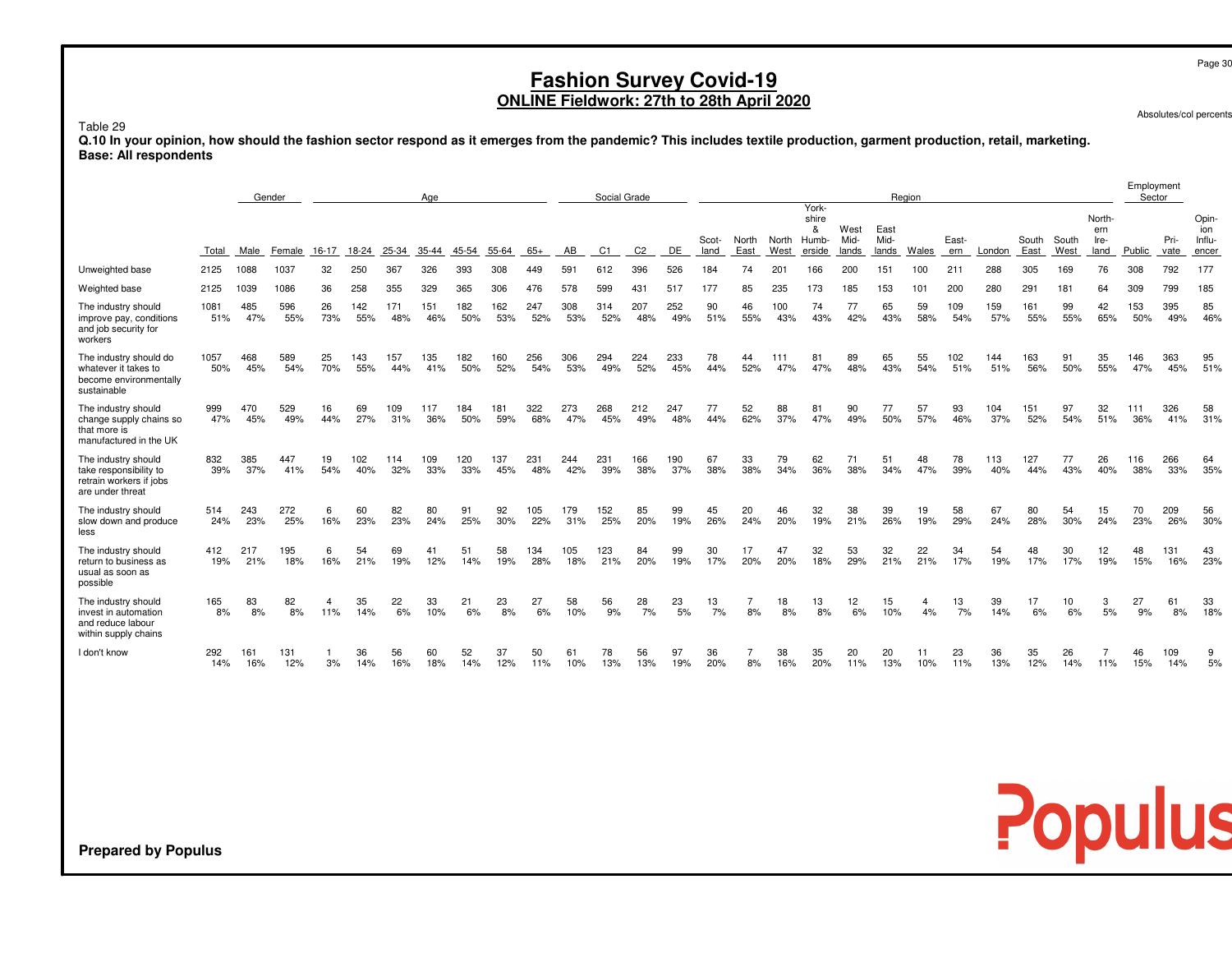# **Fashion Survey Covid-19 ONLINE Fieldwork: 27th to 28th April 2020**

Absolutes/col percents

### Table 30 **GenderBase: All respondents**

|                 |             |              | Gender       |           |            |            | Aae        |            |            |            |            | Social Grade |            |            |               |               |                     | York-           |                       |                       | Region    |              |            |               |               |                               | Employment<br>Sector |              |                                 |
|-----------------|-------------|--------------|--------------|-----------|------------|------------|------------|------------|------------|------------|------------|--------------|------------|------------|---------------|---------------|---------------------|-----------------|-----------------------|-----------------------|-----------|--------------|------------|---------------|---------------|-------------------------------|----------------------|--------------|---------------------------------|
|                 | Total       | Male         | Female       | 16-17     | 18-24      | 25-34      | 35-44      | 45-54      | 55-64      | 65+        | AB         | C1           | C2         | DE         | Scot-<br>land | North<br>East | North Humb-<br>West | shire<br>erside | West<br>Mid-<br>lands | East<br>Mid-<br>lands | Wales     | East-<br>ern | London     | South<br>East | South<br>West | North-<br>ern<br>Ire-<br>land | Public               | Pri-<br>vate | Opin-<br>ion<br>Influ-<br>encer |
| Unweighted base | 2125        | 1088         | 1037         | 32        | 250        | 367        | 326        | 393        | 308        | 449        | 591        | 612          | 396        | 526        | 184           | 74            | 201                 | 166             | 200                   | 151                   | 100       | 211          | 288        | 305           | 169           | 76                            | 308                  | 792          | 177                             |
| Weighted base   | 2125        | 1039         | 1086         | 36        | 258        | 355        | 329        | 365        | 306        | 476        | 578        | 599          | 431        | 517        | 177           | 85            | 235                 | 173             | 185                   | 153                   | 101       | 200          | 280        | 291           | 181           | 64                            | 309                  | 799          | 185                             |
| Male            | 1039<br>49% | 1039<br>100% |              | 11<br>32% | 112<br>43% | 177<br>50% | 173<br>53% | 177<br>48% | 140<br>46% | 249<br>52% | 309<br>54% | 240<br>40%   | 240<br>56% | 250<br>48% | 91<br>51%     | 44<br>52%     | 125<br>53%          | 81<br>47%       | 104<br>56%            | 82<br>54%             | 44<br>44% | 98<br>49%    | 135<br>48% | 122<br>42%    | 90<br>49%     | 23<br>35%                     | 131<br>42%           | 444<br>56%   | 115<br>62%                      |
| Female          | 1086<br>51% | $\sim$       | 1086<br>100% | 24<br>68% | 146<br>57% | 178<br>50% | 156<br>47% | 189<br>52% | 166<br>54% | 227<br>48% | 269<br>46% | 360<br>60%   | 191<br>44% | 266<br>52% | 86<br>49%     | 40<br>48%     | 110<br>47%          | 92<br>53%       | 81<br>44%             | 70<br>46%             | 56<br>56% | 02<br>51%    | 145<br>52% | 169<br>58%    | 92<br>51%     | -41<br>65%                    | 178<br>58%           | 355<br>44%   | 70<br>38%                       |

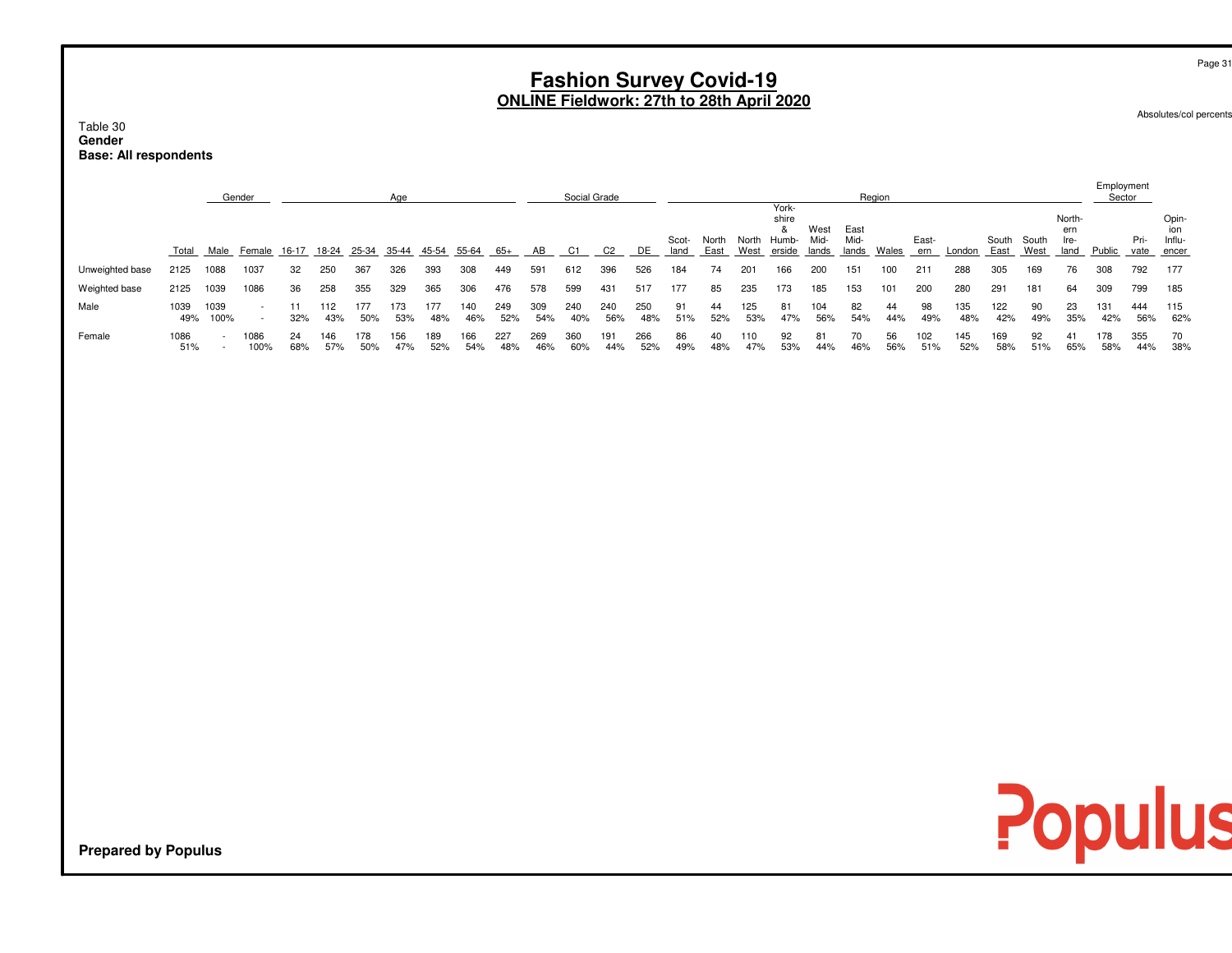## **Fashion Survey Covid-19 ONLINE Fieldwork: 27th to 28th April 2020**

Absolutes/col percents

### Table 31**AgeBase: All respondents**

|                 |            |            | Gender     |            |             |             | Age         |             |             |             |            |            | Social Grade   |            |           |           |           |                              |              |              | Region    |           |           |            |           |                       |            | Employment<br>Sector |                        |
|-----------------|------------|------------|------------|------------|-------------|-------------|-------------|-------------|-------------|-------------|------------|------------|----------------|------------|-----------|-----------|-----------|------------------------------|--------------|--------------|-----------|-----------|-----------|------------|-----------|-----------------------|------------|----------------------|------------------------|
|                 |            |            |            |            |             |             |             |             |             |             |            |            |                |            | Scot-     | North     | North     | York-<br>shire<br>&<br>Humb- | West<br>Mid- | East<br>Mid- |           | East-     |           | South      | South     | North-<br>ern<br>Ire- |            | Pri-                 | Opin-<br>ion<br>Influ- |
|                 | Total      | Male       | Female     | 16-17      | 18-24       | 25-34       | 35-44       | 45-54       | 55-64       | $65+$       | AB         | C1         | C <sub>2</sub> | DE         | land      | East      | West      | erside                       | lands        | lands        | Wales     | ern       | London    | East       | West      | land                  | Public     | vate                 | encer                  |
| Unweighted base | 2125       | 1088       | 1037       | 32         | 250         | 367         | 326         | 393         | 308         | 449         | 591        | 612        | 396            | 526        | 184       | 74        | 201       | 166                          | 200          | 151          | 100       | 211       | 288       | 305        | 169       | 76                    | 308        | 792                  | 177                    |
| Weighted base   | 2125       | 1039       | 1086       | 36         | 258         | 355         | 329         | 365         | 306         | 476         | 578        | 599        | 431            | 517        | 177       | 85        | 235       | 173                          | 185          | 153          | 101       | 200       | 280       | 291        | 181       | 64                    | 309        | 799                  | 185                    |
| 16-17           | 36<br>2%   | 11<br>1%   | 24<br>2%   | 36<br>100% |             |             |             |             |             |             | 16<br>3%   | 10<br>2%   | 5<br>1%        | 1%         | 1%        | 2<br>3%   | 2<br>1%   | 3<br>2%                      | 2%           | 1%           | 4<br>4%   | 2%        | 2%        | 6<br>2%    | 2<br>1%   |                       |            | $\overline{2}$       |                        |
| 18-24           | 258<br>12% | 112<br>11% | 146<br>13% |            | 258<br>100% |             |             |             |             |             | 100<br>17% | 80<br>13%  | 41<br>10%      | 36<br>7%   | 16<br>9%  | 4<br>5%   | 43<br>18% | 17<br>10%                    | 26<br>14%    | 22<br>14%    | 5<br>5%   | 22<br>11% | 38<br>14% | 40<br>14%  | 25<br>14% |                       | 32<br>10%  | 110<br>14%           | 48<br>26%              |
| 25-34           | 355<br>17% | 177<br>17% | 178<br>16% |            |             | 355<br>100% |             |             |             |             | 95<br>17%  | 106<br>18% | 79<br>18%      | 74<br>14%  | 27<br>15% | 22<br>26% | 36<br>15% | 26<br>15%                    | 40<br>22%    | 25<br>16%    | 22<br>21% | 34<br>17% | 51<br>18% | 42<br>15%  | 18<br>10% | 11<br>17%             | 90<br>29%  | 187<br>23%           | 51<br>28%              |
| 35-44           | 329<br>15% | 173<br>17% | 156<br>14% |            |             |             | 329<br>100% |             |             |             | 86<br>15%  | 88<br>15%  | 67<br>16%      | 88<br>17%  | 39<br>22% | 9<br>11%  | 21<br>9%  | 31<br>18%                    | 32<br>17%    | 20<br>13%    | 13<br>12% | 34<br>17% | 53<br>19% | 40<br>14%  | 27<br>15% | 12<br>18%             | 78<br>25%  | 179<br>22%           | 34<br>18%              |
| 45-54           | 365<br>17% | 177<br>17% | 189<br>17% |            |             |             |             | 365<br>100% |             |             | 63<br>11%  | 99<br>17%  | 94<br>22%      | 108<br>21% | 33<br>18% | 16<br>19% | 48<br>20% | 40<br>23%                    | 33<br>18%    | 22<br>14%    | 17<br>17% | 31<br>15% | 40<br>14% | 39<br>14%  | 34<br>19% | 12<br>19%             | 67<br>22%  | 180<br>23%           | 18<br>10%              |
| 55-64           | 306<br>14% | 140<br>14% | 166<br>15% |            |             |             |             |             | 306<br>100% |             | 70<br>12%  | 85<br>14%  | 60<br>14%      | 92<br>18%  | 24<br>14% | 11<br>13% | 40<br>17% | 25<br>14%                    | 14<br>8%     | 31<br>20%    | 12<br>12% | 29<br>15% | 34<br>12% | 43<br>15%  | 28<br>15% | 15<br>23%             | 37<br>12%  | 111<br>14%           | 9<br>5%                |
| $65+$           | 476<br>22% | 249<br>24% | 227<br>21% |            |             |             |             |             |             | 476<br>100% | 147<br>25% | 130<br>22% | 84<br>20%      | 115<br>22% | 38<br>21% | 19<br>22% | 45<br>19% | 32<br>18%                    | 38<br>20%    | 33<br>21%    | 29<br>29% | 46<br>23% | 56<br>20% | 79<br>27%  | 47<br>26% | 14<br>22%             | 3<br>1%    | 31<br>4%             | 26<br>14%              |
| NET: 18-34      | 612<br>29% | 288<br>28% | 324<br>30% |            | 258<br>100% | 355<br>100% |             |             |             |             | 196<br>34% | 186<br>31% | 121<br>28%     | 109<br>21% | 43<br>24% | 26<br>31% | 80<br>34% | 42<br>24%                    | 66<br>36%    | 46<br>30%    | 27<br>26% | 56<br>28% | 90<br>32% | 83<br>28%  | 43<br>24% | 11<br>17%             | 122<br>40% | 297<br>37%           | 99<br>53%              |
| NET: 35-54      | 695<br>33% | 350<br>34% | 345<br>32% |            |             |             | 329<br>100% | 365<br>100% |             |             | 149<br>26% | 187<br>31% | 161<br>37%     | 197<br>38% | 71<br>40% | 26<br>30% | 68<br>29% | 71<br>41%                    | 64<br>35%    | 42<br>27%    | 29<br>29% | 65<br>33% | 93<br>33% | 79<br>27%  | 61<br>34% | 24<br>37%             | 145<br>47% | 359<br>45%           | 52<br>28%              |
| NET: 55+        | 782<br>37% | 389<br>37% | 393<br>36% |            |             |             |             |             | 306<br>100% | 476<br>100% | 217<br>37% | 216<br>36% | 144<br>33%     | 206<br>40% | 62<br>35% | 30<br>35% | 85<br>36% | 57<br>33%                    | 52<br>28%    | 63<br>41%    | 41<br>41% | 75<br>37% | 90<br>32% | 122<br>42% | 75<br>41% | 29<br>46%             | 40<br>13%  | 142<br>18%           | 35<br>19%              |
| Average age     | 47.14      | 47.95      | 46.37      | 16.51      | 21.91       | 29.81       | 39.56       | 49.77       | 59.65       | 71.18       | 45.94      | 46.23      | 47.03          | 49.65      | 47.62     | 47.32     | 46.38     | 47.16                        | 44.95        | 47.55        | 48.18     | 47.23     | 45.03     | 48.13      | 49.15     | 50.92                 | 39.75      | 40.93                | 38.57                  |

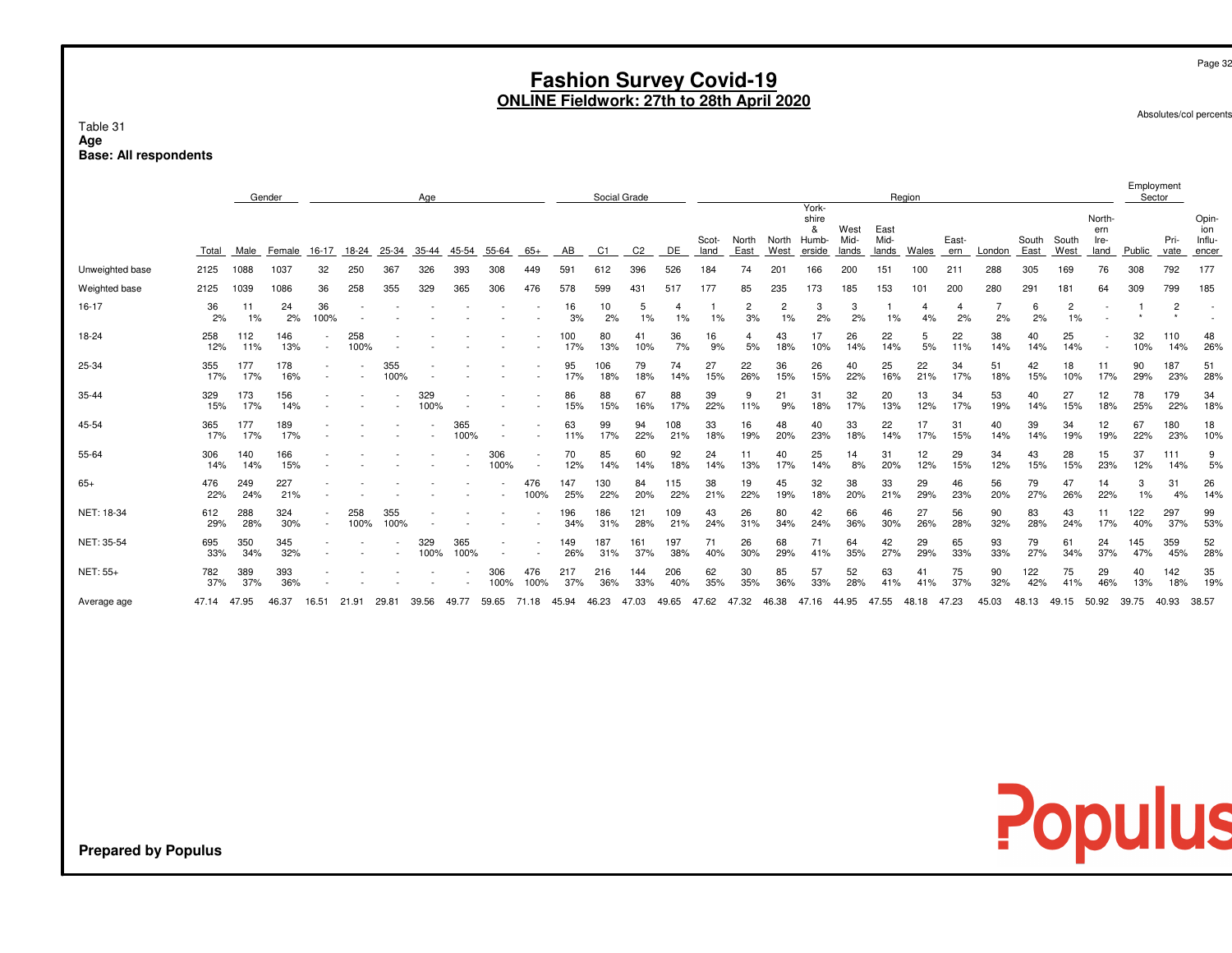# **Fashion Survey Covid-19 ONLINE Fieldwork: 27th to 28th April 2020**

Absolutes/col percents

Populus

Table 32 **Social GradeBase: All respondents**

|                 | Gender<br>Age |            |            |                      |            |            |            |            |            |            |             | Social Grade |                |             |               |               |               |                                        |                       |                       | Region    |              |            |               |               |                               | Employment<br>Sector |              |                                 |
|-----------------|---------------|------------|------------|----------------------|------------|------------|------------|------------|------------|------------|-------------|--------------|----------------|-------------|---------------|---------------|---------------|----------------------------------------|-----------------------|-----------------------|-----------|--------------|------------|---------------|---------------|-------------------------------|----------------------|--------------|---------------------------------|
|                 | Total         | Male       | Female     | $16 - 17$            | 18-24      | 25-34      | 35-44      | 45-54      | 55-64      | $65+$      | AB          | C1           | C <sub>2</sub> | DE          | Scot-<br>land | North<br>East | North<br>West | York-<br>shire<br>8<br>Humb-<br>erside | West<br>Mid-<br>lands | East<br>Mid-<br>lands | Wales     | East-<br>ern | London     | South<br>East | South<br>West | North-<br>ern<br>lre-<br>land | Public               | Pri-<br>vate | Opin-<br>ion<br>Influ-<br>encer |
| Unweighted base | 2125          | 1088       | 1037       | 32                   | 250        | 367        | 326        | 393        | 308        | 449        | 591         | 612          | 396            | 526         | 184           | 74            | 201           | 166                                    | 200                   | 151                   | 100       | 21'          | 288        | 305           | 169           | 76                            | 308                  | 792          | 177                             |
| Weighted base   | 2125          | 1039       | 1086       | 36                   | 258        | 355        | 329        | 365        | 306        | 476        | 578         | 599          | 431            | 517         | 177           | 85            | 235           | 173                                    | 185                   | 153                   | 101       | 200          | 280        | 291           | 181           | 64                            | 309                  | 799          | 185                             |
| A               | 148<br>7%     | 82<br>8%   | 66<br>6%   | 5<br>14%             | 32<br>13%  | 20<br>6%   | 15<br>4%   | 16<br>5%   | 21<br>7%   | 38<br>8%   | 148<br>26%  |              |                |             | 12<br>7%      | 3<br>3%       | 17<br>7%      | 8<br>5%                                | 8<br>4%               | 3%                    | 6<br>6%   | 14<br>7%     | 28<br>10%  | 26<br>9%      | 17<br>9%      | 6%                            | 27<br>9%             | 54<br>7%     | 28<br>15%                       |
| В               | 430<br>20%    | 228<br>22% | 203<br>19% | 12<br>33%            | 68<br>26%  | 75<br>21%  | 71<br>22%  | 47<br>13%  | 49<br>16%  | 109<br>23% | 430<br>74%  |              |                |             | 45<br>25%     | 17<br>20%     | 38<br>16%     | 31<br>18%                              | 40<br>21%             | 32<br>21%             | 19<br>19% | 38<br>19%    | 61<br>22%  | 61<br>21%     | 31<br>17%     | 19<br>29%                     | 81<br>26%            | 159<br>20%   | 53<br>28%                       |
| C <sub>1</sub>  | 599<br>28%    | 240<br>23% | 360<br>33% | 10<br>27%            | 80<br>31%  | 106<br>30% | 88<br>27%  | 99<br>27%  | 85<br>28%  | 130<br>27% |             | 599<br>100%  |                |             | 54<br>31%     | 26<br>30%     | 57<br>24%     | 43<br>25%                              | 43<br>23%             | 49<br>32%             | 24<br>23% | 57<br>28%    | 92<br>33%  | 82<br>28%     | 50<br>27%     | 22<br>35%                     | 119<br>39%           | 242<br>30%   | 50<br>27%                       |
| C <sub>2</sub>  | 431<br>20%    | 240<br>23% | 191<br>18% | 5<br>14%             | 4.<br>16%  | 79<br>22%  | 67<br>20%  | 94<br>26%  | 60<br>19%  | 84<br>18%  |             |              | 431<br>100%    |             | 27<br>15%     | 17<br>20%     | 63<br>27%     | 51<br>30%                              | 41<br>22%             | 33<br>22%             | 20<br>19% | 34<br>17%    | 40<br>14%  | 55<br>19%     | 45<br>25%     | 10%                           | 49<br>16%            | 209<br>26%   | 36<br>19%                       |
| D               | 262<br>12%    | 130<br>12% | 132<br>12% | 2<br>7%              | 18<br>7%   | 47<br>13%  | 58<br>18%  | 60<br>16%  | 35<br>11%  | 41<br>9%   |             |              |                | 262<br>51%  | 19<br>11%     | 12<br>14%     | 33<br>14%     | 24<br>14%                              | 30<br>16%             | 18<br>12%             | 17<br>17% | 31<br>16%    | 17<br>6%   | 34<br>12%     | 20<br>11%     | 6<br>10%                      | 33<br>11%            | 128<br>16%   | 14<br>7%                        |
| E               | 255<br>12%    | 120<br>12% | 135<br>12% | $\overline{c}$<br>5% | 18<br>7%   | 27<br>8%   | 31<br>9%   | 48<br>13%  | 56<br>18%  | 73<br>15%  |             |              |                | 255<br>49%  | 20<br>11%     | 11<br>13%     | 28<br>12%     | 15<br>9%                               | 24<br>13%             | 16<br>10%             | 15<br>15% | 26<br>13%    | 43<br>15%  | 32<br>11%     | 18<br>10%     | 6<br>9%                       |                      | 1%           | 5<br>3%                         |
| NET: AB         | 578<br>27%    | 309<br>30% | 269<br>25% | 16<br>46%            | 100<br>39% | 95<br>27%  | 86<br>26%  | 63<br>17%  | 70<br>23%  | 147<br>31% | 578<br>100% |              |                |             | 57<br>32%     | 20<br>24%     | 55<br>23%     | 39<br>23%                              | 48<br>26%             | 36<br>24%             | 25<br>25% | 52<br>26%    | 89<br>32%  | 87<br>30%     | 48<br>26%     | 22<br>35%                     | 107<br>35%           | 213<br>27%   | 80<br>43%                       |
| NET: ABC1       | 1177<br>55%   | 549<br>53% | 628<br>58% | 26<br>74%            | 180<br>70% | 202<br>57% | 174<br>53% | 163<br>45% | 155<br>51% | 58%        | 578<br>100% | 599<br>100%  |                |             | 111<br>63%    | 46<br>54%     | 111<br>47%    | 83<br>48%                              | 91<br>49%             | 86<br>56%             | 49<br>48% | 109<br>55%   | 180<br>64% | 170<br>58%    | 98<br>54%     | 45<br>70%                     | 227<br>73%           | 455<br>57%   | 130<br>70%                      |
| NET: C2DE       | 948<br>45%    | 490<br>47% | 458<br>42% | 9<br>26%             | 77<br>30%  | 153<br>43% | 156<br>47% | 202<br>55% | 151<br>49% | 199<br>42% |             |              | 431<br>100%    | 517<br>100% | 66<br>37%     | 39<br>46%     | 124<br>53%    | 91<br>52%                              | 94<br>51%             | 67<br>44%             | 52<br>52% | 91<br>45%    | 100<br>36% | 121<br>42%    | 84<br>46%     | 19<br>30%                     | 82<br>27%            | 344<br>43%   | 55<br>30%                       |
| NET: DE         | 517<br>24%    | 250<br>24% | 266<br>25% | 12%                  | 36<br>14%  | 74<br>21%  | 88<br>27%  | 108<br>30% | 92<br>30%  | 115<br>24% |             |              |                | 517<br>100% | 39<br>22%     | 22<br>26%     | 61<br>26%     | 39<br>23%                              | 54<br>29%             | 34<br>22%             | 33<br>32% | 57<br>29%    | 60<br>21%  | 66<br>23%     | 39<br>21%     | 12<br>19%                     | 33<br>11%            | 135<br>17%   | 19<br>10%                       |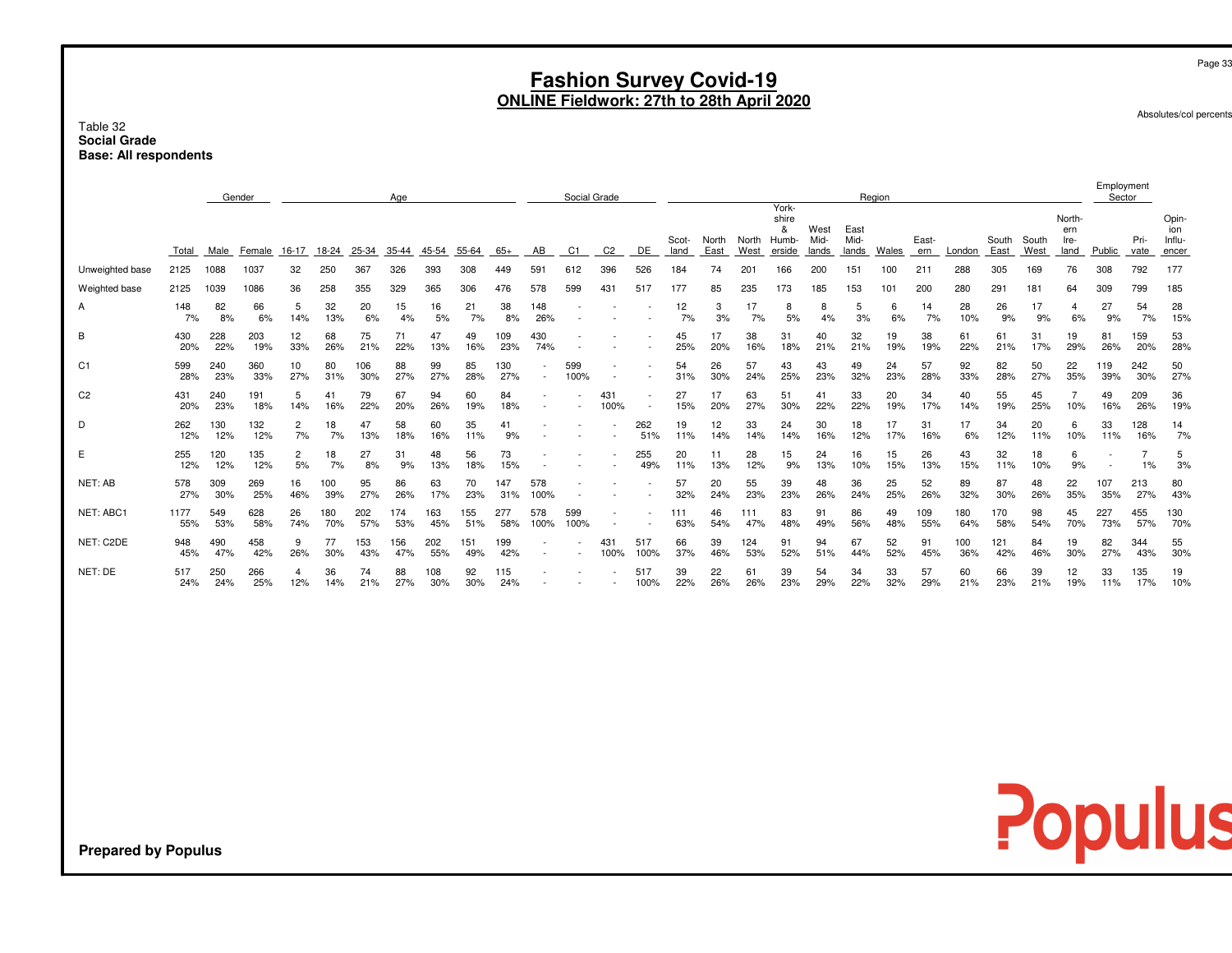### **Fashion Survey Covid-19 ONLINE Fieldwork: 27th to 28th April 2020**

Absolutes/col percents

### Table 33 **GO RegionBase: All respondents**

|                        |            |            |            | Social Grade         |           |           |           |           |           |           |           |           | Region         |           |               |               |               |                                        | Employment<br>Sector  |                       |             |              |             |               |               |                               |           |                   |                                 |
|------------------------|------------|------------|------------|----------------------|-----------|-----------|-----------|-----------|-----------|-----------|-----------|-----------|----------------|-----------|---------------|---------------|---------------|----------------------------------------|-----------------------|-----------------------|-------------|--------------|-------------|---------------|---------------|-------------------------------|-----------|-------------------|---------------------------------|
|                        | Total      | Male       | Female     | $16 - 17$            | 18-24     | 25-34     | 35-44     | 45-54     | 55-64     | $65+$     | AB        | C1        | C <sub>2</sub> | DE        | Scot-<br>land | North<br>East | North<br>West | York-<br>shire<br>&<br>Humb-<br>erside | West<br>Mid-<br>lands | East<br>Mid-<br>lands | Wales       | East-<br>ern | London      | South<br>East | South<br>West | North-<br>ern<br>Ire-<br>land | Public    | Pri-<br>vate      | Opin-<br>ion<br>Influ-<br>encer |
| Unweighted base        | 2125       | 1088       | 1037       | 32                   | 250       | 367       | 326       | 393       | 308       | 449       | 591       | 612       | 396            | 526       | 184           | 74            | 201           | 166                                    | 200                   | 151                   | 100         | 211          | 288         | 305           | 169           | 76                            | 308       | 792               | 177                             |
| Weighted base          | 2125       | 1039       | 1086       | 36                   | 258       | 355       | 329       | 365       | 306       | 476       | 578       | 599       | 431            | 517       | 177           | 85            | 235           | 173                                    | 185                   | 153                   | 101         | 200          | 280         | 291           | 181           | 64                            | 309       | 799               | 185                             |
| Scotland               | 177<br>8%  | 91<br>9%   | 86<br>8%   | 3%                   | 16<br>6%  | 27<br>8%  | 39<br>12% | 33<br>9%  | 24<br>8%  | 38<br>8%  | 57<br>10% | 54<br>9%  | 27<br>6%       | 39<br>7%  | 177<br>100%   |               |               |                                        |                       |                       |             |              |             |               |               |                               | 29<br>10% | 74<br>9%          | 11<br>6%                        |
| North East             | 85<br>4%   | 44<br>4%   | 40<br>4%   | 2<br>7%              | 4<br>2%   | 22<br>6%  | 9<br>3%   | 16<br>4%  | 11<br>4%  | 19<br>4%  | 20<br>3%  | 26<br>4%  | 17<br>4%       | 22<br>4%  |               | 85<br>100%    |               |                                        |                       |                       |             |              |             |               |               |                               | 21<br>7%  | 27<br>3%          | 8<br>4%                         |
| North West             | 235<br>11% | 125<br>12% | 110<br>10% | $\overline{2}$<br>5% | 43<br>17% | 36<br>10% | 21<br>6%  | 48<br>13% | 40<br>13% | 45<br>10% | 55<br>9%  | 57<br>9%  | 63<br>15%      | 61<br>12% |               |               | 235<br>100%   |                                        |                       |                       |             |              |             |               |               |                               | 29<br>9%  | 95<br>12%         | 24<br>13%                       |
| Yorkshire & Humberside | 173<br>8%  | 81<br>8%   | 92<br>8%   | 3<br>8%              | 17<br>6%  | 26<br>7%  | 31<br>9%  | 40<br>11% | 25<br>8%  | 32<br>7%  | 39<br>7%  | 43<br>7%  | 51<br>12%      | 39<br>8%  |               |               |               | 173<br>100%                            |                       |                       |             |              |             |               |               |                               | 30<br>10% | 60<br>7%          | 14<br>8%                        |
| <b>West Midlands</b>   | 185<br>9%  | 104<br>10% | 81<br>7%   | 3<br>9%              | 26<br>10% | 40<br>11% | 32<br>10% | 33<br>9%  | 14<br>5%  | 38<br>8%  | 48<br>8%  | 43<br>7%  | 41<br>9%       | 54<br>10% |               |               |               |                                        | 185<br>100%           |                       |             |              |             |               |               |                               | 25<br>8%  | 74<br>9%          | 18<br>10%                       |
| East Midlands          | 153<br>7%  | 82<br>8%   | 70<br>6%   | 4%                   | 22<br>8%  | 25<br>7%  | 20<br>6%  | 22<br>6%  | 31<br>10% | 33<br>7%  | 36<br>6%  | 49<br>8%  | 33<br>8%       | 34<br>7%  |               |               |               |                                        |                       | 153<br>100%           |             |              |             |               |               |                               | 24<br>8%  | 60<br>7%          | 11<br>6%                        |
| Wales                  | 101<br>5%  | 44<br>4%   | 56<br>5%   | 11%                  | 5<br>2%   | 22<br>6%  | 13<br>4%  | 17<br>5%  | 12<br>4%  | 29<br>6%  | 25<br>4%  | 24<br>4%  | 20<br>5%       | 33<br>6%  |               |               |               |                                        |                       |                       | 101<br>100% |              |             |               |               |                               | 15<br>5%  | 34<br>4%          | 8<br>4%                         |
| Eastern                | 200<br>9%  | 98<br>9%   | 102<br>9%  | 12%                  | 22<br>8%  | 34<br>10% | 34<br>10% | 31<br>8%  | 29<br>10% | 46<br>10% | 52<br>9%  | 57<br>10% | 34<br>8%       | 57<br>11% |               |               |               |                                        |                       |                       |             | 200<br>100%  |             |               |               |                               | 21<br>7%  | 79<br>10%         | 14<br>7%                        |
| London                 | 280<br>13% | 135<br>13% | 145<br>13% | 19%                  | 38<br>15% | 51<br>14% | 53<br>16% | 40<br>11% | 34<br>11% | 56<br>12% | 89<br>15% | 92<br>15% | 40<br>9%       | 60<br>12% |               |               |               |                                        |                       |                       |             |              | 280<br>100% |               |               |                               | 40<br>13% | 106<br>13%        | 43<br>23%                       |
| South East             | 291<br>14% | 122<br>12% | 169<br>16% | 6<br>18%             | 40<br>16% | 42<br>12% | 40<br>12% | 39<br>11% | 43<br>14% | 79<br>17% | 87<br>15% | 82<br>14% | 55<br>13%      | 66<br>13% |               |               |               |                                        |                       |                       |             |              |             | 291<br>100%   |               |                               | 40<br>13% | 92<br>12%         | 22<br>12%                       |
| South West             | 181<br>9%  | 90<br>9%   | 92<br>8%   | 2<br>5%              | 25<br>10% | 18<br>5%  | 27<br>8%  | 34<br>9%  | 28<br>9%  | 47<br>10% | 48<br>8%  | 50<br>8%  | 45<br>10%      | 39<br>8%  |               |               |               |                                        |                       |                       |             |              |             |               | 181<br>100%   |                               | 19<br>6%  | 78<br>10%         | 12<br>6%                        |
| Northern Ireland       | 64<br>3%   | 23<br>2%   | 41<br>4%   |                      |           | 11<br>3%  | 12<br>4%  | 12<br>3%  | 15<br>5%  | 14<br>3%  | 22<br>4%  | 22<br>4%  | 2%             | 12<br>2%  |               |               |               |                                        |                       |                       |             |              |             |               |               | 64<br>100%                    | 14<br>5%  | $2^{\cdot}$<br>3% | 3<br>1%                         |

**Prepared by Populus**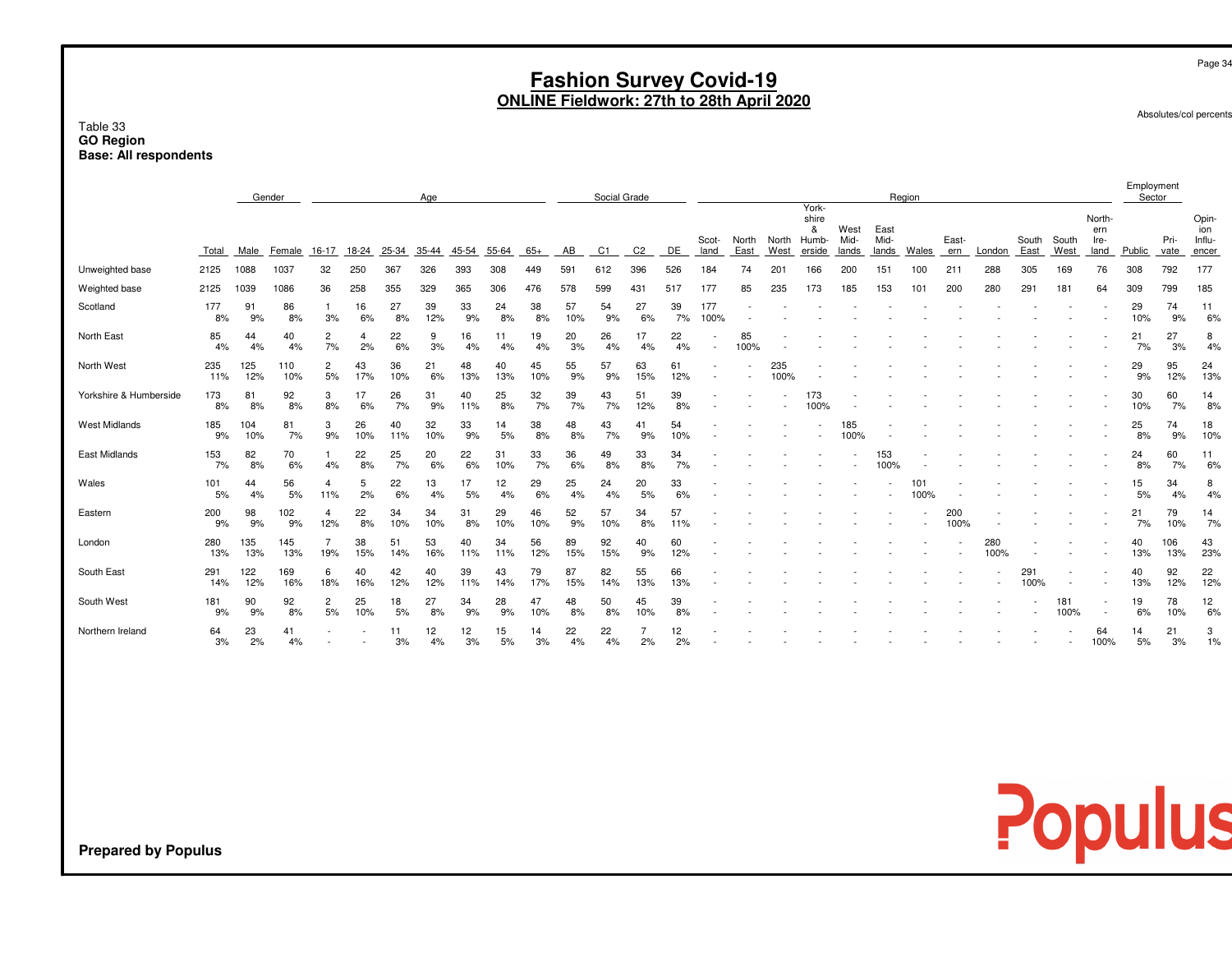# **Fashion Survey Covid-19 ONLINE Fieldwork: 27th to 28th April 2020**

Absolutes/col percents

Table 34 **Have you taken a foreign holiday in the last 3 years?Base: All respondents**

|                 |             |            | Gender     |           |            |            | Aae        |            |            |            |            | Social Grade |            |            |               |               |               |                                        |                       |                       | Region    |              |            |                     |            |                               | Employment<br>Sector |              |                                 |
|-----------------|-------------|------------|------------|-----------|------------|------------|------------|------------|------------|------------|------------|--------------|------------|------------|---------------|---------------|---------------|----------------------------------------|-----------------------|-----------------------|-----------|--------------|------------|---------------------|------------|-------------------------------|----------------------|--------------|---------------------------------|
|                 | Total       | Male       | Female     | 16-17     | 18-24      | 25-34      | 35-44      | 45-54      | 55-64      | 65+        | AB         | -C1          | C2         | DE         | Scot-<br>land | North<br>East | North<br>West | York-<br>shire<br>×<br>Humb-<br>erside | West<br>Mid-<br>lands | East<br>Mid-<br>lands | Wales     | East-<br>ern | London     | South South<br>East | West       | North-<br>ern<br>lre-<br>land | Public               | Pri-<br>vate | Opin-<br>ion<br>Influ-<br>encer |
| Unweighted base | 2125        | 1088       | 1037       | 32        | 250        | 367        | 326        | 393        | 308        | 449        | 591        | 612          | 396        | 526        | 184           | 74            | 201           | 166                                    | 200                   | 151                   | 100       | 211          | 288        | 305                 | 169        | 76                            | 308                  | 792          | 177                             |
| Weighted base   | 2125        | 1039       | 1086       | 36        | 258        | 355        | 329        | 365        | 306        | 476        | 578        | 599          | 431        | 517        | 177           | 85            | 235           | 173                                    | 185                   | 153                   | 101       | 200          | 280        | 291                 | 181        | 64                            | 309                  | 799          | 185                             |
| Yes             | 1328<br>62% | 646<br>62% | 683<br>63% | 26<br>74% | 200<br>77% | 237<br>67% | 178<br>54% | 205<br>56% | 178<br>58% | 305<br>64% | 439<br>76% | 389<br>65%   | 277<br>64% | 224<br>43% | 110<br>62%    | 51<br>60%     | 163<br>69%    | 114<br>66%                             | 107<br>58%            | 86<br>56%             | 59<br>58% | 109<br>55%   | 190<br>68% | 182<br>63%          | 104<br>57% | 52<br>82%                     | 214<br>69%           | 529<br>66%   | 155<br>83%                      |
| No              | 797<br>38%  | 394<br>38% | 403<br>37% | 26%       | 58<br>23%  | 118<br>33% | 152<br>46% | 161<br>44% | 128<br>42% | 171<br>36% | 139<br>24% | 210<br>35%   | 154<br>36% | 293<br>57% | 67<br>38%     | 34<br>40%     | 72<br>31%     | 59<br>34%                              | 78<br>42%             | 67<br>44%             | 42<br>42% | 91<br>45%    | 90<br>32%  | 109<br>37%          | 77<br>43%  | 12<br>18%                     | 94<br>31%            | 271<br>34%   | 31<br>17%                       |

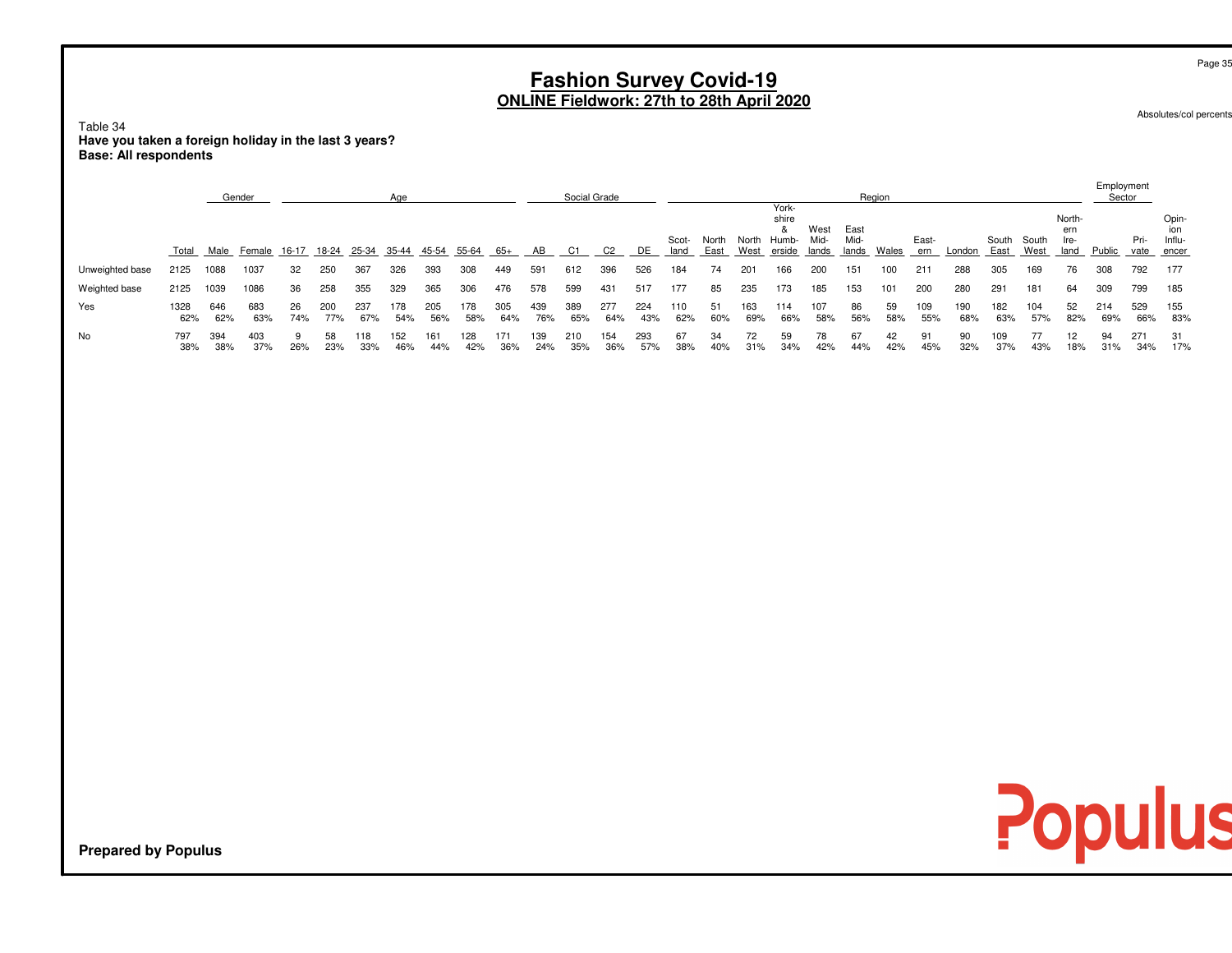| Table 35<br><b>Opinion Influencer</b> |             |            |                  |                          |            |            |                    |            |            |            |            |                    |            | <b>Fashion Survey Covid-19</b> |               |               |               | <b>ONLINE Fieldwork: 27th to 28th April 2020</b> |                       |                       |                 |              |            |               |               |                               |                  |              | Page 36<br>Absolutes/col percents    |
|---------------------------------------|-------------|------------|------------------|--------------------------|------------|------------|--------------------|------------|------------|------------|------------|--------------------|------------|--------------------------------|---------------|---------------|---------------|--------------------------------------------------|-----------------------|-----------------------|-----------------|--------------|------------|---------------|---------------|-------------------------------|------------------|--------------|--------------------------------------|
| <b>Base: All respondents</b>          |             |            |                  |                          |            |            |                    |            |            |            |            |                    |            |                                |               |               |               |                                                  |                       |                       |                 |              |            |               |               |                               | Employment       |              |                                      |
|                                       | Total       | Male       | Gender<br>Female | 16-17                    | 18-24      | 25-34      | Age<br>35-44 45-54 |            | 55-64      | 65+        | AB         | Social Grade<br>C1 | C2         | DE                             | Scot-<br>land | North<br>East | North<br>West | York-<br>shire<br>&<br>Humb-<br>erside           | West<br>Mid-<br>lands | East<br>Mid-<br>lands | Region<br>Wales | East-<br>ern | London     | South<br>East | South<br>West | North-<br>ern<br>Ire-<br>land | Sector<br>Public | Pri-<br>vate | Opin-<br>ion<br>Influ-<br>encer      |
| Unweighted base                       | 2125        | 1088       | 1037             | 32                       | 250        | 367        | 326                | 393        | 308        | 449        | 591        | 612                | 396        | 526                            | 184           | 74            | 201           | 166                                              | 200                   | 151                   | 100             | 211          | 288        | 305           | 169           | 76                            | 308              | 792          | 177                                  |
| Weighted base                         | 2125        | 1039       | 1086             | 36                       | 258        | 355        | 329                | 365        | 306        | 476        | 578        | 599                | 431        | 517                            | 177           | 85            | 235           | 173                                              | 185                   | 153                   | 101             | 200          | 280        | 291           | 181           | 64                            | 309              | 799          | 185                                  |
| Yes                                   | 185<br>9%   | 115<br>11% | 70<br>6%         | $\overline{\phantom{a}}$ | 48<br>18%  | 51<br>14%  | 34<br>10%          | 18<br>5%   | 9<br>3%    | 26<br>5%   | 80<br>14%  | 50<br>8%           | 36<br>8%   | 19<br>4%                       | 11<br>6%      | 8<br>9%       | 24<br>10%     | 14<br>8%                                         | 18<br>10%             | 11<br>7%              | 8<br>8%         | 14<br>7%     | 43<br>15%  | 22<br>8%      | 12<br>7%      | 3<br>4%                       | 50<br>16%        | 89<br>11%    | 185<br>100%                          |
| No                                    | 1940<br>91% | 924<br>89% | 1015<br>94%      | 36<br>100%               | 210<br>82% | 303<br>86% | 296<br>90%         | 347<br>95% | 297<br>97% | 451<br>95% | 498<br>86% | 549<br>92%         | 395<br>92% | 498<br>96%                     | 166<br>94%    | 77<br>91%     | 211<br>90%    | 159<br>92%                                       | 168<br>90%            | 142<br>93%            | 93<br>92%       | 186<br>93%   | 238<br>85% | 269<br>92%    | 170<br>93%    | 61<br>96%                     | 258<br>84%       | 710<br>89%   | $\overline{\phantom{a}}$<br><b>.</b> |

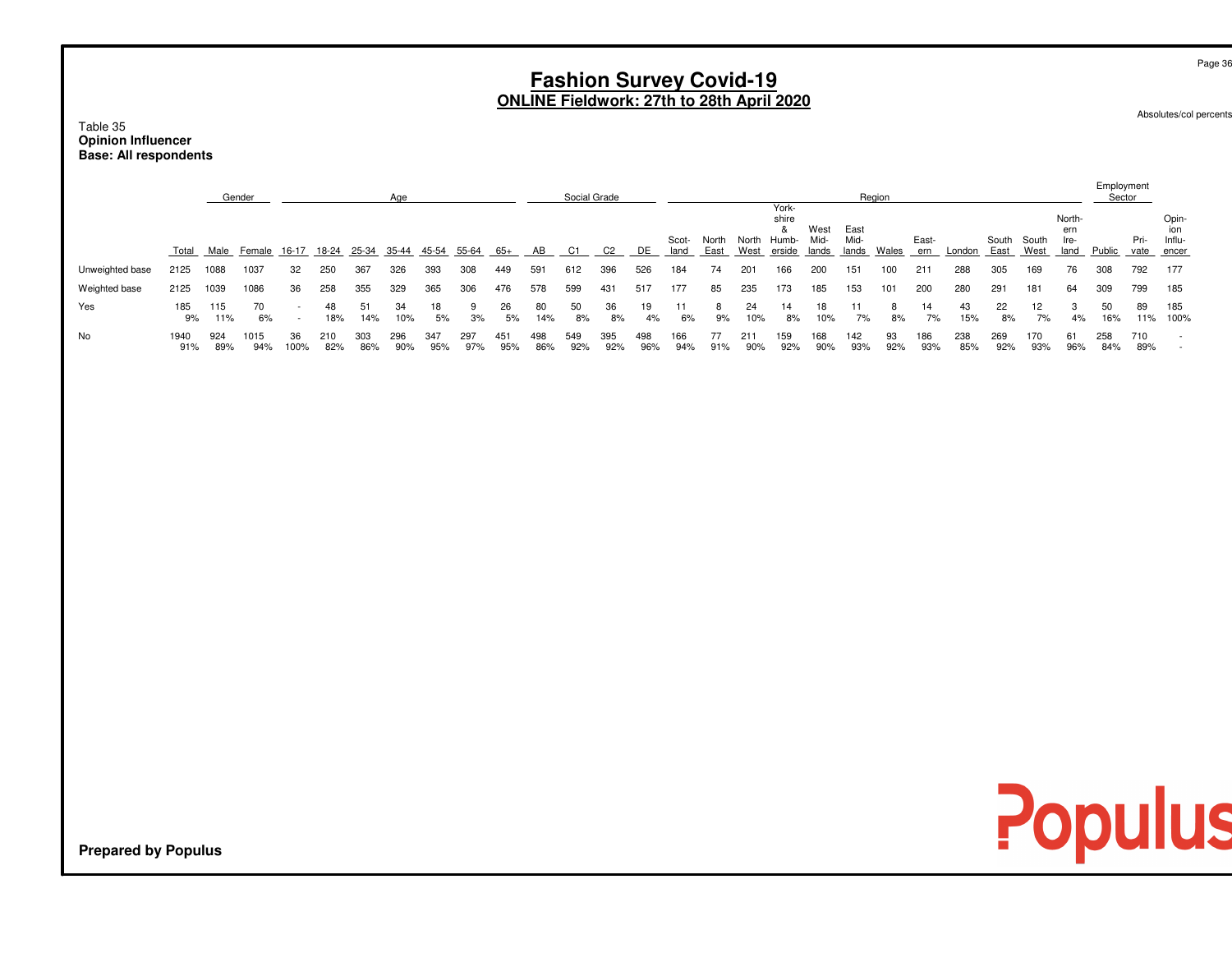## **Fashion Survey Covid-19 ONLINE Fieldwork: 27th to 28th April 2020**

Absolutes/col percents

### Table 36 **TenureBase: All respondents**

|                                                   |             |            | Gender     |           |            |            | Age        |                      |              |            |            | Social Grade |                |               |               |               |               | York-                         |                       |                       | Region    |              |            |               |               |                               | Employment<br>Sector |              |                                |
|---------------------------------------------------|-------------|------------|------------|-----------|------------|------------|------------|----------------------|--------------|------------|------------|--------------|----------------|---------------|---------------|---------------|---------------|-------------------------------|-----------------------|-----------------------|-----------|--------------|------------|---------------|---------------|-------------------------------|----------------------|--------------|--------------------------------|
|                                                   | Total       | Male       | Female     | 16-17     | 18-24      | 25-34      | 35-44      | 45-54                | 55-64        | $65+$      | AB         | C1           | C <sub>2</sub> | DE            | Scot-<br>land | North<br>East | North<br>West | shire<br>&<br>Humb-<br>erside | West<br>Mid-<br>lands | East<br>Mid-<br>lands | Wales     | East-<br>ern | London     | South<br>East | South<br>West | North-<br>ern<br>Ire-<br>land | Public               | Pri-<br>vate | Opin<br>ion<br>Influ-<br>encer |
| Unweighted base                                   | 2125        | 1088       | 1037       | 32        | 250        | 367        | 326        | 393                  | 308          | 449        | 591        | 612          | 396            | 526           | 184           | 74            | $20 -$        | 166                           | 200                   | 15 <sup>2</sup>       | 100       | 211          | 288        | 305           | 169           | 76                            | 308                  | 792          | 177                            |
| Weighted base                                     | 2125        | 1039       | 1086       | 36        | 258        | 355        | 329        | 365                  | 306          | 476        | 578        | 599          | 431            | 517           | 177           | 85            | 235           | 173                           | 185                   | 153                   | 101       | 200          | 280        | 291           | 181           | 64                            | 309                  | 799          | 185                            |
| NET: Homeowners                                   | 1377<br>65% | 683<br>66% | 694<br>64% | 30<br>85% | 140<br>55% | 173<br>49% | 182<br>55% | 232<br>63%           | 231<br>75%   | 389<br>82% | 449<br>78% | 389<br>65%   | 310<br>72%     | 230<br>44%    | 115<br>65%    | 56<br>67%     | 148<br>63%    | 114<br>66%                    | 113<br>61%            | 96<br>63%             | 79<br>78% | 134<br>67%   | 145<br>52% | 193<br>66%    | 128<br>70%    | 56<br>88%                     | 201<br>65%           | 496<br>62%   | 121<br>65%                     |
| Owned outright -<br>without mortgage              | 767<br>36%  | 394<br>38% | 373<br>34% | 8<br>22%  | 52<br>20%  | 58<br>16%  | 41<br>12%  | 93<br>25%            | 166<br>54%   | 350<br>73% | 243<br>42% | 218<br>36%   | 157<br>36%     | 150<br>29%    | 60<br>34%     | 22<br>26%     | 87<br>37%     | 58<br>33%                     | 64<br>35%             | 59<br>38%             | 49<br>49% | 72<br>36%    | 80<br>29%  | 15<br>40%     | 74<br>41%     | 26<br>41%                     | 57<br>18%            | 190<br>24%   | 52<br>28%                      |
| Owned with a mortgage<br>or loan                  | 610<br>29%  | 288<br>28% | 321<br>30% | 22<br>63% | 88<br>34%  | 115<br>33% | 141<br>43% | 139<br>38%           | 65<br>21%    | 39<br>8%   | 206<br>36% | 171<br>29%   | 153<br>35%     | 80<br>15%     | 55<br>31%     | 34<br>40%     | 62<br>26%     | 56<br>32%                     | 49<br>26%             | 37<br>24%             | 30<br>30% | 61<br>31%    | 65<br>23%  | 77<br>27%     | 54<br>29%     | 30<br>47%                     | 145<br>47%           | 306<br>38%   | 69<br>37%                      |
| NET: Renters                                      | 704<br>33%  | 337<br>32% | 367<br>34% | 5<br>15%  | 95<br>37%  | 172<br>49% | 142<br>43% | 132<br>36%           | 74<br>24%    | 84<br>18%  | 117<br>20% | 190<br>32%   | 114<br>26%     | 284<br>55%    | 58<br>33%     | 26<br>31%     | 82<br>35%     | 58<br>33%                     | 65<br>35%             | 55<br>36%             | 21<br>21% | 59<br>30%    | 131<br>47% | 92<br>32%     | 48<br>27%     | 8<br>12%                      | 103<br>33%           | 287<br>36%   | 61<br>33%                      |
| NET: Rent from<br>Council/ Housing<br>Association | 437<br>21%  | 208<br>20% | 229<br>21% | 5<br>13%  | 42<br>16%  | 95<br>27%  | 81<br>25%  | 99<br>27%            | 54<br>18%    | 61<br>13%  | 49<br>8%   | 106<br>18%   | 71<br>17%      | $21 -$<br>41% | 38<br>21%     | 18<br>21%     | 54<br>23%     | 40<br>23%                     | 44<br>24%             | 31<br>20%             | 15<br>15% | 39<br>20%    | 79<br>28%  | 53<br>18%     | 23<br>13%     | 3<br>5%                       | 57<br>19%            | 157<br>20%   | 30<br>16%                      |
| Rented from the<br>council                        | 276<br>13%  | 133<br>13% | 143<br>13% | 12%       | 27<br>10%  | 69<br>19%  | 48<br>15%  | 68<br>19%            | 30<br>10%    | 30<br>6%   | 25<br>4%   | 74<br>12%    | 44<br>10%      | 133<br>26%    | 26<br>14%     | 13<br>16%     | 32<br>14%     | 33<br>19%                     | 31<br>17%             | 21<br>14%             | 5<br>5%   | 21<br>10%    | 53<br>19%  | 35<br>12%     | 6<br>3%       | 2%                            | 37<br>12%            | 105<br>13%   | 20<br>11%                      |
| Rented from a<br>housing association              | 161<br>8%   | 75<br>7%   | 85<br>8%   | 1%        | 16<br>6%   | 26<br>7%   | 33<br>10%  | 31<br>8%             | 24<br>8%     | 31<br>6%   | 23<br>4%   | 32<br>5%     | 27<br>6%       | 78<br>15%     | 12<br>7%      | 6%            | 21<br>9%      | 4%                            | 14<br>7%              | 10<br>7%              | 9<br>9%   | 18<br>9%     | 26<br>9%   | 19<br>6%      | 17<br>10%     | $\overline{2}$<br>3%          | 20<br>6%             | 52<br>7%     | 10<br>5%                       |
| Rented from someone<br>else                       | 267<br>13%  | 129<br>12% | 138<br>13% | 2%        | 52<br>20%  | 77<br>22%  | 61<br>19%  | 33<br>9%             | 20<br>7%     | 23<br>5%   | 68<br>12%  | 85<br>14%    | 43<br>10%      | 72<br>14%     | 20<br>11%     | 10%           | 28<br>12%     | 18<br>10%                     | 21<br>11%             | 24<br>16%             | 7%        | 20<br>10%    | 52<br>18%  | 39<br>13%     | 25<br>14%     | 5<br>7%                       | 46<br>15%            | 130<br>16%   | 31<br>17%                      |
| Rent free                                         | 44<br>2%    | 19<br>2%   | 24<br>2%   |           | 22<br>9%   | 9<br>3%    | 5<br>1%    | $\overline{c}$<br>1% | 2<br>$\star$ | 1%         | 13<br>2%   | 20<br>3%     | 8<br>2%        | $1\%$         | 2%            | 2<br>2%       | 2%            | 2<br>1%                       | 4%                    | 1%                    | 1%        | 4%           | 2%         | 6<br>2%       | 5<br>3%       |                               | 1%                   | 2%           | 3<br>2%                        |

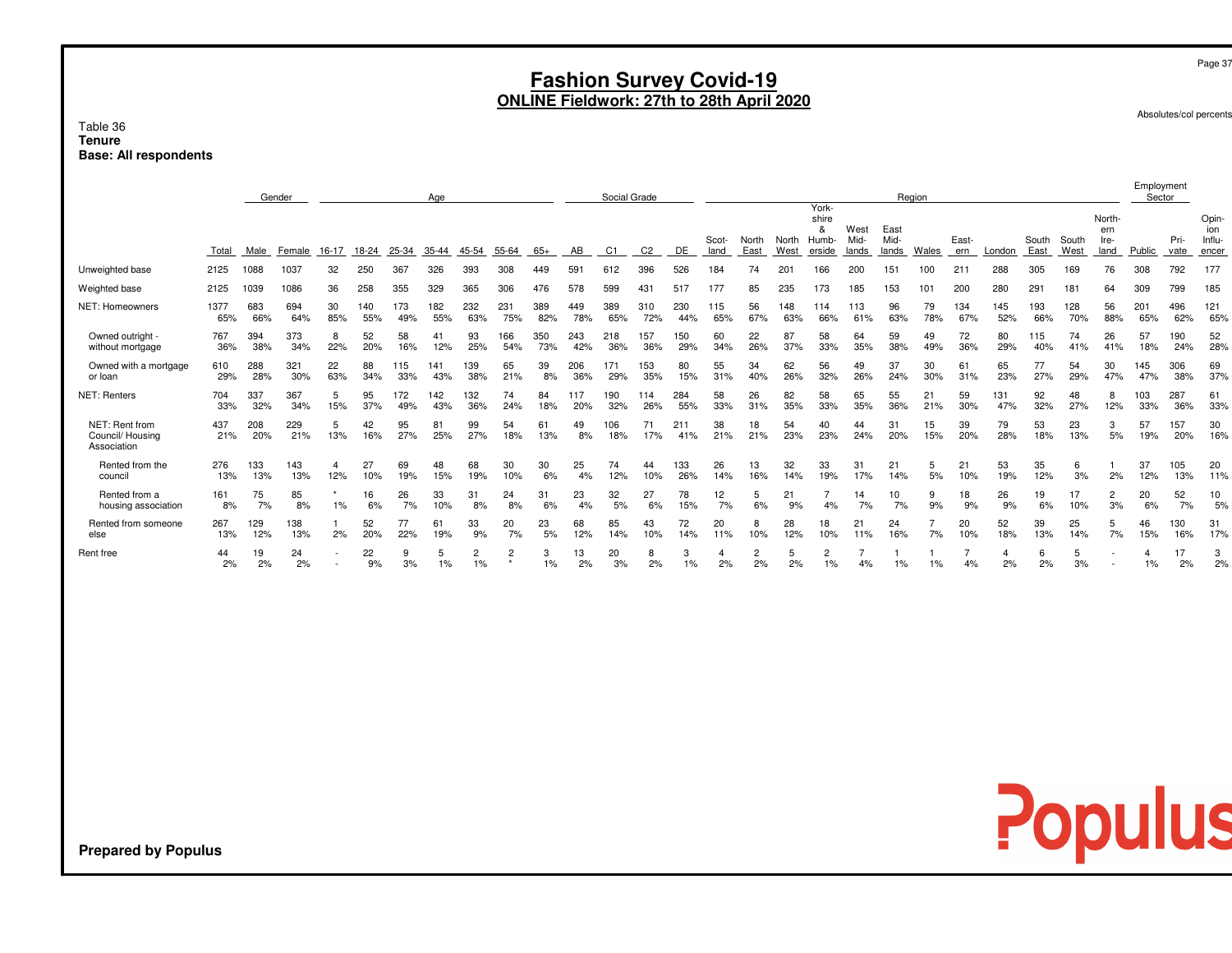| Table 37<br>What is the highest educational level that you have achieved to date?<br><b>Base: All respondents</b> |                |            |              |           |            |            |                           |                |            |            |                |              | <b>Fashion Survey Covid-19</b><br>ONLINE Fieldwork: 27th to 28th April 2020 |            |                      |                          |               |                                        |                       |                       |                      |                      |                      |               |                      |                               |                      |                | Page 38<br>Absolutes/col percents |
|-------------------------------------------------------------------------------------------------------------------|----------------|------------|--------------|-----------|------------|------------|---------------------------|----------------|------------|------------|----------------|--------------|-----------------------------------------------------------------------------|------------|----------------------|--------------------------|---------------|----------------------------------------|-----------------------|-----------------------|----------------------|----------------------|----------------------|---------------|----------------------|-------------------------------|----------------------|----------------|-----------------------------------|
|                                                                                                                   |                |            | Gender       |           |            |            | Age                       |                |            |            |                | Social Grade |                                                                             |            |                      |                          |               |                                        |                       | Region                |                      |                      |                      |               |                      |                               | Employment<br>Sector |                |                                   |
|                                                                                                                   | Total          | Male       | Female       | 16-17     | 18-24      | 25-34      | 35-44                     | 45-54          | 55-64      | 65+        | AB             | C1           | C <sub>2</sub>                                                              | DE         | Scot-<br>land        | North<br>East            | North<br>West | York-<br>shire<br>&<br>Humb-<br>erside | West<br>Mid-<br>lands | East<br>Mid-<br>lands | Wales                | East-<br>ern         | London               | South<br>East | South<br>West        | North-<br>ern<br>Ire-<br>land | Public               | Pri-<br>vate   | Opin-<br>ion<br>Influ-<br>encer   |
| Unweighted base                                                                                                   | 2125           | 1088       | 1037         | 32        | 250        | 367        | 326                       | 393            | 308        | 449        | 591            | 612          | 396                                                                         | 526        | 184                  | 74                       | 201           | 166                                    | 200                   | 151                   | 100                  | 211                  | 288                  | 305           | 169                  | 76                            | 308                  | 792            | 177                               |
| Weighted base                                                                                                     | 2125           | 1039       | 1086         | 36        | 258        | 355        | 329                       | 365            | 306        | 476        | 578            | 599          | 431                                                                         | 517        | 177                  | 85                       | 235           | 173                                    | 185                   | 153                   | 101                  | 200                  | 280                  | 291           | 181                  | 64                            | 309                  | 799            | 185                               |
| No formal education                                                                                               | 18<br>1%       | 13<br>1%   | 5<br>$\star$ |           |            |            |                           | 4<br>1%        | 4<br>1%    | 1%         | $\overline{2}$ | 3<br>$\star$ | 4<br>1%                                                                     | 9<br>2%    | $\overline{2}$<br>1% | $\overline{\phantom{a}}$ | 4<br>2%       | $\overline{2}$<br>1%                   |                       | 1%                    | $\overline{c}$<br>2% | $\overline{2}$<br>1% | $\overline{2}$<br>1% | $\star$       | $\overline{2}$<br>1% |                               |                      | 3<br>$\star$   | $\overline{c}$<br>1%              |
| Primary                                                                                                           | 9<br>$\bullet$ | 6<br>1%    | 3<br>$\star$ | 4%        |            |            |                           |                |            | 1%         |                | $\star$      | $\overline{c}$<br>1%                                                        | 4<br>1%    |                      |                          |               |                                        |                       | $\overline{c}$<br>2%  | $\sim$<br>$\sim$     |                      | $\overline{2}$<br>1% | $\star$       | 1%                   | 1%                            | $\sim$               |                |                                   |
| Secondary school, high<br>school, 6th form/<br>college, GCSE's, A-<br>Levels, BTEC, NVQ<br>levels 1 to 3, etc.    | 1218<br>57%    | 603<br>58% | 616<br>57%   | 18<br>51% | 108<br>42% | 182<br>51% | 175<br>53%                | 242<br>66%     | 188<br>61% | 305<br>64% | 210<br>36%     | 320<br>53%   | 300<br>69%                                                                  | 389<br>75% | 95<br>54%            | 55<br>65%                | 134<br>57%    | 111<br>64%                             | 113<br>61%            | 87<br>57%             | 59<br>58%            | 128<br>64%           | 129<br>46%           | 175<br>60%    | 105<br>58%           | 28<br>44%                     | 149<br>48%           | 452<br>57%     | 50<br>27%                         |
| University degree or<br>equivalent professional<br>qualification, NVQ<br>level 4, etc.                            | 627<br>30%     | 291<br>28% | 337<br>31%   | $\sim$    | 84<br>32%  | 121<br>34% | 109<br>33%                | 86<br>24%      | 99<br>32%  | 128<br>27% | 253<br>44%     | 196<br>33%   | 89<br>21%                                                                   | 89<br>17%  | 58<br>33%            | 22<br>26%                | 74<br>31%     | 46<br>27%                              | 47<br>26%             | 41<br>27%             | 34<br>34%            | 54<br>27%            | 96<br>34%            | 80<br>28%     | 50<br>28%            | 24<br>38%                     | 116<br>38%           | 259<br>32%     | 76<br>41%                         |
| Higher university<br>degree, doctorate, MBA,<br>NVQ level 5, etc.                                                 | 181<br>9%      | 94<br>9%   | 87<br>8%     |           | 23<br>9%   | 43<br>12%  | 40<br>12%                 | 29<br>8%       | 14<br>5%   | 33<br>7%   | 87<br>15%      | 56<br>9%     | 21<br>5%                                                                    | 18<br>3%   | 19<br>11%            | 5<br>6%                  | 14<br>6%      | 9<br>5%                                | 15<br>8%              | 15<br>10%             | 6<br>6%              | 10<br>5%             | 38<br>13%            | 26<br>9%      | 14<br>8%             | 10<br>16%                     | 43<br>14%            | 80<br>10%      | 49<br>27%                         |
| Still in full time<br>education                                                                                   | 64<br>3%       | 27<br>3%   | 37<br>3%     | 15<br>41% | 41<br>16%  | 5<br>1%    | $\overline{c}$<br>$\star$ | 2              |            |            | 22<br>4%       | 22<br>4%     | 14<br>3%                                                                    | 7<br>1%    | 3<br>2%              | 2<br>3%                  | 8<br>4%       | 5<br>3%                                | 8<br>4%               | 5<br>3%               |                      | 6<br>3%              | 13<br>5%             | 7<br>2%       | 8<br>5%              |                               |                      | 3<br>$\star$   | 7<br>4%                           |
| Don't know                                                                                                        |                |            |              |           |            |            |                           |                |            |            |                |              |                                                                             |            |                      |                          |               |                                        |                       |                       |                      |                      |                      |               |                      |                               |                      |                |                                   |
| Prefer not to answer                                                                                              | 6              | 5          |              | 4%        |            |            |                           | $\overline{c}$ |            |            | 3              |              | 2                                                                           |            |                      |                          |               | 1%                                     |                       | 1%                    |                      |                      |                      |               |                      | 1%                            |                      | $\overline{2}$ |                                   |

**Prepared by Populus**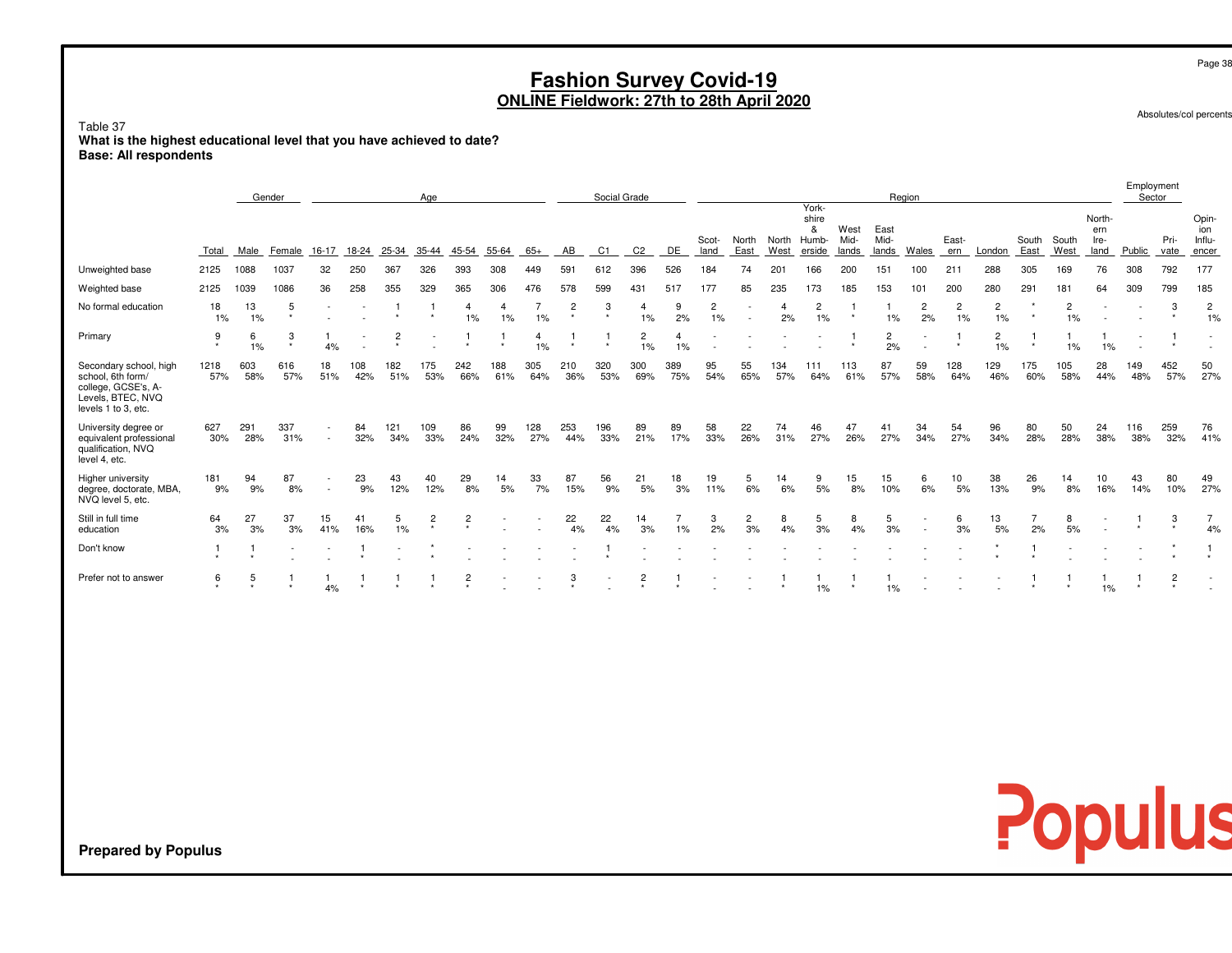# **Fashion Survey Covid-19 ONLINE Fieldwork: 27th to 28th April 2020**

Absolutes/col percents

Employment

Table 38

 **Thinking about your household's food and grocery shopping, are you personally responsible for selecting half or more of the items to be boughtfrom supermarkets and food shops?**

**Base: All respondents**

|                                                              |             |            | Gender     |           |            | Social Grade |            |            |            |            |            | York-      |            |            | Region        |               |               |                          |                       |                       | Linprovincin<br>Sector |              |            |                     |            |                               |            |              |                                 |
|--------------------------------------------------------------|-------------|------------|------------|-----------|------------|--------------|------------|------------|------------|------------|------------|------------|------------|------------|---------------|---------------|---------------|--------------------------|-----------------------|-----------------------|------------------------|--------------|------------|---------------------|------------|-------------------------------|------------|--------------|---------------------------------|
|                                                              | Total       | Male       | Female     | 16-17     | 18-24      | 25-34        | 35-44      | 45-54      | 55-64      | 65+        | AB         | C1         | C2         | DE         | Scot-<br>land | North<br>East | North<br>West | shire<br>Humb-<br>erside | West<br>Mid-<br>lands | East<br>Mid-<br>lands | Wales                  | East-<br>ern | London     | South South<br>East | West       | North-<br>ern<br>lre-<br>land | Public     | Pri-<br>vate | Opin-<br>ion<br>Influ-<br>encer |
| Unweighted base                                              | 2125        | 1088       | 1037       | 32        | 250        | 367          | 326        | 393        | 308        | 449        | 591        | 612        | 396        | 526        | 184           | 74            | 201           | 166                      | 200                   | 151                   | 100                    | 211          | 288        | 305                 | 169        | 76                            | 308        | 792          | 177                             |
| Weighted base                                                | 2125        | 1039       | 1086       | 36        | 258        | 355          | 329        | 365        | 306        | 476        | 578        | 599        | 431        | 517        | 177           | 85            | 235           | 173                      | 185                   | 153                   | 101                    | 200          | 280        | 291                 | 181        | 64                            | 309        | 799          | 185                             |
| Yes - responsible for<br>half or more of the<br>items bought | 1864<br>88% | 868<br>84% | 995<br>92% | 6%        | 160<br>62% | 328<br>92%   | 317<br>96% | 347<br>95% | 279<br>91% | 431<br>90% | 482<br>83% | 536<br>89% | 378<br>88% | 468<br>91% | 162<br>92%    | 74<br>88%     | 206<br>88%    | 158<br>91%               | 156<br>84%            | 135<br>89%            | 92<br>91%              | 173<br>86%   | 248<br>88% | 242<br>83%          | 155<br>85% | 63<br>99%                     | 285<br>92% | 731<br>91%   | 166<br>90%                      |
| No - not responsible<br>for most of the items<br>bought      | 261<br>12%  | 171<br>16% | 90<br>8%   | 34<br>94% | 98<br>38%  | 27<br>8%     | 12<br>4%   | 18<br>5%   | 27<br>9%   | 46<br>10%  | 96<br>17%  | 63<br>11%  | 54<br>12%  | 48<br>9%   | 15<br>8%      | 10<br>12%     | 29<br>12%     | 15<br>9%                 | 30<br>16%             | 17<br>11%             | 9%                     | 27<br>14%    | 33<br>12%  | 49<br>17%           | 27<br>15%  | 1%                            | 23<br>8%   | 68<br>9%     | 19<br>10%                       |

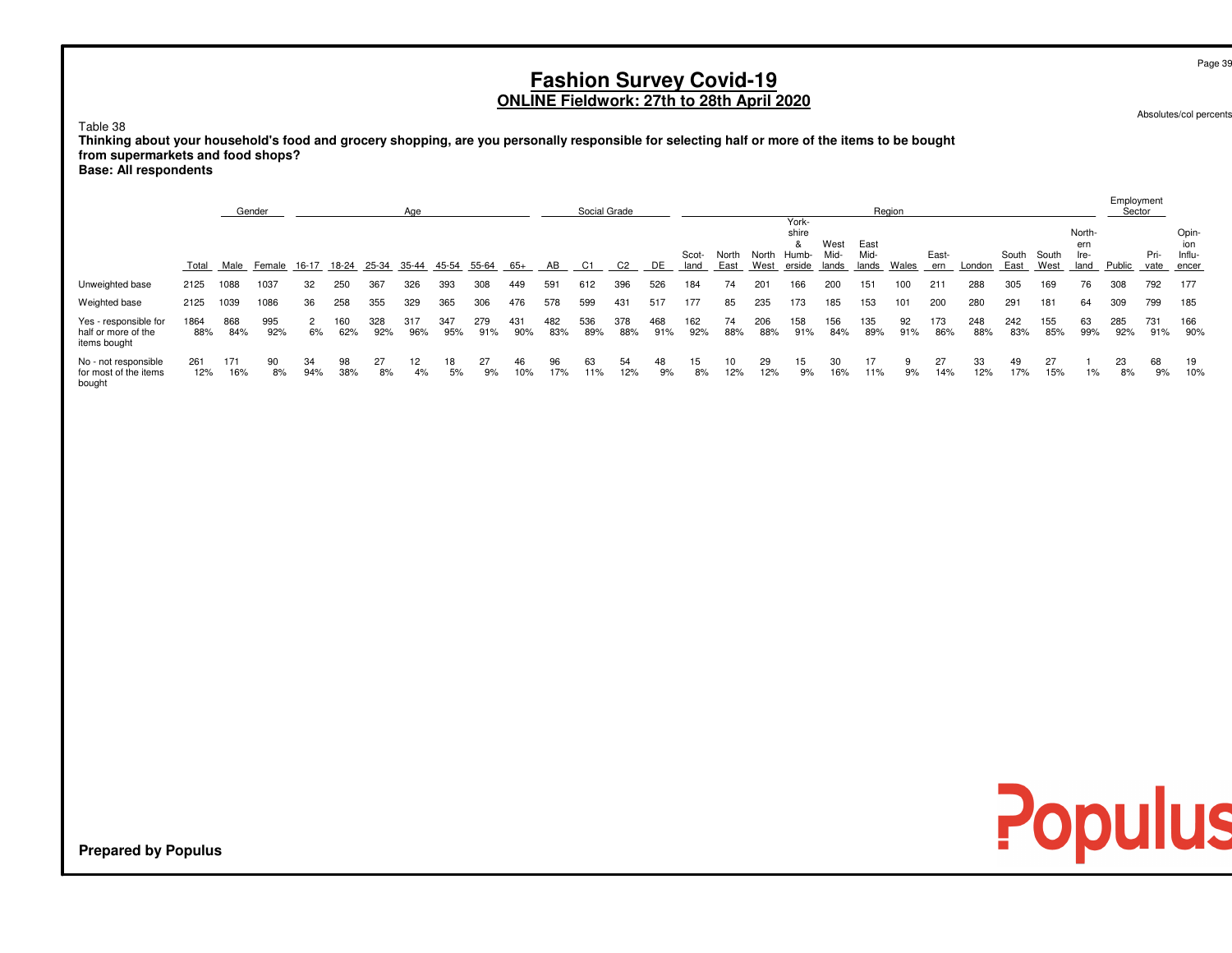# **Fashion Survey Covid-19 ONLINE Fieldwork: 27th to 28th April 2020**

Absolutes/col percents

**Employment** 

|                             |             |            | Gender      |           |                               |            | Age        |            |            |            |            | Social Grade |                |            |               |               |               |                                        |                       |                       | Region    |              |            |               |               |                               | _____ <i>_</i> ______<br>Sector |              |                                |
|-----------------------------|-------------|------------|-------------|-----------|-------------------------------|------------|------------|------------|------------|------------|------------|--------------|----------------|------------|---------------|---------------|---------------|----------------------------------------|-----------------------|-----------------------|-----------|--------------|------------|---------------|---------------|-------------------------------|---------------------------------|--------------|--------------------------------|
|                             | Total       |            | Male Female | 16-17     | 18-24 25-34 35-44 45-54 55-64 |            |            |            |            | 65+        | AB         | -C1          | C <sub>2</sub> | DE         | Scot-<br>land | North<br>East | North<br>West | York-<br>shire<br>&<br>Humb-<br>erside | West<br>Mid-<br>lands | East<br>Mid-<br>lands | Wales     | East-<br>ern | London     | South<br>East | South<br>West | North-<br>ern<br>lre-<br>land | Public                          | Pri-<br>vate | Opin<br>ion<br>Influ-<br>encer |
| Unweighted base             | 2125        | 1088       | 1037        | 32        | 250                           | 367        | 326        | 393        | 308        | 449        | 591        | 612          | 396            | 526        | 184           | 74            | 201           | 166                                    | 200                   | 151                   | 100       | 21'          | 288        | 305           | 169           | 76                            | 308                             | 792          | 177                            |
| Weighted base               | 2125        | 1039       | 1086        | 36        | 258                           | 355        | 329        | 365        | 306        | 476        | 578        | 599          | 431            | 517        | 177           | 85            | 235           | 173                                    | 185                   | 153                   | 101       | 200          | 280        | 291           | 181           | 64                            | 309                             | 799          | 185                            |
| No cars in the<br>household | 446<br>21%  | 205<br>20% | 241<br>22%  | 5%        | 44<br>17%                     | 73<br>21%  | 95<br>29%  | 91<br>25%  | 63<br>21%  | 78<br>16%  | 74<br>13%  | 147<br>24%   | 43<br>10%      | 182<br>35% | 41<br>23%     | 15<br>17%     | 53<br>23%     | 32<br>18%                              | 37<br>20%             | 28<br>18%             | 14<br>14% | 31<br>16%    | 124<br>44% | 40<br>14%     | 24<br>13%     | 11%                           | 78<br>25%                       | 149<br>19%   | 36<br>20%                      |
| NET: Any                    | 1679<br>79% | 834<br>80% | 845<br>78%  | 34<br>95% | 213<br>83%                    | 282<br>79% | 234<br>71% | 275<br>75% | 243<br>79% | 399<br>84% | 503<br>87% | 453<br>76%   | 389<br>90%     | 334<br>65% | 136<br>77%    | 70<br>83%     | 182<br>77%    | 141<br>82%                             | 148<br>80%            | 125<br>82%            | 87<br>86% | 169<br>84%   | 156<br>56% | 250<br>86%    | 158<br>87%    | 57<br>89%                     | 231<br>75%                      | 650<br>81%   | 149<br>80%                     |
|                             | 862<br>41%  | 432<br>42% | 430<br>40%  | 10<br>27% | 48<br>19%                     | 146<br>41% | 131<br>40% | 131<br>36% | 141<br>46% | 256<br>54% | 224<br>39% | 244<br>41%   | 168<br>39%     | 226<br>44% | 78<br>44%     | 38<br>45%     | 100<br>43%    | 41%                                    | 72<br>39%             | 64<br>42%             | 44<br>44% | 75<br>38%    | 91<br>32%  | 18<br>40%     | 82<br>45%     | 28<br>44%                     | 108<br>35%                      | 303<br>38%   | 56<br>30%                      |
| $\overline{2}$              | 622<br>29%  | 323<br>31% | 299<br>27%  | 12<br>33% | 95<br>37%                     | 109<br>31% | 93<br>28%  | 108<br>29% | 75<br>24%  | 130<br>27% | 219<br>38% | 136<br>23%   | 177<br>41%     | 90<br>17%  | 47<br>26%     | 28<br>33%     | 62<br>27%     | 62<br>36%                              | 60<br>32%             | 47<br>31%             | 30<br>30% | 70<br>35%    | 41<br>15%  | 105<br>36%    | 50<br>28%     | 19<br>30%                     | 101<br>33%                      | 247<br>31%   | 70<br>38%                      |
| $3+$                        | 195<br>9%   | 78<br>8%   | 117<br>11%  | 12<br>35% | 70<br>27%                     | 27<br>8%   | 3%         | 36<br>10%  | 27<br>9%   | 13<br>3%   | 61<br>11%  | 12%          | 44<br>10%      | 18<br>4%   | 6%            | 4%            | 19<br>8%      | 5%                                     | 9%                    | 14<br>9%              | 13<br>13% | 23<br>11%    | 24<br>9%   | 27<br>9%      | 26<br>14%     | 10<br>15%                     | 21<br>7%                        | 101<br>13%   | 23<br>12%                      |

**Prepared by Populus**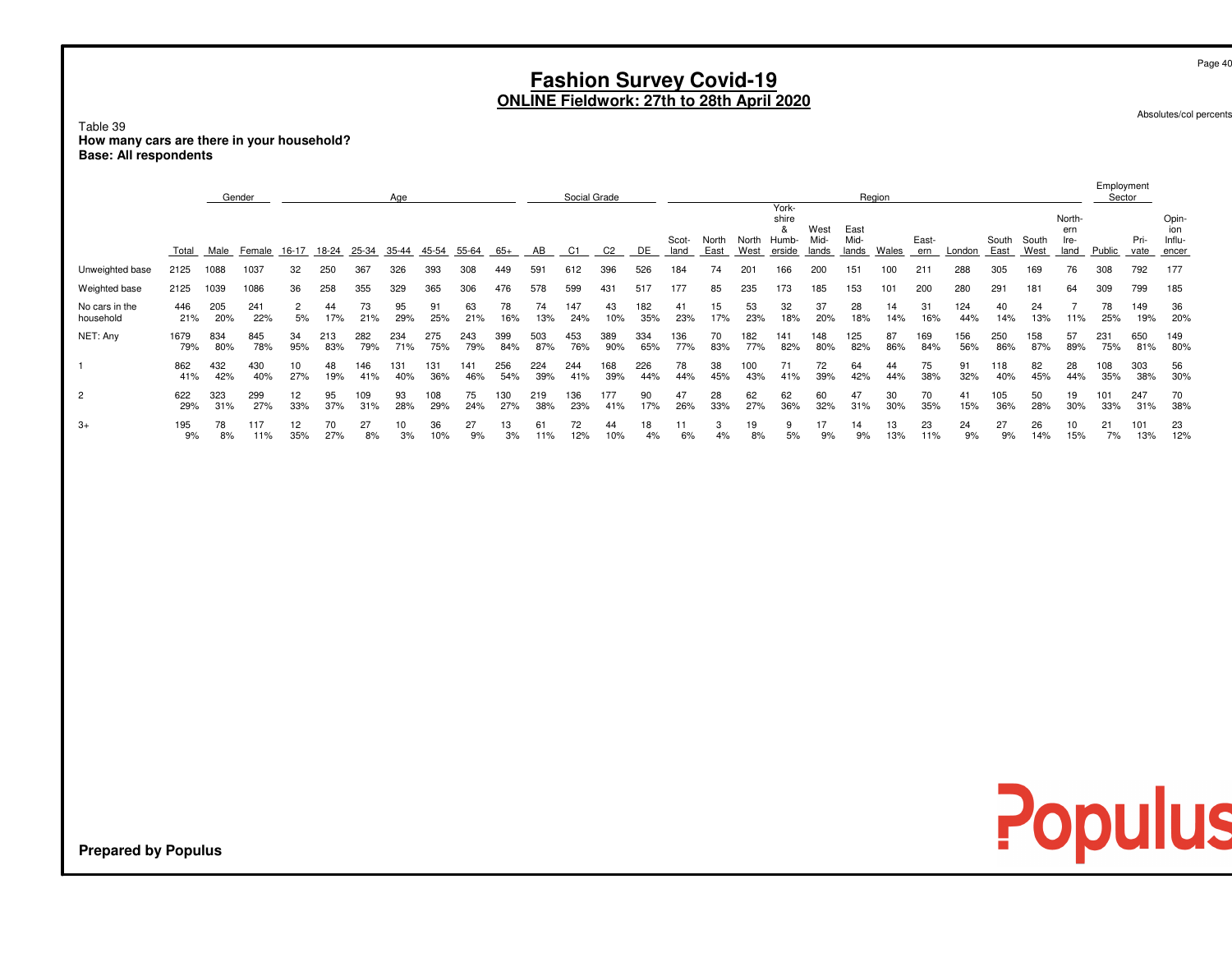# **Fashion Survey Covid-19 ONLINE Fieldwork: 27th to 28th April 2020**

Absolutes/col percents

Table 40 **To which of the following ethnic groups do you consider you belong?Base: All respondents**

|                      |             |                | Gender     |           |            |            | Age        |            |                      |                           |            | Social Grade   |            |            |                      |                          |               | York-                         |                       |                       | Region                   |                      |            |               |               |                               | Employment<br>Sector |              |                                |
|----------------------|-------------|----------------|------------|-----------|------------|------------|------------|------------|----------------------|---------------------------|------------|----------------|------------|------------|----------------------|--------------------------|---------------|-------------------------------|-----------------------|-----------------------|--------------------------|----------------------|------------|---------------|---------------|-------------------------------|----------------------|--------------|--------------------------------|
|                      | Total       | Male           | Female     | 16-17     | 18-24      | 25-34      | $35 - 44$  | 45-54      | 55-64                | $65+$                     | AB         | C <sub>1</sub> | C2         | DE         | Scot-<br>land        | North<br>East            | North<br>West | shire<br>&<br>Humb-<br>erside | West<br>Mid-<br>lands | East<br>Mid-<br>lands | Wales                    | East-<br>ern         | London     | South<br>East | South<br>West | North-<br>ern<br>Ire-<br>land | Public               | Pri-<br>vate | Opin<br>ion<br>Influ-<br>encer |
| Unweighted base      | 2125        | 1088           | 1037       | 32        | 250        | 367        | 326        | 393        | 308                  | 449                       | 591        | 612            | 396        | 526        | 184                  | 74                       | 201           | 166                           | 200                   | 151                   | 100                      | $21 -$               | 288        | 305           | 169           | 76                            | 308                  | 792          | 177                            |
| Weighted base        | 2125        | 1039           | 1086       | 36        | 258        | 355        | 329        | 365        | 306                  | 476                       | 578        | 599            | 431        | 517        | 177                  | 85                       | 235           | 173                           | 185                   | 153                   | 101                      | 200                  | 280        | 291           | 181           | 64                            | 309                  | 799          | 185                            |
| White                | 1940<br>91% | 948<br>91%     | 993<br>91% | 31<br>88% | 220<br>85% | 301<br>85% | 288<br>88% | 344<br>94% | 288<br>94%           | 468<br>98%                | 526<br>91% | 543<br>91%     | 398<br>92% | 474<br>92% | 175<br>99%           | 83<br>98%                | 216<br>92%    | 168<br>97%                    | 156<br>84%            | 144<br>95%            | 98<br>97%                | 190<br>95%           | 205<br>73% | 267<br>92%    | 175<br>96%    | 63<br>99%                     | 269<br>87%           | 720<br>90%   | 156<br>84%                     |
| NET: BAME            | 164<br>8%   | 76<br>7%       | 88<br>8%   | 3<br>9%   | 37<br>14%  | 51<br>14%  | 38<br>11%  | 18<br>5%   | 14<br>5%             | 1%                        | 44<br>8%   | 53<br>9%       | 31<br>7%   | 35<br>7%   | 3<br>1%              | 2<br>2%                  | 18<br>8%      | 5<br>3%                       | 27<br>14%             | 6<br>4%               | 3<br>3%                  | 6<br>3%              | 71<br>25%  | 19<br>7%      | 5<br>3%       | $\overline{\phantom{a}}$      | 39<br>13%            | 69<br>9%     | 28<br>15%                      |
| Mixed                | 33<br>2%    | 13<br>1%       | 20<br>2%   |           | 10<br>4%   | 10<br>3%   | 2%         |            | 4<br>1%              | $\star$                   | 6<br>1%    | 10<br>2%       | 10<br>2%   | 1%         | $\overline{2}$<br>1% | 2<br>2%                  |               |                               | 6<br>3%               |                       | $\overline{\phantom{a}}$ | 2<br>1%              | 9<br>3%    | 8<br>3%       | 2%            | $\overline{\phantom{a}}$      | 5<br>2%              | 12<br>1%     | 1%                             |
| Asian                | 83<br>4%    | 42<br>4%       | 41<br>4%   | 3<br>9%   | 15<br>6%   | 28<br>8%   | 22<br>7%   | 10<br>3%   | 3<br>$1\%$           | $\overline{c}$<br>$\star$ | 22<br>4%   | 24<br>4%       | 18<br>4%   | 18<br>3%   |                      |                          | 10<br>4%      | 3%                            | 18<br>10%             | 4<br>3%               | 2<br>2%                  | $\overline{c}$<br>1% | 34<br>12%  | 8<br>3%       |               |                               | 19<br>6%             | 37<br>5%     | 18<br>10%                      |
| Black                | 32<br>2%    | 14<br>1%       | 18<br>2%   |           | 9<br>3%    | 8<br>2%    | 5<br>1%    | 3<br>1%    | 6<br>2%              | $\star$                   | 10<br>2%   | 9<br>2%        | 3<br>$1\%$ | 10<br>2%   |                      | $\overline{\phantom{a}}$ | 2%            | 1%                            | 2<br>1%               | 2<br>1%               | 1%                       | 2<br>1%              | 18<br>7%   | 2<br>1%       |               | ٠                             | 12<br>4%             | 10<br>1%     | 6<br>3%                        |
| Chinese              | 10          | 5              | 5          |           | 3<br>1%    | 2<br>1%    | 2<br>1%    | 3<br>$1\%$ |                      |                           | 1%         | 6<br>1%        |            |            |                      |                          | 2<br>$1\%$    |                               |                       |                       |                          |                      | 6<br>2%    |               |               |                               |                      | 6<br>1%      |                                |
| Other ethnic group   | 6           | $\overline{c}$ | 4          |           |            | 2<br>1%    | 2<br>1%    |            | $\overline{c}$<br>1% |                           |            | 4<br>1%        |            |            |                      |                          | $1\%$         |                               |                       |                       |                          |                      | 4<br>1%    |               |               |                               | $\overline{c}$       |              | $\overline{c}$<br>1%           |
| Prefer not to answer | 21<br>1%    | 16<br>2%       | 5          | 3%        |            | 3<br>$1\%$ | 3<br>1%    | 3<br>1%    | 4<br>1%              | 5<br>1%                   | 8<br>$1\%$ | 3<br>1%        | 2<br>1%    | 1%         |                      |                          |               | $\overline{\phantom{a}}$      | 3<br>2%               | 2<br>$1\%$            | 1%                       | 4<br>2%              | 5<br>2%    | 4<br>1%       | 2<br>$1\%$    | 1%                            |                      | 10<br>1%     | 1%                             |

**Prepared by Populus**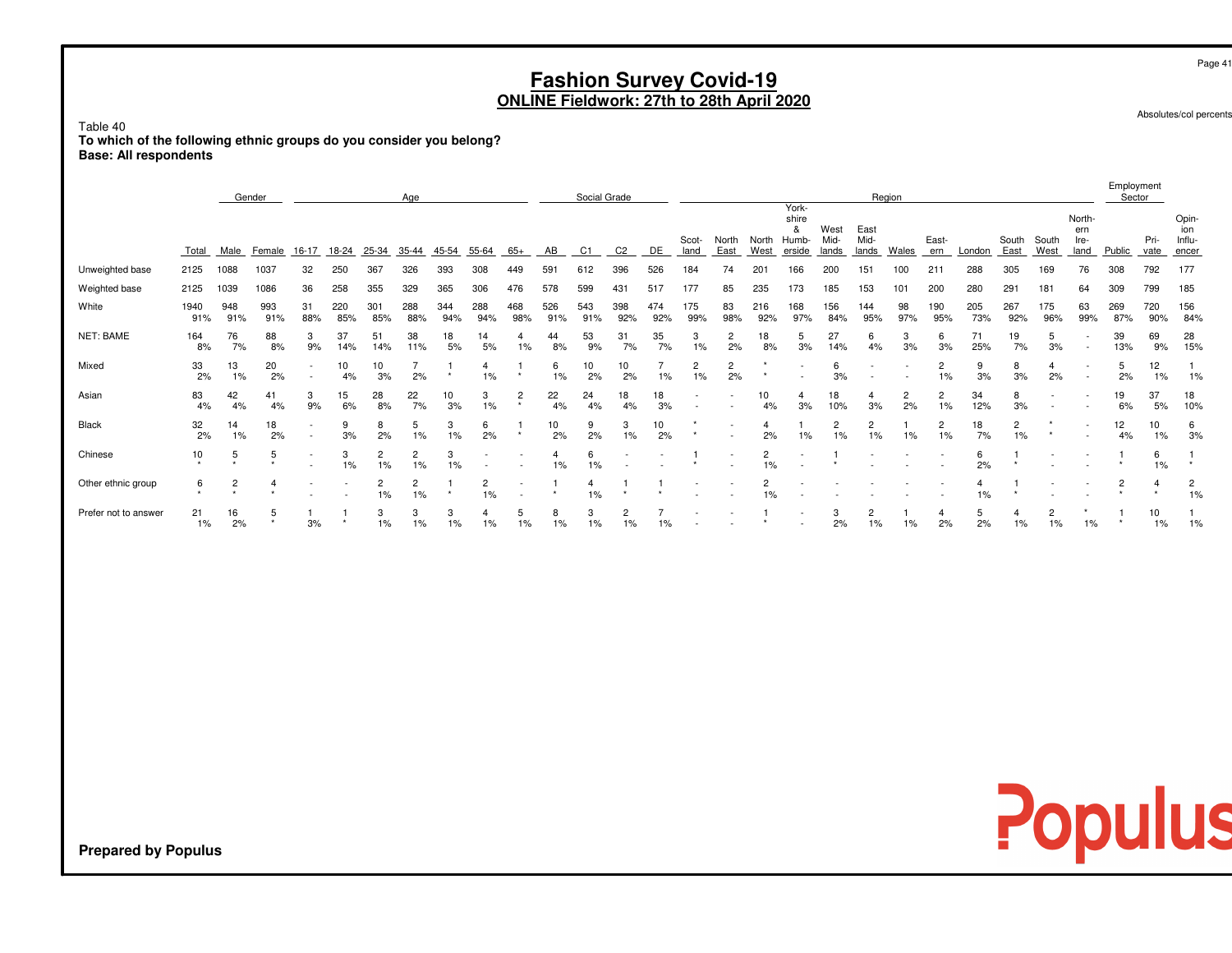# **Fashion Survey Covid-19 ONLINE Fieldwork: 27th to 28th April 2020**

Absolutes/col percents

Table 41 **To which of the following religious groups do you consider yourself to be a member of?Base: All respondents**

|                   |             |              | Gender       |           |                      | Social Grade |                           |            |                      |                          |            |              |                | Region     |               |               |               |                                        |                       |                                  | Employment<br>Sector |              |            |                     |                      |                               |            |                           |                                 |
|-------------------|-------------|--------------|--------------|-----------|----------------------|--------------|---------------------------|------------|----------------------|--------------------------|------------|--------------|----------------|------------|---------------|---------------|---------------|----------------------------------------|-----------------------|----------------------------------|----------------------|--------------|------------|---------------------|----------------------|-------------------------------|------------|---------------------------|---------------------------------|
|                   | Total       | Male         | Female       | 16-17     | 18-24                | 25-34        | 35-44                     | 45-54      | 55-64                | $65+$                    | AB         | C1           | C <sub>2</sub> | DE         | Scot-<br>land | North<br>East | North<br>West | York-<br>shire<br>&<br>Humb-<br>erside | West<br>Mid-<br>lands | East<br>Mid-<br>lands            | Wales                | East-<br>ern | London     | South South<br>East | West                 | North-<br>ern<br>Ire-<br>land | Public     | Pri-<br>vate              | Opin-<br>ion<br>Influ-<br>encer |
| Unweighted base   | 2125        | 1088         | 1037         | 32        | 250                  | 367          | 326                       | 393        | 308                  | 449                      | 591        | 612          | 396            | 526        | 184           | 74            | 201           | 166                                    | 200                   | 151                              | 100                  | 211          | 288        | 305                 | 169                  | 76                            | 308        | 792                       | 177                             |
| Weighted base     | 2125        | 1039         | 1086         | 36        | 258                  | 355          | 329                       | 365        | 306                  | 476                      | 578        | 599          | 431            | 517        | 177           | 85            | 235           | 173                                    | 185                   | 153                              | 101                  | 200          | 280        | 291                 | 181                  | 64                            | 309        | 799                       | 185                             |
| Christian         | 1013<br>48% | 495<br>48%   | 518<br>48%   | 12<br>33% | 77<br>30%            | 116<br>33%   | 139<br>42%                | 171<br>47% | 175<br>57%           | 323<br>68%               | 266<br>46% | 284<br>47%   | 214<br>50%     | 248<br>48% | 87<br>49%     | 50<br>59%     | 129<br>55%    | 81<br>47%                              | 83<br>45%             | 76<br>50%                        | 47<br>47%            | 83<br>41%    | 125<br>45% | 133<br>46%          | 72<br>40%            | 46<br>72%                     | 135<br>44% | 349<br>44%                | 85<br>46%                       |
| NET: Other        | 131<br>6%   | 67<br>6%     | 65<br>6%     | 3<br>7%   | 18<br>7%             | 38<br>11%    | 23<br>7%                  | 24<br>7%   | 14<br>5%             | 10<br>2%                 | 40<br>7%   | 34<br>6%     | 27<br>6%       | 31<br>6%   | 1%            |               | 14<br>6%      | 4%                                     | 22<br>12%             | 9<br>6%                          | 9<br>9%              | 12<br>6%     | 39<br>14%  | 13<br>4%            | 6<br>3%              | 1%                            | 27<br>9%   | 50<br>6%                  | 24<br>13%                       |
| Muslim            | 53<br>2%    | 28<br>3%     | 25<br>2%     |           | 11<br>4%             | 24<br>7%     | 3%                        | 6<br>2%    | 2<br>$1\%$           |                          | 13<br>2%   | 16<br>3%     | 12<br>3%       | 13<br>2%   |               |               | 9<br>4%       | $\overline{c}$<br>1%                   | 15<br>8%              | 4<br>3%                          | 3<br>3%              |              | 15<br>5%   | 3<br>1%             |                      |                               | 12<br>4%   | 23<br>3%                  | 11<br>6%                        |
| Hindu             | 16<br>1%    | 4<br>$\star$ | 12<br>1%     | 3<br>7%   | $\overline{c}$<br>1% | 3<br>1%      | 5<br>2%                   |            | $\overline{c}$<br>1% | $\overline{\phantom{a}}$ | 4<br>1%    | 1%           | 5<br>1%        |            |               |               | 2<br>1%       | $\overline{\phantom{a}}$               | 3<br>2%               | 1%                               |                      |              | 8<br>3%    | 2<br>1%             |                      |                               | 4<br>1%    | 5<br>1%                   | 4<br>2%                         |
| Jewish            | 13<br>1%    | 10<br>1%     | 4<br>$\star$ |           |                      | 3<br>1%      | $\star$                   | 2<br>1%    | 4<br>$1\%$           | 4<br>1%                  | 3<br>1%    |              | 1%             | 1%         |               |               |               |                                        | 1%                    |                                  | 1%                   | 4<br>2%      | 5<br>2%    | 2<br>1%             |                      |                               |            | 3                         | 1%                              |
| Sikh              | 5           | 4            |              |           |                      |              | $\frac{2}{1\%}$           | 2<br>1%    |                      | ٠                        |            |              |                |            |               |               |               | 2<br>1%                                |                       |                                  |                      |              | 2<br>$1\%$ |                     |                      |                               | 2<br>1%    | $\overline{2}$<br>$\star$ |                                 |
| <b>Buddhist</b>   | 14<br>1%    | 11<br>1%     | 3<br>$\star$ |           | 2<br>1%              | 1%           | $\overline{c}$<br>$\star$ | 5<br>2%    | $\star$              |                          | 8<br>1%    | 3<br>$\star$ |                | 2          |               |               |               |                                        |                       | 1%                               | $\overline{c}$<br>2% | 1%           | 6<br>2%    | 3<br>1%             |                      |                               | 5<br>2%    | 1%                        | 4<br>2%                         |
| Other             | 30<br>1%    | 10<br>1%     | 20<br>2%     |           | 3<br>1%              | 5<br>1%      | 3<br>1%                   | 8<br>2%    | 5<br>2%              | 6<br>1%                  | 10<br>2%   | $1\%$        | 4<br>1%        | 8<br>2%    | 1%            |               | 2<br>1%       | 2<br>1%                                | 1%                    | 2<br>2%                          | 3<br>3%              | 5<br>3%      | 1%         | 2<br>1%             | 5<br>3%              | 1%                            | 2<br>1%    | 12<br>2%                  | 4<br>2%                         |
| None              | 947<br>45%  | 462<br>44%   | 485<br>45%   | 19<br>52% | 155<br>60%           | 192<br>54%   | 165<br>50%                | 165<br>45% | 115<br>37%           | 136<br>29%               | 264<br>46% | 275<br>46%   | 182<br>42%     | 226<br>44% | 85<br>48%     | 33<br>39%     | 91<br>39%     | 84<br>48%                              | 77<br>42%             | 66<br>43%                        | 44<br>44%            | 100<br>50%   | 104<br>37% | 142<br>49%          | 102<br>56%           | 18<br>28%                     | 147<br>47% | 388<br>49%                | 69<br>37%                       |
| Prefer not to say | 34<br>2%    | 16<br>2%     | 18<br>2%     | 3<br>7%   | 3%                   | 9<br>2%      | 3<br>1%                   | 5<br>1%    | 2<br>1%              | 6<br>1%                  | $1\%$      | 6<br>1%      | 9<br>2%        | 11<br>2%   | 3<br>2%       | 2%            |               | $\overline{c}$<br>1%                   | 2%                    | $\overline{\mathbf{c}}$<br>$1\%$ | 1%                   | 5<br>3%      | 11<br>4%   | 3<br>1%             | $\overline{c}$<br>1% |                               |            | 12<br>2%                  | 7<br>4%                         |

**Prepared by Populus**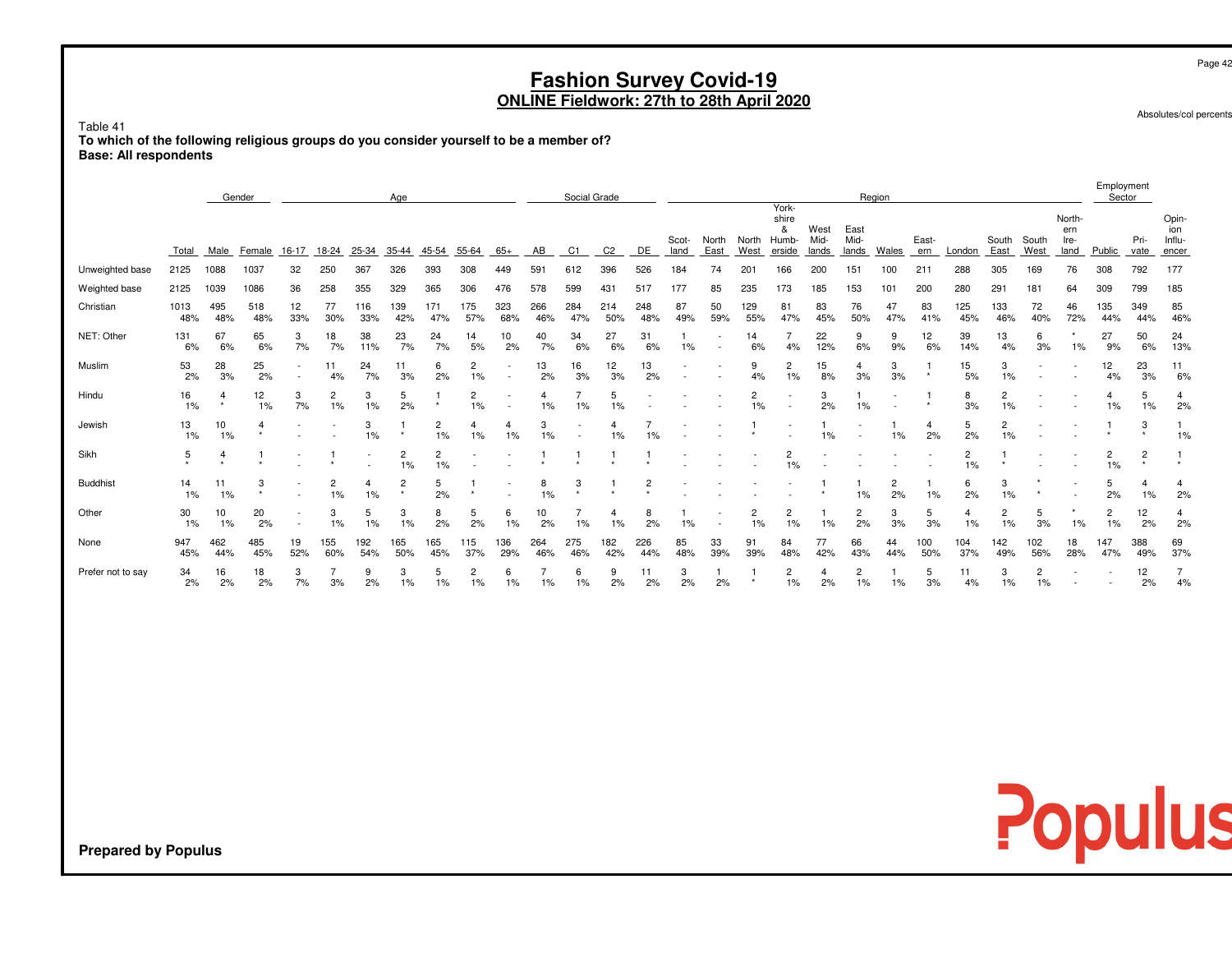# **Fashion Survey Covid-19 ONLINE Fieldwork: 27th to 28th April 2020**

Absolutes/col percents

Populus

Table 42 **Which of the following best describes where you live?Base: All respondents**

|                                   | Age<br>Gender |            |            |           |            |            |            |            |            |            |            | Social Grade |                |            |               |               |               | York-                   |                      |                       | Region    |              |            |               |               |                               | Employment<br>Sector |              |                                |
|-----------------------------------|---------------|------------|------------|-----------|------------|------------|------------|------------|------------|------------|------------|--------------|----------------|------------|---------------|---------------|---------------|-------------------------|----------------------|-----------------------|-----------|--------------|------------|---------------|---------------|-------------------------------|----------------------|--------------|--------------------------------|
|                                   | Total         | Male       | Female     | 16-17     | 18-24      | 25-34      | 35-44      | 45-54      | 55-64      | 65+        | AB.        | C1           | C <sub>2</sub> | DE         | Scot-<br>land | North<br>East | North<br>West | shire<br>Humb<br>erside | West<br>Mid<br>lands | East<br>Mid-<br>lands | Wales     | East-<br>ern | London     | South<br>East | South<br>West | North-<br>ern<br>Ire-<br>land | Public               | Pri-<br>vate | Opin<br>ion<br>Influ-<br>encer |
| Unweighted base                   | 2125          | 1088       | 1037       | 32        | 250        | 367        | 326        | 393        | 308        | 449        | 591        | 612          | 396            | 526        | 184           | 74            | 201           | 166                     | 200                  | 151                   | 100       | 211          | 288        | 305           | 169           | 76                            | 308                  | 792          | 177                            |
| Weighted base                     | 2125          | 1039       | 1086       | 36        | 258        | 355        | 329        | 365        | 306        | 476        | 578        | 599          | 431            | 517        | 177           | 85            | 235           | 173                     | 185                  | 153                   | 101       | 200          | 280        | 291           | 181           | 64                            | 309                  | 799          | 185                            |
| NET: Urban                        | 1706<br>80%   | 851<br>82% | 855<br>79% | 28<br>78% | 222<br>86% | 297<br>84% | 279<br>85% | 288<br>79% | 229<br>75% | 363<br>76% | 467<br>81% | 484<br>81%   | 320<br>74%     | 435<br>84% | 137<br>77%    | 70<br>83%     | 204<br>87%    | 131<br>76%              | 162<br>87%           | 105<br>69%            | 72<br>71% | 144<br>72%   | 274<br>98% | 234<br>80%    | 131<br>72%    | 42<br>66%                     | 263<br>85%           | 631<br>79%   | 156<br>84%                     |
| Urban - Population over<br>10,000 | 916<br>43%    | 465<br>45% | 452<br>42% | 13<br>37% | 130<br>50% | 174<br>49% | 163<br>50% | 147<br>40% | 118<br>39% | 171<br>36% | 255<br>44% | 282<br>47%   | 141<br>33%     | 239<br>46% | 75<br>42%     | 29<br>34%     | 87<br>37%     | 73<br>42%               | 94<br>50%            | 50<br>32%             | 31<br>30% | 71<br>35%    | 238<br>85% | 95<br>33%     | 53<br>29%     | 21<br>33%                     | 155<br>50%           | 354<br>44%   | 95<br>51%                      |
| Town and Fringe                   | 790<br>37%    | 386<br>37% | 403<br>37% | 15<br>41% | 92<br>36%  | 123<br>35% | 116<br>35% | 141<br>39% | 111<br>36% | 192<br>40% | 213<br>37% | 202<br>34%   | 179<br>42%     | 195<br>38% | 62<br>35%     | 42<br>49%     | 117<br>50%    | 58<br>34%               | 68<br>37%            | 55<br>36%             | 41<br>41% | 73<br>36%    | 36<br>13%  | 138<br>48%    | 78<br>43%     | 21<br>33%                     | 108<br>35%           | 277<br>35%   | 61<br>33%                      |
| NET: Rural                        | 419<br>20%    | 88<br>18%  | 231<br>21% | 8<br>22%  | 35<br>14%  | 58<br>16%  | 15%        | 77<br>21%  | 25%        | 24%        | 111<br>19% | 115<br>19%   | 111<br>26%     | 82<br>16%  | 41<br>23%     | 14<br>17%     | 31<br>13%     | 42<br>24%               | 24<br>13%            | 48<br>31%             | 29<br>29% | 56<br>28%    | 6<br>2%    | 57<br>20%     | 50<br>28%     | 22<br>34%                     | 46<br>15%            | 168<br>21%   | 29<br>16%                      |
| Village                           | 361<br>17%    | 64<br>16%  | 197<br>18% | 6<br>17%  | 29<br>11%  | 53<br>15%  | 44<br>13%  | 62<br>17%  | 63<br>20%  | 105<br>22% | 96<br>17%  | 96<br>16%    | 94<br>22%      | 75<br>15%  | 25<br>14%     | 13<br>16%     | 29<br>12%     | 42<br>24%               | 22<br>12%            | 47<br>31%             | 24<br>24% | 48<br>24%    | 1%         | 51<br>18%     | 43<br>24%     | 13<br>21%                     | 39<br>13%            | 149<br>19%   | 25<br>14%                      |
| Hamlet & Isolated<br>Dwelling     | 58<br>3%      | 24<br>2%   | 34<br>3%   | 2<br>5%   | 6<br>2%    | $1\%$      | 2%         | 15<br>4%   | 15<br>5%   | 8<br>2%    | 14<br>2%   | 20<br>3%     | 17<br>4%       |            | 16<br>9%      | $1\%$         | 2<br>1%       |                         | $1\%$                | 1%                    | 5%        | 8<br>4%      | 3<br>1%    | 6<br>2%       | 4%            | 8<br>13%                      | 2%                   | 20<br>2%     | 4<br>2%                        |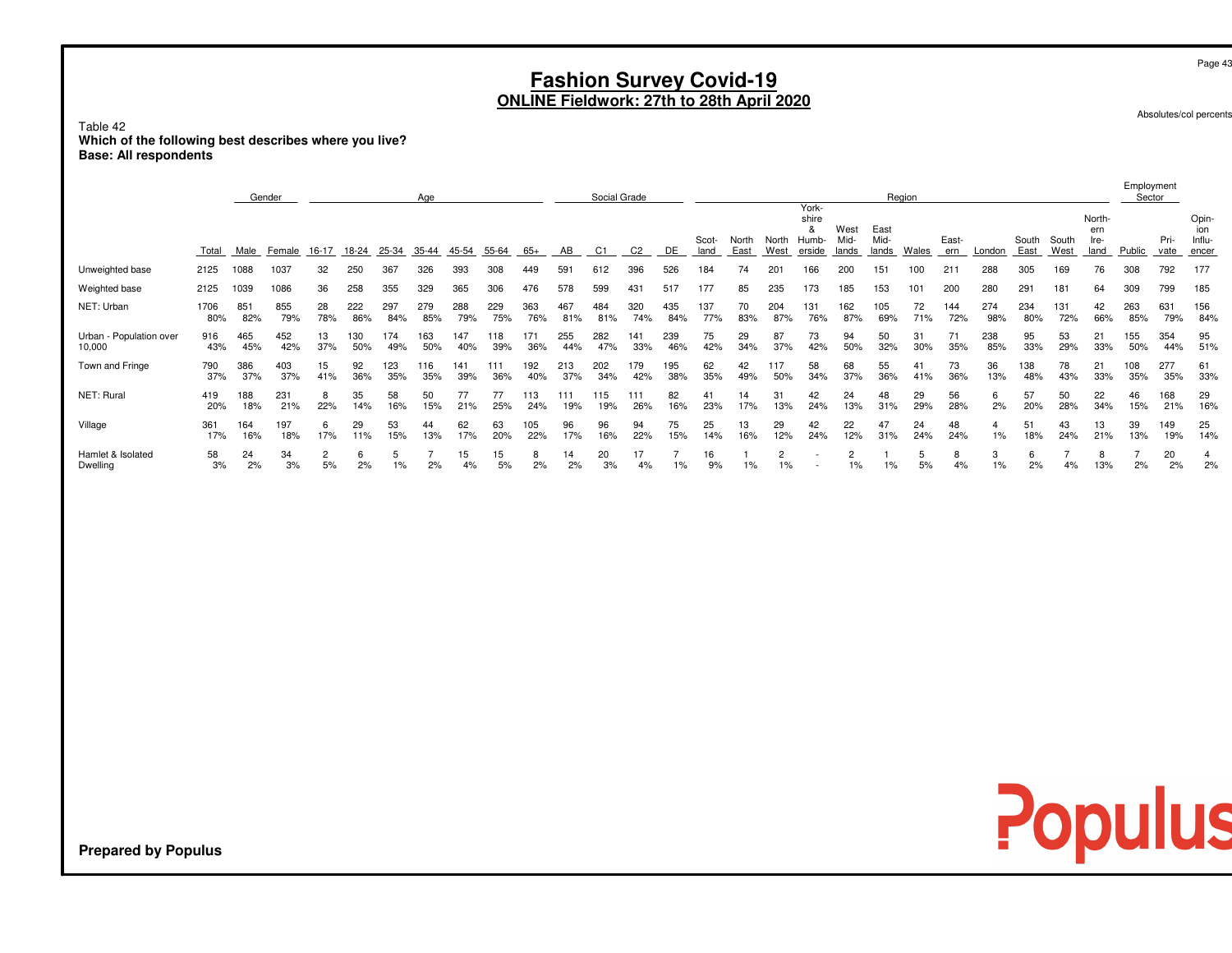# **Fashion Survey Covid-19 ONLINE Fieldwork: 27th to 28th April 2020**

Absolutes/col percents

Populus

Table 43

 **Please indicate which of the following best describes your working status before March 2020 (Pre-Covid 19), taking into account any changes due to the impact of the Coronavirus pandemicBase: All respondents**

|                                                                      |             |            | Gender     |                      |                      |            | Age        |            |            |            |            | Social Grade |                |            |               |               |               |                                        |                       |                       | Region    |              |            |               |               |                               | Employment<br>Sector |              |                                 |
|----------------------------------------------------------------------|-------------|------------|------------|----------------------|----------------------|------------|------------|------------|------------|------------|------------|--------------|----------------|------------|---------------|---------------|---------------|----------------------------------------|-----------------------|-----------------------|-----------|--------------|------------|---------------|---------------|-------------------------------|----------------------|--------------|---------------------------------|
|                                                                      | Total       | Male       | Female     | $16 - 17$            | 18-24                | 25-34      | 35-44      | 45-54      | 55-64      | $65+$      | AB         | C1           | C <sub>2</sub> | DE         | Scot-<br>land | North<br>East | North<br>West | York-<br>shire<br>&<br>Humb-<br>erside | West<br>Mid-<br>lands | East<br>Mid-<br>lands | Wales     | East-<br>ern | London     | South<br>East | South<br>West | North-<br>ern<br>Ire-<br>land | Public               | Pri-<br>vate | Opin-<br>ion<br>Influ-<br>encer |
| Unweighted base                                                      | 2125        | 1088       | 1037       | 32                   | 250                  | 367        | 326        | 393        | 308        | 449        | 591        | 612          | 396            | 526        | 184           | 74            | $20 -$        | 166                                    | 200                   | 151                   | 100       | 211          | 288        | 305           | 169           | 76                            | 308                  | 792          | 177                             |
|                                                                      | 2125        | 1039       | 1086       | 36                   | 258                  | 355        | 329        | 365        | 306        | 476        | 578        | 599          | 431            | 517        | 177           |               | 235           | 173                                    | 185                   | 153                   | 101       | 200          | 280        | 291           | 181           | 64                            | 309                  | 799          | 185                             |
| Weighted base                                                        |             |            |            |                      |                      |            |            |            |            |            |            |              |                |            |               | 85            |               |                                        |                       |                       |           |              |            |               |               |                               |                      |              |                                 |
| NET: Working                                                         | 1196<br>56% | 619<br>60% | 577<br>53% | $\overline{c}$<br>6% | 152<br>59%           | 289<br>82% | 271<br>82% | 271<br>74% | 163<br>53% | 47<br>10%  | 336<br>58% | 383<br>64%   | 273<br>63%     | 204<br>39% | 109<br>62%    | 53<br>62%     | 131<br>56%    | 95<br>55%                              | 108<br>58%            | 93<br>61%             | 52<br>52% | 106<br>53%   | 159<br>57% | 149<br>51%    | 105<br>58%    | 37<br>58%                     | 306<br>99%           | 795<br>99%   | 145<br>78%                      |
| NET: Employed                                                        | 1056<br>50% | 550<br>53% | 507<br>47% | $\overline{2}$<br>6% | 148<br>57%           | 270<br>76% | 249<br>76% | 221<br>61% | 132<br>43% | 34<br>7%   | 304<br>53% | 338<br>56%   | 231<br>53%     | 184<br>36% | 97<br>55%     | 50<br>59%     | 112<br>48%    | 87<br>50%                              | 98<br>53%             | 83<br>54%             | 48<br>47% | 95<br>47%    | 139<br>50% | 125<br>43%    | 88<br>49%     | 34<br>54%                     | 303<br>98%           | 701<br>88%   | 136<br>73%                      |
| Working full time -<br>working 30 hours per<br>week or more          | 856<br>40%  | 494<br>48% | 362<br>33% |                      | 127<br>49%           | 228<br>64% | 210<br>64% | 178<br>49% | 99<br>32%  | 14<br>3%   | 260<br>45% | 278<br>46%   | 189<br>44%     | 129<br>25% | 88<br>50%     | 42<br>50%     | 93<br>39%     | 73<br>42%                              | 83<br>45%             | 61<br>40%             | 34<br>34% | 68<br>34%    | 118<br>42% | 95<br>33%     | 70<br>39%     | 30<br>47%                     | 241<br>78%           | 583<br>73%   | 119<br>64%                      |
| Working part-time -<br>working between 8 and<br>29 hours per week    | 200<br>9%   | 56<br>5%   | 144<br>13% | $\overline{c}$<br>6% | 21<br>8%             | 42<br>12%  | 39<br>12%  | 43<br>12%  | 33<br>11%  | 20<br>4%   | 44<br>8%   | 60<br>10%    | 42<br>10%      | 56<br>11%  | 9<br>5%       | 8%            | 20<br>8%      | 14<br>8%                               | 15<br>8%              | 22<br>14%             | 14<br>14% | 27<br>13%    | 22<br>8%   | 30<br>10%     | 18<br>10%     | $\overline{4}$<br>6%          | 62<br>20%            | 118<br>15%   | 17<br>9%                        |
| NET: Self-employed                                                   | 140<br>7%   | 69<br>7%   | 71<br>7%   |                      | 2%                   | 20<br>6%   | 22<br>7%   | 49<br>14%  | 31<br>10%  | 13<br>3%   | 33<br>6%   | 45<br>8%     | 42<br>10%      | 20<br>4%   | 12<br>7%      | 3<br>4%       | 19<br>8%      | 4%                                     | 10<br>5%              | 10<br>7%              | 4<br>4%   | 11<br>6%     | 20<br>7%   | 24<br>8%      | 17<br>9%      | 3<br>4%                       | $\overline{c}$<br>1% | 95<br>12%    | 9<br>5%                         |
| Self-employed - working<br>30 hours per week or<br>more              | 87<br>4%    | 57<br>5%   | 31<br>3%   |                      | 3<br>1%              | 16<br>4%   | 15<br>5%   | 35<br>9%   | 15<br>5%   | 5<br>1%    | 19<br>3%   | 25<br>4%     | 31<br>7%       | 12<br>2%   | 6<br>4%       |               | 15<br>6%      | 3<br>2%                                | 8<br>4%               | 4%                    | 3<br>3%   | 5<br>2%      | 13<br>5%   | 15<br>5%      | 11<br>6%      | 1%                            |                      | 61<br>8%     | $\overline{7}$<br>4%            |
| Self-employed - working<br>between 8 and 29 hours<br>per week        | 53<br>2%    | 13<br>1%   | 40<br>4%   |                      | $\overline{2}$<br>1% | 4<br>1%    | 2%         | 15<br>4%   | 16<br>5%   | 8<br>2%    | 13<br>2%   | 20<br>3%     | 11<br>3%       | 8<br>2%    | 6<br>3%       | 3<br>4%       | 4<br>2%       | 2%                                     | 1%                    | 3<br>2%               | 1%        | 6<br>3%      | 6<br>2%    | 9<br>3%       | 6<br>3%       | 2<br>3%                       | 2<br>$\star$         | 34<br>4%     | $\overline{c}$<br>1%            |
| NET: Not working                                                     | 929<br>44%  | 420<br>40% | 509<br>47% | 34<br>94%            | 105<br>41%           | 66<br>18%  | 58<br>18%  | 95<br>26%  | 143<br>47% | 429<br>90% | 242<br>42% | 216<br>36%   | 158<br>37%     | 313<br>61% | 68<br>38%     | 32<br>38%     | 104<br>44%    | 79<br>45%                              | 78<br>42%             | 60<br>39%             | 49<br>48% | 94<br>47%    | 121<br>43% | 141<br>49%    | 76<br>42%     | 27<br>42%                     | 3<br>1%              | $1\%$        | 40<br>22%                       |
| Not working but seeking<br>work or temporarily<br>unemployed or sick | 85<br>4%    | 47<br>5%   | 38<br>3%   |                      | 16<br>6%             | 24<br>7%   | 15<br>5%   | 12<br>3%   | 18<br>6%   |            | 13<br>2%   | 12<br>2%     | 6<br>1%        | 53<br>10%  | 7<br>4%       | 1%            | 12<br>5%      | $\overline{7}$<br>4%                   | 3%                    | 3<br>2%               | 3<br>3%   | 10<br>5%     | 13<br>5%   | 17<br>6%      | 6<br>3%       | 2%                            |                      | 2            | $\overline{\mathbf{c}}$<br>1%   |
| Not working and not<br>seeking work                                  | 90<br>4%    | 49<br>5%   | 42<br>4%   | 4%                   | 5<br>2%              | 6<br>2%    | 12<br>4%   | 32<br>9%   | 26<br>8%   | 8<br>2%    | 8<br>1%    | 9<br>1%      | 4<br>1%        | 69<br>13%  | 8<br>5%       | 3<br>3%       | 10<br>4%      | 6<br>4%                                | 6<br>3%               | 9<br>6%               | 8<br>8%   | 4%           | 15<br>5%   | 2%            | 8<br>4%       | 3<br>5%                       |                      |              |                                 |
| Student                                                              | 128<br>6%   | 4%         | 82<br>8%   | 32<br>90%            | 80<br>31%            | 9<br>3%    | 3<br>1%    | 1%         |            |            | 43<br>7%   | 46<br>8%     | 20<br>5%       | 20<br>4%   | 4%            | 5<br>6%       | 13<br>6%      | 9<br>5%                                | 15<br>8%              | 8<br>5%               | 4%        | 12<br>6%     | 22<br>8%   | 24<br>8%      | 9<br>5%       | 1%                            | 3<br>1%              |              | 13<br>7%                        |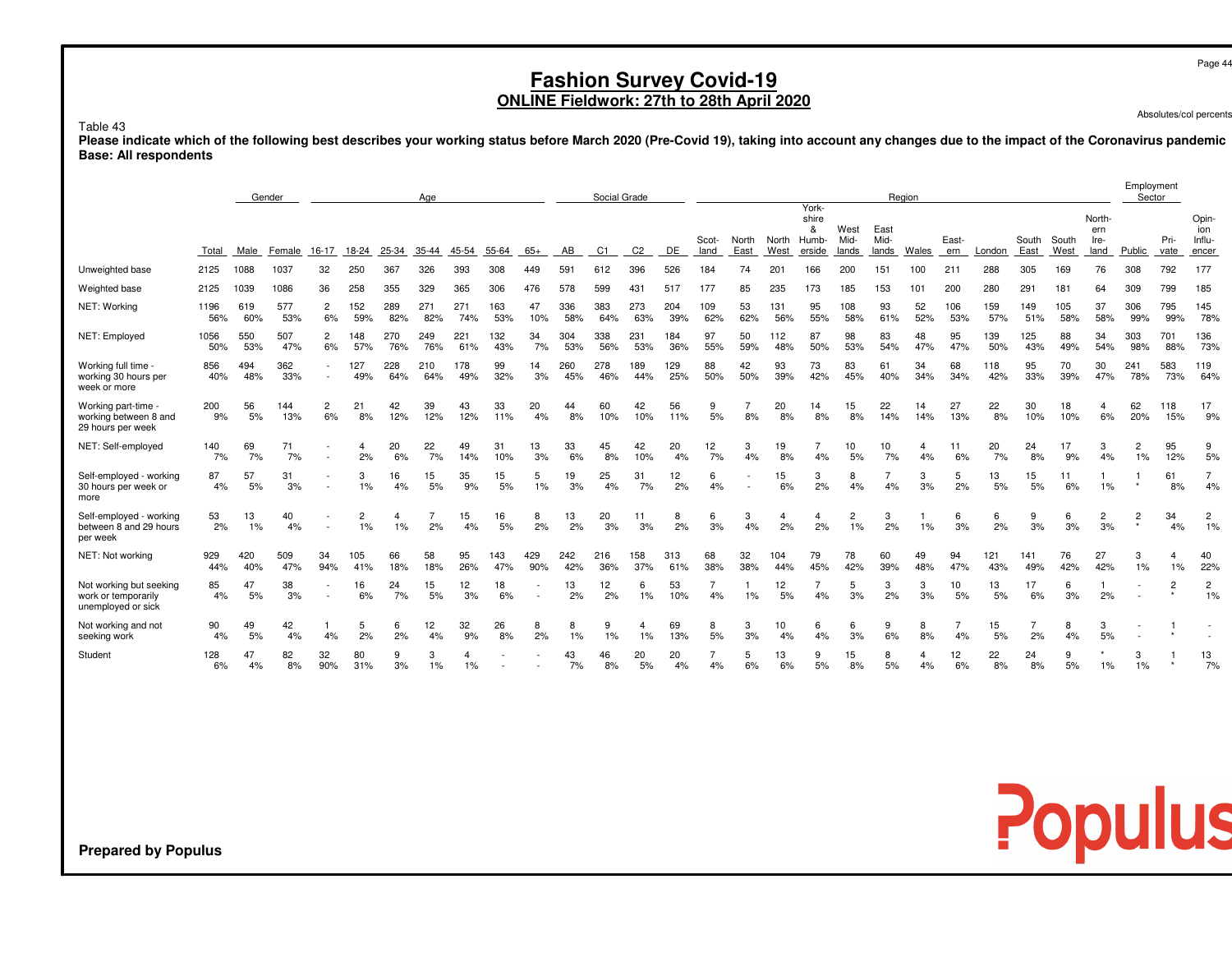# **Fashion Survey Covid-19 ONLINE Fieldwork: 27th to 28th April 2020**

Absolutes/col percents

Table 43

 **Please indicate which of the following best describes your working status before March 2020 (Pre-Covid 19), taking into account any changes due to the impact of the Coronavirus pandemicBase: All respondents**

|                                                   |            |            | Gender     |       |       |          | Age      |           |                          |            |            | Social Grade |           |           |               |               |               |                                               |                       |                       | Region    |              |           |               |               |                               | Employment               | Sector       |                          |
|---------------------------------------------------|------------|------------|------------|-------|-------|----------|----------|-----------|--------------------------|------------|------------|--------------|-----------|-----------|---------------|---------------|---------------|-----------------------------------------------|-----------------------|-----------------------|-----------|--------------|-----------|---------------|---------------|-------------------------------|--------------------------|--------------|--------------------------|
|                                                   | Total      | Male       | Female     | 16-17 | 18-24 | 25-34    | 35-44    | 45-54     | 55-64                    | 65+        | AВ         | C1           | C2        | DE        | Scot-<br>land | North<br>East | North<br>West | York-<br>shire<br>$\alpha$<br>Humb-<br>erside | West<br>Mid-<br>lands | East<br>Mid-<br>lands | Wales     | East-<br>ern | London    | South<br>East | South<br>West | North-<br>ern<br>Ire-<br>land | Public                   | Pri-<br>vate | Opin-<br>Influ-<br>encer |
| Weighted base                                     | 2125       | 1039       | 1086       | 36    | 258   | 355      | 329      | 365       | 306                      | 476        | 578        | 599          | 431       | 517       | 177           | 85            | 235           | 173                                           | 185                   | 153                   | 101       | 200          | 280       | 291           | 181           | 64                            | 309                      | 799          | 185                      |
| Retired on a state<br>pension only                | 122<br>6%  | 44<br>4%   | 78<br>7%   |       |       |          |          |           | $\overline{\phantom{a}}$ | 122<br>26% | 2%         | 17<br>3%     | 19<br>4%  | 75<br>14% | 3%            | 6%            | 4%            | 12<br>7%                                      | 10<br>5%              | 4%                    | 6<br>6%   | 14<br>7%     | 18<br>6%  | 19<br>6%      | 14<br>8%      | 5%                            | $\overline{\phantom{0}}$ |              | 2%                       |
| Retired with a private<br>pension                 | 360<br>17% | 207<br>20% | 153<br>14% |       |       |          |          | $1\%$     | 59<br>19%                | 296<br>62% | 157<br>27% | 109<br>18%   | 65<br>15% | 29<br>6%  | 31<br>18%     | 15<br>18%     | 41<br>17%     | 26<br>15%                                     | 28<br>15%             | 29<br>19%             | 18<br>18% | 31<br>15%    | 42<br>15% | 55<br>19%     | 32<br>18%     | 12<br>19%                     |                          |              | 20<br>11%                |
| House person,<br>housewife,<br>househusband, etc. | 143<br>7%  | 27<br>3%   | 117<br>11% |       | 1%    | 26<br>7% | 28<br>9% | 42<br>11% | 41<br>13%                | 1%         | 10<br>2%   | 24<br>4%     | 43<br>10% | 66<br>13% | 5%            | 4<br>5%       | 20<br>8%      | 18<br>11%                                     | 14<br>7%              | 3%                    | 9%        | 20<br>10%    | 4%        | 20<br>7%      | 4%            | 10%                           | $\overline{\phantom{0}}$ |              | 2<br>1%                  |

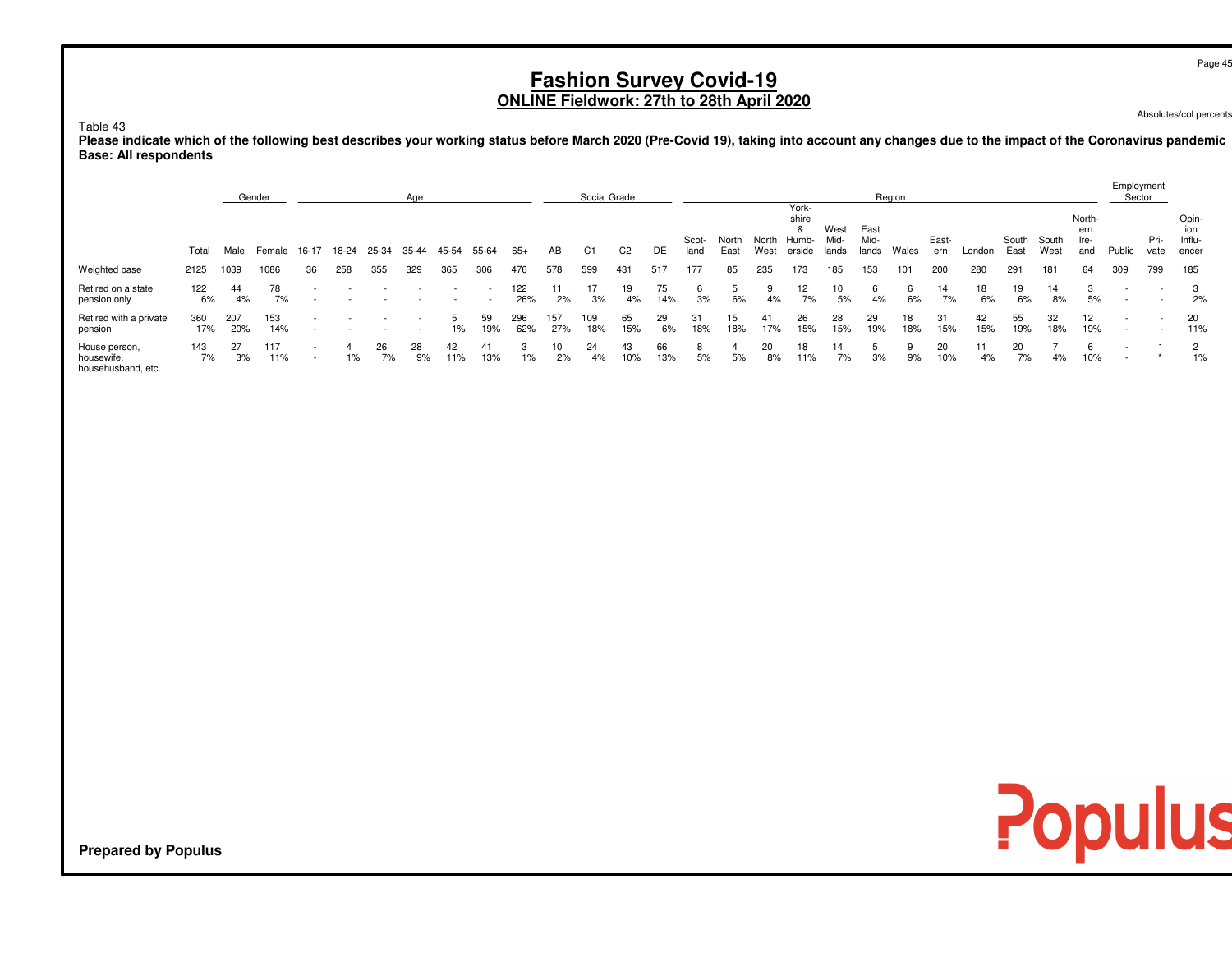# **Fashion Survey Covid-19 ONLINE Fieldwork: 27th to 28th April 2020**

Absolutes/col percents

### Table 44

 **Please indicate which of the following best describes your working status today, taking into account any changes due to the impact of the Coronavirus pandemicBase: All respondents**

|                                                                                                                                  | Gender<br>Aae |            |             |                      |                      |            |            |            |            |                      |            | Social Grade   |                |              |               |               |               |                                        |                       |                       | Region    |                      |            |               |               |                               | Employment<br>Sector |              |                                 |
|----------------------------------------------------------------------------------------------------------------------------------|---------------|------------|-------------|----------------------|----------------------|------------|------------|------------|------------|----------------------|------------|----------------|----------------|--------------|---------------|---------------|---------------|----------------------------------------|-----------------------|-----------------------|-----------|----------------------|------------|---------------|---------------|-------------------------------|----------------------|--------------|---------------------------------|
|                                                                                                                                  | Total         | Male       | Female      | 16-17                | 18-24                | 25-34      | 35-44      | 45-54      | 55-64      | $65+$                | AB         | C <sub>1</sub> | C <sub>2</sub> | DE           | Scot-<br>land | North<br>East | North<br>West | York-<br>shire<br>&<br>Humb-<br>erside | West<br>Mid-<br>lands | East<br>Mid-<br>lands | Wales     | East-<br>ern         | London     | South<br>East | South<br>West | North-<br>ern<br>Ire-<br>land | Public               | Pri-<br>vate | Opin-<br>ion<br>Influ-<br>encer |
| Unweighted base                                                                                                                  | 2125          | 1088       | 1037        | 32                   | 250                  | 367        | 326        | 393        | 308        | 449                  | 591        | 612            | 396            | 526          | 184           | 74            | 201           | 166                                    | 200                   | 151                   | 100       | 211                  | 288        | 305           | 169           | 76                            | 308                  | 792          | 177                             |
| Weighted base                                                                                                                    | 2125          | 1039       | 1086        | 36                   | 258                  | 355        | 329        | 365        | 306        | 476                  | 578        | 599            | 431            | 517          | 177           | 85            | 235           | 173                                    | 185                   | 153                   | 101       | 200                  | 280        | 291           | 181           | 64                            | 309                  | 799          | 185                             |
| Currently furloughed /<br>reduced hours /<br>employer imposed<br>temporary leave of<br>absence as a result of<br>the Coronavirus | 439<br>21%    | 228<br>22% | 211<br>19%  | $\overline{2}$<br>6% | 73<br>28%            | 102<br>29% | 95<br>29%  | 93<br>25%  | 57<br>19%  | 17<br>3%             | 119<br>21% | 136<br>23%     | 121<br>28%     | 63<br>12%    | 42<br>24%     | 26<br>31%     | 52<br>22%     | 29<br>17%                              | 33<br>18%             | 42<br>27%             | 16<br>16% | 37<br>19%            | 64<br>23%  | 46<br>16%     | 41<br>22%     | 11<br>17%                     | 97<br>32%            | 342<br>43%   | 61<br>33%                       |
| NET: Working                                                                                                                     | 669<br>31%    | 347<br>33% | 322<br>30%  | 2%                   | 69<br>27%            | 174<br>49% | 161<br>49% | 155<br>42% | 91<br>30%  | 18<br>4%             | 201<br>35% | 226<br>38%     | 138<br>32%     | 105<br>20%   | 61<br>34%     | 23<br>27%     | 72<br>30%     | 61<br>35%                              | 67<br>36%             | 42<br>28%             | 33<br>32% | 63<br>31%            | 82<br>29%  | 86<br>30%     | 57<br>31%     | 24<br>37%                     | 211<br>68%           | 458<br>57%   | 79<br>42%                       |
| NET: Employed                                                                                                                    | 598<br>28%    | 312<br>30% | 285<br>26%  | 2%                   | 67<br>26%            | 165<br>47% | 153<br>46% | 128<br>35% | 73<br>24%  | 11<br>2%             | 182<br>31% | 199<br>33%     | 120<br>28%     | 97<br>19%    | 55<br>31%     | 23<br>27%     | 61<br>26%     | 58<br>34%                              | 60<br>32%             | 35<br>23%             | 32<br>31% | 54<br>27%            | 71<br>26%  | 74<br>26%     | 52<br>28%     | 22<br>35%                     | 210<br>68%           | 388<br>49%   | 75<br>41%                       |
| Working full time -<br>working 30 hours per<br>week or more                                                                      | 487<br>23%    | 276<br>27% | 211<br>19%  |                      | 62<br>24%            | 143<br>40% | 124<br>38% | 99<br>27%  | 57<br>19%  | $\overline{2}$<br>1% | 157<br>27% | 160<br>27%     | 95<br>22%      | 75<br>15%    | 46<br>26%     | 20<br>23%     | 53<br>22%     | 50<br>29%                              | 54<br>29%             | 24<br>16%             | 21<br>20% | 45<br>22%            | 61<br>22%  | 57<br>19%     | 38<br>21%     | 20<br>32%                     | 166<br>54%           | 322<br>40%   | 62<br>34%                       |
| Working part-time -<br>working between 8 and<br>29 hours per week                                                                | 110<br>5%     | 36<br>3%   | 74<br>7%    | 2%                   | 5<br>2%              | 23<br>6%   | 29<br>9%   | 29<br>8%   | 16<br>5%   | 8<br>2%              | 24<br>4%   | 39<br>7%       | 24<br>6%       | 22<br>4%     | 9<br>5%       | 3<br>3%       | 9<br>4%       | 8<br>5%                                | 6<br>3%               | 11<br>7%              | 11<br>11% | 10<br>5%             | 11<br>4%   | 18<br>6%      | 13<br>7%      | $\overline{c}$<br>3%          | 44<br>14%            | 66<br>8%     | 13<br>7%                        |
| NET: Self-employed                                                                                                               | 71<br>3%      | 35<br>3%   | 37<br>3%    |                      | $\overline{2}$<br>1% | 9<br>3%    | 8<br>3%    | 27<br>7%   | 18<br>6%   | 1%                   | 20<br>3%   | 26<br>4%       | 18<br>4%       | 1%           | 6<br>3%       |               | 10<br>4%      | 3<br>2%                                | 4%                    | 8<br>5%               | 1%        | 8<br>4%              | 10<br>4%   | 12<br>4%      | 5<br>3%       | 2%                            | $\overline{2}$       | 70<br>9%     | 3<br>2%                         |
| Self-employed - working<br>30 hours per week or<br>more                                                                          | 29<br>$1\%$   | 18<br>2%   | 11<br>$1\%$ |                      |                      | 6<br>2%    | $1\%$      | 3%         | 2%         | 1%                   | 1%         | 11<br>2%       | 10<br>2%       | 2<br>$\star$ |               |               | 5<br>2%       | 1%                                     | 3<br>2%               | 5<br>4%               | $\sim$    | $\overline{2}$<br>1% | 6<br>2%    | 4<br>$1\%$    | 1%            | 1%                            |                      | 29<br>4%     | $\overline{c}$<br>1%            |
| Self-employed - working<br>between 8 and 29 hours<br>per week                                                                    | 42<br>2%      | 17<br>2%   | 26<br>2%    |                      | 2<br>1%              | 3<br>1%    | 5<br>$1\%$ | 18<br>5%   | 11<br>4%   | 1%                   | 13<br>2%   | 16<br>3%       | 9<br>2%        | 5<br>1%      | 5<br>3%       |               | 5<br>2%       | $\overline{2}$<br>1%                   | 4<br>2%               | $\overline{2}$<br>1%  | 1%        | 6<br>3%              | 5<br>2%    | 8<br>3%       | 4<br>2%       | 1%                            |                      | 5%           | $\overline{c}$<br>1%            |
| NET: Not working                                                                                                                 | 1017<br>48%   | 464<br>45% | 553<br>51%  | 33<br>92%            | 115<br>45%           | 78<br>22%  | 73<br>22%  | 118<br>32% | 158<br>52% | 442<br>93%           | 258<br>45% | 238<br>40%     | 173<br>40%     | 349<br>67%   | 74<br>42%     | 36<br>42%     | 111<br>47%    | 83<br>48%                              | 86<br>46%             | 69<br>45%             | 52<br>52% | 100<br>50%           | 134<br>48% | 159<br>55%    | 84<br>46%     | 29<br>45%                     |                      |              | 46<br>25%                       |
| Not working but seeking<br>work or temporarily<br>unemployed or sick                                                             | 130<br>6%     | 69<br>7%   | 60<br>6%    | 4%                   | 24<br>9%             | 27<br>8%   | 19<br>6%   | 25<br>7%   | 30<br>10%  | 1%                   | 20<br>3%   | 24<br>4%       | 15<br>3%       | 71<br>14%    | 4%            | 3<br>3%       | 13<br>6%      | 8<br>5%                                | 11<br>6%              | 10<br>7%              | 6<br>6%   | 13<br>7%             | 20<br>7%   | 23<br>8%      | 12<br>7%      | $\overline{2}$<br>3%          |                      |              | 5<br>3%                         |

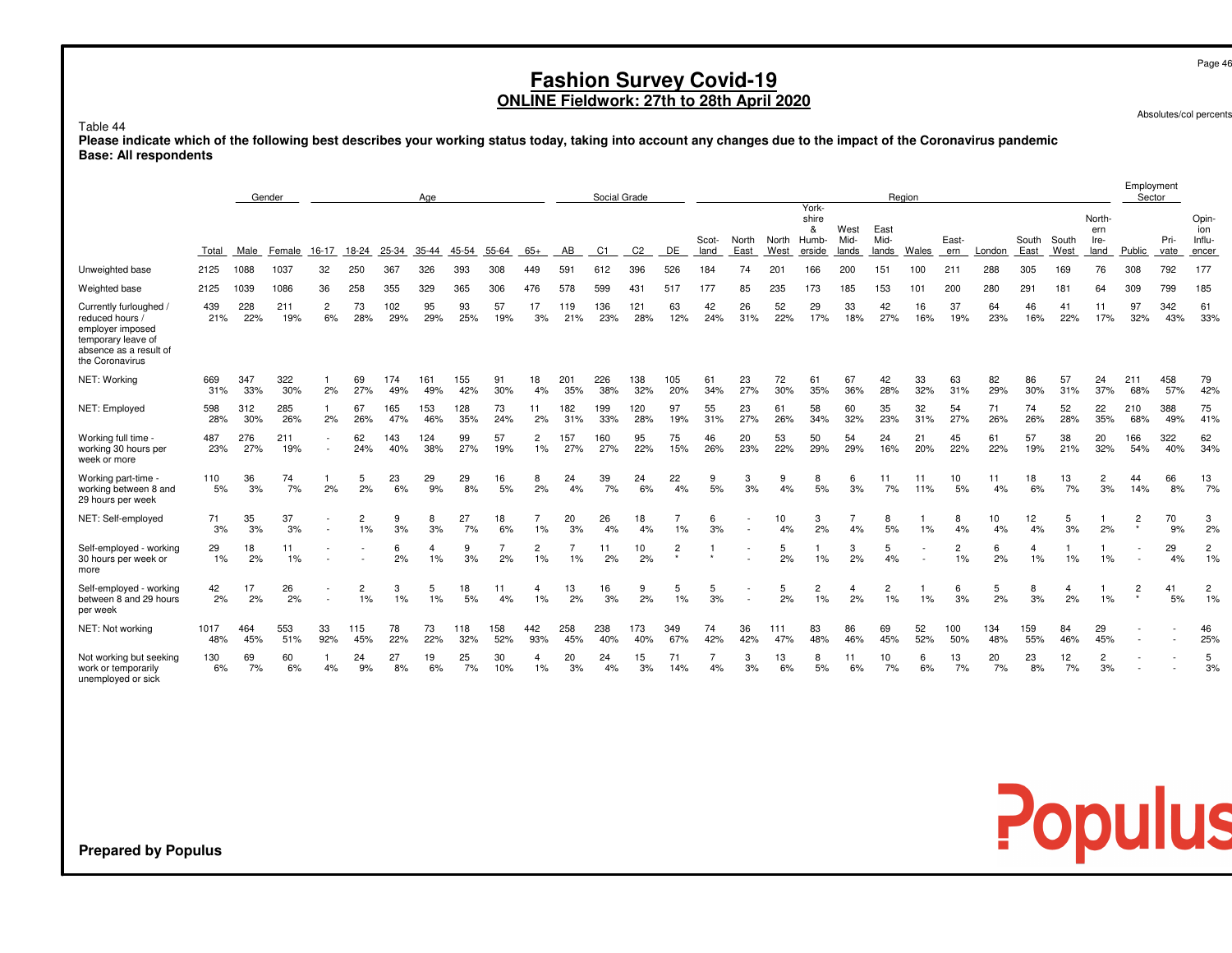# **Fashion Survey Covid-19 ONLINE Fieldwork: 27th to 28th April 2020**

Absolutes/col percents

### Table 44

 **Please indicate which of the following best describes your working status today, taking into account any changes due to the impact of the Coronavirus pandemicBase: All respondents**

|                                                   |            |            | Gender     |           |           |          |          |            |           |            | Social Grade |            |                |           |               |               |               |                                   |                       | Region                |           |              |           |               |               | Employment<br>Sector          |                                                      |              |                                 |
|---------------------------------------------------|------------|------------|------------|-----------|-----------|----------|----------|------------|-----------|------------|--------------|------------|----------------|-----------|---------------|---------------|---------------|-----------------------------------|-----------------------|-----------------------|-----------|--------------|-----------|---------------|---------------|-------------------------------|------------------------------------------------------|--------------|---------------------------------|
|                                                   | Total      | Male       | Female     | $16 - 17$ | 18-24     | 25-34    | 35-44    | 45-54      | 55-64     | 65+        | AB           | C1         | C <sub>2</sub> | DE        | Scot-<br>land | North<br>East | North<br>West | York-<br>shire<br>Humb-<br>erside | West<br>Mid-<br>lands | East<br>Mid-<br>lands | Wales     | East-<br>ern | London    | South<br>East | South<br>West | North-<br>ern<br>lre-<br>land | Public                                               | Pri-<br>vate | Opin-<br>ion<br>Influ-<br>encer |
| Weighted base                                     | 2125       | 1039       | 1086       | 36        | 258       | 355      | 329      | 365        | 306       | 476        | 578          | 599        | 431            | 517       | 177           | 85            | 235           | 173                               | 185                   | 153                   | 101       | 200          | 280       | 291           | 181           | 64                            | 309                                                  | 799          | 185                             |
| Not working and not<br>seeking work               | 137<br>6%  | 71<br>7%   | 66<br>6%   | 5%        | 4%        | 16<br>5% | 22<br>7% | 41<br>11%  | 29<br>9%  | 16<br>3%   | 17<br>3%     | 19<br>3%   | 3%             | 90<br>17% | 15<br>9%      | 6%            | 15<br>6%      | 5%                                | 5%                    | 9<br>6%               | 10<br>10% | 10<br>5%     | 22<br>8%  | 19<br>7%      | 9<br>5%       | 7%                            |                                                      |              | 3<br>2%                         |
| Student                                           | 121<br>6%  | 46<br>4%   | 76<br>7%   | 30<br>83% | 77<br>30% | 3%       | $1\%$    | $1\%$      |           |            | 42<br>7%     | 42<br>7%   | 20<br>5%       | 3%        | 4%            | 3<br>3%       | 13<br>6%      | 5%                                | 14<br>8%              | 8<br>5%               | 4<br>4%   | 12<br>6%     | 20<br>7%  | 22<br>8%      | 5%            | 1%                            |                                                      |              | 12<br>6%                        |
| Retired on a state<br>pension only                | 122<br>6%  | 44<br>4%   | 78<br>7%   |           |           |          |          |            |           | 122<br>26% | 11<br>2%     | 17<br>3%   | 19<br>4%       | 75<br>14% | 6<br>3%       | ৬<br>6%       | 9<br>4%       | 12<br>7%                          | 10<br>5%              | 6<br>4%               | 6<br>6%   | 14<br>7%     | 18<br>6%  | 19<br>6%      | 14<br>8%      | 5%                            | $\overline{\phantom{a}}$                             |              | 3<br>2%                         |
| Retired with a private<br>pension                 | 363<br>17% | 208<br>20% | 156<br>14% |           |           |          |          | 5<br>$1\%$ | 60<br>19% | 298<br>63% | 157<br>27%   | 112<br>19% | 65<br>15%      | 29<br>6%  | 31<br>18%     | 16<br>19%     | 41<br>17%     | 26<br>15%                         | 28<br>15%             | 29<br>19%             | 18<br>18% | 31<br>15%    | 42<br>15% | 56<br>19%     | 32<br>18%     | 12<br>19%                     |                                                      |              | 20<br>11%                       |
| House person,<br>housewife,<br>househusband, etc. | 144<br>7%  | 27<br>3%   | 117<br>11% |           | $1\%$     | 26<br>7% | 29<br>9% | 43<br>12%  | 40<br>13% | 1%         | 10<br>2%     | 23<br>4%   | 43<br>10%      | 68<br>13% | 8<br>4%       | 5%            | 20<br>8%      | 18<br>11%                         | 14<br>7%              | 6<br>4%               | 8<br>8%   | 20<br>10%    | 13<br>5%  | 20<br>7%      | 4%            | 6<br>10%                      | $\overline{\phantom{a}}$<br>$\overline{\phantom{a}}$ |              | 2<br>1%                         |

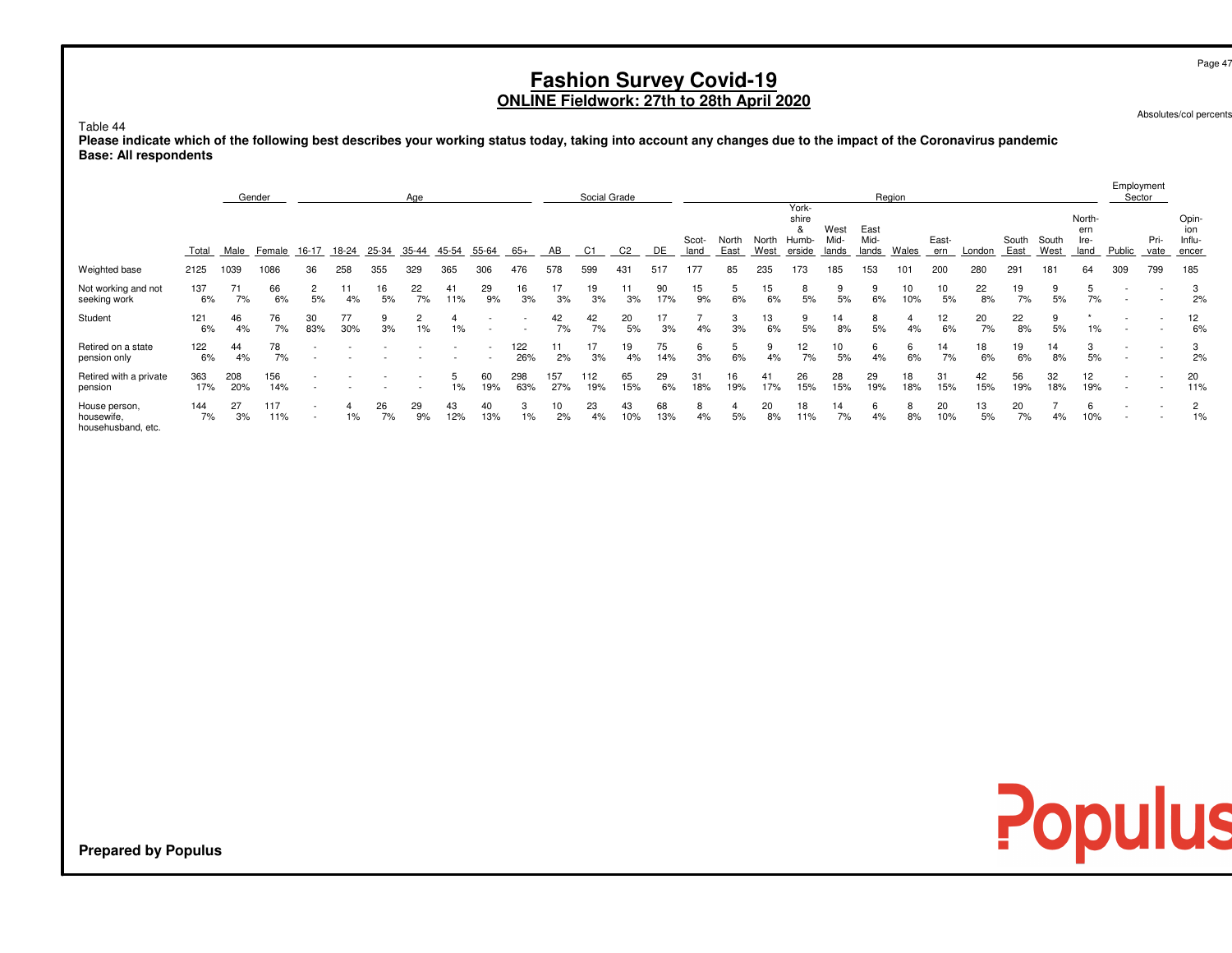# **Fashion Survey Covid-19 ONLINE Fieldwork: 27th to 28th April 2020**

Absolutes/col percents

### Table 45 **Do you work in any of the following occupations?Base: All respondents who work**

|                                                                                                                              |             |                    | Gender     |                       |            |                      | Age        |            |            |           |                           | Social Grade |                      |                      |               |               |                      | York-                         |                       |                       | Region               |                      |                      |                      |               |                               | Employment  | Sector       |                                 |
|------------------------------------------------------------------------------------------------------------------------------|-------------|--------------------|------------|-----------------------|------------|----------------------|------------|------------|------------|-----------|---------------------------|--------------|----------------------|----------------------|---------------|---------------|----------------------|-------------------------------|-----------------------|-----------------------|----------------------|----------------------|----------------------|----------------------|---------------|-------------------------------|-------------|--------------|---------------------------------|
|                                                                                                                              | Total       | Male               | Female     | 16-17                 | 18-24      | 25-34                | 35-44      | 45-54      | 55-64      | $65+$     | AB                        | C1           | C <sub>2</sub>       | DE                   | Scot-<br>land | North<br>East | North<br>West        | shire<br>&<br>Humb-<br>erside | West<br>Mid-<br>lands | East<br>Mid-<br>lands | Wales                | East-<br>ern         | London               | South<br>East        | South<br>West | North-<br>ern<br>Ire-<br>land | Public      | Pri-<br>vate | Opin-<br>ion<br>Influ-<br>encer |
| Unweighted base                                                                                                              | 1100        | 585                | 515        | 3                     | 130        | 274                  | 245        | 266        | 145        | 37        | 327                       | 364          | 241                  | 168                  | 102           | 40            | 106                  | 83                            | 103                   | 86                    | 53                   | 101                  | 152                  | 142                  | 92            | 40                            | 308         | 792          | 128                             |
| Weighted base                                                                                                                | 1108        | 575                | 533        | 3                     | 142        | 277                  | 257        | 248        | 148        | 34        | 320                       | 362          | 258                  | 168                  | 103           | 49            | 124                  | 90                            | 100                   | 84                    | 48                   | 100                  | 146                  | 132                  | 97            | 35                            | 309         | 799          | 140                             |
| NET: Public Sector                                                                                                           | 309<br>28%  | 131<br>23%         | 178<br>33% | $\overline{1}$<br>28% | 32<br>23%  | 90<br>32%            | 78<br>30%  | 67<br>27%  | 37<br>25%  | 3<br>9%   | 107<br>34%                | 119<br>33%   | 49<br>19%            | 33<br>20%            | 29<br>29%     | 21<br>44%     | 29<br>23%            | 30<br>34%                     | 25<br>25%             | 24<br>29%             | 15<br>30%            | 21<br>21%            | 40<br>27%            | 40<br>30%            | 19<br>20%     | 14<br>41%                     | 309<br>100% |              | 50<br>36%                       |
| A nationalised<br>industry/state<br>corporation                                                                              | 16<br>$1\%$ | 9<br>2%            | 6<br>1%    |                       | 3%         | $\overline{4}$<br>2% | 3<br>$1\%$ | 3<br>1%    | 1%         |           | 8<br>2%                   | 3<br>1%      | $\overline{4}$<br>2% | $\overline{2}$<br>1% | 1%            |               | $\overline{2}$<br>1% | $\overline{\mathbf{c}}$<br>2% | 1%                    |                       |                      | 3<br>3%              | 3<br>2%              | 3<br>2%              | 1%            | 2%                            | 16<br>5%    |              | 5<br>4%                         |
| Central government or<br>civil service<br>(including Courts)<br>service and Bank of<br>England)                              | 33<br>3%    | 17<br>3%           | 15<br>3%   | $\sim$                | 1%         | 10<br>4%             | 9<br>3%    | 9<br>3%    | 4<br>3%    | 2%        | 17<br>5%                  | 10<br>3%     | 5<br>2%              |                      | 4<br>4%       | 2<br>3%       | $\overline{4}$<br>3% | 4<br>5%                       | 3<br>3%               |                       | $\overline{2}$<br>3% | 4<br>4%              | $\overline{4}$<br>3% | $\overline{4}$<br>3% | 2<br>2%       | 3%                            | 33<br>11%   |              | 8<br>6%                         |
| Local government or<br>council (including<br>fire services, police<br>and local authority<br>controlled<br>schools/colleges) | 117<br>11%  | 55<br>10%          | 63<br>12%  |                       | 6%         | 28<br>10%            | 35<br>14%  | 26<br>10%  | 19<br>13%  | 4%        | 42<br>13%                 | 50<br>14%    | 16<br>6%             | 10<br>6%             | 9<br>9%       | 9<br>19%      | 8<br>7%              | 13<br>15%                     | 9%                    | 6<br>8%               | 8<br>16%             | 10<br>10%            | 18<br>13%            | 14<br>11%            | 5%            | 6<br>18%                      | 117<br>38%  |              | 13<br>9%                        |
| A university, or<br>other grant funded<br>establishment<br>(include opted-out<br>schools)                                    | 41<br>4%    | 17<br>3%           | 24<br>5%   | $\sim$                | 2<br>1%    | 16<br>6%             | 10<br>4%   | 8<br>3%    | 3<br>2%    | 3%        | 17<br>5%                  | 15<br>4%     | 5<br>2%              | 3<br>2%              | 4<br>4%       | 3<br>7%       | $1\%$                | 4%                            | 3<br>3%               | 8<br>10%              | 2%                   | $\sim$               | 8<br>5%              | 5<br>4%              | 1%            | 2<br>6%                       | 41<br>13%   |              | 11<br>8%                        |
| A health authority or<br><b>NHS Trust</b>                                                                                    | 59<br>5%    | 19<br>3%           | 40<br>8%   |                       | 13<br>9%   | 13<br>5%             | 13<br>5%   | 13<br>5%   | 4%         |           | 13<br>4%                  | 28<br>8%     | 10<br>4%             | 8<br>5%              | 10<br>10%     | 5<br>10%      | 6<br>5%              | 4<br>5%                       | 6<br>6%               | 5<br>6%               | 3<br>6%              | $\overline{c}$<br>2% | $\overline{2}$<br>2% | 5%                   | 8%            | $\overline{c}$<br>5%          | 59<br>19%   |              | 9<br>6%                         |
| The armed forces                                                                                                             | 3<br>٠      | 3<br>$\rightarrow$ |            |                       |            | 3<br>1%              |            |            |            |           | $\overline{c}$<br>$\star$ |              |                      |                      |               |               |                      |                               |                       | 1%                    |                      |                      | $\overline{2}$<br>1% |                      |               |                               | 3<br>1%     |              | $\overline{2}$<br>1%            |
| Other public sector<br>occupation (Please<br>specify as much<br>detail as possible)                                          | 40<br>4%    | 11<br>2%           | 28<br>5%   | 28%                   | 3%         | 16<br>6%             | 8<br>3%    | 8<br>3%    | 3<br>2%    |           | 10<br>3%                  | 13<br>3%     | 8<br>3%              | 10<br>6%             | 2%            | 4%            | 6%                   | 3<br>3%                       | 3%                    | 4<br>5%               | 3%                   | $\overline{c}$<br>2% | 3<br>2%              | 8<br>6%              | 3<br>3%       | 2<br>7%                       | 40<br>13%   | $\sim$       | 3<br>2%                         |
| NET: Private Sector                                                                                                          | 799<br>72%  | 444<br>77%         | 355<br>67% | $\overline{2}$<br>72% | 110<br>77% | 187<br>68%           | 179<br>70% | 180<br>73% | 111<br>75% | 31<br>91% | 213<br>66%                | 242<br>67%   | 209<br>81%           | 135<br>80%           | 74<br>71%     | 27<br>56%     | 95<br>77%            | 60<br>66%                     | 74<br>75%             | 60<br>71%             | 34<br>70%            | 79<br>79%            | 106<br>73%           | 92<br>70%            | 78<br>80%     | 21<br>59%                     |             | 799<br>100%  | 89<br>64%                       |

**Prepared by Populus**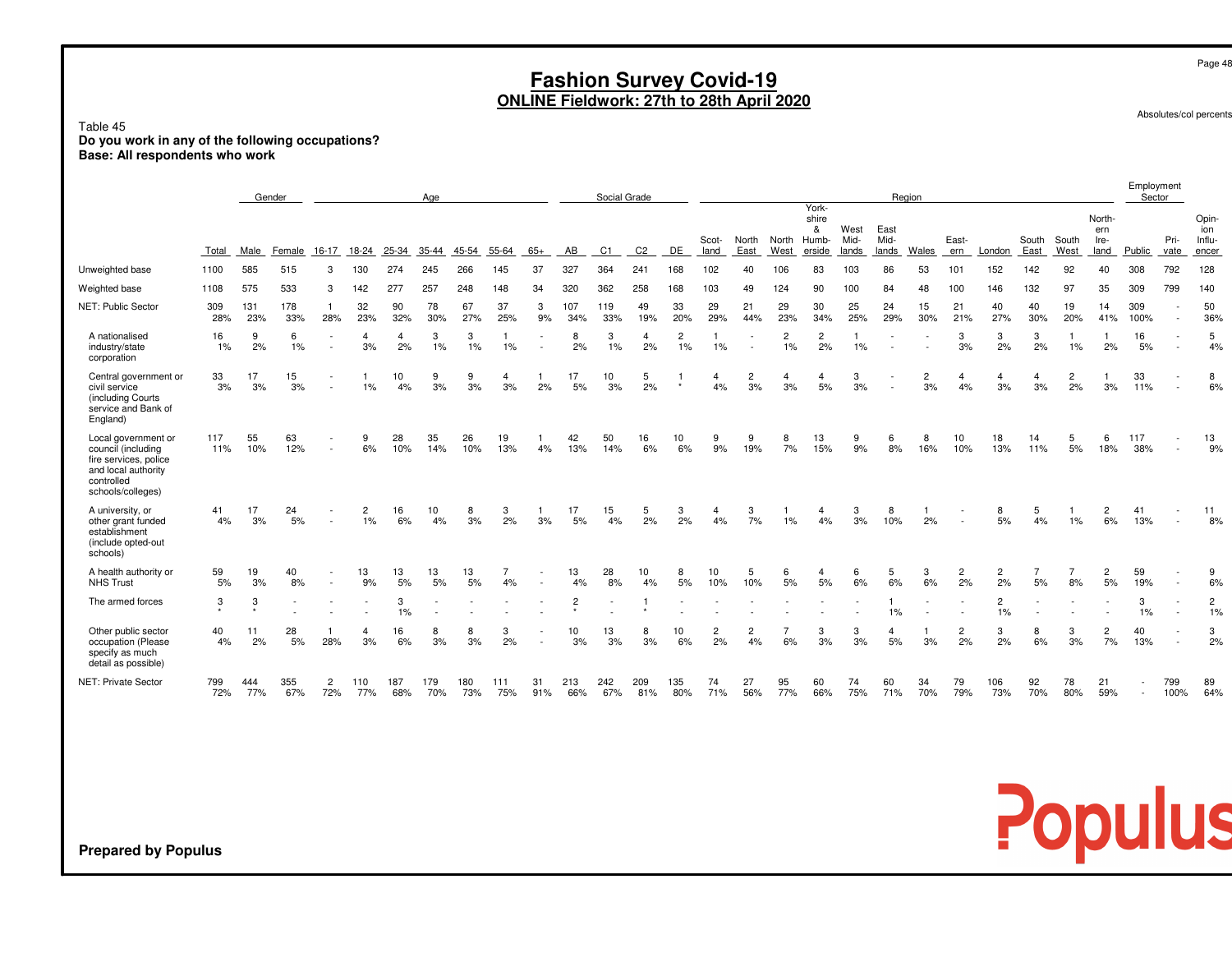# **Fashion Survey Covid-19 ONLINE Fieldwork: 27th to 28th April 2020**

Absolutes/col percents

Table 45 **Do you work in any of the following occupations?Base: All respondents who work**

|                                                       |            |            | Gender     |       |           |            | Age        |            |           |           |            | Social Grade |            |            |               |               |           |                                         |                       |                       | Region    |              |           |               |               |                               | Employment<br>Sector                                 |                    |                        |
|-------------------------------------------------------|------------|------------|------------|-------|-----------|------------|------------|------------|-----------|-----------|------------|--------------|------------|------------|---------------|---------------|-----------|-----------------------------------------|-----------------------|-----------------------|-----------|--------------|-----------|---------------|---------------|-------------------------------|------------------------------------------------------|--------------------|------------------------|
|                                                       | Total      | Male       | Female     | 16-17 | 18-24     | 25-34      | 35-44      | 45-54      | 55-64     | 65+       | AB         | C1           |            | DE         | Scot-<br>land | North<br>East | West      | York-<br>shire<br>North Humb-<br>erside | West<br>Mid-<br>lands | East<br>Mid-<br>lands | Wales     | East-<br>ern | London    | South<br>East | South<br>West | North-<br>ern<br>Ire-<br>land | Public                                               | Pri-<br>vate encer | Opin-<br>ion<br>Influ- |
| Weighted base                                         | 1108       | 575        | 533        | 3     | 142       | 277        | 257        | 248        | 148       | 34        | 320        | 362          | 258        | 168        | 103           | 49            | 124       | 90                                      | 100                   | 84                    | 48        | 100          | 146       | 132           | 97            | 35                            | 309                                                  | 799                | 140                    |
| A charity, voluntary<br>organisation or trust         | 42<br>4%   | 14<br>2%   | 28<br>5%   | 36%   | 6<br>4%   | 2%         | 16<br>6%   | 3%         | 2%        | 1%        | 3%         | 24<br>7%     | 1%         | 5%         | 4%            | 5%            | 1%        | 2%                                      | 3%                    | 3%                    | 2%        | 3<br>3%      | 6<br>4%   | 4%            | 11<br>11%     | $\overline{\phantom{a}}$      | $\overline{\phantom{a}}$<br>$\overline{\phantom{a}}$ | 42<br>5%           | $\mathbf{2}$<br>2%     |
| Self-employed<br>(Private sector)                     | 126<br>11% | 69<br>12%  | 57<br>11%  |       | b.<br>3%  | 23<br>8%   | 25<br>10%  | 38<br>15%  | 27<br>18% | 26%       | 34<br>11%  | 41<br>11%    | 39<br>15%  | 7%         | 6%            | 2%            | 19<br>15% | 10%                                     | 13<br>13%             | 8<br>9%               | 11%       | 10<br>9%     | 25<br>17% | 17<br>13%     | 9%            | 10%                           | $\overline{\phantom{a}}$<br>$\overline{\phantom{a}}$ | 126<br>16%         | 13<br>10%              |
| None of the above/ I<br>work in the Private<br>sector | 631<br>57% | 361<br>63% | 270<br>51% | 36%   | 99<br>69% | 157<br>57% | 138<br>54% | 134<br>54% | 80<br>54% | 22<br>64% | 170<br>53% | 178<br>49%   | 168<br>65% | 116<br>69% | 63<br>61%     | 24<br>49%     | 75<br>60% | 49<br>54%                               | 58<br>59%             | 49<br>59%             | 27<br>56% | 67<br>67%    | 75<br>52% | 70<br>53%     | 58<br>59%     | 17<br>49%                     |                                                      | 631<br>79%         | 74<br>53%              |

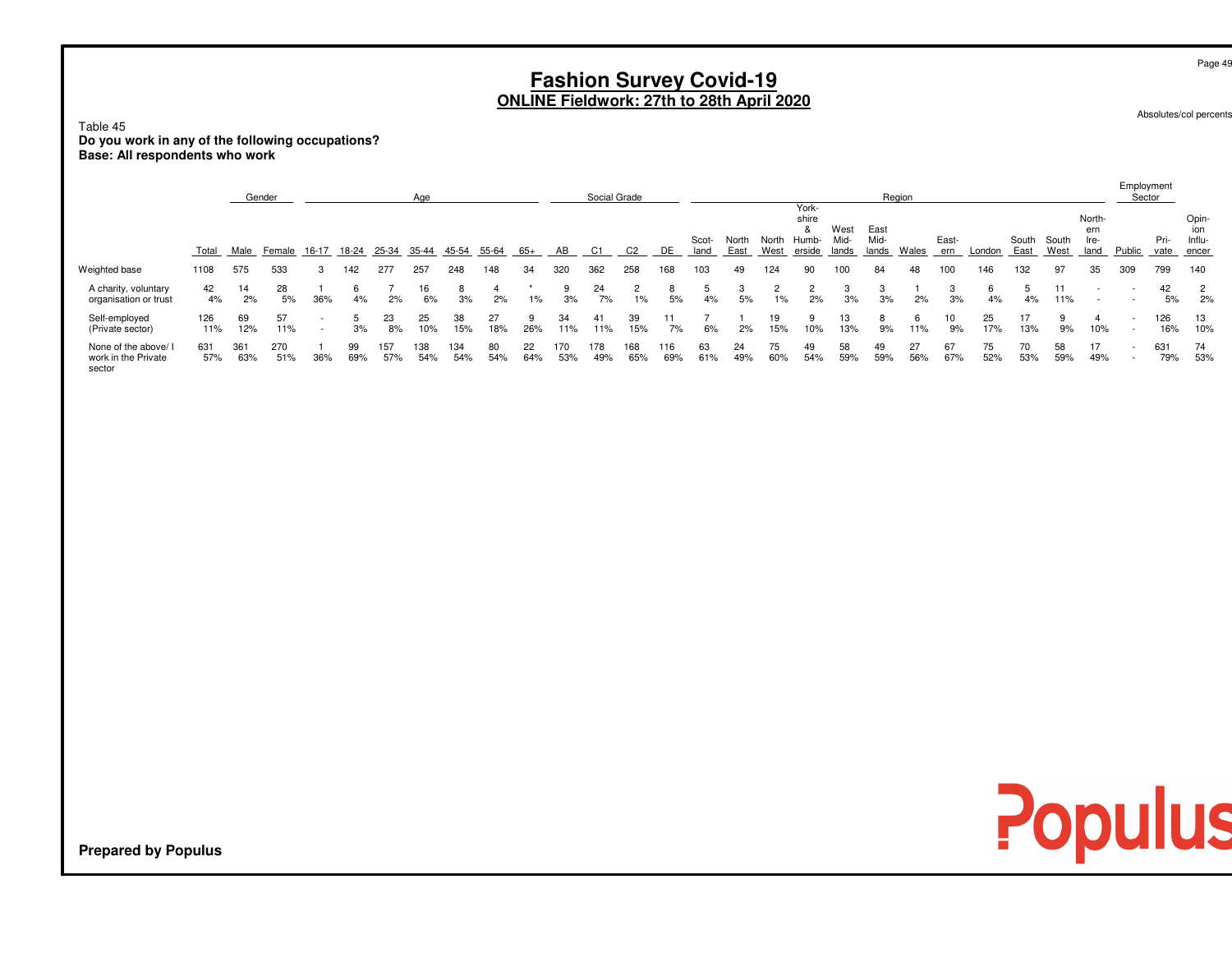# **Fashion Survey Covid-19 ONLINE Fieldwork: 27th to 28th April 2020**

Absolutes/col percents

Table 46 **Do you have any children aged 18 or under? If so, how old are they?Base: All respondents**

|                                           |                            |            | Gender     |           |            |            | Age        |            |            |            |            | Social Grade         |                |                |               |               |               |                                        |                       |                       | Region               |              |            |               |                        |                               | Employment<br>Sector |              |                                 |
|-------------------------------------------|----------------------------|------------|------------|-----------|------------|------------|------------|------------|------------|------------|------------|----------------------|----------------|----------------|---------------|---------------|---------------|----------------------------------------|-----------------------|-----------------------|----------------------|--------------|------------|---------------|------------------------|-------------------------------|----------------------|--------------|---------------------------------|
|                                           | Total                      | Male       | Female     | 16-17     | 18-24      | 25-34      | 35-44      | 45-54      | 55-64      | $65+$      | AB         | C <sub>1</sub>       | C <sub>2</sub> | DE             | Scot-<br>land | North<br>East | North<br>West | York-<br>shire<br>×<br>Humb-<br>erside | West<br>Mid-<br>lands | East<br>Mid-<br>lands | Wales                | East-<br>ern | London     | South<br>East | South<br>West          | North-<br>ern<br>Ire-<br>land | Public               | Pri-<br>vate | Opin-<br>ion<br>Influ-<br>encer |
| Unweighted base                           | 2125                       | 1088       | 1037       | 32        | 250        | 367        | 326        | 393        | 308        | 449        | 591        | 612                  | 396            | 526            | 184           | 74            | 201           | 166                                    | 200                   | 151                   | 100                  | 211          | 288        | 305           | 169                    | 76                            | 308                  | 792          | 177                             |
| Weighted base                             | 2125                       | 1039       | 1086       | 36        | 258        | 355        | 329        | 365        | 306        | 476        | 578        | 599                  | 431            | 517            | 177           | 85            | 235           | 173                                    | 185                   | 153                   | 101                  | 200          | 280        | 291           | 181                    | 64                            | 309                  | 799          | 185                             |
| No children aged 18 or<br>under           | 1583<br>75%                | 777<br>75% | 807<br>74% | 32<br>89% | 236<br>92% | 192<br>54% | 151<br>46% | 233<br>64% | 275<br>90% | 464<br>97% | 451<br>78% | 479<br>80%           | 278<br>64%     | 375<br>73%     | 123<br>70%    | 59<br>69%     | 172<br>73%    | 130<br>75%                             | 118<br>64%            | 109<br>72%            | 79<br>78%            | 149<br>74%   | 218<br>78% | 228<br>78%    | 153<br>84%             | 45<br>71%                     | 181<br>59%           | 537<br>67%   | 107<br>58%                      |
| NET: Yes                                  | 531<br>25%                 | 255<br>25% | 276<br>25% | 11%       | 21<br>8%   | 157<br>44% | 178<br>54% | 129<br>35% | 31<br>10%  | 2%         | 122<br>21% | 118<br>20%           | 152<br>35%     | 139<br>27%     | 53<br>30%     | 26<br>31%     | 63<br>27%     | 43<br>25%                              | 68<br>36%             | 43<br>28%             | 22<br>22%            | 49<br>25%    | 57<br>20%  | 63<br>22%     | 27<br>15%              | 18<br>29%                     | 123<br>40%           | 258<br>32%   | 76<br>41%                       |
| NET: Any 5-18                             | 424<br>20%                 | 202<br>19% | 222<br>20% | 11%       | 4%         | 94<br>27%  | 147<br>45% | 127<br>35% | 31<br>10%  | 2%         | 99<br>17%  | 93<br>15%            | 112<br>26%     | 120<br>23%     | 40<br>23%     | 20<br>24%     | 55<br>23%     | 36<br>21%                              | 55<br>30%             | 30<br>20%             | 17<br>16%            | 41<br>20%    | 44<br>16%  | 48<br>16%     | 22<br>12%              | 17<br>26%                     | 98<br>32%            | 201<br>25%   | 57<br>31%                       |
| NET: Any 11-18                            | 276<br>13%                 | 136<br>13% | 140<br>13% | 11%       | 6<br>2%    | 31<br>9%   | 79<br>24%  | 116<br>32% | 31<br>10%  | 2%         | 66<br>11%  | 64<br>11%            | 67<br>16%      | 79<br>15%      | 21<br>12%     | 15<br>18%     | 35<br>15%     | 21<br>12%                              | 40<br>21%             | 23<br>15%             | 10<br>10%            | 29<br>14%    | 26<br>9%   | 30<br>10%     | 14<br>8%               | 12<br>18%                     | 55<br>18%            | 139<br>17%   | 29<br>16%                       |
| Yes - children aged<br>under 5 years old  | 205<br>10%                 | 98<br>9%   | 106<br>10% |           | 15<br>6%   | 108<br>31% | 74<br>22%  | 8<br>2%    |            |            | 43<br>7%   | 47<br>8%             | 68<br>16%      | 47<br>9%       | 24<br>13%     | 13%           | 7%            | 16<br>9%                               | 28<br>15%             | 20<br>13%             | 8<br>8%              | 17<br>8%     | 23<br>8%   | 27<br>9%      | 5%                     | 5<br>8%                       | 53<br>17%            | 98<br>12%    | 37<br>20%                       |
| Yes - children aged 5<br>to 10 years old  | 215<br>10%                 | 98<br>9%   | 117<br>11% | 4%        | 5<br>2%    | 76<br>21%  | 99<br>30%  | 29<br>8%   | 2<br>1%    | 3<br>1%    | 54<br>9%   | 41<br>7%             | 64<br>15%      | 56<br>11%      | 24<br>13%     | 10<br>12%     | 29<br>12%     | 21<br>12%                              | 24<br>13%             | 12<br>8%              | 10<br>10%            | 15<br>7%     | 28<br>10%  | 26<br>9%      | 10 <sup>10</sup><br>6% | 8<br>13%                      | 58<br>19%            | 100<br>13%   | 33<br>18%                       |
| Yes - children aged 11<br>to 15 years old | 216<br>10%                 | 108<br>10% | 108<br>10% | 6%        | 5<br>2%    | 31<br>9%   | 70<br>21%  | 84<br>23%  | 22<br>7%   | 3<br>$1\%$ | 53<br>9%   | 48<br>8%             | 53<br>12%      | 62<br>12%      | 14<br>8%      | 15<br>18%     | 31<br>13%     | 14<br>8%                               | 30<br>16%             | 15<br>10%             | 10<br>9%             | 25<br>12%    | 21<br>8%   | 22<br>8%      | 9<br>5%                | 17%                           | 42<br>14%            | 115<br>14%   | 25<br>14%                       |
| Yes - children aged 16<br>to 18 years old | 111<br>5%                  | 57<br>5%   | 54<br>5%   | 11%       | 3<br>1%    | 2<br>1%    | 26<br>8%   | 56<br>15%  | 13<br>4%   | $1\%$      | 18<br>3%   | 29<br>5%             | 31<br>7%       | 33<br>6%       | 10<br>6%      | 10%           | 2%            | 11<br>6%                               | 15<br>8%              | 7%                    | $\overline{2}$<br>2% | 12<br>6%     | 10<br>4%   | 17<br>6%      | 6<br>3%                | 7%                            | 25<br>8%             | 47<br>6%     | 10<br>5%                        |
| Refused                                   | 11<br>$\ddot{\phantom{1}}$ | 1%         | 3          |           |            | 6<br>2%    |            | 3<br>1%    |            | $\star$    | 5<br>1%    | $\ddot{\phantom{1}}$ | $\overline{c}$ | 2<br>$\bullet$ | $1\%$         |               |               |                                        |                       |                       |                      | 2<br>1%      | 6<br>2%    |               | $1\%$                  |                               | 4<br>1%              | $1\%$        | 3<br>1%                         |
|                                           |                            |            |            |           |            |            |            |            |            |            |            |                      |                |                |               |               |               |                                        |                       |                       |                      |              |            |               |                        |                               |                      |              |                                 |

**Prepared by Populus**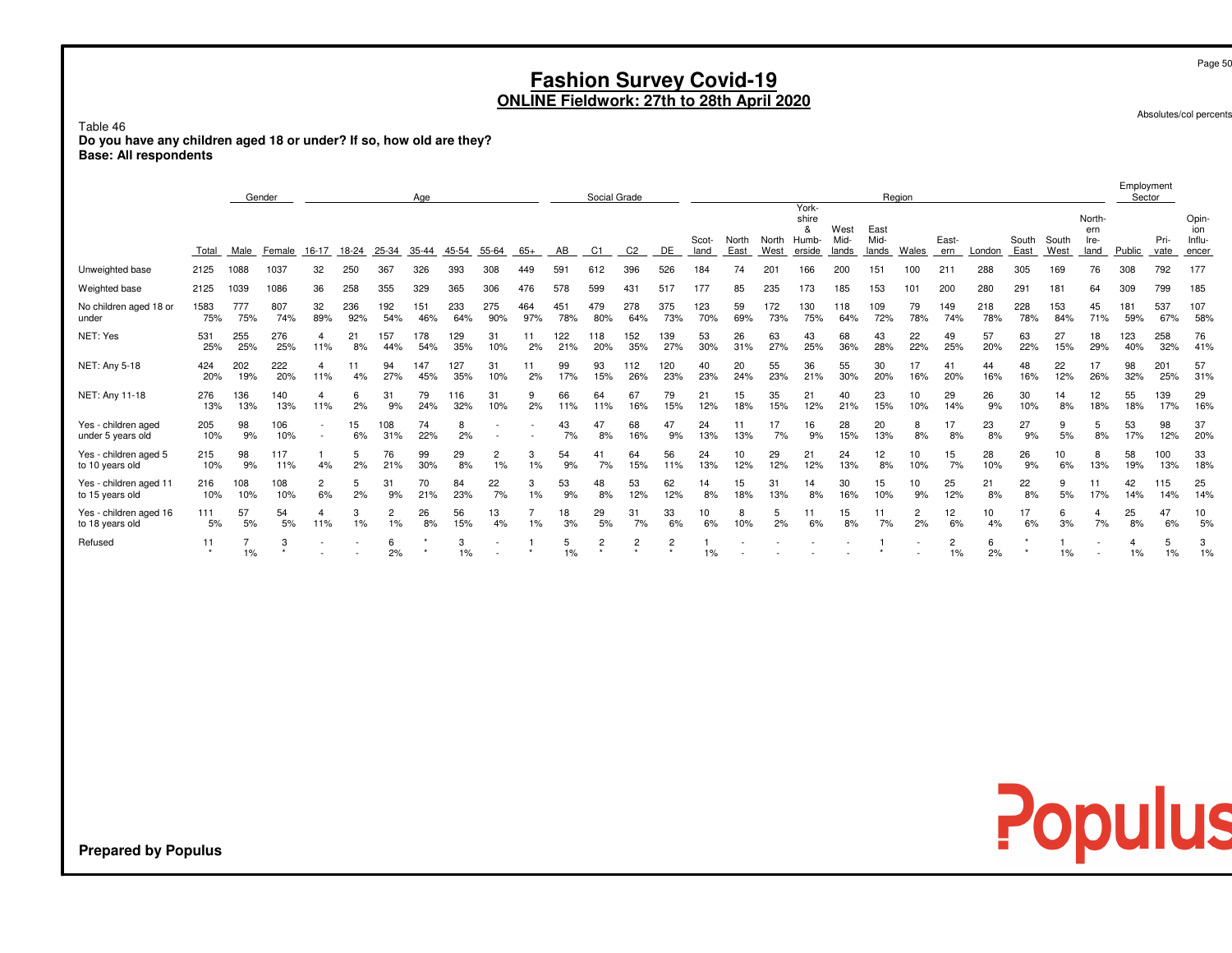## **Fashion Survey Covid-19 ONLINE Fieldwork: 27th to 28th April 2020**

Absolutes/col percents

### Table 47 **Which of the following ITV regions do you live in?Base: All respondents**

|                  | Gender<br>Age |            |            |          |                      |           |           |           |           |                           |            | Social Grade |                |           |               |               |               |                                        |                       |                       | Region               |              |             |                     |            |                               | Employment<br>Sector |              |                                 |
|------------------|---------------|------------|------------|----------|----------------------|-----------|-----------|-----------|-----------|---------------------------|------------|--------------|----------------|-----------|---------------|---------------|---------------|----------------------------------------|-----------------------|-----------------------|----------------------|--------------|-------------|---------------------|------------|-------------------------------|----------------------|--------------|---------------------------------|
|                  | Total         | Male       | Female     | 16-17    | 18-24                | 25-34     | $35 - 44$ | 45-54     | 55-64     | $65+$                     | AB         | C1           | C <sub>2</sub> | DE        | Scot-<br>land | North<br>East | North<br>West | York-<br>shire<br>&<br>Humb-<br>erside | West<br>Mid-<br>lands | East<br>Mid-<br>lands | Wales                | East-<br>ern | London      | South South<br>East | West       | North-<br>ern<br>Ire-<br>land | Public               | Pri-<br>vate | Opin-<br>ion<br>Influ-<br>encer |
| Unweighted base  | 2125          | 1088       | 1037       | 32       | 250                  | 367       | 326       | 393       | 308       | 449                       | 591        | 612          | 396            | 526       | 184           | 74            | 201           | 166                                    | 200                   | 151                   | 100                  | 211          | 288         | 305                 | 169        | 76                            | 308                  | 792          | 177                             |
| Weighted base    | 2125          | 1039       | 1086       | 36       | 258                  | 355       | 329       | 365       | 306       | 476                       | 578        | 599          | 431            | 517       | 177           | 85            | 235           | 173                                    | 185                   | 153                   | 101                  | 200          | 280         | 291                 | 181        | 64                            | 309                  | 799          | 185                             |
| Anglia           | 207<br>10%    | 98<br>9%   | 109<br>10% | 3<br>8%  | 29<br>11%            | 38<br>11% | 34<br>10% | 34<br>9%  | 31<br>10% | 38<br>8%                  | 55<br>10%  | 58<br>10%    | 31<br>7%       | 63<br>12% |               | 1%            |               |                                        |                       | 24<br>16%             |                      | 167<br>84%   |             | 14<br>5%            |            |                               | 25<br>8%             | 87<br>11%    | 19<br>10%                       |
| Border           | 23<br>1%      | 14<br>1%   | 9<br>1%    |          | $\overline{c}$<br>1% | 5<br>1%   | 2<br>1%   | 6<br>2%   | 6<br>2%   | $\overline{c}$<br>$\star$ | 6<br>1%    | 4<br>1%      | 9<br>2%        | 1%        | 12<br>7%      |               | 5%            |                                        |                       |                       |                      |              |             |                     |            |                               | $\overline{2}$<br>1% | 15<br>2%     |                                 |
| Central          | 279<br>13%    | 158<br>15% | 121<br>11% | 4<br>12% | 39<br>15%            | 51<br>14% | 45<br>14% | 49<br>13% | 33<br>11% | 57<br>12%                 | 75<br>13%  | 74<br>12%    | 63<br>15%      | 67<br>13% | 2<br>1%       |               | 2<br>1%       |                                        | 167<br>90%            | 98<br>64%             |                      | 1%           |             | 1%                  | 6<br>4%    |                               | 43<br>14%            | 110<br>14%   | 27<br>14%                       |
| Granada          | 226<br>11%    | 118<br>11% | 108<br>10% | 2<br>5%  | 38<br>15%            | 33<br>9%  | 21<br>6%  | 43<br>12% | 40<br>13% | 49<br>10%                 | 55<br>10%  | 55<br>9%     | 57<br>13%      | 58<br>11% |               |               | 217<br>92%    | 1%                                     |                       | 4<br>3%               | $\overline{2}$<br>2% |              |             |                     |            |                               | 26<br>8%             | 86<br>11%    | 21<br>11%                       |
| London           | 423<br>20%    | 194<br>19% | 228<br>21% | 9<br>25% | 60<br>23%            | 70<br>20% | 73<br>22% | 53<br>15% | 59<br>19% | 99<br>21%                 | 139<br>24% | 128<br>21%   | 69<br>16%      | 87<br>17% |               |               | 2<br>$1\%$    | $\overline{2}$<br>1%                   | 3<br>2%               |                       |                      | 31<br>15%    | 280<br>100% | 101<br>35%          | 2<br>1%    | $\sim$                        | 69<br>22%            | 144<br>18%   | 53<br>29%                       |
| Meridian         | 199<br>9%     | 90<br>9%   | 108<br>10% | 6<br>16% | 25<br>10%            | 28<br>8%  | 30<br>9%  | 27<br>7%  | 28<br>9%  | 56<br>12%                 | 50<br>9%   | 61<br>10%    | 41<br>10%      | 46<br>9%  |               |               |               |                                        | 1%                    | 2<br>1%               |                      |              |             | 172<br>59%          | 23<br>13%  |                               | 15<br>5%             | 73<br>9%     | 14<br>7%                        |
| <b>STV</b>       | 164<br>8%     | 82<br>8%   | 81<br>7%   | 3%       | 16<br>6%             | 22<br>6%  | 38<br>11% | 30<br>8%  | 20<br>7%  | 37<br>8%                  | 51<br>9%   | 52<br>9%     | 24<br>6%       | 36<br>7%  | 163<br>92%    |               |               |                                        |                       |                       |                      |              |             |                     |            |                               | 28<br>9%             | 67<br>8%     | 8<br>5%                         |
| <b>Tyne Tees</b> | 81<br>4%      | 44<br>4%   | 37<br>3%   | 2<br>7%  | 2%                   | 19<br>5%  | 9<br>3%   | 16<br>4%  | 11<br>4%  | 19<br>4%                  | 19<br>3%   | 23<br>4%     | 17<br>4%       | 22<br>4%  |               | 81<br>96%     |               |                                        |                       |                       |                      |              |             |                     |            |                               | 19<br>6%             | 26<br>3%     | 6<br>3%                         |
| Wales            | 100<br>5%     | 46<br>4%   | 54<br>5%   | 4<br>11% | 5<br>2%              | 23<br>7%  | 13<br>4%  | 16<br>4%  | 12<br>4%  | 28<br>6%                  | 25<br>4%   | 24<br>4%     | 20<br>5%       | 32<br>6%  |               |               |               |                                        |                       |                       | 98<br>97%            |              |             |                     | 2<br>1%    |                               | 15<br>5%             | 36<br>4%     | 8<br>4%                         |
| West             | 60<br>3%      | 29<br>3%   | 30<br>3%   |          | 9<br>4%              | 13<br>4%  | 9<br>3%   | 14<br>4%  | 9<br>3%   | 5<br>1%                   | 16<br>3%   | 15<br>2%     | 12<br>3%       | 3%        |               |               | 2<br>1%       |                                        | 9<br>5%               | 1%                    | 1%                   |              |             |                     | 46<br>25%  |                               | 8<br>3%              | 27<br>3%     | 6<br>3%                         |
| Westcountry      | 105<br>5%     | 51<br>5%   | 54<br>5%   | 2<br>5%  | 15<br>6%             | 11<br>3%  | 13<br>4%  | 20<br>6%  | 11<br>3%  | 33<br>7%                  | 23<br>4%   | 33<br>6%     | 27<br>6%       | 23<br>4%  |               |               |               |                                        | $\overline{4}$<br>2%  |                       |                      |              |             |                     | 102<br>56% |                               | 12<br>4%             | 42<br>5%     | $\overline{7}$<br>4%            |
| Yorkshire        | 196<br>9%     | 91<br>9%   | 105<br>10% | 3<br>8%  | 16<br>6%             | 30<br>8%  | 32<br>10% | 45<br>12% | 30<br>10% | 40<br>8%                  | 42<br>7%   | 50<br>8%     | 55<br>13%      | 48<br>9%  |               | 2<br>3%       |               | 170<br>98%                             |                       | 23<br>15%             |                      |              |             |                     |            |                               | 33<br>11%            | 66<br>8%     | 12<br>7%                        |
| UTV              | 64<br>3%      | 23<br>2%   | 41<br>4%   |          |                      | 11<br>3%  | 12<br>4%  | 12<br>3%  | 15<br>5%  | 14<br>3%                  | 22<br>4%   | 22<br>4%     | 2%             | 12<br>2%  |               |               |               |                                        |                       |                       |                      |              |             |                     |            | 64<br>100%                    | 14<br>5%             | 21<br>3%     | 3<br>1%                         |

**Prepared by Populus**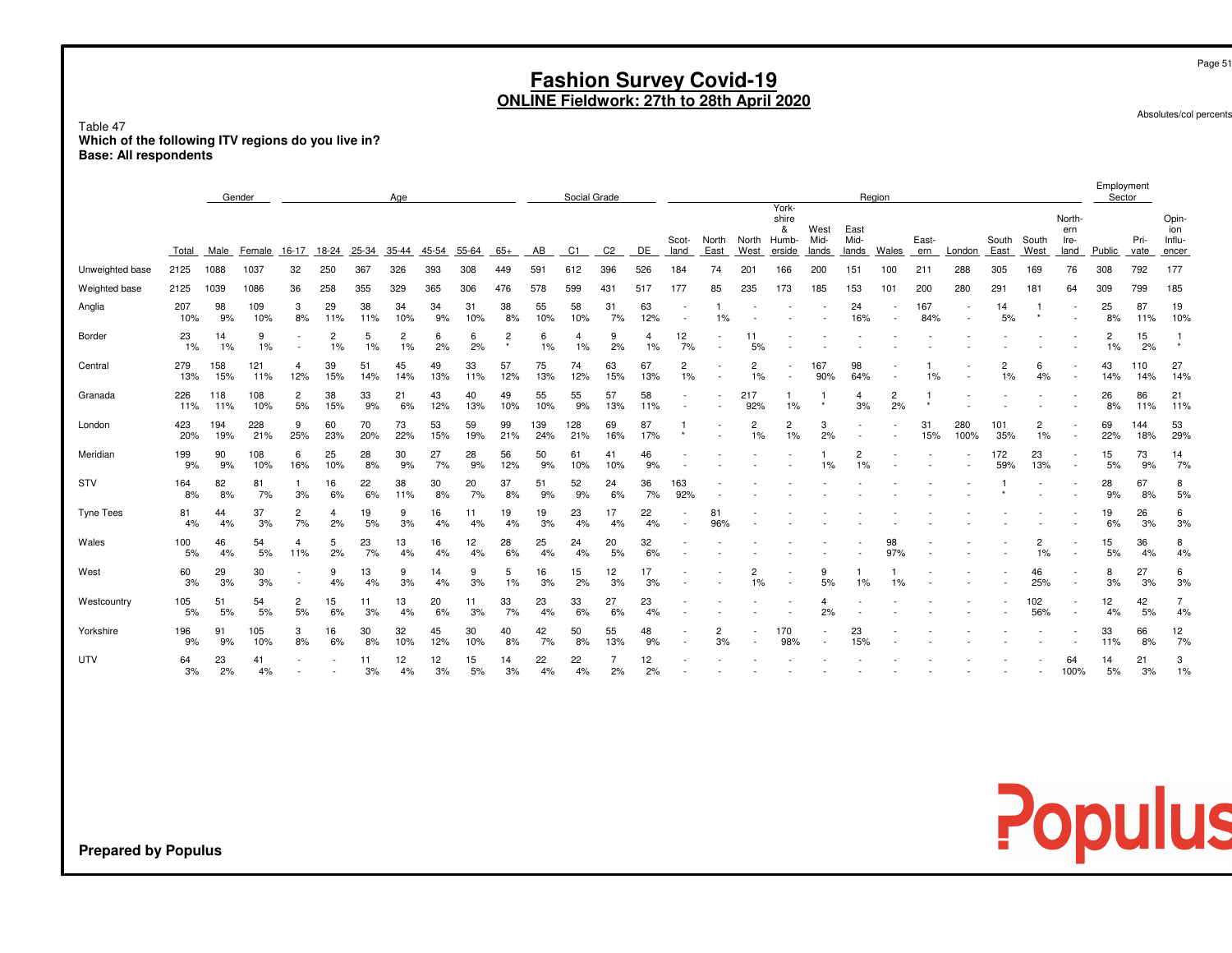|                                                                   | <b>Fashion Survey Covid-19</b><br>ONLINE Fieldwork: 27th to 28th April 2020 |            |            |                          |                      |            |            |            |            |            |            |            |                |            |               |               |                      | Page 52<br>Absolutes/col percents |                       |                       |                      |                      |                      |               |                      |                               |                      |              |                                 |
|-------------------------------------------------------------------|-----------------------------------------------------------------------------|------------|------------|--------------------------|----------------------|------------|------------|------------|------------|------------|------------|------------|----------------|------------|---------------|---------------|----------------------|-----------------------------------|-----------------------|-----------------------|----------------------|----------------------|----------------------|---------------|----------------------|-------------------------------|----------------------|--------------|---------------------------------|
| Table 48<br><b>Marital Status</b><br><b>Base: All respondents</b> |                                                                             |            |            |                          |                      |            |            |            |            |            |            |            |                |            |               |               |                      |                                   |                       |                       |                      |                      |                      |               |                      |                               |                      |              |                                 |
|                                                                   | Social Grade<br>Gender<br>Region<br>Age<br>York-<br>shire                   |            |            |                          |                      |            |            |            |            |            |            |            |                |            |               |               | Employment<br>Sector |                                   |                       |                       |                      |                      |                      |               |                      |                               |                      |              |                                 |
|                                                                   | Total                                                                       | Male       | Female     | 16-17                    | 18-24                | 25-34      | $35 - 44$  | 45-54      | 55-64      | $65+$      | AB         | C1         | C <sub>2</sub> | DE         | Scot-<br>land | North<br>East | North<br>West        | &<br>Humb-<br>erside              | West<br>Mid-<br>lands | East<br>Mid-<br>lands | Wales                | East-<br>ern         | London               | South<br>East | South<br>West        | North-<br>ern<br>Ire-<br>land | Public               | Pri-<br>vate | Opin-<br>ion<br>Influ-<br>encer |
| Unweighted base                                                   | 2125                                                                        | 1088       | 1037       | 32                       | 250                  | 367        | 326        | 393        | 308        | 449        | 591        | 612        | 396            | 526        | 184           | 74            | 201                  | 166                               | 200                   | 151                   | 100                  | 211                  | 288                  | 305           | 169                  | 76                            | 308                  | 792          | 177                             |
| Weighted base                                                     | 2125                                                                        | 1039       | 1086       | 36                       | 258                  | 355        | 329        | 365        | 306        | 476        | 578        | 599        | 431            | 517        | 177           | 85            | 235                  | 173                               | 185                   | 153                   | 101                  | 200                  | 280                  | 291           | 181                  | 64                            | 309                  | 799          | 185                             |
| Single                                                            | 722<br>34%                                                                  | 375<br>36% | 347<br>32% | 32<br>89%                | 207<br>80%           | 154<br>43% | 118<br>36% | 107<br>29% | 66<br>22%  | 38<br>8%   | 206<br>36% | 241<br>40% | 92<br>21%      | 182<br>35% | 51<br>29%     | 25<br>29%     | 88<br>38%            | 51<br>29%                         | 61<br>33%             | 47<br>31%             | 36<br>36%            | 64<br>32%            | 139<br>49%           | 95<br>33%     | 52<br>29%            | 13<br>20%                     | 121<br>39%           | 301<br>38%   | 69<br>37%                       |
| NET: Married/ Civil<br>partnership/co<br>habiting                 | 1130<br>53%                                                                 | 568<br>55% | 562<br>52% | 4%                       | 48<br>19%            | 191<br>54% | 192<br>58% | 211<br>58% | 183<br>60% | 304<br>64% | 312<br>54% | 273<br>46% | 295<br>68%     | 249<br>48% | 98<br>55%     | 49<br>58%     | 114<br>49%           | 102<br>59%                        | 98<br>53%             | 84<br>55%             | 57<br>56%            | 111<br>56%           | 96<br>34%            | 164<br>56%    | 111<br>61%           | 46<br>72%                     | 167<br>54%           | 424<br>53%   | 98<br>53%                       |
| Married                                                           | 801<br>38%                                                                  | 422<br>41% | 378<br>35% | $\sim$                   | 9<br>3%              | 92<br>26%  | 122<br>37% | 147<br>40% | 158<br>52% | 272<br>57% | 234<br>41% | 183<br>31% | 218<br>51%     | 165<br>32% | 64<br>36%     | 33<br>39%     | 80<br>34%            | 64<br>37%                         | 71<br>38%             | 57<br>37%             | 44<br>44%            | 82<br>41%            | 64<br>23%            | 122<br>42%    | 82<br>45%            | 38<br>59%                     | 111<br>36%           | 270<br>34%   | 68<br>37%                       |
| Civil Partnership                                                 | 16<br>1%                                                                    | 6<br>1%    | 10<br>1%   | 4%                       |                      | 4<br>1%    | 7<br>2%    |            | 2<br>1%    |            | 3<br>1%    | 4<br>1%    | 3<br>1%        | 6<br>1%    |               |               | 4<br>2%              | $\overline{2}$<br>1%              | $\overline{2}$<br>1%  |                       |                      |                      | $\overline{2}$<br>1% | 3<br>1%       |                      |                               | 3<br>1%              | 5<br>1%      | $\overline{4}$<br>2%            |
| Co Habiting                                                       | 314<br>15%                                                                  | 140<br>14% | 173<br>16% | $\overline{\phantom{a}}$ | 38<br>15%            | 95<br>27%  | 63<br>19%  | 64<br>18%  | 22<br>7%   | 31<br>6%   | 75<br>13%  | 87<br>14%  | 74<br>17%      | 78<br>15%  | 33<br>19%     | 16<br>19%     | 30<br>13%            | 36<br>21%                         | 26<br>14%             | 26<br>17%             | 13<br>13%            | 28<br>14%            | 30<br>11%            | 39<br>14%     | 28<br>15%            | 8<br>13%                      | 53<br>17%            | 149<br>19%   | 25<br>14%                       |
| NET: Widowed/<br>separated/divorced                               | 262<br>12%                                                                  | 89<br>9%   | 173<br>16% | $\overline{\phantom{a}}$ | 2<br>1%              | 4<br>1%    | 19<br>6%   | 46<br>13%  | 57<br>18%  | 134<br>28% | 55<br>10%  | 85<br>14%  | 41<br>9%       | 81<br>16%  | 28<br>16%     | 11<br>13%     | 31<br>13%            | 20<br>11%                         | 26<br>14%             | 20<br>13%             | 8<br>8%              | 20<br>10%            | 46<br>16%            | 30<br>10%     | 17<br>10%            | 5<br>8%                       | 19<br>6%             | 69<br>9%     | 18<br>10%                       |
| Widowed                                                           | 78<br>4%                                                                    | 20<br>2%   | 58<br>5%   |                          |                      |            | $\star$    | 4<br>1%    | 13<br>4%   | 60<br>13%  | 16<br>3%   | 33<br>5%   | 12<br>3%       | 18<br>4%   | 6<br>3%       | 3<br>3%       | 11<br>5%             | 6<br>3%                           | 6<br>3%               | 4%                    | $\overline{2}$<br>2% | $\overline{4}$<br>2% | 17<br>6%             | 14<br>5%      | $\overline{c}$<br>1% | $\overline{c}$<br>3%          | $\overline{c}$<br>1% | 11<br>1%     | 10<br>5%                        |
| Separated                                                         | 27<br>1%                                                                    | 17<br>2%   | 10<br>1%   |                          | $\overline{2}$<br>1% | 3<br>1%    | 7<br>2%    | 4<br>1%    | 6<br>2%    | 5<br>1%    | 6<br>1%    | 1%         | 2%             | 6<br>1%    | 4%            | 1%            | 5<br>2%              | $\star$                           | $\overline{2}$<br>1%  | $\overline{2}$<br>2%  | 1%                   |                      | 5<br>2%              | $\star$       | $\star$              | 1%                            | 5<br>2%              | 11<br>1%     | 3<br>2%                         |
| Divorced                                                          | 157<br>7%                                                                   | 52<br>5%   | 105<br>10% |                          |                      | $\star$    | 11<br>3%   | 39<br>11%  | 37<br>12%  | 69<br>15%  | 33<br>6%   | 45<br>7%   | 22<br>5%       | 57<br>11%  | 15<br>9%      | 8<br>9%       | 15<br>6%             | 13<br>8%                          | 18<br>10%             | 11<br>7%              | 5<br>5%              | 15<br>8%             | 25<br>9%             | 15<br>5%      | 15<br>8%             | 3<br>4%                       | 12<br>4%             | 46<br>6%     | 5<br>3%                         |
| Prefer not to answer                                              | 12<br>1%                                                                    | 1%         | 4          | 2<br>7%                  |                      | 6<br>2%    |            |            |            |            | 5<br>1%    |            | 3<br>1%        | 4<br>1%    | -1            |               | 1%                   |                                   |                       | 1%                    |                      | 5<br>2%              |                      | 2<br>1%       | $\overline{c}$<br>1% |                               | $\overline{c}$<br>1% | 6<br>1%      |                                 |

**Prepared by Populus**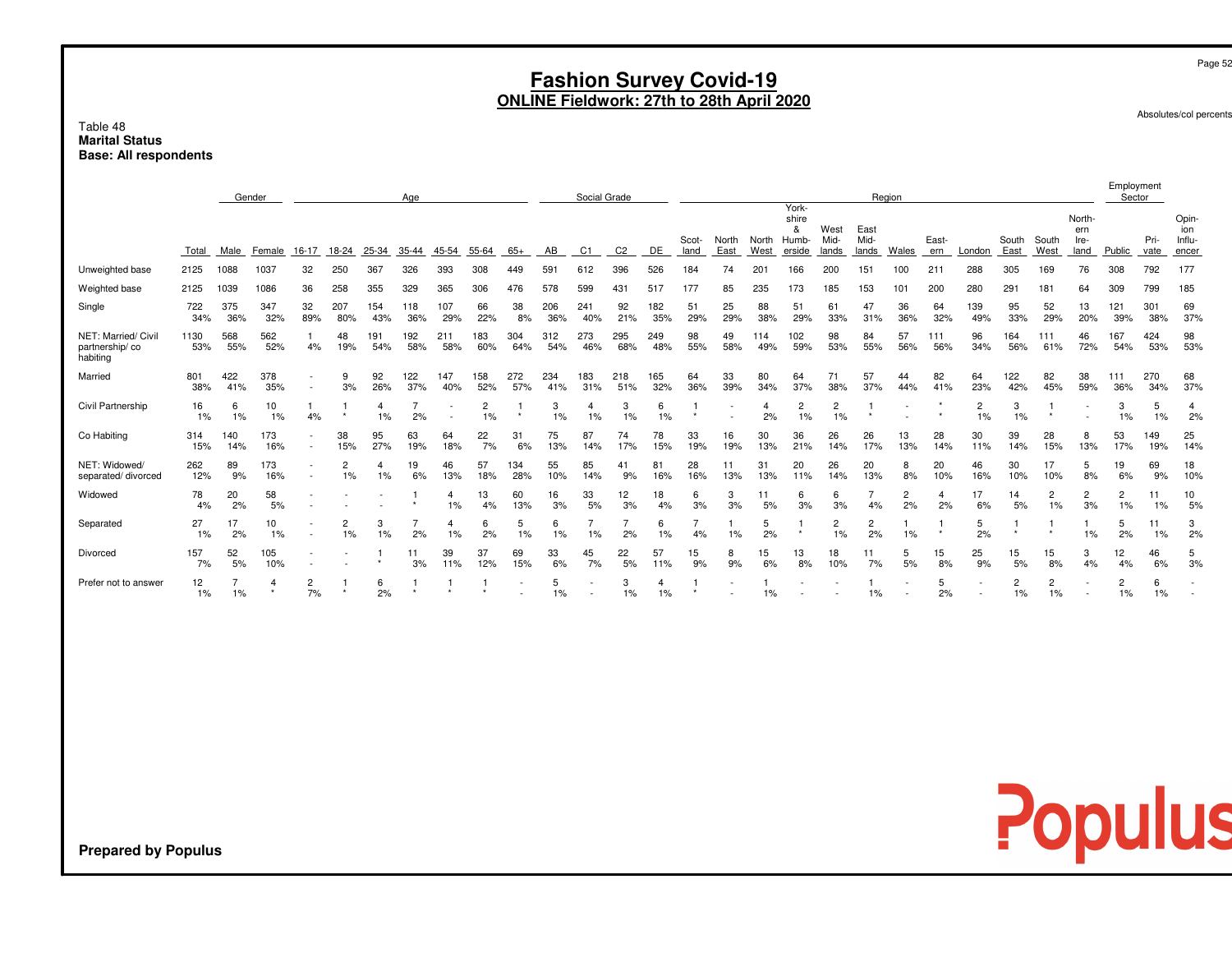# **Fashion Survey Covid-19 ONLINE Fieldwork: 27th to 28th April 2020**

Absolutes/col percents

Table 49 **Which of the following cities do you live in, or nearest to?Base: All respondents**

|                      |           |          | Gender   |                      |                      |           | Age       |           |          |          |          | Social Grade |                |           |               |                      |                          |                                        |                       |                       | Region               |                      |        |               |               |                               | Employment<br>Sector |              |                                 |
|----------------------|-----------|----------|----------|----------------------|----------------------|-----------|-----------|-----------|----------|----------|----------|--------------|----------------|-----------|---------------|----------------------|--------------------------|----------------------------------------|-----------------------|-----------------------|----------------------|----------------------|--------|---------------|---------------|-------------------------------|----------------------|--------------|---------------------------------|
|                      | Total     | Male     | Female   | 16-17                | 18-24                | 25-34     | $35 - 44$ | 45-54     | 55-64    | $65+$    | AB       | C1           | C <sub>2</sub> | DE        | Scot-<br>land | North<br>East        | North<br>West            | York-<br>shire<br>&<br>Humb-<br>erside | West<br>Mid-<br>lands | East<br>Mid-<br>lands | Wales                | East-<br>ern         | London | South<br>East | South<br>West | North-<br>ern<br>Ire-<br>land | Public               | Pri-<br>vate | Opin-<br>ion<br>Influ-<br>encer |
| Unweighted base      | 2125      | 1088     | 1037     | 32                   | 250                  | 367       | 326       | 393       | 308      | 449      | 591      | 612          | 396            | 526       | 184           | 74                   | 201                      | 166                                    | 200                   | 151                   | 100                  | 211                  | 288    | 305           | 169           | 76                            | 308                  | 792          | 177                             |
| Weighted base        | 2125      | 1039     | 1086     | 36                   | 258                  | 355       | 329       | 365       | 306      | 476      | 578      | 599          | 431            | 517       | 177           | 85                   | 235                      | 173                                    | 185                   | 153                   | 101                  | 200                  | 280    | 291           | 181           | 64                            | 309                  | 799          | 185                             |
| Glasgow              | 82<br>4%  | 43<br>4% | 39<br>4% | 3%                   | 6<br>2%              | 8<br>2%   | 25<br>8%  | 18<br>5%  | 9<br>3%  | 14<br>3% | 23<br>4% | 27<br>5%     | 13<br>3%       | 20<br>4%  | 82<br>46%     |                      |                          |                                        |                       |                       |                      |                      |        |               |               |                               | 14<br>4%             | 31<br>4%     | 4<br>2%                         |
| Edinburgh            | 78<br>4%  | 41<br>4% | 37<br>3% |                      | 9<br>4%              | 16<br>5%  | 10<br>3%  | 12<br>3%  | 10<br>3% | 20<br>4% | 30<br>5% | 23<br>4%     | 12<br>3%       | 13<br>2%  | 78<br>44%     |                      |                          |                                        |                       |                       |                      |                      |        |               |               |                               | 15<br>5%             | 33<br>4%     | 6<br>3%                         |
| Newcastle            | 91<br>4%  | 50<br>5% | 42<br>4% | $\overline{c}$<br>7% | 6<br>2%              | 20<br>6%  | 10<br>3%  | 20<br>5%  | 14<br>5% | 19<br>4% | 20<br>3% | 26<br>4%     | 21<br>5%       | 25<br>5%  | $\star$       | 81<br>96%            | 10<br>4%                 |                                        |                       |                       |                      |                      |        |               |               |                               | 20<br>6%             | 33<br>4%     | 4%                              |
| Leeds                | 83<br>4%  | 39<br>4% | 44<br>4% |                      | 6<br>3%              | 12<br>3%  | 16<br>5%  | 19<br>5%  | 14<br>5% | 16<br>3% | 22<br>4% | 22<br>4%     | 22<br>5%       | 18<br>3%  |               |                      |                          | 83<br>48%                              |                       |                       |                      |                      |        |               |               |                               | 16<br>5%             | 21<br>3%     | 6<br>3%                         |
| Hull                 | 37<br>2%  | 19<br>2% | 19<br>2% | 2%                   | 5<br>2%              | 8<br>2%   | 4<br>1%   | 5<br>1%   | 6<br>2%  | 10<br>2% | 5<br>1%  | 11<br>2%     | 15<br>4%       | 6<br>1%   |               | $\overline{2}$<br>3% | $\overline{\phantom{a}}$ | 30<br>17%                              | ٠                     | 3%                    |                      | 1%                   |        |               |               |                               | 6<br>2%              | 16<br>2%     |                                 |
| Sheffield            | 62<br>3%  | 30<br>3% | 32<br>3% | $\overline{c}$<br>6% | 5<br>2%              | 8<br>2%   | 2%        | 17<br>5%  | 10<br>3% | 12<br>3% | 14<br>2% | 17<br>3%     | 11<br>3%       | 20<br>4%  |               |                      |                          | 50<br>29%                              | $\sim$                | 12<br>8%              |                      |                      |        |               |               |                               | 9<br>3%              | 23<br>3%     | 3<br>1%                         |
| Manchester           | 172<br>8% | 97<br>9% | 75<br>7% | $\sim$               | 27<br>10%            | 29<br>8%  | 16<br>5%  | 37<br>10% | 24<br>8% | 39<br>8% | 39<br>7% | 41<br>7%     | 43<br>10%      | 48<br>9%  |               |                      | 153<br>65%               | $\star$                                | 14<br>7%              | 3<br>2%               | $\overline{2}$<br>2% |                      |        |               |               |                               | 21<br>7%             | 66<br>8%     | 13<br>7%                        |
| Liverpool            | 72<br>3%  | 36<br>3% | 36<br>3% | 3<br>9%              | 12<br>5%             | 11<br>3%  | 8<br>2%   | 10<br>3%  | 12<br>4% | 17<br>4% | 24<br>4% | 14<br>2%     | 20<br>5%       | 14<br>3%  |               |                      | 55<br>23%                |                                        | 1%                    |                       | 16<br>16%            |                      |        |               |               |                               | 12<br>4%             | 26<br>3%     | 9<br>5%                         |
| Nottingham           | 107<br>5% | 49<br>5% | 57<br>5% | 4%                   | 15<br>6%             | 20<br>6%  | 18<br>6%  | 18<br>5%  | 17<br>6% | 17<br>4% | 22<br>4% | 34<br>6%     | 30<br>7%       | 21<br>4%  |               | 1%                   | $\overline{\phantom{a}}$ | 5<br>3%                                | $\overline{2}$<br>1%  | 96<br>63%             |                      | $\overline{2}$<br>1% |        |               |               |                               | 21<br>7%             | 44<br>5%     | 12<br>7%                        |
| Birmingham           | 171<br>8% | 98<br>9% | 73<br>7% | 3<br>9%              | 30<br>12%            | 37<br>10% | 31<br>9%  | 29<br>8%  | 11<br>4% | 30<br>6% | 45<br>8% | 41<br>7%     | 35<br>8%       | 50<br>10% |               |                      |                          |                                        | 160<br>86%            | 5%                    |                      |                      |        |               | 3<br>2%       | $\overline{\phantom{a}}$      | 24<br>8%             | 72<br>9%     | 22<br>12%                       |
| Norwich              | 88<br>4%  | 46<br>4% | 42<br>4% |                      | 10<br>4%             | 17<br>5%  | 12<br>4%  | 16<br>4%  | 16<br>5% | 17<br>4% | 20<br>3% | 29<br>5%     | 16<br>4%       | 24<br>5%  |               |                      |                          |                                        |                       | 3<br>2%               |                      | 85<br>43%            |        |               |               |                               | 8<br>2%              | 43<br>5%     | 6<br>3%                         |
| <b>Milton Keynes</b> | 52<br>2%  | 22<br>2% | 30<br>3% | 2%                   | 9<br>3%              | 9<br>3%   | 10<br>3%  | 9<br>2%   | 2%       | 8<br>2%  | 18<br>3% | 15<br>3%     | 5<br>1%        | 13<br>3%  |               |                      |                          |                                        |                       | 15<br>10%             |                      | 29<br>15%            |        | 2%            |               |                               | 8<br>3%              | 23<br>3%     | $\overline{c}$<br>1%            |
| Brighton             | 40<br>2%  | 18<br>2% | 21<br>2% | 1%                   | $\overline{2}$<br>1% | 8<br>2%   | 6<br>2%   | 8<br>2%   | 4<br>1%  | 10<br>2% | 12<br>2% | 12<br>2%     | 8<br>2%        | 1%        |               |                      |                          | 1%                                     |                       |                       |                      |                      |        | 38<br>13%     |               |                               | $\overline{4}$<br>1% | 15<br>2%     | 5<br>2%                         |

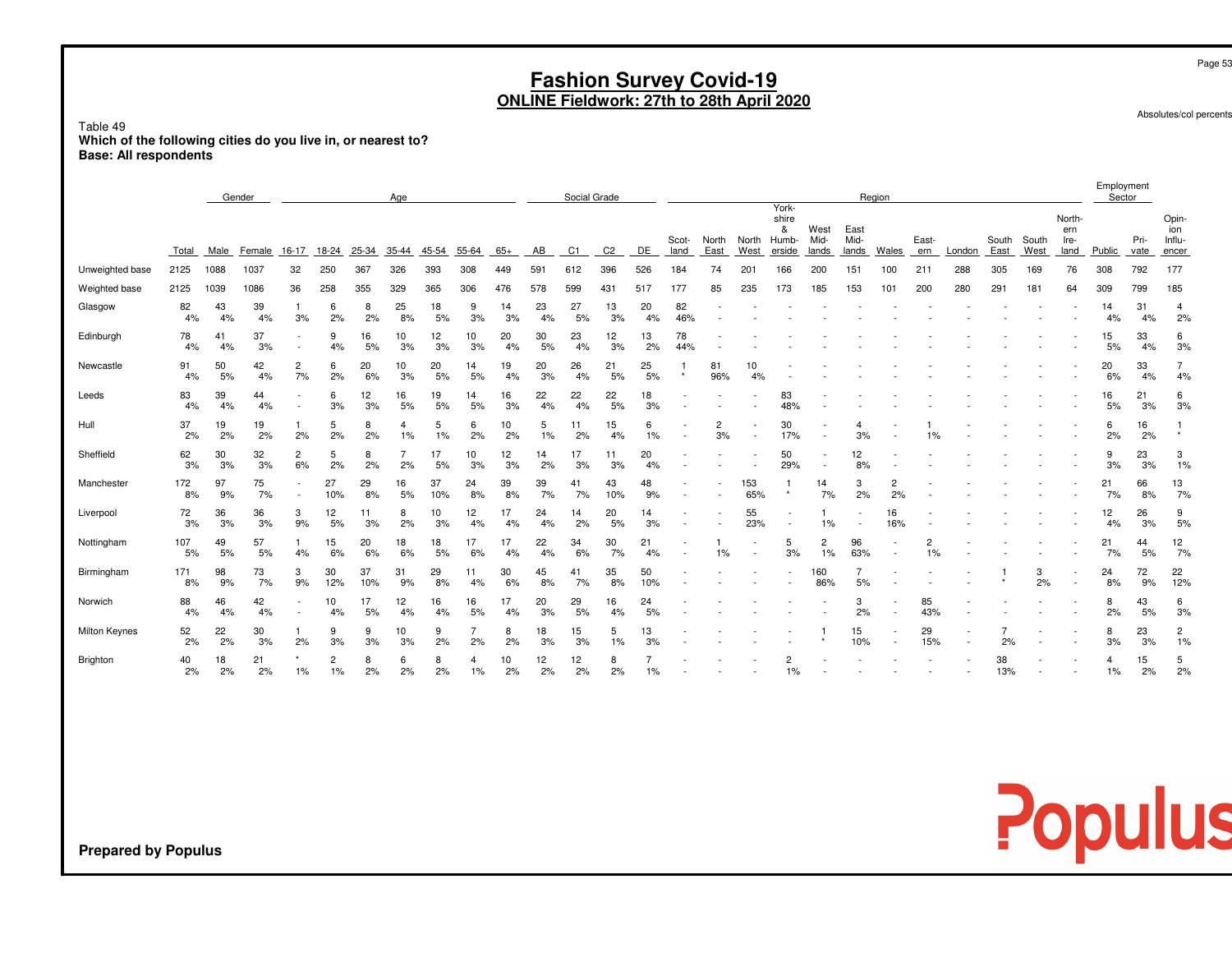# **Fashion Survey Covid-19 ONLINE Fieldwork: 27th to 28th April 2020**

Absolutes/col percents

Table 49 **Which of the following cities do you live in, or nearest to?Base: All respondents**

|               | Gender<br>Age |            |            |                                                      |           |           |           |           |           |            |            | Social Grade |                |            |               |               |               |                                        |                       |                       | Region  |              |             |               |               |                               | Employment<br>Sector |              |                                |
|---------------|---------------|------------|------------|------------------------------------------------------|-----------|-----------|-----------|-----------|-----------|------------|------------|--------------|----------------|------------|---------------|---------------|---------------|----------------------------------------|-----------------------|-----------------------|---------|--------------|-------------|---------------|---------------|-------------------------------|----------------------|--------------|--------------------------------|
|               | Total         | Male       | Female     | $16 - 17$                                            | 18-24     | 25-34     | 35-44     | 45-54     | 55-64     | $65+$      | AB         | C1           | C <sub>2</sub> | DE         | Scot-<br>land | North<br>East | North<br>West | York-<br>shire<br>&<br>Humb-<br>erside | West<br>Mid-<br>lands | East<br>Mid-<br>lands | Wales   | East-<br>ern | London      | South<br>East | South<br>West | North-<br>ern<br>Ire-<br>land | Public               | Pri-<br>vate | Opin<br>ion<br>Influ-<br>encer |
| Weighted base | 2125          | 1039       | 1086       | 36                                                   | 258       | 355       | 329       | 365       | 306       | 476        | 578        | 599          | 431            | 517        | 177           | 85            | 235           | 173                                    | 185                   | 153                   | 101     | 200          | 280         | 291           | 181           | 64                            | 309                  | 799          | 185                            |
| Oxford        | 32<br>1%      | 14<br>1%   | 17<br>2%   | $\overline{\phantom{a}}$<br>$\overline{\phantom{a}}$ | 8<br>3%   | 5<br>2%   | 2<br>1%   | 2%        | 5<br>2%   | 5<br>1%    | 11<br>2%   | 1%           |                | 1%         |               |               |               |                                        |                       |                       |         |              |             | 21<br>7%      | 8<br>4%       |                               | 4<br>1%              | 18<br>2%     | 4<br>2%                        |
| London        | 503<br>24%    | 232<br>22% | 270<br>25% | 12<br>35%                                            | 70<br>27% | 80<br>22% | 89<br>27% | 67<br>18% | 67<br>22% | 118<br>25% | 159<br>28% | 150<br>25%   | 84<br>20%      | 109<br>21% |               |               |               |                                        |                       | 1%                    |         | 64<br>32%    | 280<br>100% | 156<br>54%    | 1%            |                               | 72<br>23%            | 170<br>21%   | 57<br>31%                      |
| Southampton   | 71<br>3%      | 30<br>3%   | 41<br>4%   | 3<br>7%                                              | 3%        | 2%        | 13<br>4%  | $1\%$     | 12<br>4%  | 25<br>5%   | 19<br>3%   | 22<br>4%     | 2%             | 20<br>4%   |               |               |               |                                        |                       |                       |         |              |             | 47<br>16%     | 24<br>13%     |                               | $\overline{2}$<br>1% | 24<br>3%     | 6<br>3%                        |
| Bristol       | 76<br>4%      | 44<br>4%   | 32<br>3%   | 11%                                                  | 10<br>4%  | 11<br>3%  | 2%        | 15<br>4%  | 13<br>4%  | 16<br>3%   | 24<br>4%   | 16<br>3%     | 23<br>5%       | 14<br>3%   |               |               |               |                                        |                       |                       | 3%      |              |             |               | 73<br>40%     |                               | 9<br>3%              | 33<br>4%     | 4<br>2%                        |
| Plymouth      | 63<br>3%      | 32<br>3%   | 31<br>3%   | $\overline{\phantom{a}}$                             | 10<br>4%  | 8<br>2%   | 10<br>3%  | 16<br>4%  | 3<br>1%   | 17<br>4%   | 13<br>2%   | 17<br>3%     | 21<br>5%       | 13<br>2%   |               |               |               |                                        |                       |                       |         |              |             |               | 63<br>35%     | $\overline{\phantom{a}}$      | 9<br>3%              | 24<br>3%     | 4<br>2%                        |
| Cardiff       | 78<br>4%      | 34<br>3%   | 44<br>4%   | $\overline{\phantom{a}}$                             | 5<br>2%   | 15<br>4%  | 11<br>3%  | 15<br>4%  | 12<br>4%  | 20<br>4%   | 18<br>3%   | 21<br>4%     | 3%             | 28<br>5%   |               |               |               |                                        | 1%                    |                       | 76%     |              |             |               |               |                               | 8<br>2%              | 30<br>4%     | 6<br>3%                        |
| Belfast       | 64<br>3%      | 23<br>2%   | 41<br>4%   |                                                      |           | 3%        | 12<br>4%  | 12<br>3%  | 15<br>5%  | 14<br>3%   | 22<br>4%   | 22<br>4%     | 2%             | 12<br>2%   |               |               |               |                                        |                       |                       |         |              |             |               |               | 64<br>100%                    | 14<br>5%             | 21<br>3%     | 3<br>1%                        |
| None of these | 104<br>5%     | 41<br>4%   | 63<br>6%   | 4%                                                   | 6<br>2%   | 15<br>4%  | 12<br>4%  | 14        | 25<br>8%  | 31<br>6%   | 19<br>3%   | 32<br>5%     | 18<br>4%       | 35<br>7%   | 17<br>9%      |               | 16<br>7%      | 3<br>2%                                | 6<br>3%               | 11<br>7%              | 3<br>3% | 18<br>9%     |             | 20<br>7%      | 9<br>5%       | $\overline{\phantom{a}}$      | 14<br>5%             | 34<br>4%     | 5<br>3%                        |

**Prepared by Populus**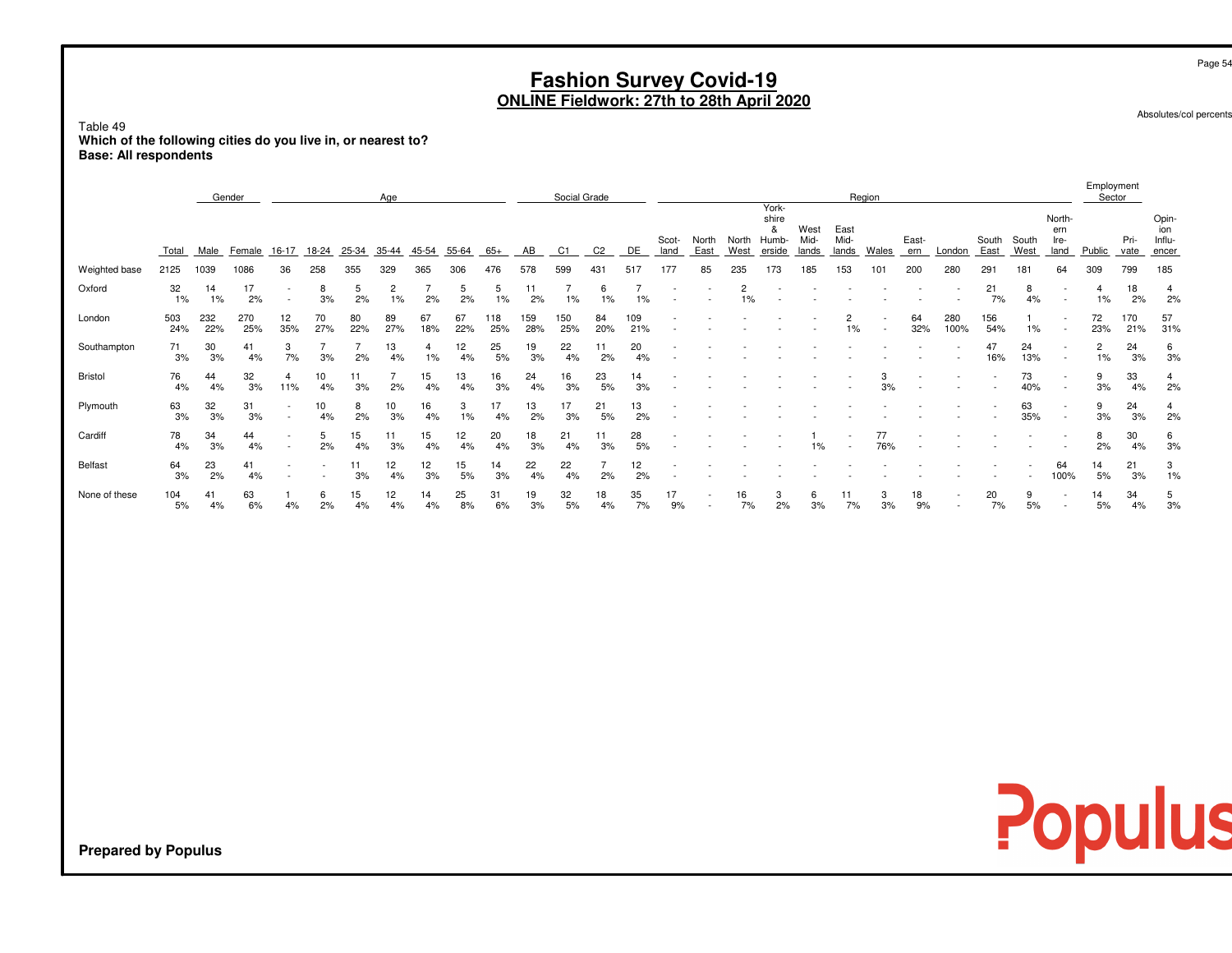# **Fashion Survey Covid-19 ONLINE Fieldwork: 27th to 28th April 2020**

Absolutes/col percents

Table 50

 **What is the combined annual income of your household, prior to tax being deducted?Base: All respondents**

|                       |        |            |            | Gender     |          |           |                      | Age       |           |           |                      |            | Social Grade |                      |                |                      |               |               |                                       |                       | Region                |                      |                      |           |                      |                      |                               | Employment<br>Sector |              |                                 |
|-----------------------|--------|------------|------------|------------|----------|-----------|----------------------|-----------|-----------|-----------|----------------------|------------|--------------|----------------------|----------------|----------------------|---------------|---------------|---------------------------------------|-----------------------|-----------------------|----------------------|----------------------|-----------|----------------------|----------------------|-------------------------------|----------------------|--------------|---------------------------------|
|                       |        | Total      | Male       | Female     | 16-17    | 18-24     | 25-34                | 35-44     | 45-54     | 55-64     | $65+$                | AB         | C1           | C <sub>2</sub>       | DE             | Scot-<br>land        | North<br>East | North<br>West | York-<br>shire<br>&<br>Humb<br>erside | West<br>Mid-<br>lands | East<br>Mid-<br>lands | Wales                | East-<br>ern         | London    | South<br>East        | South<br>West        | North-<br>ern<br>Ire-<br>land | Public               | Pri-<br>vate | Opin-<br>ion<br>Influ-<br>encer |
| Unweighted base       |        | 2125       | 1088       | 1037       | 32       | 250       | 367                  | 326       | 393       | 308       | 449                  | 591        | 612          | 396                  | 526            | 184                  | 74            | $20 -$        | 166                                   | 200                   | 151                   | 100                  | 211                  | 288       | 305                  | 169                  | 76                            | 308                  | 792          | 177                             |
| Weighted base         |        | 2125       | 1039       | 1086       | 36       | 258       | 355                  | 329       | 365       | 306       | 476                  | 578        | 599          | 431                  | 517            | 177                  | 85            | 235           | 173                                   | 185                   | 153                   | 101                  | 200                  | 280       | 291                  | 181                  | 64                            | 309                  | 799          | 185                             |
| Up to £7,000          | (3.5)  | 86<br>4%   | 47<br>4%   | 39<br>4%   |          | 11<br>4%  | 21<br>6%             | 10<br>3%  | 17<br>5%  | 19<br>6%  | 2%                   | 6<br>1%    | 17<br>3%     | 8<br>2%              | 54<br>10%      | 8<br>5%              | 3<br>4%       | 10<br>4%      | 4<br>2%                               | 5<br>3%               | 5%                    | 7%                   | 8<br>4%              | 17<br>6%  | 13<br>5%             | $\overline{2}$<br>1% | 1%                            | 2<br>1%              | 15<br>2%     | $\overline{4}$<br>2%            |
| £7,001 to<br>£14,000  | (10.5) | 264<br>12% | 109<br>10% | 155<br>14% | 2<br>6%  | 17<br>6%  | 24<br>7%             | 35<br>11% | 45<br>12% | 59<br>19% | 84<br>18%            | 22<br>4%   | 70<br>12%    | 35<br>8%             | 137<br>27%     | 28<br>16%            | 9<br>11%      | 35<br>15%     | 22<br>12%                             | 29<br>16%             | 20<br>13%             | 13<br>13%            | 17<br>9%             | 28<br>10% | 27<br>9%             | 27<br>15%            | 8<br>12%                      | 19<br>6%             | 63<br>8%     | 13<br>7%                        |
| £14,001 to<br>£21,000 | (17.5) | 374<br>18% | 176<br>17% | 197<br>18% | 3<br>8%  | 23<br>9%  | 58<br>16%            | 56<br>17% | 65<br>18% | 55<br>18% | 114<br>24%           | 56<br>10%  | 125<br>21%   | 67<br>15%            | 126<br>24%     | 23<br>13%            | 20<br>24%     | 38<br>16%     | 30<br>17%                             | 39<br>21%             | 36<br>23%             | 17<br>17%            | 40<br>20%            | 48<br>17% | 45<br>15%            | 32<br>17%            | $\overline{7}$<br>11%         | 52<br>17%            | 116<br>15%   | 35<br>19%                       |
| £21,001 to<br>£28,000 | (24.5) | 428<br>20% | 224<br>22% | 204<br>19% |          | 26<br>10% | 82<br>23%            | 66<br>20% | 79<br>22% | 57<br>19% | 117<br>25%           | 126<br>22% | 123<br>21%   | 79<br>18%            | 100<br>19%     | 27<br>16%            | 18<br>21%     | 45<br>19%     | 37<br>21%                             | 36<br>19%             | 28<br>19%             | 25<br>24%            | 55<br>27%            | 53<br>19% | 64<br>22%            | 30<br>17%            | 10<br>15%                     | 56<br>18%            | 181<br>23%   | 31<br>17%                       |
| £28,001 to<br>£34,000 | (31)   | 340<br>16% | 175<br>17% | 164<br>15% | 5<br>13% | 17<br>7%  | 76<br>21%            | 58<br>17% | 61<br>17% | 45<br>15% | 79<br>17%            | 108<br>19% | 99<br>17%    | 87<br>20%            | 46<br>9%       | 34<br>19%            | 11<br>13%     | 31<br>13%     | 29<br>17%                             | 28<br>15%             | 19<br>12%             | 17<br>17%            | 38<br>19%            | 48<br>17% | 45<br>15%            | 37<br>21%            | $\overline{c}$<br>4%          | 58<br>19%            | 147<br>18%   | 28<br>15%                       |
| £34,001 to<br>£41,000 | (37.5) | 160<br>8%  | 92<br>9%   | 67<br>6%   | 2<br>6%  | 14<br>5%  | 34<br>10%            | 44<br>13% | 25<br>7%  | 14<br>5%  | 27<br>6%             | 63<br>11%  | 42<br>7%     | 40<br>9%             | 15<br>3%       | 20<br>11%            | 3<br>3%       | 14<br>6%      | 21<br>12%                             | 17<br>9%              | 11<br>7%              | 6<br>6%              | 9<br>5%              | 18<br>7%  | 20<br>7%             | 10<br>6%             | 10<br>15%                     | 37<br>12%            | 72<br>9%     | 18<br>9%                        |
| £41,001 to<br>£48,000 | (44.5) | 72<br>3%   | 31<br>3%   | 41<br>4%   | 2<br>7%  | 15<br>6%  | 14<br>4%             | 13<br>4%  | 13<br>4%  | 10<br>3%  | 5<br>1%              | 23<br>4%   | 31<br>5%     | 13<br>3%             | 5<br>1%        | 10<br>6%             |               | 11<br>5%      | 5<br>3%                               | 6<br>3%               | 3<br>2%               | 3<br>3%              | 4<br>2%              | 8<br>3%   | 12<br>4%             | 4%                   | 3<br>5%                       | 13<br>4%             | 37<br>5%     | 4%                              |
| £48,001 to<br>£55,000 | (51.5) | 74<br>3%   | 36<br>3%   | 38<br>4%   | 3%       | 15<br>6%  | 13<br>4%             | 14<br>4%  | 17<br>5%  | 12<br>4%  | 2<br>$\star$         | 28<br>5%   | 20<br>3%     | 24<br>6%             | $\overline{2}$ | 6<br>4%              | 4%            | 7<br>3%       | $\overline{2}$<br>1%                  | 3%                    | 9<br>6%               | 3<br>3%              | $\star$              | 11<br>4%  | 10<br>3%             | 9<br>5%              | 6<br>9%                       | 22<br>7%             | 36<br>4%     | 16<br>9%                        |
| £55,001 to<br>£62,000 | (58.5) | 42<br>2%   | 21<br>2%   | 21<br>2%   | 3<br>7%  | 19<br>7%  | 9<br>2%              | 2%        | 3<br>1%   |           |                      | 22<br>4%   | 8<br>1%      | 11<br>3%             |                | $\overline{c}$<br>1% |               | 12<br>5%      | $\overline{2}$<br>1%                  |                       | 1%                    |                      | 5<br>2%              | 6<br>2%   | 6<br>2%              | 4%                   | 1%                            | 9<br>3%              | 22<br>3%     | 6<br>3%                         |
| £62,001 to<br>£69,000 | (65.5) | 33<br>2%   | 14<br>1%   | 20<br>2%   |          | 10<br>4%  | 2%                   | 8<br>2%   | 2%        | 2<br>1%   |                      | 19<br>3%   | 5<br>1%      | 2%                   | 3<br>1%        |                      | 2<br>2%       | 2<br>1%       | 4%                                    | $\overline{c}$<br>1%  |                       | $\overline{c}$<br>2% | $\overline{c}$<br>1% | 5<br>2%   | 2%                   | 2<br>1%              | 3<br>5%                       | 9<br>3%              | 20<br>3%     | 6<br>3%                         |
| £69,001 to<br>£76,000 | (72.5) | 23<br>1%   | 11<br>1%   | 12<br>1%   | 2%       | 11<br>4%  |                      | 1%        | 4<br>1%   |           | $\overline{c}$<br>1% | 15<br>3%   | 5<br>1%      | $\overline{2}$<br>1% |                | 6<br>3%              | 1%            |               | $\overline{2}$<br>1%                  | 2%                    | 1%                    |                      | 3<br>1%              |           | $\overline{c}$<br>1% |                      | 4<br>7%                       | 2<br>1%              | 12<br>2%     | 6<br>3%                         |
| £76,001 to<br>£83,000 | (79.5) | 21<br>1%   | 10<br>1%   | 10<br>1%   | 2%       | 8<br>3%   | $\overline{2}$<br>1% |           | 4<br>1%   | 1%        |                      | 17<br>3%   | 3<br>1%      |                      |                | 1%                   |               |               |                                       | 3<br>2%               |                       |                      | 3<br>1%              | 7<br>3%   | 4<br>1%              |                      | 3<br>4%                       | 6<br>2%              | 6<br>1%      | 4<br>2%                         |
| £83,001 or more       | (86)   | 38<br>2%   | 21<br>2%   | 17<br>2%   | 3<br>9%  | 20<br>8%  | 3<br>1%              | з<br>1%   | 4<br>1%   | 2<br>1%   | 2<br>$\star$         | 28<br>5%   | 5<br>1%      | 6<br>1%              |                |                      |               | 8<br>3%       |                                       | 2<br>1%               | 3<br>2%               |                      | 5<br>2%              | 8<br>3%   | 2%                   | 3<br>2%              | $\overline{c}$<br>4%          | 3<br>1%              | 25<br>3%     | 8<br>4%                         |

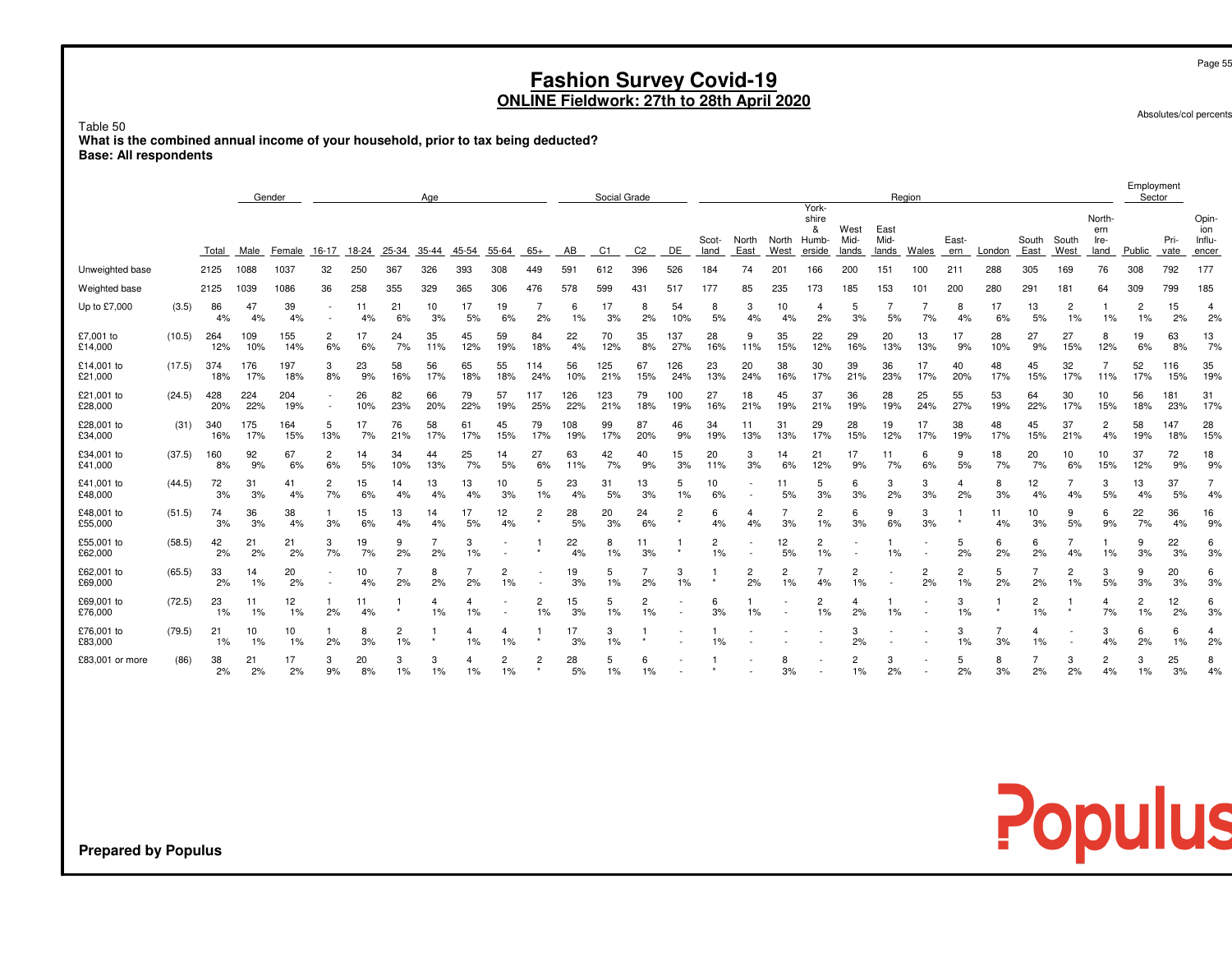# **Fashion Survey Covid-19 ONLINE Fieldwork: 27th to 28th April 2020**

Absolutes/col percents

Table 50 **What is the combined annual income of your household, prior to tax being deducted?Base: All respondents**

|                         |           |       | Gender   |                                                       |       |       | Age   |          |          |          |          |          | Social Grade   |          |               |               |           |                                                                          |          |              | Region |          |            |           |                     |                       |             | Employment<br>Sector |                              |
|-------------------------|-----------|-------|----------|-------------------------------------------------------|-------|-------|-------|----------|----------|----------|----------|----------|----------------|----------|---------------|---------------|-----------|--------------------------------------------------------------------------|----------|--------------|--------|----------|------------|-----------|---------------------|-----------------------|-------------|----------------------|------------------------------|
|                         |           |       |          | Total Male Female 16-17 18-24 25-34 35-44 45-54 55-64 |       |       |       |          |          | 65+      | AB       |          | C <sub>2</sub> | DE       | Scot-<br>land | North<br>East |           | York-<br>shire<br>&<br>North Humb- Mid-<br>West erside lands lands Wales | West     | East<br>Mid- |        | East-    | ern London | East      | South South<br>West | North-<br>ern<br>-lre | land Public | Pri-                 | Opin<br>-Influ<br>vate encer |
| Weighted base           | 2125      | 1039  | 1086     | 36                                                    | 258   | 355   | 329   | 365      | 306      | 476      | 578      | 599      | 431            | 517      | 177           | 85            | 235       | 173                                                                      | 185      | 153          | 101    | 200      | 280        | 291       | 181                 | 64                    | 309         | 799                  | 185                          |
| Prefer not to answer    | 171<br>8% | 7%    | 99<br>9% | 14<br>38%                                             | 20%   | 3%    | 3%    | 21<br>6% | 27<br>9% | 34<br>7% | 44<br>8% | 46<br>8% | 53<br>12%      | 29<br>6% | 11<br>6%      | 13<br>16%     | 22<br>10% | 13<br>7%                                                                 | 10<br>5% | 13<br>9%     | 7%     | 12<br>6% | 22<br>8%   | 29<br>10% | 14<br>8%            | 8%                    | 7%          | 47<br>6%             | 3%                           |
| Average income (£000's) | 28.09     | 28.49 | 27.71    | 44.12                                                 | 42.07 | 28.32 | 29.29 | 27.63    | 23.82    | 22.79    | 37.28    | 26.86    | 29.85          | 18.07    | 28.01         | 24.45         | 28.15     | 27.35                                                                    | 26.84    | 25.76        | 24.08  | 27.58    | 29.38      | 29.61     | 28.40               | 38.49                 | 32.59       | 31.97                | 35.09                        |

Populus